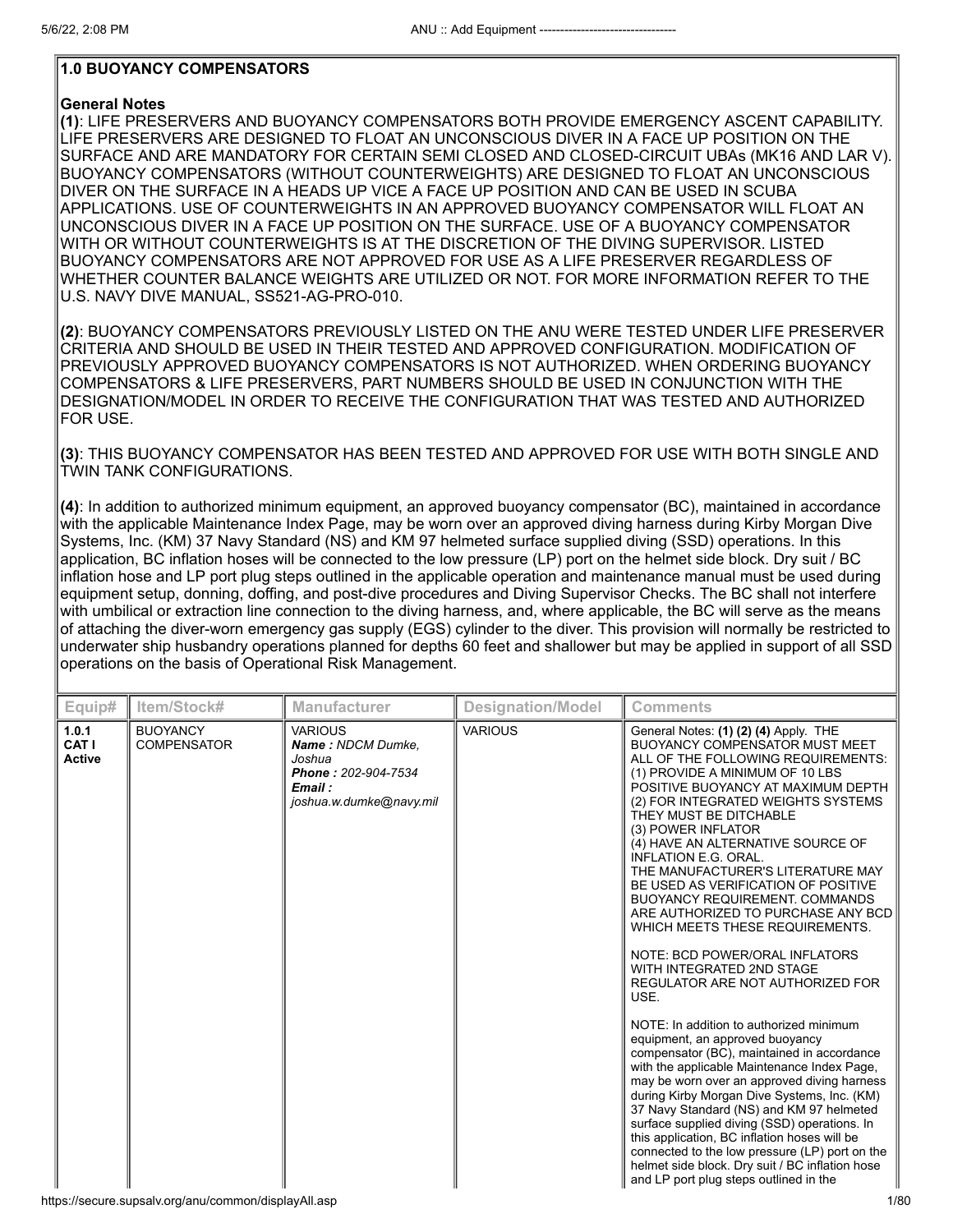|                                          |                                       |                                      |                                                                                                                                                        | applicable operation and maintenance manual<br>must be used during equipment setup,<br>donning, doffing, and post-dive procedures and<br>Diving Supervisor Checks. The BC shall not<br>interfere with umbilical or extraction line<br>connection to the diving harness, and, where<br>applicable, the BC will serve as the means of<br>attaching the diver-worn emergency gas supply<br>(EGS) cylinder to the diver. This provision will<br>normally be restricted to underwater ship<br>husbandry operations planned for depths 60<br>feet and shallower but may be applied in<br>support of all SSD operations on the basis of<br>Operational Risk Management.<br>* Admin Comments : Unknown - BCDs<br>models/names and configurations are<br>changing.<br>9/17/14 - Added not to clarify that inflators with<br>integrated 2nd stage regulator is not authorized<br>(this regulator has not been tested).<br>Updated on: 3/1/2021 3:04:00 PM |
|------------------------------------------|---------------------------------------|--------------------------------------|--------------------------------------------------------------------------------------------------------------------------------------------------------|-------------------------------------------------------------------------------------------------------------------------------------------------------------------------------------------------------------------------------------------------------------------------------------------------------------------------------------------------------------------------------------------------------------------------------------------------------------------------------------------------------------------------------------------------------------------------------------------------------------------------------------------------------------------------------------------------------------------------------------------------------------------------------------------------------------------------------------------------------------------------------------------------------------------------------------------------|
| Equip#                                   | Item/Stock#                           | <b>Manufacturer</b>                  | <b>Designation/Model</b>                                                                                                                               | Comments                                                                                                                                                                                                                                                                                                                                                                                                                                                                                                                                                                                                                                                                                                                                                                                                                                                                                                                                        |
| 1.0.2<br>CAT I<br><b>Inactive</b>        | <b>BUOYANCY</b><br><b>COMPENSATOR</b> | <b>AQUA LUNG</b>                     | BC <sub>1</sub><br>(formerly Black Diamond)<br>PN 3600-xx(w Velcro weight<br>pockets)<br>PN 3040-xx (w SureLock<br>weight pockets)<br>-xx denotes size | General Notes: (1) (2) (3)<br>Apply. SUPERSEDED BY 1.0.1<br>* Admin Comments: 5/29/2014 - Udpated<br>according to manufacturers changes. Details of<br>change filed in electronic index.<br>Updated on: 12/6/2021 9:12:00 AM                                                                                                                                                                                                                                                                                                                                                                                                                                                                                                                                                                                                                                                                                                                    |
| Equip#                                   | Item/Stock#                           | <b>Manufacturer</b>                  | <b>Designation/Model</b>                                                                                                                               | <b>Comments</b>                                                                                                                                                                                                                                                                                                                                                                                                                                                                                                                                                                                                                                                                                                                                                                                                                                                                                                                                 |
| 1.0.3<br>CAT I<br><b>Inactive</b>        | <b>BUOYANCY</b><br><b>COMPENSATOR</b> | <b>SCUBAPRO</b>                      | SUPERHAWK NT<br>PN 21.100 X.00                                                                                                                         | General Notes: (1) (2) (3)<br>Apply. SUPERSEDED BY 1.0.1                                                                                                                                                                                                                                                                                                                                                                                                                                                                                                                                                                                                                                                                                                                                                                                                                                                                                        |
|                                          |                                       |                                      | * X DENOTES SIZE                                                                                                                                       | * Admin Comments: 7/14/09 - Inactive. Last<br>manufactured June 1999.<br>Updated on: 12/6/2021 9:12:00 AM                                                                                                                                                                                                                                                                                                                                                                                                                                                                                                                                                                                                                                                                                                                                                                                                                                       |
| Equip#                                   | Item/Stock#                           | <b>Manufacturer</b>                  | <b>Designation/Model</b>                                                                                                                               | <b>Comments</b>                                                                                                                                                                                                                                                                                                                                                                                                                                                                                                                                                                                                                                                                                                                                                                                                                                                                                                                                 |
| 1.0.4<br>CAT I<br><b>Inactive</b>        | <b>BUOYANCY</b><br><b>COMPENSATOR</b> | ZEAGLE                               | <b>RANGER</b><br>PN 7908RK (OLD MODEL)<br>* SIZE WILL VARY                                                                                             | General Notes: (1) (2) (3)<br>Apply. SUPERSEDED BY 1.0.1<br>Updated on: 12/6/2021 9:13:00 AM                                                                                                                                                                                                                                                                                                                                                                                                                                                                                                                                                                                                                                                                                                                                                                                                                                                    |
| Equip#                                   | Item/Stock#                           | Manufacturer                         | <b>Designation/Model</b>                                                                                                                               | <b>Comments</b>                                                                                                                                                                                                                                                                                                                                                                                                                                                                                                                                                                                                                                                                                                                                                                                                                                                                                                                                 |
| 1.0.5<br>CAT I<br>Inactive               | <b>BUOYANCY</b><br><b>COMPENSATOR</b> | <b>AQUA LUNG</b>                     | <b>SEAMASTER</b><br>PN 3943<br>* X DENOTES SIZE                                                                                                        | General Notes: (1) (2) (3)<br>Apply. SUPERSEDED BY 1.0.1<br>Updated on: 12/6/2021 9:13:00 AM                                                                                                                                                                                                                                                                                                                                                                                                                                                                                                                                                                                                                                                                                                                                                                                                                                                    |
| Equip#                                   | Item/Stock#                           | Manufacturer                         | <b>Designation/Model</b>                                                                                                                               | <b>Comments</b>                                                                                                                                                                                                                                                                                                                                                                                                                                                                                                                                                                                                                                                                                                                                                                                                                                                                                                                                 |
| 1.0.6<br>CAT I<br><b>Inactive</b>        | <b>BUOYANCY</b><br><b>COMPENSATOR</b> | <b>INTERNATIONAL DIVERS.</b><br>INC. | <b>ADVANTAGE</b><br><b>PN 15X01M</b>                                                                                                                   | General Notes: (1) (2) Apply. SUPERSEDED<br>BY 1.0.1                                                                                                                                                                                                                                                                                                                                                                                                                                                                                                                                                                                                                                                                                                                                                                                                                                                                                            |
|                                          |                                       |                                      | * X DENOTES SIZE                                                                                                                                       | * Admin Comments: 6/10/09 - Inactive. Last<br>manufactured in 2003.<br>Updated on: 12/6/2021 9:13:00 AM                                                                                                                                                                                                                                                                                                                                                                                                                                                                                                                                                                                                                                                                                                                                                                                                                                         |
| Equip#                                   | Item/Stock#                           | <b>Manufacturer</b>                  | <b>Designation/Model</b>                                                                                                                               | <b>Comments</b>                                                                                                                                                                                                                                                                                                                                                                                                                                                                                                                                                                                                                                                                                                                                                                                                                                                                                                                                 |
| 1.0.7<br><b>CAT I</b><br><b>Inactive</b> | <b>BUOYANCY</b><br><b>COMPENSATOR</b> | <b>SEATEC</b>                        | <b>MILITARY MANTA</b><br>PN 1001-3126 (MED)<br>PN 1001-5126 (LARGE)<br>PN 1001-6126 (X-LARGE)                                                          | General Notes: (1) (2) (3)<br>Apply. SUPERSEDED BY 1.0.1<br>Updated on: 12/6/2021 9:13:00 AM                                                                                                                                                                                                                                                                                                                                                                                                                                                                                                                                                                                                                                                                                                                                                                                                                                                    |
| Equip#                                   | Item/Stock#                           | Manufacturer                         | <b>Designation/Model</b>                                                                                                                               | <b>Comments</b>                                                                                                                                                                                                                                                                                                                                                                                                                                                                                                                                                                                                                                                                                                                                                                                                                                                                                                                                 |
| 1.0.8<br>CAT I<br><b>Inactive</b>        | <b>BUOYANCY</b><br><b>COMPENSATOR</b> | ZEAGLE                               | CONCEPT II PRO TWIN                                                                                                                                    | General Notes: (1) (2) (3)<br>Apply. SUPERSEDED BY 1.0.1<br>Updated on: 12/6/2021 9:13:00 AM                                                                                                                                                                                                                                                                                                                                                                                                                                                                                                                                                                                                                                                                                                                                                                                                                                                    |
| Equip#                                   | Item/Stock#                           | <b>Manufacturer</b>                  | <b>Designation/Model</b>                                                                                                                               | <b>Comments</b>                                                                                                                                                                                                                                                                                                                                                                                                                                                                                                                                                                                                                                                                                                                                                                                                                                                                                                                                 |
| 1.0.9<br>CAT I<br><b>Inactive</b>        | <b>BUOYANCY</b><br><b>COMPENSATOR</b> | <b>SCUBAPRO</b>                      | <b>CLASSIC SPORT</b><br>PN 21-114-410 (LARGE)                                                                                                          | General Notes: (1) (2) (3)<br>Apply. SUPERSEDED BY 1.0.1                                                                                                                                                                                                                                                                                                                                                                                                                                                                                                                                                                                                                                                                                                                                                                                                                                                                                        |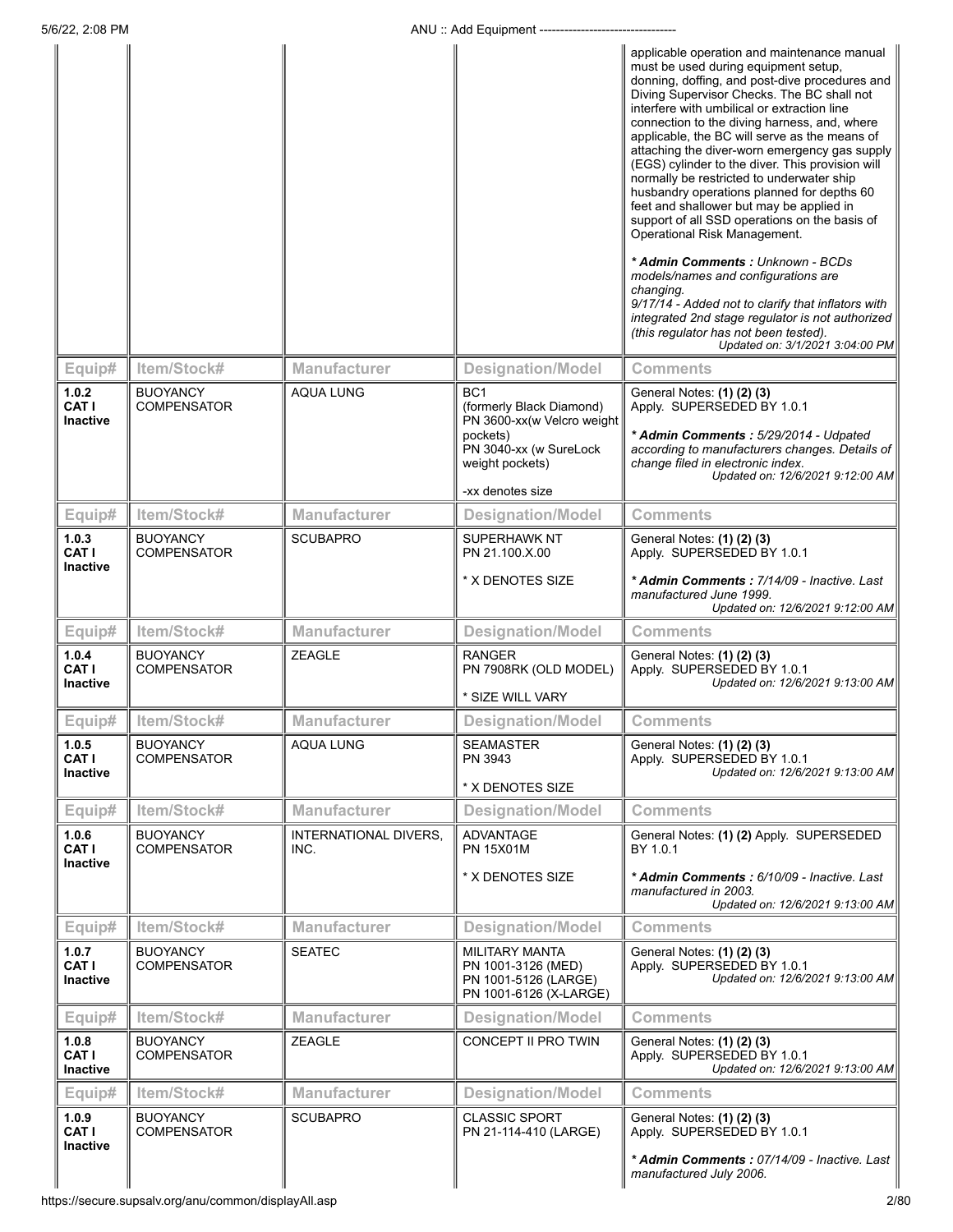|                                    |                                       |                                                                                                   |                                                        | Updated on: 12/6/2021 9:13:00 AM                                                                                                                                                                                                                                                                                                                                                                                                                                                                                                                                                                                                                  |
|------------------------------------|---------------------------------------|---------------------------------------------------------------------------------------------------|--------------------------------------------------------|---------------------------------------------------------------------------------------------------------------------------------------------------------------------------------------------------------------------------------------------------------------------------------------------------------------------------------------------------------------------------------------------------------------------------------------------------------------------------------------------------------------------------------------------------------------------------------------------------------------------------------------------------|
| Equip#                             | Item/Stock#                           | <b>Manufacturer</b>                                                                               | <b>Designation/Model</b>                               | <b>Comments</b>                                                                                                                                                                                                                                                                                                                                                                                                                                                                                                                                                                                                                                   |
| 1.0.10<br>CAT I<br><b>Inactive</b> | <b>BUOYANCY</b><br><b>COMPENSATOR</b> | <b>SCUBAPRO</b>                                                                                   | <b>KNIGHTHAWK</b><br>PN 22.130.X10<br>* X DENOTES SIZE | General Notes: (1) (2) (3)<br>Apply. SUPERSEDED BY 1.0.1<br>* Admin Comments: 07/14/09 - Inactive. Last                                                                                                                                                                                                                                                                                                                                                                                                                                                                                                                                           |
|                                    |                                       |                                                                                                   |                                                        | manufactured Sept 2007.<br>Updated on: 12/6/2021 9:14:00 AM                                                                                                                                                                                                                                                                                                                                                                                                                                                                                                                                                                                       |
| Equip#                             | Item/Stock#                           | <b>Manufacturer</b>                                                                               | <b>Designation/Model</b>                               | <b>Comments</b>                                                                                                                                                                                                                                                                                                                                                                                                                                                                                                                                                                                                                                   |
| 1.0.11<br>CAT I<br><b>Active</b>   | <b>BUOYANCY</b><br><b>COMPENSATOR</b> | <b>COBHAM MISSION</b><br><b>SYSTEMS (FORMERLY</b><br><b>CARLETON</b><br><b>TECHNOLOGIES INC.)</b> | MK11 MOD 0<br><b>PN B50800</b>                         | General Notes: (1) (2) Apply. AUTHORIZED<br>FOR USE WITH THE MK16 MOD 0 AND MOD<br>1 UBAS WITH AN APPROVED FULL FACE<br>MASK TO 300 FSW.<br>THE LUXFER 6.2 CUFT ALUMINUM SCUBA<br>CYLINDER AND AQUA LUNG 3KSI MINI<br>PRESSURE GAUGE (P/N 102810) IS<br>AUTHORIZED FOR USE WITH THE MK11 AS<br>AN ALTERNATE INFLATION SOURCE WHEN<br>CONDUCTING TRAINING OR NON-<br>INFLUENCE ORDINANCE DIVING<br>OPERATIONS.<br>* Admin Comments: 10/31/02 - Added to the<br>AMU List. Added authorization for LU.<br>5/27/14 - Corrected tank size from 6.1 to 6.2<br>and added used of mini pressure gauge p/n<br>102810.<br>Updated on: 5/27/2014 12:56:00 PM |
| Equip#                             | Item/Stock#                           | <b>Manufacturer</b>                                                                               | <b>Designation/Model</b>                               | <b>Comments</b>                                                                                                                                                                                                                                                                                                                                                                                                                                                                                                                                                                                                                                   |
| 1.0.12<br>CAT I<br><b>Inactive</b> | <b>BUOYANCY</b><br><b>COMPENSATOR</b> | <b>ZEAGLE</b>                                                                                     | MODEL 911<br><b>PN 7607RKM</b>                         | General Notes: (1) (2) Apply. SUPERSEDED<br>BY 1.0.1<br>* Admin Comments: 07/22/03 - Added to the<br>AMU List.<br>Updated on: 12/6/2021 9:14:00 AM                                                                                                                                                                                                                                                                                                                                                                                                                                                                                                |

# **1.1 LIFE PRESERVERS**

# **General Notes**

**(1)**: LIFE PRESERVERS AND BUOYANCY COMPENSATORS BOTH PROVIDE EMERGENCY ASCENT CAPABILITY. LIFE PRESERVERS ARE DESIGNED TO FLOAT AN UNCONSCIOUS DIVER IN A FACE UP POSITION ON THE SURFACE AND ARE MANDATORY FOR CERTAIN SEMI CLOSED AND CLOSED-CIRCUIT UBAs (MK16 AND MK 25/LAR V). BUOYANCY COMPENSATORS (WITHOUT COUNTERWEIGHTS) ARE DESIGNED TO FLOAT AN UNCONSCIOUS DIVER ON THE SURFACE IN A HEADS UP VICE A FACE UP POSITION AND CAN BE USED IN SCUBA APPLICATIONS. USE OF COUNTERWEIGHTS IN AN APPROVED BUOYANCY COMPENSATOR WILL FLOAT AN UNCONSCIOUS DIVER IN A FACE UP POSITION ON THE SURFACE. USE OF A BUOYANCY COMPENSATOR WITH OR WITHOUT COUNTERWEIGHTS IS AT THE DISCRETION OF THE DIVING SUPERVISOR. FOR FURTHER INFORMATION REFER TO THE U.S. NAVY DIVE MANUAL, SS521-AG-PRO-010.

**(2)**: BUOYANCY COMPENSATORS PREVIOUSLY LISTED ON THE ANU WERE TESTED UNDER LIFE PRESERVER CRITERIA AND SHOULD BE USED IN THEIR TESTED AND APPROVED CONFIGURATION. MODIFICATION OF PREVIOUSLY APPROVED BUOYANCY COMPENSATORS IS NOT AUTHORIZED.

**(3)**: WHEN ORDERING BUOYANCY COMPENSATORS & LIFE PRESERVERS, PART NUMBERS SHOULD BE USED IN CONJUNCTION WITH THE DESIGNATION/MODEL IN ORDER TO RECEIVE THE CONFIGURATION THAT WAS TESTED AND AUTHORIZED FOR USE.

**(4)**: CO2 CARTRIDGES SHALL BE SELECTED IN ACCORDANCE WITH OEM RECOMMENDATIONS.

| Equip#                                   | ltem/Stock#                           | <b>Manufacturer</b> | Designation/Model                                                                               | <b>Comments</b>                                                                                                                                                                                                  |
|------------------------------------------|---------------------------------------|---------------------|-------------------------------------------------------------------------------------------------|------------------------------------------------------------------------------------------------------------------------------------------------------------------------------------------------------------------|
| 1.1.1<br><b>CAT I</b><br><b>Inactive</b> | <b>BUOYANCY</b><br><b>COMPENSATOR</b> | <b>SEATEC</b>       | MILITARY SUNFISH, PRO<br><b>BLACK CORDURA W/</b><br><b>INFLATOR</b><br>PN 1040.08<br>PN 1040.09 | General Notes: (1) (2) (3) (4)<br>$\parallel$ Apply. AUTHORIZED TO 190 FSW WITH L.P. $\parallel$<br>LAIR INFLATION SOURCE OTHER THAN<br>l CO2 CARTRIDGES. CHROME-PLATED<br>BRASS INSERT (PN 2002.135) IS USED TO |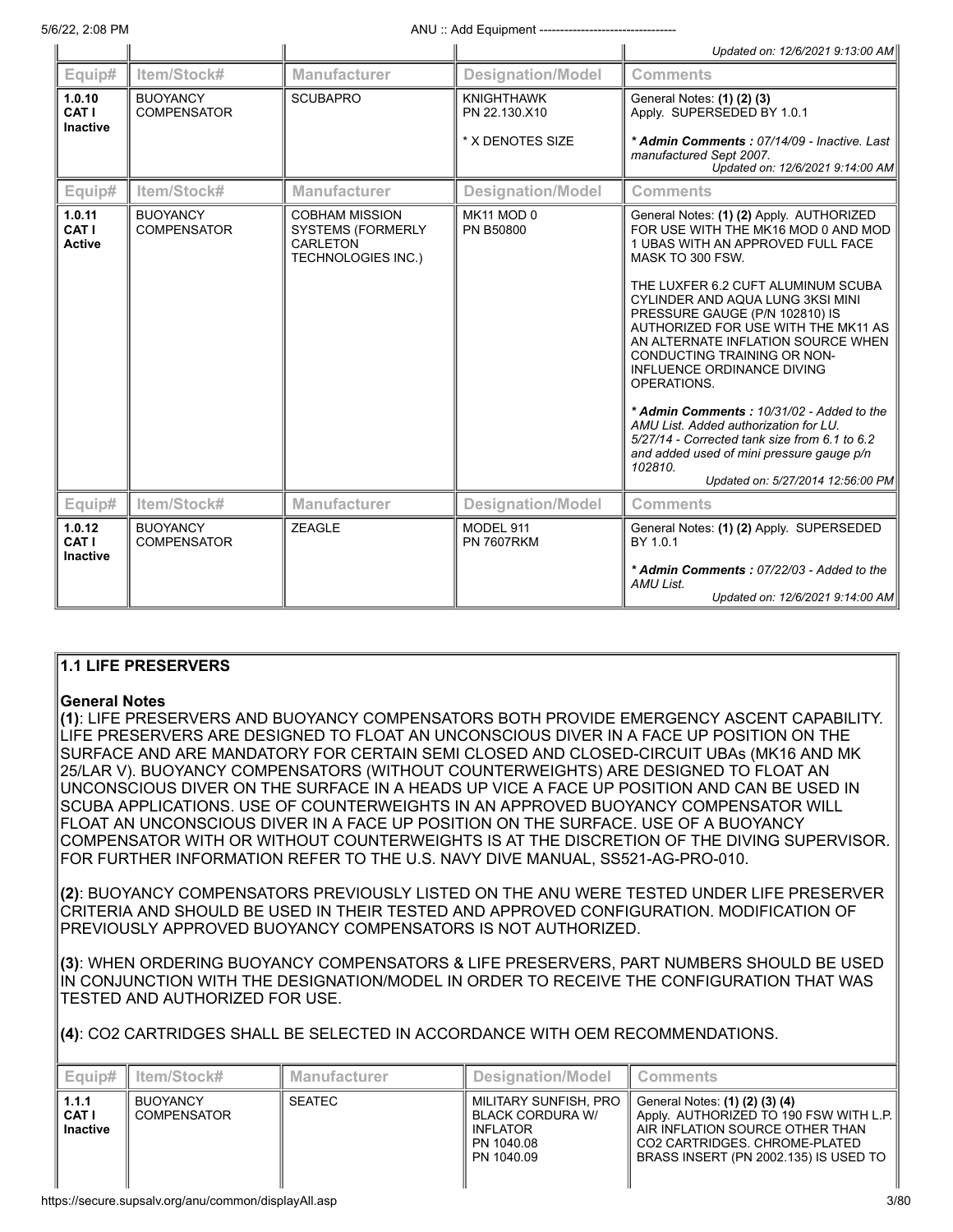|                                          |                                                  |                     |                                                                   | REPLACE PLASTIC INSERT (PN 2002-13)<br>FOR THE INFLATOR MECHANISM.<br>Updated on: 1/8/2019 9:46:00 AM                                                                                                                                                                                |
|------------------------------------------|--------------------------------------------------|---------------------|-------------------------------------------------------------------|--------------------------------------------------------------------------------------------------------------------------------------------------------------------------------------------------------------------------------------------------------------------------------------|
| Equip#                                   | Item/Stock#                                      | <b>Manufacturer</b> | <b>Designation/Model</b>                                          | <b>Comments</b>                                                                                                                                                                                                                                                                      |
| 1.1.2<br>CAT I<br><b>Inactive</b>        | <b>BUOYANCY</b><br><b>COMPENSATOR</b>            | SONIFORM INC.       | SF-1044 (FRONT<br>MOUNTED)                                        | General Notes: (1) (2) (3) Apply. NO<br>LONGER MANUFACTURED BUT STILL<br>AUTHORIZED FOR CONTINUED USE.                                                                                                                                                                               |
|                                          |                                                  |                     |                                                                   | AUTHORIZED TO 190 FSW WITH L.P. AIR<br>INFLATION SOURCE OTHER THAN CO2<br>CARTRIDGES.                                                                                                                                                                                                |
|                                          |                                                  |                     |                                                                   | * Admin Comments: 6/11/10 - Soniform<br>acquired by SCUBAPRO in 1997.<br>Updated on: 8/8/2012 8:00:00 AM                                                                                                                                                                             |
| Equip#                                   | Item/Stock#                                      | <b>Manufacturer</b> | <b>Designation/Model</b>                                          | <b>Comments</b>                                                                                                                                                                                                                                                                      |
| 1.1.3<br>CAT I<br><b>Inactive</b>        | <b>BUOYANCY</b><br><b>COMPENSATOR</b>            | <b>SCUBAPRO</b>     | MILITARY CLASSIC NT<br><b>BLACK, JACKET TYPE</b><br>PN 21-341-X00 | General Notes: (1) (2) (3) Apply. NO<br>LONGER MANUFACTURED BUT STILL<br>AUTHORIZED FOR CONTINUED USE.                                                                                                                                                                               |
|                                          |                                                  |                     | * X00 DENOTES SIZE<br><b>AND WILL VARY</b>                        | AUTHORIZED TO 190 FSW WITH L.P. AIR<br>INFLATION SOURCE OTHER THAN CO2<br>CARTRIDGES.                                                                                                                                                                                                |
|                                          |                                                  |                     |                                                                   | * Admin Comments: 7/14/09 - Last<br>manufactured Dec 1998.<br>Updated on: 8/8/2012 8:01:00 AM                                                                                                                                                                                        |
| Equip#                                   | Item/Stock#                                      | <b>Manufacturer</b> | <b>Designation/Model</b>                                          | <b>Comments</b>                                                                                                                                                                                                                                                                      |
| 1.1.4<br>CAT I<br><b>Active</b>          | <b>BUOYANCY</b><br><b>COMPENSATOR</b>            | <b>AQUA LUNG</b>    | <b>MILITARY YOKE STYLE</b><br>PN 3940-50<br>PN 3940-00 (OLD)      | General Notes: (1) (2) (3) (4)<br>Apply. AUTHORIZED TO 190 FSW WITH L.P.<br>AIR INFLATION SOURCE OTHER THAN<br>CO2 CARTRIDGES.                                                                                                                                                       |
|                                          |                                                  |                     |                                                                   | * Admin Comments: 1997 - Upgraded to<br>3940-50 w/ an improved inflator & dump valve.<br>Updated on: 2/20/2015 9:59:00 AM                                                                                                                                                            |
| Equip#                                   | Item/Stock#                                      | <b>Manufacturer</b> | <b>Designation/Model</b>                                          | <b>Comments</b>                                                                                                                                                                                                                                                                      |
| 1.1.5<br>CAT I<br><b>Active</b>          | <b>BUOYANCY</b><br><b>COMPENSATOR</b>            | <b>DRAEGER</b>      | SHADOW LIFE VEST MK<br>7 MOD 0<br>PN 4056304                      | General Notes: (1) (2) (3) (4)<br>Apply. MAGNETIC VERSION, AUTHORIZED<br>TO 190 FSW WITH L.P. AIR INFLATION<br>SOURCE OTHER THAN CO2 CARTRIDGES.<br>CONFIGURED WITH AIR INFLATION<br><b>CYLINDERS</b><br>Updated on: 2/20/2015 9:59:00 AM                                            |
| Equip#                                   | Item/Stock#                                      | Manufacturer        | <b>Designation/Model</b>                                          | <b>Comments</b>                                                                                                                                                                                                                                                                      |
| 1.1.6<br><b>CAT I</b><br><b>Active</b>   | LIFE PRESERVER, LOW<br><b>MAGNETIC SIGNATURE</b> | <b>DRAEGER</b>      | <b>SHADOW LIFE VEST</b><br>806LM (MK 6 MOD 0)<br>PN 4053603       | General Notes: (1) (2) (3) (4) Apply. NON-<br><b>MAGNETIC VERSION.</b>                                                                                                                                                                                                               |
|                                          |                                                  |                     |                                                                   | MK 6 MOD 0 IS THE NEW DESIGNATION<br>FOR MODEL 806LM.                                                                                                                                                                                                                                |
|                                          |                                                  |                     |                                                                   | CONFIGURED FOR C02 CARTRIDGES<br><b>ONLY</b><br>Updated on: 2/20/2015 9:59:00 AM                                                                                                                                                                                                     |
| Equip#                                   | Item/Stock#                                      | <b>Manufacturer</b> | <b>Designation/Model</b>                                          | <b>Comments</b>                                                                                                                                                                                                                                                                      |
| 1.1.7<br><b>CAT I</b><br><b>Inactive</b> | LIFE PRESERVER                                   | <b>AQUA LUNG</b>    | FENZY X-4<br>FENZY M-4 (OLD)                                      | General Notes: (1) (2) (3) (4) Apply. FENZY<br>M-4 NO LONGER MANUFACTURED BUT<br>STILL AUTHORIZED FOR CONTINUED<br>USE.                                                                                                                                                              |
|                                          |                                                  |                     |                                                                   | AUTHORIZED TO 190 FSW.                                                                                                                                                                                                                                                               |
|                                          |                                                  |                     |                                                                   | AUTHORIZED REPLACEMENT FOR THE<br>FENZY LIFE PRESERVER CYLINDER IS<br>STEEL FENZY CYLINDER W/ VALVE(PN<br>850230). CYLINDERS WITH AG5 (5283)<br>WHICH DO NOT HAVE THE MARKS ARS<br>OR APL ON THE SIDE MAY BE USED UNTIL<br>THEY ARE 10 YEARS OLD.<br>Updated on: 1/8/2019 9:49:00 AM |
| Equip#                                   | Item/Stock#                                      | <b>Manufacturer</b> | <b>Designation/Model</b>                                          | <b>Comments</b>                                                                                                                                                                                                                                                                      |
| 1.1.8                                    | LIFE PRESERVER                                   | SONIFORM INC.       | MK 4                                                              | General Notes: (1) (2) (3) Apply. NO                                                                                                                                                                                                                                                 |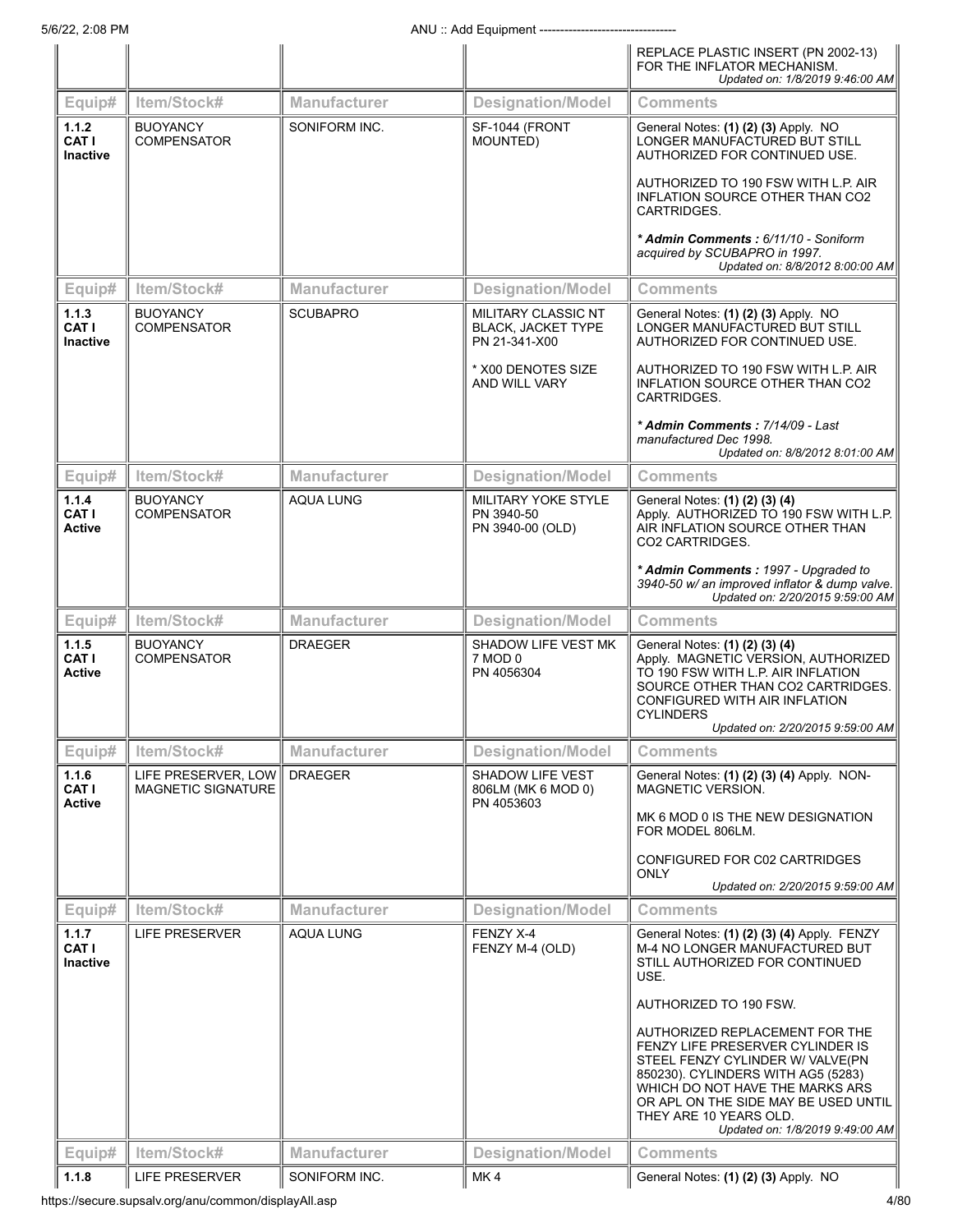| 5/6/22, 2:08 PM                           |                       |                                                                                           | ANU: Add Equipment ---------------------                               |                                                                                                                                                                                                                                                                                                            |
|-------------------------------------------|-----------------------|-------------------------------------------------------------------------------------------|------------------------------------------------------------------------|------------------------------------------------------------------------------------------------------------------------------------------------------------------------------------------------------------------------------------------------------------------------------------------------------------|
| CAT I<br>Inactive                         |                       |                                                                                           | PN 5050-000 OR<br>DWG# 592-6383528-1                                   | LONGER MANUFACTURED BUT STILL<br>AUTHORIZED FOR CONTINUED USE.                                                                                                                                                                                                                                             |
|                                           |                       |                                                                                           |                                                                        | AUTHORIZED TO 200 FSW FOR MK16<br>OPERATIONS.                                                                                                                                                                                                                                                              |
|                                           |                       |                                                                                           |                                                                        | AUTHORIZED TO 190 FSW FOR SPECWAR<br>MK 16 UBA AND OPEN CIRCUIT SCUBA<br>OPERATIONS. FOR SPECWAR MK 16 UBA<br>AND OPEN CIRCUIT SCUBA OPERATIONS<br>FOUR (4) 25-28 MIL-C-25369 TYPE I<br>CARTRIDGES (9C 4220-00-372-0585) MAY<br>BE USED IN LIEU OF FOUR (4) 30-34 GRAM<br>CARTRIDGES.                      |
|                                           |                       |                                                                                           |                                                                        | SONIFORM PNEUMATIC INFLATOR MAY BE<br>USED TO CONVERT THE LIFE<br>PRESERVER TO A BUOYANCY<br>COMPENSATOR.                                                                                                                                                                                                  |
|                                           |                       |                                                                                           |                                                                        | * Admin Comments: 8/23/10 - Changed to<br>"Inactive". Soniform no longer in business<br>(purchased by Scubapro in 1998).<br>12/21/10 - Removed references to EOD MK15<br>EOD operations (MK15 no longer used, mk4<br>no longer used by EOD).<br>Updated on: 8/8/2012 8:01:00 AM                            |
| Equip#                                    | Item/Stock#           | Manufacturer                                                                              | <b>Designation/Model</b>                                               | <b>Comments</b>                                                                                                                                                                                                                                                                                            |
| 1.1.9<br><b>CATI</b><br>Inactive          | LIFE PRESERVER        | <b>B/E AEROSPACE (SMR</b><br><b>TECHNOLOGIES</b><br><b>ENGINEERED RUBBER</b><br>PRODUCTS) | MODIFIED UDT LIFE<br><b>PRESERVER</b><br>PN 110669                     | General Notes: (1) (2) (3) Apply. NO<br>LONGER MANUFACTURERD BUT STILL<br>AUTHORIZED FOR USE.                                                                                                                                                                                                              |
|                                           |                       | RFI (OLDER EDITIONS)                                                                      |                                                                        | AUTHORIZED TO 130 FSW WHEN USED<br>WITH TWO 38 GRAM CO2 CARTRIDGES.<br>TO ENSURE THAT THE LIFE JACKET DOES<br>NOT OVER INFLATE AT DEPTHS<br>SHALLOWER THAN 33 FSW, PULL ONE<br>ACTUATOR AT A TIME.                                                                                                         |
|                                           |                       |                                                                                           |                                                                        | THE RUBBER SLEEVE CHECK VALVE<br>SERVES NO USEFUL PURPOSE AND<br>SHALL BE REMOVED PERMANENTLY<br>FROM THESE LIFE PRESERVERS.                                                                                                                                                                               |
|                                           |                       |                                                                                           |                                                                        | THE MODIFIED UDT IS AUTHORIZED WITH<br>ROBERT'S VALVE 840AM (NSN 9C 4220-01-<br>356-8233) /AMS (NSN 9C 4220-01-457-<br>1288)IN CONJUNCTION WITH SEATEC CO2<br>CARTRIDGE 9C-4220-01-045-5645 SMR<br>PART NUMBER: 5SV1049, OLD B.F.<br>GOODRICH NUMBER: 82-63-1013-02-1<br>Updated on: 10/28/2013 2:21:00 PM |
| Equip#                                    | Item/Stock#           | <b>Manufacturer</b>                                                                       | <b>Designation/Model</b>                                               | <b>Comments</b>                                                                                                                                                                                                                                                                                            |
| 1.1.10<br><b>CAT I</b><br><b>Active</b>   | <b>LIFE PRESERVER</b> | <b>DRAEGER</b>                                                                            | SECUMAR TSK 2/42 LIFE<br><b>JACKET</b><br>PN 4056590 (W/O CYL<br>ASSY) | General Notes: (1) (2) (3) (4)<br>Apply. AUTHORIZED FOR USE WITH LAR V<br>ONLY, MAXIMUM DEPTH OF 50 FSW.                                                                                                                                                                                                   |
|                                           |                       |                                                                                           |                                                                        | IAW NEDU TL 10-05 3963/TA01-13, SER<br>03/132 DTD 02 JULY 2010, THE MAX<br>ALLOWABLE FIXED WEIGHT OF<br>ACCESSORY GEAR SHALL BE NO MORE<br>THAN 13.1 LBS FOR MK 25 MOD 2.                                                                                                                                  |
|                                           |                       |                                                                                           |                                                                        | * Admin Comments: 12/21/10 - Added<br>notations IAW NEDU TL 10-05 3963/TA01-13.<br>Ser 03/132 dtd 02 July 2010.                                                                                                                                                                                            |
|                                           |                       |                                                                                           |                                                                        | Updated on: 2/20/2015 10:00:00 AM                                                                                                                                                                                                                                                                          |
| Equip#                                    | Item/Stock#           | <b>Manufacturer</b>                                                                       | <b>Designation/Model</b>                                               | <b>Comments</b>                                                                                                                                                                                                                                                                                            |
| 1.1.11<br><b>CAT I</b><br><b>Inactive</b> | LIFE PRESERVER        | <b>MUSTANG SURVIVAL</b>                                                                   | <b>UDT LIFE VEST</b><br>MUSTANG PN MD1122                              | General Notes: (1) (2) (3) (4)<br>Apply. AUTHORIZED FOR SURFACE<br>SWIMMING AND FOR SCUBA TO 33 FSW<br>ONLY.                                                                                                                                                                                               |
|                                           |                       |                                                                                           |                                                                        | * Admin Comments: 1/20/10 - Halkey-<br>Roberts Valve 540 AM and 25 gram CO2                                                                                                                                                                                                                                |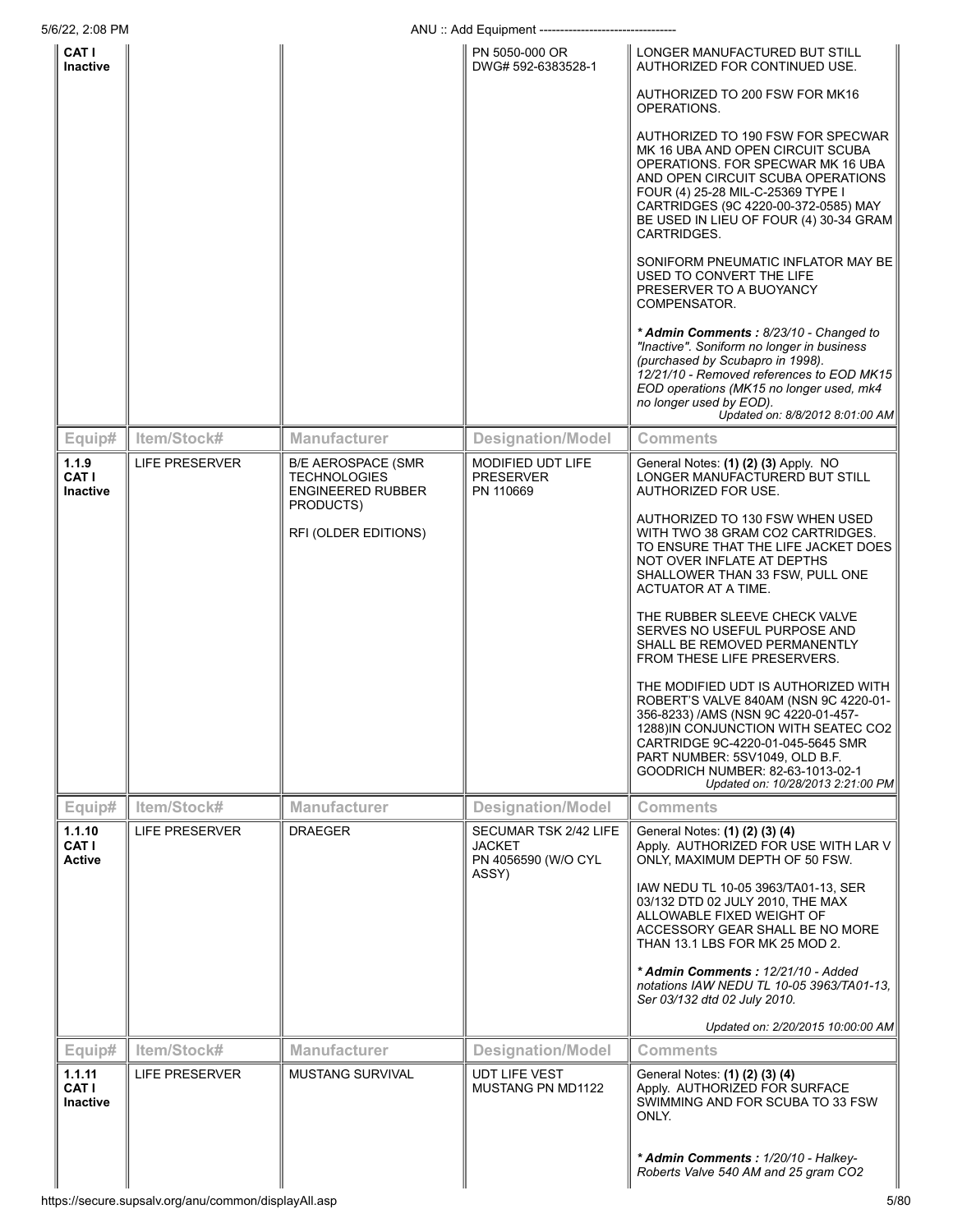|                                          |                                                              |                     |                                                                                                                   | cartridge authorized for use with the UDT.                                                                                                                                                                                                                               |
|------------------------------------------|--------------------------------------------------------------|---------------------|-------------------------------------------------------------------------------------------------------------------|--------------------------------------------------------------------------------------------------------------------------------------------------------------------------------------------------------------------------------------------------------------------------|
|                                          |                                                              |                     |                                                                                                                   | 9/26/2013 - MIL-L-16383 has been canceled<br>and removed from this listing. This is now a<br>COTS item.                                                                                                                                                                  |
|                                          |                                                              |                     |                                                                                                                   | 6/25/2015 - Notes on the rubber sleeve check<br>valve and Halkey-Roberts inflator<br>840AMSBC4 have been removed. this is now<br>a COTS item and will be controlled via the<br>ANU configuration change process.<br>Updated on: 1/8/2019 9:51:00 AM                      |
| Equip#                                   | Item/Stock#                                                  | <b>Manufacturer</b> | <b>Designation/Model</b>                                                                                          | <b>Comments</b>                                                                                                                                                                                                                                                          |
| 1.1.12<br><b>CATI</b><br><b>Inactive</b> | <b>BUOYANCY</b><br><b>COMPENSATOR</b>                        | <b>SCUBAPRO</b>     | <b>SEAHAWK</b><br><b>MODEL 21.411</b>                                                                             | General Notes: (1) (2) (3) Apply. NO<br>LONGER MANUFACTURED BUT STILL<br>AUTHORIZED FOR CONTINUED USE.                                                                                                                                                                   |
|                                          |                                                              |                     |                                                                                                                   | AUTHORIZED TO 190 FSW WITH L.P. AIR<br>INFLATION SOURCE OTHER THAN CO2<br>CARTRIDGES.                                                                                                                                                                                    |
|                                          |                                                              |                     |                                                                                                                   | * Admin Comments: 7/14/09 - Manufacturer<br>POC updated. Last manufactured Nov 1997.<br>Updated on: 8/8/2012 8:01:00 AM                                                                                                                                                  |
| Equip#                                   | Item/Stock#                                                  | <b>Manufacturer</b> | <b>Designation/Model</b>                                                                                          | <b>Comments</b>                                                                                                                                                                                                                                                          |
| 1.1.13<br><b>CATI</b><br><b>Active</b>   | <b>BUOYANCY JACKET</b>                                       | <b>AQUA LUNG</b>    | <b>ATLANTIS</b><br>PN 762950 (W/ ORAL<br>INFLATOR, W/ CYLS)<br>PN 769960 (W/ ORAL<br>INFLATOR, W/O CYLS)          | General Notes: (1) (2) (3) (4)<br>Apply. AUTHORIZED FOR USE WITH THE<br>MK25 MOD 2 UBA TO A MAXIMUM DEPTH<br><b>OF 50 FSW.</b>                                                                                                                                           |
|                                          |                                                              |                     |                                                                                                                   | AUTHORIZED FOR USE WITH SCUBA TO A<br>MAXIMUM DEPTH OF 190 FSW WHEN<br>EQUIPPED WITH POWER INLTATOR (OPEN<br>CIRCUIT KIT, PN 394091).                                                                                                                                    |
|                                          |                                                              |                     |                                                                                                                   | IAW NEDU TL 10-05 3963/TA01-13, SER<br>03/132 DTD 02 JULY 2010, THE MAX<br>ALLOWABLE FIXED WEIGHT OF<br>ACCESSORY GEAR SHALL BE NO MORE<br>THAN 18.3 LBS FOR SCUBA & 17.8 LBS<br>FOR MK 25 MOD 2.                                                                        |
|                                          |                                                              |                     |                                                                                                                   | CONTAINMENT COLLAR, PN 762961,<br>AUTHORIZED FOR USE. FOLLOW OEM<br>PROCEDURES WHEN INSTALLING<br><b>COLLAR TO ENSURE THE LIFE</b><br>PRESERVER CAN STILL BE FULLLY<br>ORALLY INFLATED PRIOR TO USE.                                                                     |
|                                          |                                                              |                     |                                                                                                                   | * Admin Comments: 12/21/10 - Added<br>notations IAW NEDU TL 10-05 3963/TA01-13,<br>Ser 03/132 dtd 02 July 2010.<br>2/23/2015 - Authorized use of Containment<br>Collar, PN 762961.<br>Updated on: 2/23/2015 1:28:00 PM                                                   |
| Equip#                                   | Item/Stock#                                                  | <b>Manufacturer</b> | <b>Designation/Model</b>                                                                                          | Comments                                                                                                                                                                                                                                                                 |
| 1.1.14<br><b>CAT I</b><br>Active         | LIFE PRESERVER,<br>COMNAVSEASYSCOM<br><b>CONTROLLED ITEM</b> | <b>AQUA LUNG</b>    | <b>COMBAT SWIMMER</b><br>ASSAULT VEST (CSAV)<br>PN 769100 (ONE SIZE<br>W/O CYL)<br>PN 769116 (ONE SIZE W/<br>CYL) | General Notes: (1) (3) (4)<br>Apply. AUTHORIZED FOR USE WITH THE<br>MK-25 TO A MAXIMUM OF 50 FSW WITH 8<br>LB WEIGHT IN THE NONDETACHABLE<br>LOWER BACK POUCH AND AN 8 LB<br>WEIGHT IN DETACHABLE POUCHES<br>MOUNTED AS LOW AND FAR REARWARD<br>ON THE VEST AS POSSIBLE. |
|                                          |                                                              |                     |                                                                                                                   | AUTHORIZED FOR USE WITH THE MK-16<br>MOD 0/1 TO A MAXIMUM DEPTH OF 300<br>FSW. AT DEPTHS GREATER THAN 150 FT,<br>TWO INFLATION CYLINDERS WITH A<br>TOTAL COMBINED GAS CAPACITY OF AT<br>LEAST 6.0 CUFT MUST BE INSTALLED.                                                |
|                                          |                                                              |                     |                                                                                                                   | AUTHORIZED FOR USE WITH SCUBA TO A<br>MAXIMUM DEPTH OF 190 FSW.                                                                                                                                                                                                          |
|                                          |                                                              |                     |                                                                                                                   | APPROVED FOR USE WITH LOW<br>PRESSURE INFLATION SYSTEM (PN)                                                                                                                                                                                                              |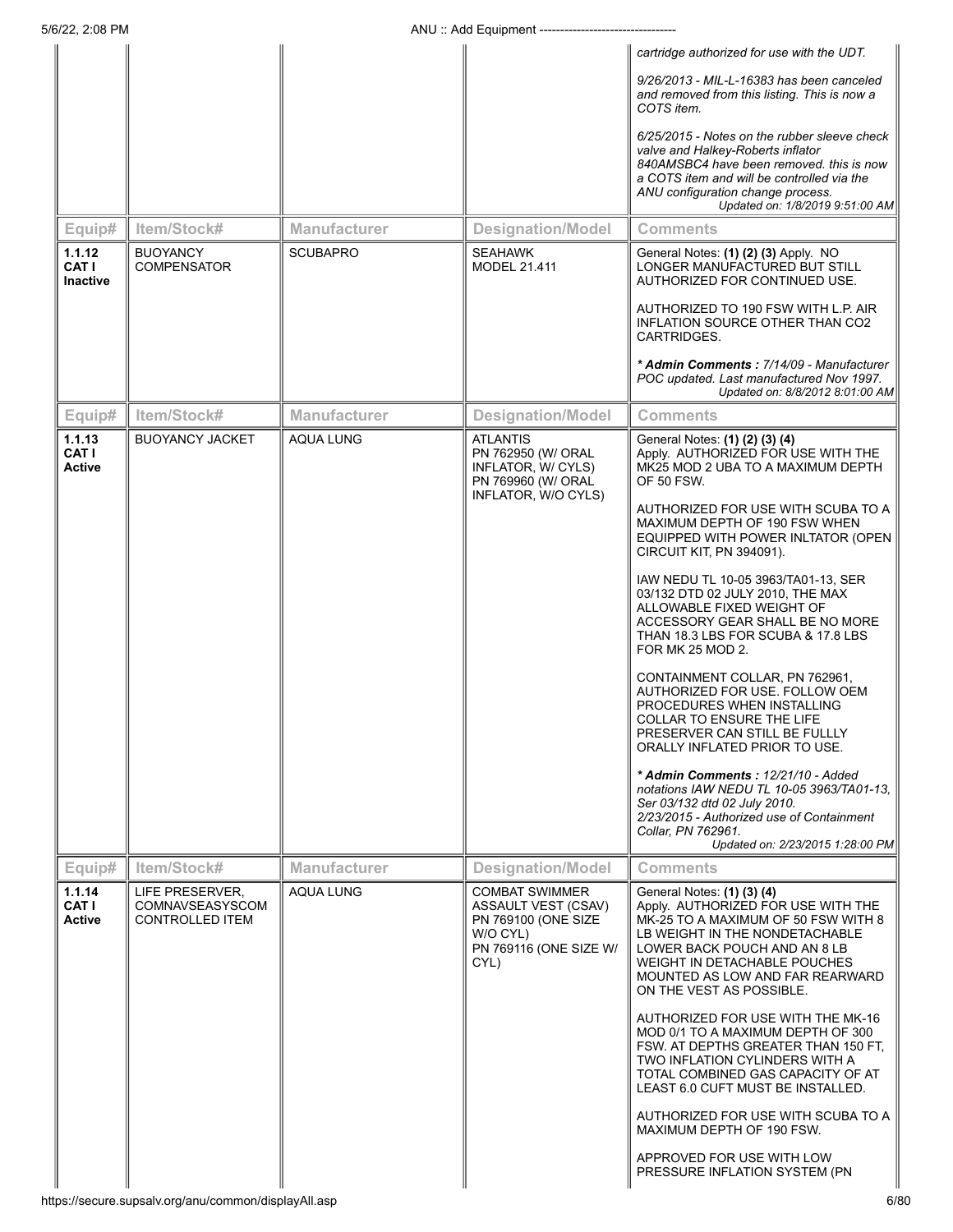| 5/6/22, 2:08 PM                         |                                                                  |                        | ANU: Add Equipment ----------------                                                                                                                              |                                                                                                                                                                                                                                                                                                                                                                                                                                                                                                                                                                                                                                                                                                                                                                                                           |
|-----------------------------------------|------------------------------------------------------------------|------------------------|------------------------------------------------------------------------------------------------------------------------------------------------------------------|-----------------------------------------------------------------------------------------------------------------------------------------------------------------------------------------------------------------------------------------------------------------------------------------------------------------------------------------------------------------------------------------------------------------------------------------------------------------------------------------------------------------------------------------------------------------------------------------------------------------------------------------------------------------------------------------------------------------------------------------------------------------------------------------------------------|
|                                         |                                                                  |                        |                                                                                                                                                                  | 108615).                                                                                                                                                                                                                                                                                                                                                                                                                                                                                                                                                                                                                                                                                                                                                                                                  |
|                                         |                                                                  |                        |                                                                                                                                                                  | IAW NEDU TL 10-05 3963/TA01-13, SER<br>03/132 DTD 02 JULY 2010, THE MAX<br>ALLOWABLE FIXED WEIGHT OF<br>ACCESSORY GEAR SHALL BE NO MORE<br>THAN 17.7 LBS FOR SCUBA, 17.2 LBS FOR<br>MK 25 MOD 2, & 5.5 LBS FOR MK 16.                                                                                                                                                                                                                                                                                                                                                                                                                                                                                                                                                                                     |
|                                         |                                                                  |                        |                                                                                                                                                                  | * Admin Comments: 6/16/09 - Manufacturer<br>POC updated.<br>12/21/10 - Added IAW NEDU TL 10-05<br>3963/TA01-13, SER 03/132 dtd 02 July 2010<br>08/08/2012 - LPIS approved for use with the<br>CSAV.<br>01/08/2019 - Updated PN information<br>11/05/2019 - Removed note "NAVAL SEA<br>SYSTEMS COMMAND CONTROLLED ITEM<br>UNDER COMNAVSEASYSCOM PMS NSW<br>COGNIZANCE"<br>Updated on: 11/5/2019 10:55:00 AM                                                                                                                                                                                                                                                                                                                                                                                                |
| Equip#                                  | Item/Stock#                                                      | <b>Manufacturer</b>    | <b>Designation/Model</b>                                                                                                                                         | Comments                                                                                                                                                                                                                                                                                                                                                                                                                                                                                                                                                                                                                                                                                                                                                                                                  |
| 1.1.15<br>CAT I<br><b>Active</b>        | LIFE PRESERVER,<br><b>MARCORSYSCOM</b><br><b>CONTROLLED ITEM</b> | <b>AQUA LUNG</b>       | <b>COMBATANT DIVER</b><br>VEST (CDV)<br>PN 769171 (W/ CYL)<br>PN 769176 (W/O CYL)                                                                                | General Notes: (1) (3) (4) Apply. USMC<br>VERSION OF THE CSAV (#1.1.14).<br>AUTHORIZED FOR USE WITH THE MK-25<br>TO A MAXIMUM OF 50 FSW WITH 8 LB<br>WEIGHT IN THE NONDETACHABLE LOWER<br>BACK POUCH AND AN 8 LB WEIGHT IN<br>DETACHABLE OUCHES MOUNTED AS<br>LOW AND AS FAR REARWARD ON THE<br><b>VEST AS POSSIBLE.</b><br>AUTHORIZED FOR USE WITH SCUBA TO A<br>MAXIMUM DEPTH OF 190 FSW.<br>IAW NEDU TL 10-05 3960/TA01-13. SER<br>03/132 DTD 02 JULY 2010, THE MAX<br>ALLOWABLE FIXED WEIGHT OF<br>ACCESSORY GEAR SHALL BE NO MORE<br>THAN 17.7 LBS FOR SCUBA & 17.2 LBS<br>FOR MK 25 MOD 2.<br><b>CONTROLLED ITEM UNDER</b><br>MARCORSYSCOM COGNIZANCE.<br>* Admin Comments: 11/10/09 - Added to the<br>AMU list.<br>07/17/12 - Added IAW NEDU TL 10-05<br>3963/TA01-13, SER 03/132 dtd 02 July 2010 |
|                                         |                                                                  |                        |                                                                                                                                                                  | Updated on: 2/20/2015 10:01:00 AM                                                                                                                                                                                                                                                                                                                                                                                                                                                                                                                                                                                                                                                                                                                                                                         |
| Equip#                                  | Item/Stock#                                                      | Manufacturer           | <b>Designation/Model</b>                                                                                                                                         | <b>Comments</b>                                                                                                                                                                                                                                                                                                                                                                                                                                                                                                                                                                                                                                                                                                                                                                                           |
| 1.1.16<br><b>CAT I</b><br><b>Active</b> | LIFE PRESERVER                                                   | <b>AQUA LUNG</b>       | SAR-0484-00<br><b>SCOUT SWIMMER (BIB</b><br>STYLE) P/N 769031 NSN<br>4220014827394<br>PARA SWIMMER VEST<br>(FOLDED BIB STYLE) P/N<br>769041 NSN<br>4220015151205 | General Notes: (1) (3) (4) Apply. FOR USE<br>BY NDSTC AS ANCILLARY DIVING<br>EQUIPMENT (SCUBA/UBA LIFE<br>PRESERVER) IN THE NDTSC POOL ONLY.<br>NOT INTENDED TO BE USED AS A<br><b>BUOYANCY COMPENSATOR.</b><br>NOT AUTHORIZED FOR OPEN-WATER<br>DIVING. USE AS A LIFE PRSERVER NOT<br>ASSOCIATED WITH DIVING OPERATIONS<br>IS OUTSIDE THE SCOPE OF THIS ANU<br>LIST.<br>* Admin Comments: 5/27/14 - Added to<br>AMU List                                                                                                                                                                                                                                                                                                                                                                                 |
|                                         |                                                                  |                        |                                                                                                                                                                  | 01/08/2019 - updated part numbers<br>Updated on: 1/8/2019 10:03:00 AM                                                                                                                                                                                                                                                                                                                                                                                                                                                                                                                                                                                                                                                                                                                                     |
| Equip#                                  | Item/Stock#                                                      | <b>Manufacturer</b>    | <b>Designation/Model</b>                                                                                                                                         | <b>Comments</b>                                                                                                                                                                                                                                                                                                                                                                                                                                                                                                                                                                                                                                                                                                                                                                                           |
| 1.1.17<br><b>CAT I</b><br>Active        | DIVE-ABLE PLATE<br><b>CARRIER</b>                                | <b>FIRST SPEAR LLC</b> | AEGIR-38                                                                                                                                                         | General Notes: (1) (3) (4) Apply. PLATE<br>CARRIER WITH INTEGRATED BUYOANCY<br>COMPENSATOR AND LIFE PRESERVER.                                                                                                                                                                                                                                                                                                                                                                                                                                                                                                                                                                                                                                                                                            |
|                                         | https://secure.supsalv.org/anu/common/displayAll.asp             |                        |                                                                                                                                                                  | AUTHORIZED FOR USE WITH AAC FROG<br>7/80                                                                                                                                                                                                                                                                                                                                                                                                                                                                                                                                                                                                                                                                                                                                                                  |
|                                         |                                                                  |                        |                                                                                                                                                                  |                                                                                                                                                                                                                                                                                                                                                                                                                                                                                                                                                                                                                                                                                                                                                                                                           |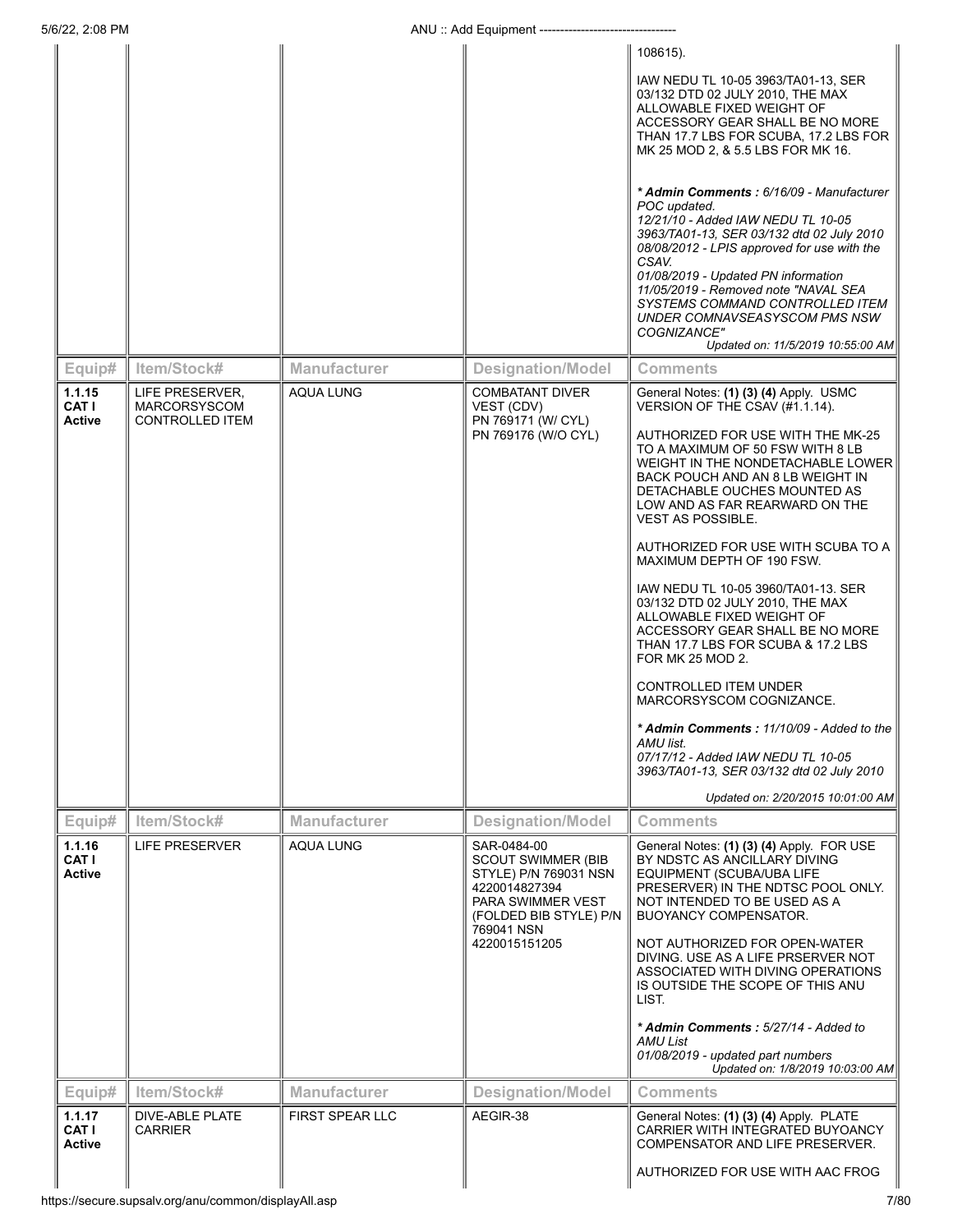|                                                                                   |                                                                                                      | 5/6/22, 2:08 PM<br>ANU: Add Equipment ------------------------- |                                                                                                                                                                                                                                                                                                        |  |  |  |
|-----------------------------------------------------------------------------------|------------------------------------------------------------------------------------------------------|-----------------------------------------------------------------|--------------------------------------------------------------------------------------------------------------------------------------------------------------------------------------------------------------------------------------------------------------------------------------------------------|--|--|--|
|                                                                                   |                                                                                                      |                                                                 | <b>UBA STRAP KIT</b>                                                                                                                                                                                                                                                                                   |  |  |  |
|                                                                                   |                                                                                                      |                                                                 | AUTHORIZED FOR USE WITH AAC<br>INSTANT ADJUSTABLE BACK PANEL                                                                                                                                                                                                                                           |  |  |  |
|                                                                                   |                                                                                                      |                                                                 | AUTHORIZED FOR USE BY SOF AND<br>USMC RECONNAISSANCE WITH CC-UBA<br>ONLY TO A DEPTH OF 50 FSW.                                                                                                                                                                                                         |  |  |  |
|                                                                                   |                                                                                                      |                                                                 | FOR MAINTAINING SPARES OF THE<br>CUMERBUND TACTICAL AID TO<br>FLOTATION (CTAF), THE SPECIFIC PN TO<br>ORDER IS 300-15-00450.                                                                                                                                                                           |  |  |  |
|                                                                                   |                                                                                                      |                                                                 | * Admin Comments : 3/30/2021 - Most<br>recent addition was "USMC Recon" in addition<br>to SOF                                                                                                                                                                                                          |  |  |  |
|                                                                                   |                                                                                                      |                                                                 | 12/1/2014 - Added to AMU List                                                                                                                                                                                                                                                                          |  |  |  |
|                                                                                   |                                                                                                      |                                                                 | 8/2/2016 - Added AAC FROG UBA STRAP<br>KIT & AAC INSTANT ADJUSTABLE BACK<br><b>PANEL</b>                                                                                                                                                                                                               |  |  |  |
| Item/Stock#<br>Equip#                                                             | <b>Manufacturer</b>                                                                                  | <b>Designation/Model</b>                                        | Updated on: 3/30/2021 4:11:00 PM<br><b>Comments</b>                                                                                                                                                                                                                                                    |  |  |  |
| <b>LIFE PRESERVER</b><br>1.1.18                                                   | <b>S&amp;S Precision</b>                                                                             | LIFTR-40 (LR-0001BK)                                            | General Notes: (1) Apply. AUTHORIZED FOR                                                                                                                                                                                                                                                               |  |  |  |
| <b>CAT I</b><br><b>Active</b>                                                     | Name: Angela A Thompson<br>Phone: (757) 806-0123<br>Email :<br>Angela@sandsprecision.com             |                                                                 | USE WITH CC-UBA ONLY TO A DEPTH OF<br>50 FSW.<br>LIFE PRESERVER SHALL BE USED IN<br>CONJUNCTION WITH S&S PRECISION,<br>CRYE AVS, CRYE JPC, OR THE LBT 6094<br><b>COMBAT VEST.</b><br>THE LIFE PRESERVER MUST ONLY HAVE<br>THE ORAL AND PULL CO2 CART<br>METHODS OF ACTIVATION INSTALLED<br>FOR DIVING. |  |  |  |
|                                                                                   |                                                                                                      |                                                                 | ONLY APPROVED FOR USE WITH 45<br><b>GRAM CO2 CARTRIDGES</b>                                                                                                                                                                                                                                            |  |  |  |
|                                                                                   |                                                                                                      |                                                                 | DIVING SUPERVISORS MUST REVIEW S&S<br>PRECISION INSTRUCTIONS FOR PROPER<br>ATTACHMENT TO VARIOUS PLATE<br>CARRIERS. INSTRUCTIONS VARY FOR<br>SOME PLATE CARRIERS.                                                                                                                                      |  |  |  |
|                                                                                   |                                                                                                      |                                                                 | * Admin Comments: 04/25/2019- Hyatt<br>added more approved combat vest for use<br>with the LiftR40<br>03June2021 - LCDR Irwin edited "can be used<br>in conjuction" to "shall"<br>Updated on: 6/3/2021 7:24:00 PM                                                                                      |  |  |  |
| Item/Stock#<br>Equip#                                                             | <b>Manufacturer</b>                                                                                  | <b>Designation/Model</b>                                        | <b>Comments</b>                                                                                                                                                                                                                                                                                        |  |  |  |
| 1.1.19<br>Life Vest Inflation System  <br><b>CAT I</b><br>(LVIS)<br><b>Active</b> | <b>AQUA LUNG</b><br><b>Name: Mr. Glen Rubin</b><br>Phone: 850 625-4193<br>Email: grubin@aqualung.com | 103688                                                          | General Notes: (3) Apply. THE LVIS DOES<br>NOT MEET THE LIFE SAVING/FLOTATION<br>REQUIREMENTS OF A BUOYANCY<br>COMPENSATOR. IN ADDITION TO THE<br>ORAL INFLATION TUBE, THE LVIS IS<br>DESIGNED TO PROVIDE A SMALL<br>AMOUNT OF FLOTATION TO ASSIST A CC-<br>UBA DIVER.                                 |  |  |  |
|                                                                                   |                                                                                                      |                                                                 | ONLY AUTHORIZED FOR USE IN<br>CONJUNCTION WITH THE AEGIR-38 LIFE<br>PRESERVER.                                                                                                                                                                                                                         |  |  |  |
| https://secure.supsalv.org/anu/common/displayAll.asp                              |                                                                                                      |                                                                 | A COMPLETE LVIS KIT INVOLVES THREE<br>MANUFACTURERS TO FIT LVIS TO THE<br>AEGIR-38:<br>1) AQUA LUNG AMERICA: LVIS 1.5,<br>3000PSI, DIAL, PN 103688 POC<br>GRUBIN@AUQLUNG.COM<br>2) FIRST SPEAR: LVIS CYLINDER POCKET,<br>1.5CF, PN 500-10-01039-500X-00 POC<br>AZEITER@FIRST-SPEAR.COM<br>8/80         |  |  |  |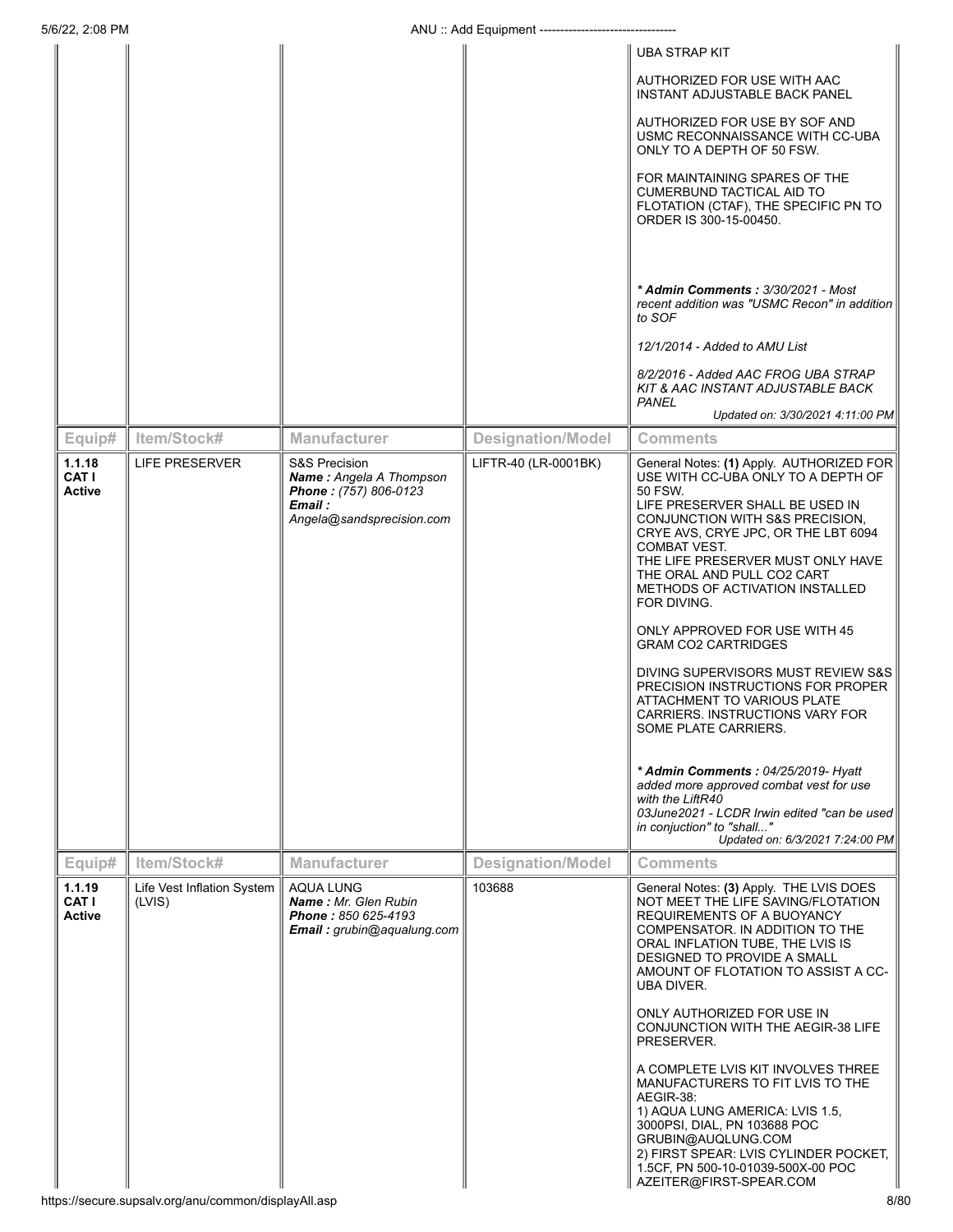|                                  |                       |                                                                                                                            |                          | 3) CAPEWELL AERIAL SYSTEMS: SAPI<br>CUT BLADDER SET W ORAL INFLATION<br>(SIZE), PN AMTC-K-1273-BL(SIZE) POC<br>NICK.ASHTON@CAPEWELL.COM<br>AUTHORIZED FOR USE BY SOF AND<br>USMC RECONNAISSANCE WITH CC-UBA<br>ONLY TO A DEPTH OF 50 FSW.<br>* Admin Comments: LCDR Hyatt added 07<br>Aug 2019<br>LCDR Hyatt Updated info and details 23 Sep<br>2020<br>Updated on: 9/23/2020 11:50:00 AM                                                                                                                                                                                      |
|----------------------------------|-----------------------|----------------------------------------------------------------------------------------------------------------------------|--------------------------|--------------------------------------------------------------------------------------------------------------------------------------------------------------------------------------------------------------------------------------------------------------------------------------------------------------------------------------------------------------------------------------------------------------------------------------------------------------------------------------------------------------------------------------------------------------------------------|
| Equip#                           | Item/Stock#           | <b>Manufacturer</b>                                                                                                        | <b>Designation/Model</b> | <b>Comments</b>                                                                                                                                                                                                                                                                                                                                                                                                                                                                                                                                                                |
| 1.1.20<br>CAT I<br><b>Active</b> | <b>LIFE PRESERVER</b> | <b>S&amp;S Precision</b><br><b>Name:</b> Angela A Thompson<br>Phone: (757) 806-0123<br>Email:<br>Angela@sandsprecision.com | LIFTR-80 (PN: LR-0002BK) | General Notes: (1) (3) (4) Apply. ONLY<br>AUTHORIZED FOR USE IN CONJUNCTION<br>WITH SOF OPERATIONS USING SCUBA OR<br>CC-UBA TO A DEPTH OF 190 FSW.<br>THE LIFE PRESERVER MUST ONLY HAVE<br>ORAL INFLATION AND PULL CO2<br>CARTRIDGE INSTALLED FOR DIVING.<br>ONLY APPROVED FOR USE WITH 86<br><b>GRAM CO2 CARTRIDGES</b><br>* Admin Comments: 06 Dec. 2019 - Added<br>by LCDR Hyatt<br>16 Dec. 2019 - Updated by LCDR Hyatt<br>24 Jan, 2022 - Removed LIFTR-40 - LCDR<br><i>Irwin</i><br>08 Feb. 2022 - Removed DDS/LOT and<br>added CC-UBA<br>Updated on: 2/8/2022 1:48:00 PM |

# **1.2 CYLINDERS, MANIFOLDS AND BACKPACKS, SCUBA**

# **General Notes**

**(1)**: COMMANDS ARE AUTHORIZED TO PURCHASE COMMERCIALLY AVAILABLE SCUBA CYLINDERS THAT MEET DOT SPECIFICATION TYPE 3AA OR 3AL, OR HAVE A DOT ISSUED SPECIAL PERMIT AUTHORIZING THEIR USE UNDERWATER. THE MINIMUM CYLINDER CAPACITY FOR A PRIMARY AIR SOURCE SHALL BE 50 CUFT AT RATED PRESSURE. DO NOT CHARGE A CYLINDER BEYOND THE LOWEST RATED COMPONENT IN THE SYSTEM IT IS TO BE USED WITH (E.G. IF USING A SCUBA YOKE STYLE 1ST STAGE REGULATOR THAT IS RATED FOR 3,000 PSIG DO NOT CHARGE THE CYLINDER ABOVE 3,000 PSIG EVEN IF THE CYLINDER IS RATED FOR A HIGHER PRESSURE).

**(2)**: COMMANDS ARE AUTHORIZED TO PURCHASE COMMERCIALLY AVAILABLE SCUBA CYLINDER BACKPACKS, CYLINDER BANDS AND HARNESSES. THEY SHALL BE MAINTAINED IAW CURRENT PMS, AND MANUFACTURERS SPECIFICATIONS.

**(3)**: COMMANDS ARE AUTHORIZED TO PURCHASE COMMERCIALLY AVAILABLE SCUBA CYLINDER MANIFOLDS AND VALVES. MANIFOLDS, VALVES, AND RELIEF VALVE MECHANISMS SHALL BE PROPERLY MATCHED TO CYLINDERS WORKING PRESSURE TO ENSURE THE RELIEF VALVE (BLOW OUT PLUG) IS THE WEAKEST POINT IN THE SYSTEM.

| Equip#                                 | Item/Stock#           | <b>Manufacturer</b> | <b>Designation/Model</b>                         | <b>Comments</b>                                                                                                                                                                                                                                                                                                          |
|----------------------------------------|-----------------------|---------------------|--------------------------------------------------|--------------------------------------------------------------------------------------------------------------------------------------------------------------------------------------------------------------------------------------------------------------------------------------------------------------------------|
| 1.2.1<br><b>CAT I</b><br><b>Active</b> | <b>SCUBA CYLINDER</b> | <b>VARIOUS</b>      | DOT SPEC TYPE 3AL, 3AA,<br>OR DOT SPECIAL PERMIT | General Notes: (1) (2) (3) Apply. DOT SPECIAL<br>PERMIT SHALL SPECIFY CYLINDER FOR<br>USE IN UNDERWATER APPLICATIONS OR<br>COMPLIANCE WITH DOT 3AA OR 3AL.<br>* Admin Comments: 2/18/2015 - Changed to<br>cover all cylinder and assembly configurations<br>under one category item.<br>Updated on: 9/26/2016 9:44:00 AM |
| Equip#                                 | Item/Stock#           | <b>Manufacturer</b> | <b>Designation/Model</b>                         | <b>Comments</b>                                                                                                                                                                                                                                                                                                          |
| 1.2.18                                 | <b>EGS CYLINDER.</b>  | <b>LUXFER</b>       | S-19 (19 CUFT)                                   | NO LONGER MANUFACTURED BUT STILL                                                                                                                                                                                                                                                                                         |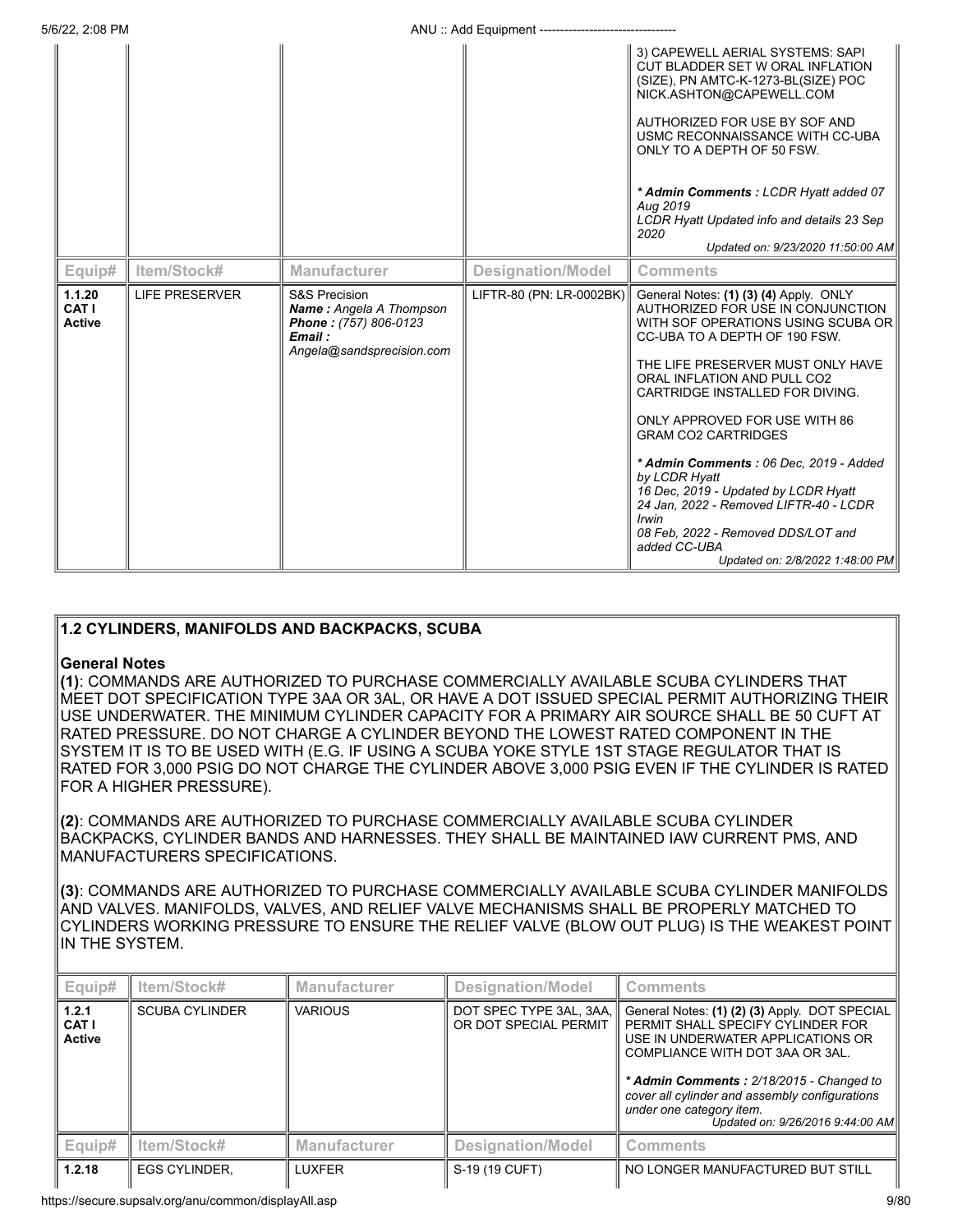5/6/22, 2:08 PM **ANU** :: Add Equipment ---

| CAT I<br><b>Inactive</b>           | <b>ALUMINUM</b>                  |                     | S-30 (30 CUFT)           | AUTHORIZED FOR CONTINUED USE.<br>THESE FLASKS MAY BE USED WITH MK 20<br>OR MK 21 TO 60 FEET OF SEA WATER IN<br>SITUATIONS WHERE ENCLOSED SPACE<br>DIVING OR SALVAGE IS NOT BEING<br>CONDUCTED. THE EXPECTED DURATIONS<br>OF THE CYLINDERS AT 60 FSW IS FIVE<br>MINUTES FOR THE 19 CUBIC FOOT (S-19).<br>AND SEVEN MINUTES FOR THE 30 CUBIC<br>FOOT (S-30).<br>Updated on: 9/13/2012 1:15:00 PM |
|------------------------------------|----------------------------------|---------------------|--------------------------|------------------------------------------------------------------------------------------------------------------------------------------------------------------------------------------------------------------------------------------------------------------------------------------------------------------------------------------------------------------------------------------------|
| Equip#                             | Item/Stock#                      | <b>Manufacturer</b> | <b>Designation/Model</b> | <b>Comments</b>                                                                                                                                                                                                                                                                                                                                                                                |
| 1.2.19<br>CAT I<br><b>Inactive</b> | <b>EGS CYLINDER.</b><br>ALUMINUM | <b>SHERWOOD</b>     | AL0030 (30 CUFT)         | NO LONGER MANUFACTURED BUT STILL<br>AUTHORIZED FOR CONTINUED USE.<br>THIS FLASK MAY BE USED WITH MK 20 OR<br>MK 21 TO 60 FEET OF SEA WATER IN<br>SITUATIONS WHERE ENCLOSED SPACE<br>DIVING OR SALVAGE IS NOT BEING<br>CONDUCTED THE EXPECTED DURATION OF<br>THE CYLINDERS AT 60 FSW IS SEVEN<br>MINUTES FOR THE 30 CUBIC FOOT<br>(AL0030).<br>Updated on: 9/13/2012 1:16:00 PM                 |

# **General Notes (1)**: AUTHORIZED TO 190 FSW FOR GENERAL SERVICE AND IN WATER TEMPERTURES BELOW 38ºF, PER THE U.S. NAVY DIVE MANUAL, SS521-AG-PRO-010. **(2)**: FIRST STAGE REGULATORS SHALL BE EQUIPPED WITH AN ANTIFREEZE CAP AS REQUIRED BY THE MANUFACTURER FOR COLD WATER USE. CORRECT MAINTENANCE AND APPLICATION OF AN APPROVED LUBRICANT TO THE APPROPRIATE POINTS ARE ESSENTIAL TO SAFE COLD WATER OPERATIONS. PER THE U.S. NAVY DIVE MANUAL, SS521-AG-PRO-010, EXTRA PRECAUTIONS SHALL ALSO BE TAKEN TO ENSURE SCUBA CYLINDERS ARE COMPLETELY DRY INSIDE, THAT MOISTURE-FREE AIR IS USED AND THAT THE REGULATOR IS THOROUGHLY DRIED PROIOR TO USE. **(3)**: A COLD WATER APPROVED OCTOPUS SHALL ALSO BE FITTED TO THE 1ST STAGE OF ALL COLD WATER REGULATOR SYSTEMS. **(4)**: UNLESS OTHERWISE NOTED WITHIN THE ANU LIST, THE U.S. NAVY PLANNED MAINTENANCE SYSTEM, OR THE U.S. NAVY DIVE MANUAL (SS521-AG-PRO-010), THE MANUFACTURER'S OPERATION AND MAINTENANCE MANUAL SHALL BE FOLLOWED. **(5)**: REGULATORS FOR USE IN SURFACE-SUPPLIED EMERGENCY GAS SUPPLIES (EGS) CONFIGURATIONS

SHALL BE APPROVED FOR THE OPERATIONAL ENVIRONMENT IN WHICH THEY WILL BE USED. SPECIAL ATTENTION SHOULD BE MADE FOR COLD WATER APPLICATIONS AND THE ANU REGULATOR'S ASSOCIATED TEMPERATURE LIMITATIONS.

| Equip#                                 | Item/Stock#                                                          | <b>Manufacturer</b> | <b>Designation/Model</b>                           | <b>Comments</b>                                                                                                                                                                                                                                                                                                                                                                                                                                 |
|----------------------------------------|----------------------------------------------------------------------|---------------------|----------------------------------------------------|-------------------------------------------------------------------------------------------------------------------------------------------------------------------------------------------------------------------------------------------------------------------------------------------------------------------------------------------------------------------------------------------------------------------------------------------------|
| 1.3.8<br><b>CAT I</b><br><b>Active</b> | <b>FULL FACE MASK &amp;</b><br><b>COLD WATER</b><br><b>REGULATOR</b> | <b>INTERSPIRO</b>   | DIVATOR MK II MK 20 MOD<br>DIVATOR MK II MK 20 MOD | General Notes: (1) (2) (3) (4)<br>Apply. AUTHORIZED IAW THE UBA MK 20<br>MOD 0/1 TECHNICAL MANUAL, SS600-A-<br>MMO-010 AND DIVATOR SCUBA/DP<br>SURFACE SUPPLY APPARATUS TECHNICAL<br>MANUAL, SS510-AC-TMM-010.<br>THE MK 20 MOD 0/1 SHALL BE MATED WITH<br>THE 1ST STAGE OF ANY ANU APPROVED<br>COLD WATER REGULATOR.<br>APPROVED FOR USE WITH 1.5.8 & 1.5.9.<br>* Admin Comments: 1/25/11 - Materials<br>alternate to gold silicon authorized. |

**1.3 REGULATORS, COLD WATER SERVICE**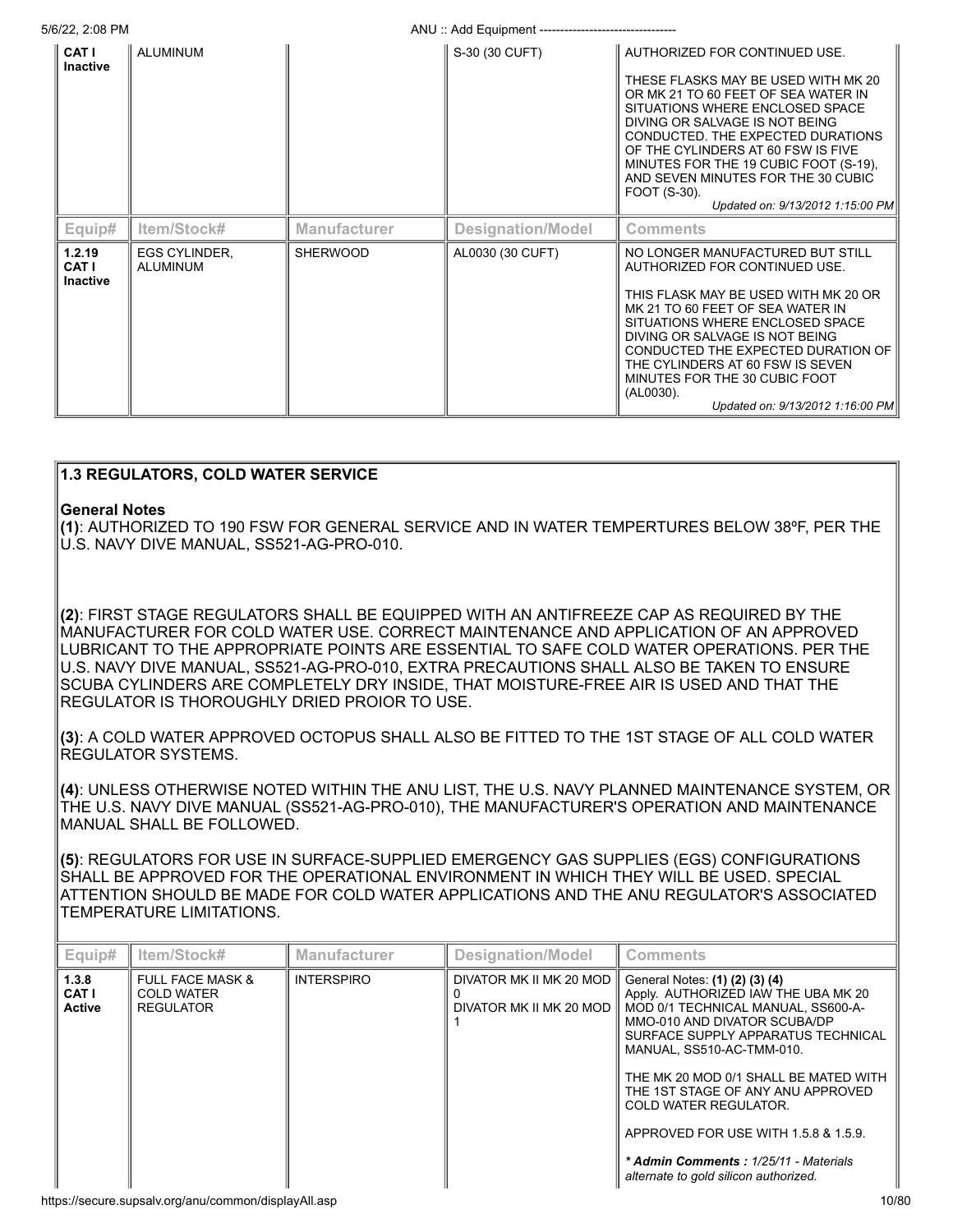|                                         |                                       |                     |                                                                                                                                                       | 12/18/13 - Changed model from Divator MK II<br>FFM. Referenced Tech Manual. 09/30/19 -<br>Upate Model with "Divator MK II" for clarification<br>and DP Kit TM reference.<br>09/07/21 - removed note "REGARDLESS OF<br>WATER TEMPERATURE, THE OVERBOTTOM<br>MUST BE SET TO THE MK 20 2ND STAGE<br><b>PRESSURE REQUIREMENTS."</b><br>Updated on: 9/7/2021 2:36:00 PM                                                                                                                                                                                                                                                                                                                                                                                                                                                                                                                                           |
|-----------------------------------------|---------------------------------------|---------------------|-------------------------------------------------------------------------------------------------------------------------------------------------------|--------------------------------------------------------------------------------------------------------------------------------------------------------------------------------------------------------------------------------------------------------------------------------------------------------------------------------------------------------------------------------------------------------------------------------------------------------------------------------------------------------------------------------------------------------------------------------------------------------------------------------------------------------------------------------------------------------------------------------------------------------------------------------------------------------------------------------------------------------------------------------------------------------------|
|                                         | Item/Stock#                           | <b>Manufacturer</b> | <b>Designation/Model</b>                                                                                                                              | <b>Comments</b>                                                                                                                                                                                                                                                                                                                                                                                                                                                                                                                                                                                                                                                                                                                                                                                                                                                                                              |
| Equip#<br>1.3.13<br>CAT I<br>Active     | <b>COLD WATER</b><br><b>REGULATOR</b> | <b>POSEIDON</b>     | <b>XSTREAM DEEP MK3</b><br>Assembly PN: 0100-000<br>1st Stage PN: 0110-000<br>2nd Stage PN: 0120-000<br>Octopus PN: 0100-003<br>Yoke Adapter PN: 2920 | General Notes: (1) (2) (3) (4)<br>Apply. APPROVED FOR USE IN DIN<br>CONFIGURATION UP TO 300 BAR (4351 PSI)<br>APPROVED FOR USE WITH YOKE ADAPTER<br>UP TO 232 BAR (3365 PSI)                                                                                                                                                                                                                                                                                                                                                                                                                                                                                                                                                                                                                                                                                                                                 |
|                                         |                                       |                     |                                                                                                                                                       | * Admin Comments: 9/17/10 - Added to the<br>AMU list IAW NEDU TR 10-01.<br>7/15/2014 - Corrected part numbers<br>1/28/2015 - Added Octopus PN<br>2/25/2015 - Added note for increasing IP when<br>using as EGS based on correspondence with<br>OEM.<br>9/07/2021 - Removed Note: THE OEM<br>SERVICE MANUAL REQUIRES THE<br>INTERMEDIATE PRESSURE BE SET TO 125<br>PSI. HOWEVER A HIGHER INTERMEDIATE<br>PRESSURE SETTTING IS AUTHORIZED IAW<br>THE DIVE MANUAL WHEN CONFIGURED AS<br>AN EMERGENCY GAS SUPPLY WITH A 50 TO<br>150 FOOT HOSE.<br>Updated on: 9/7/2021 2:37:00 PM                                                                                                                                                                                                                                                                                                                               |
| Equip#                                  | Item/Stock#                           | <b>Manufacturer</b> | <b>Designation/Model</b>                                                                                                                              | Comments                                                                                                                                                                                                                                                                                                                                                                                                                                                                                                                                                                                                                                                                                                                                                                                                                                                                                                     |
| 1.3.16<br><b>CATI</b><br>Active         | <b>COLD WATER</b><br><b>REGULATOR</b> | <b>MARES</b>        | ABYSS 22 NAVY II<br>PN 416171<br>PN 416546 (Octopus)                                                                                                  | General Notes: (1) (2) (3) (4)<br>Apply. APPROVED FOR USE IN YOKE<br>CONFIGURATION UP TO 230 BAR (3335 PSI)<br>APPROVED FOR USE WITH DIN ADAPTER                                                                                                                                                                                                                                                                                                                                                                                                                                                                                                                                                                                                                                                                                                                                                             |
|                                         |                                       |                     |                                                                                                                                                       | UP TO 300 BAR (4351 PSI)<br>* Admin Comments: 10/1/2014 - Added to<br>AMU List<br>11/3/2014 - Added Octopus p/n. Same as<br>primary regulator w/ longer hose.<br>Updated on: 3/31/2017 10:01:00 AM                                                                                                                                                                                                                                                                                                                                                                                                                                                                                                                                                                                                                                                                                                           |
| Equip#                                  | Item/Stock#                           | <b>Manufacturer</b> | <b>Designation/Model</b>                                                                                                                              | <b>Comments</b>                                                                                                                                                                                                                                                                                                                                                                                                                                                                                                                                                                                                                                                                                                                                                                                                                                                                                              |
| 1.3.17<br><b>CAT I</b><br><b>Active</b> | <b>SCUBA ISOLATOR</b><br>VALVE        | ZEAGLE              | <b>ISOLATOR VALVE PN 330-</b><br>0233                                                                                                                 | General Notes: (1) (4) Apply. FOR USE IN<br>BETWEEN THE INTERMEDIATE PRESSURE<br>HOSE AND AN ANU APPROVED 2ND STAGE<br>REGULATOR (PRIMARY AND OCTOPUS) AS<br>A MEASURE TO PREVENT FREE FLOW,<br>ESPECIALLY IN SWIFT AND COLD WATER<br>ENVIRONMENTS.<br>THE ISOLATION VALVE MITIGATES THE<br>CONSEQUENCES OF A FREE FLOW EVENT<br>AT THE 2ND STAGE BY ALLOWING THE<br>DIVER TO SECURE AIR TO THE FREE-<br>FLOWING REGULATOR, CONSERVING THE<br>REMAINING AIR SOURCE. ONCE THE FREE-<br><b>FLOWING REGULATOR IS PROPERLY</b><br>SECURED, THE DIVER CAN UTILIZE THE<br>OCTOPUS REGULATOR WITHOUT THE RISK<br>OF RAPIDLY DEPLETING THE REMAINING<br>AIR.<br>IF DIVING PRIMARY AND OCTO ON<br>INDEPENDENT 1ST STAGES, A LOW<br>PRESSURE RELIEF IS REQUIRED ON EACH<br><b>1ST STAGE.</b><br>AUTHORIZED FOR USE WITH ZEAGLE<br>RELIEF VALVE PN 330-4905 OR EQUIVALENT<br>1ST STAGE OEM RECOMMENDED RELIEF<br>VALVE. |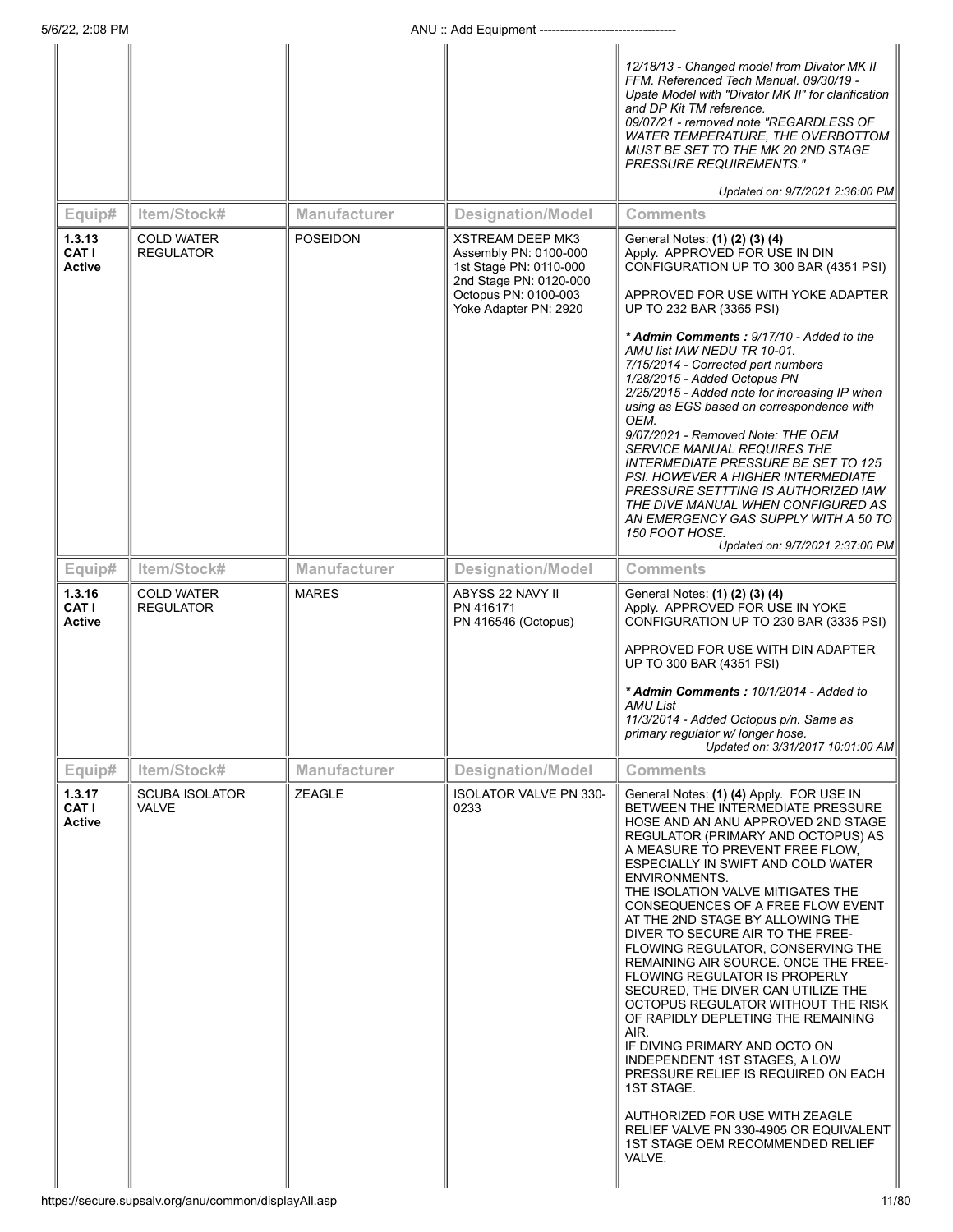5/6/22, 2:08 PM **ANU** :: Add Equipment ----

|                                  |                                       |                     |                                                                    | * Admin Comments: 10/22/2015 - Added to<br>ANU<br>11/3/2015 - Corrected comments. LP relief valve<br>only required when diving with primary and octo<br>on independent 1st stages.<br>02/11/2016 - LP Relief note corrected.<br>Updated on: 3/29/2018 3:20:00 PM                                                                                                                                                                                                                                                                                                                                                         |
|----------------------------------|---------------------------------------|---------------------|--------------------------------------------------------------------|--------------------------------------------------------------------------------------------------------------------------------------------------------------------------------------------------------------------------------------------------------------------------------------------------------------------------------------------------------------------------------------------------------------------------------------------------------------------------------------------------------------------------------------------------------------------------------------------------------------------------|
| Equip#                           | ltem/Stock#                           | <b>Manufacturer</b> | <b>Designation/Model</b>                                           | <b>Comments</b>                                                                                                                                                                                                                                                                                                                                                                                                                                                                                                                                                                                                          |
| 1.3.19<br>CAT I<br><b>Active</b> | <b>COLD WATER</b><br><b>REGULATOR</b> | <b>INTERSPIRO</b>   | RS4 SCUBA W/<br><b>MOUTHPIECE</b><br>RS4 SCUBA W/MK20 FFM<br>MOD 0 | General Notes: (1) (3) (4) (5) Apply. PN 57550-<br>xx RS4 1st Stage Regulator with Breathing<br>Valve and Mouthpiece Assembly<br>PN 57551-xx RS4 1st Stage Regulator with<br>Breathing Valve and FFM Assembly<br>PN 32940 RS4 1st Stage (2-port) ONLY<br>PN 32950 RS4 1st Stage (4-port) ONLY<br>Approved for SCUBA USE ONLY with the use of<br>the Breathing Valve with Mouth Piece or the<br>MK20 FFM MOD 1<br>APPROVED FOR USE IN YOKE<br>CONFIGURATION UP TO 230 BAR (3335 PSI)<br>APPROVED FOR USE IN DIN<br>CONFIGURATION UP TO 300 BAR (4351 PSI)<br>* Admin Comments: 11/10/2021 - NEW ON<br><b>THE ANU LIST</b> |

# **1.4 REGULATORS, GENERAL SERVICE**

# **General Notes**

**(1)**: AUTHORIZED TO 190 FSW AND IN 38° FAHRENHEIT WATER AND WARMER PER THE U.S. NAVY DIVE MANUAL (SS521-AG-PRO-010).

**(2)**: UNLESS OTHERWISE NOTED WITHIN THE ANU LIST, THE U.S. NAVY PLANNED MAINTENANCE SYSTEM, OR THE U.S. NAVY DIVE MANUAL (SS521-AG-PRO-010), THE MANUFACTURER'S OPERATION AND MAINTENANCE MANUAL SHALL BE FOLLOWED.

**(3)**: REGULATORS FOR USE IN SURFACE-SUPPLIED EMERGENCY GAS SUPPLIES (EGS) CONFIGURATIONS SHALL BE APPROVED FOR THE OPERATIONAL ENVIRONMENT IN WHICH THEY WILL BE USED. SPECIAL ATTENTION SHOULD BE MADE FOR COLD WATER APPLICATIONS AND THE ANU REGULATOR'S ASSOCIATED TEMPERATURE LIMITATIONS.

| Equip#                          | Item/Stock#                                          | <b>Manufacturer</b> | Designation/Model                                                                                                                   | <b>Comments</b>                                                                                                                                                                                                                                                                                                                                                                                                                                                                                                                                                                                                                                                                                                                                                                                                                                                                                                                                         |
|---------------------------------|------------------------------------------------------|---------------------|-------------------------------------------------------------------------------------------------------------------------------------|---------------------------------------------------------------------------------------------------------------------------------------------------------------------------------------------------------------------------------------------------------------------------------------------------------------------------------------------------------------------------------------------------------------------------------------------------------------------------------------------------------------------------------------------------------------------------------------------------------------------------------------------------------------------------------------------------------------------------------------------------------------------------------------------------------------------------------------------------------------------------------------------------------------------------------------------------------|
| 1.4.9<br>CAT I<br><b>Active</b> | <b>GENERAL</b><br><b>SERVICE</b><br><b>REGULATOR</b> | <b>AQUA LUNG</b>    | Conshelf XIV<br>PN 108100 (1st/2nd<br>Stage Assembly) NSN<br>4220011053069<br>PN 108520 (Octopus<br>W/Yellow Hose)<br>4220013844175 | General Notes: (2) Apply. AUTHORIZED TO 190 FSW AND<br>IN 50°F WATER AND WARMER.<br>WITH THE INCLUSION OF AN ISOLATION VALVE (ANU<br>ITEM 1.3.17), THIS REGULATOR IS AUTHORIZED TO 190<br>FSW IN 38 DEG F WATER AND WARMER.<br>BOX BOTTOM PART NUMBERS 1085-50 OR 1049-22<br>AUTHORIZED.<br>FOURTH PORT ADDED TO THE 1ST STAGE; THREE<br>PORT VERSION OF THE 1ST STAGE NO LONGER<br>MANUFACTURED BUT STILL AUTHORIZED FOR<br>CONTINUED USE, WILL CONTINUE TO BE SUPPORTED<br>BY THE MANUFACTURER.<br>AUTHORIZED FOR USE WITH NITROX WITH THE<br>AQUALUNG NITROX SERVICE KITS PN 108595 (1ST<br>STAGE) AND PN 108596 (2ND STAGE). IAW THE DIVE<br>MANUAL, SCUBA REGULATORS DESIGNATED FOR<br>NITROX USE SHALL BE CLEANED AND MAINTAINED<br>IAW MIL-STD-1330.<br>FOR CONVERTING THE CONSHELF XIV SUPREME TO<br>THE STANDARD CONSHELF XIV, REFER TO AQUA LUNG<br>TECH BULLETIN 15-001a at:<br>http://www.aqualung.com/militaryandprofessional/techlib.html |
|                                 | https://secure.supsalv.org/anu/common/displayAll.asp |                     |                                                                                                                                     | 12/80                                                                                                                                                                                                                                                                                                                                                                                                                                                                                                                                                                                                                                                                                                                                                                                                                                                                                                                                                   |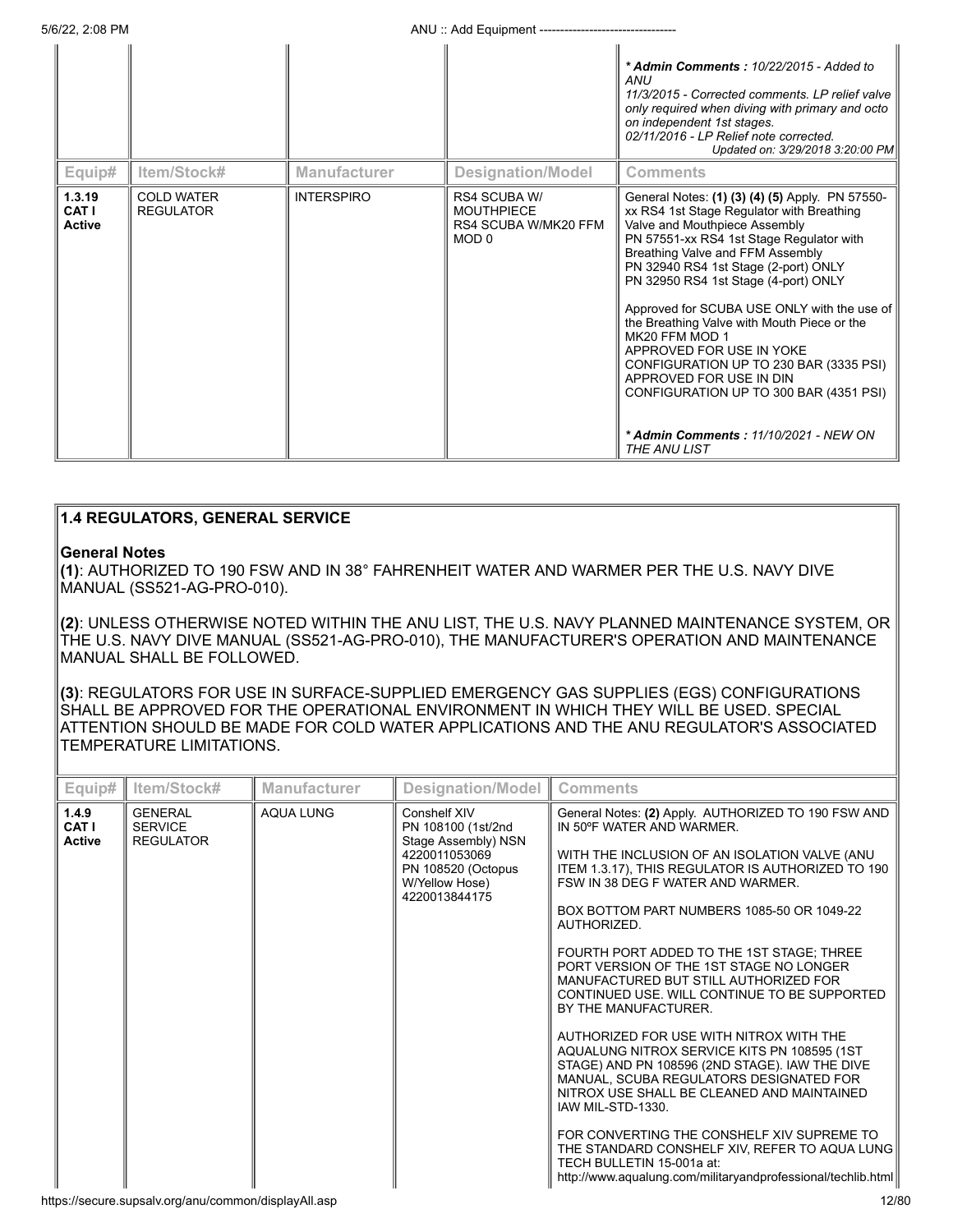5/6/22, 2:08 PM **ANU** :: Add Equipment ----

|                                           |                                     |                                                                                                |                                                   | APPROVED FOR USE UP TO 230 BAR (3335 PSI)<br>* Admin Comments: 10/29/09 - 4th port version of the<br>Conshelf XIV 1st stage Approved for Navy Use.<br>12/1/2014 - Added note authorzing use for nitrox.<br>6/5/15 - Corrected part number for 2nd stage Nitrox service<br>kit.<br>8/26/2015 - Added Octopus. Added note for restricting to 50<br>deg water and warmer.<br>9/14/15 - Added Tech Bulletin 15-001a<br>10/27/15 - Added note allowing use with isolator valve down<br>to 38 DEG $F$<br>Updated on: 1/8/2019 10:16:00 AM                                                                                                                                                                                                                                                                                                                                                                                                                                                                                |
|-------------------------------------------|-------------------------------------|------------------------------------------------------------------------------------------------|---------------------------------------------------|--------------------------------------------------------------------------------------------------------------------------------------------------------------------------------------------------------------------------------------------------------------------------------------------------------------------------------------------------------------------------------------------------------------------------------------------------------------------------------------------------------------------------------------------------------------------------------------------------------------------------------------------------------------------------------------------------------------------------------------------------------------------------------------------------------------------------------------------------------------------------------------------------------------------------------------------------------------------------------------------------------------------|
| Equip#                                    | Item/Stock#                         | <b>Manufacturer</b>                                                                            | <b>Designation/Model</b>                          | <b>Comments</b>                                                                                                                                                                                                                                                                                                                                                                                                                                                                                                                                                                                                                                                                                                                                                                                                                                                                                                                                                                                                    |
| 1.4.19<br><b>CAT I</b><br><b>Inactive</b> | REGULATOR,<br>DOUBLE HOSE           | AQUA LUNG                                                                                      | <b>MENTOR DOUBLE</b><br><b>HOSE</b><br>PN 1085-55 | General Notes: (2) Apply. FOR SOF NAVY SPECWAR<br>TRAINING ONLY AT NAVAL SPECIAL WARFARE<br>TRAINING CENTER (NSWC) FOR MK 25 CONFIDENCE<br>TRAINING IN THE 25 FT FRESH WATER POOL. ONLY<br>APPROVED IAW NEDU TL 01-06 & TL 12-08.<br>IAW NEDU TL 01-06, THE "TOP" OF THE FIRST STAGE<br>OF THE REGULATOR SHOULD BE CLEARLY MARKED<br>BY NSWC TO ENSURE THAT IT IS CORRECTLY<br>INSTALLED ON THE SCUBA CYLINDER MANIFOLD AND<br>THAT THE INHALATION HOSE IS ROUTED OVER THE<br>DIVER'S RIGHT SHOULDER.<br>AUTHORIZED FOR USE WITH REPLACEMENT HOSES<br>(PN 108563). AUTHORIZED FOR USE WITH<br>ALTERNATIVE CLAMPS THAT MEET THE FOLLOWING<br>SPECS: .18-.275 WIDTH, 8" LENGTH, 50 LBS TENSILE<br>STRENGTH, U/V RESISTANT. TWO CLAMPS PER HOSE<br>SHALL BE USED ON THE REGULATOR END AND ONE<br>CLAMP PER HOSE ON THE MOUTHPIECE END (6<br>TOTAL).<br>* Admin Comments: 08/21/12 - Added to the AMU List with<br>stipulations.<br>01/08/2019 - No long manufactured or supported<br>Updated on: 1/8/2019 10:21:00 AM |
| Equip#                                    | Item/Stock#                         | <b>Manufacturer</b>                                                                            | <b>Designation/Model</b>                          | <b>Comments</b>                                                                                                                                                                                                                                                                                                                                                                                                                                                                                                                                                                                                                                                                                                                                                                                                                                                                                                                                                                                                    |
| 1.4.23<br><b>CAT I</b><br>Active          | REGULATOR,<br>DOUBLE HOSE           | AQUA LUNG<br><b>Name:</b> Glenn Rubin<br>Phone: 760-597-5089<br>Email :<br>grubin@aqualung.com | <b>MISTRAL</b><br>P/N 125900                      | General Notes: (2) Apply. AUTHORIZED FOR USE BY<br>NAVAL SPECIAL WARFARE CENTER TRAINING<br>COMMANDS ONLY IN A POOL NO DEEPER THAN 25 FT.<br>AUTHORIZED FOR USE WITH PANDUIT CLAMPS<br>(MCMASTER-CARR #7345K26 OR EQUIVALENT) FOR<br>ATTACHING BREATHING HOSES AND THE<br>MOUTHPIECE.<br>* Admin Comments: 8/19/15 - Added to ANU list<br>Updated on: 8/15/2017 2:57:00 PM                                                                                                                                                                                                                                                                                                                                                                                                                                                                                                                                                                                                                                         |
| Equip#                                    | Item/Stock#                         | <b>Manufacturer</b>                                                                            | <b>Designation/Model</b>                          | <b>Comments</b>                                                                                                                                                                                                                                                                                                                                                                                                                                                                                                                                                                                                                                                                                                                                                                                                                                                                                                                                                                                                    |
| 1.4.24<br><b>CAT I</b><br>Active          | CONNECTOR,<br><b>SWIVEL FITTING</b> | <b>OMNISWIVEL</b><br>Name: Joseph de Wit<br>Phone: 858-748-9442                                | SW-A<br>SW-S                                      | General Notes: (1) (2) Apply. FOR USE IN BETWEEN THE<br>INTERMEDIATE PRESSURE HOSE AND AN ANU<br>APPROVED 2ND STAGE REGULATOR (PRIMARY AND<br>OCTOPUS)<br>* Admin Comments: Added to ANU List on 3/17/17<br>Updated on: 3/17/2017 2:52:00 PM                                                                                                                                                                                                                                                                                                                                                                                                                                                                                                                                                                                                                                                                                                                                                                       |

# **1.5 REGULATORS, SPECIAL SERVICE FULL FACE MASK**

# **General Notes**

**(1)**: "Old style" wire mount rail accessory systems for the MK 20 FFM are not authorized with OTS visors due to possible over-torquing and cracking of the visor (see FAR 22-003). Interspiro GEN III accessory rails are interchangeable and are authorized for use on the OTS visor.

A tech note for identifying the "old" and "new" rail systems can be found on the 00C secure site at: 00C3 drop down -> Diving Technical Guidance and Publication tab -> UBA.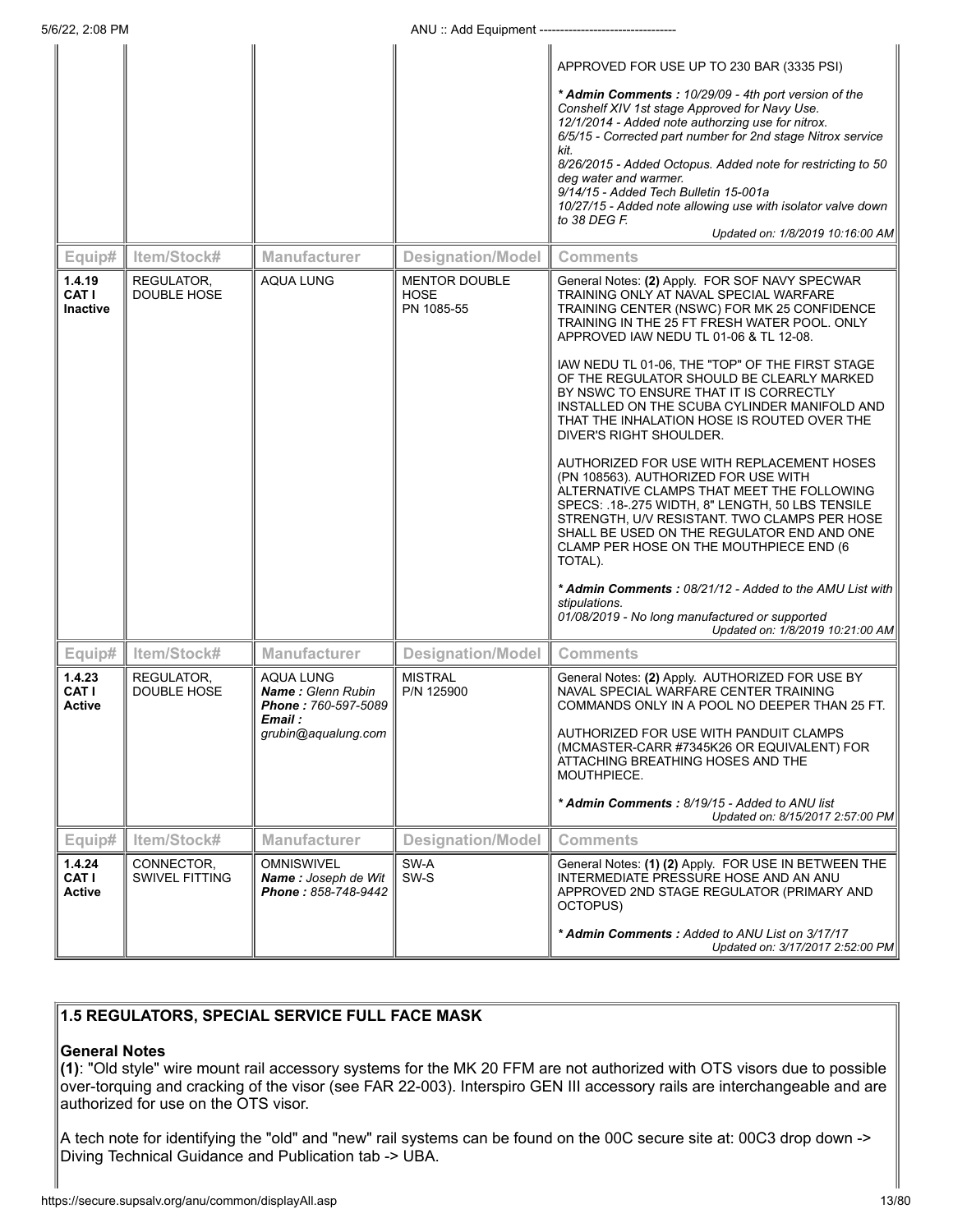Authorized "New Style" MK20 rail system assembly: OTS Model #: 920028-000 rail assembly Interspiro Model # 30582-51 rail holder

| Equip#                                 | Item/Stock#                                                      | Manufacturer                       | <b>Designation/Model</b>                                                                                                               | <b>Comments</b>                                                                                                                                                                                                      |
|----------------------------------------|------------------------------------------------------------------|------------------------------------|----------------------------------------------------------------------------------------------------------------------------------------|----------------------------------------------------------------------------------------------------------------------------------------------------------------------------------------------------------------------|
| 1.5.1<br><b>CAT I</b><br><b>Active</b> | FULL FACE MASK, NATO<br><b>CONTROLLED ITEM</b>                   | <b>BRITISH MILITARY</b>            | <b>BRITISH MILITARY "WIDE</b><br><b>VISION" FFM</b>                                                                                    | AUTHORIZED FOR USE WITH ANU<br>APPROVED REGULATORS.<br>* Admin Comments: 09/07/12 - Approved for<br>use in 1989.<br>Updated on: 3/10/2017 10:45:00 AM                                                                |
| Equip#                                 | Item/Stock#                                                      | Manufacturer                       | <b>Designation/Model</b>                                                                                                               | <b>Comments</b>                                                                                                                                                                                                      |
| 1.5.2<br>CAT I<br><b>Active</b>        | <b>FULL FACE MASK</b>                                            | CRESSI-SUB S.P.A.                  | <b>CRESSI-SUB FFM</b><br>PN KX750089                                                                                                   | AUTHORIZED FOR USE WITH THE MK-16.<br>MOUTH PIECE MATED TO THE MASK.                                                                                                                                                 |
|                                        |                                                                  |                                    |                                                                                                                                        | AUTHORIZED FOR THE SAME DEPTH AS<br>THE OPEN CIRCUIT SCUBA REGULATOR<br>THAT IS FITTED TO THE MASK.                                                                                                                  |
|                                        |                                                                  |                                    |                                                                                                                                        | * Admin Comments: 09/07/12 - Approved for<br>use 1989.                                                                                                                                                               |
|                                        |                                                                  |                                    |                                                                                                                                        | Updated on: 10/29/2013 10:04:00 AM                                                                                                                                                                                   |
| Equip#                                 | Item/Stock#                                                      | Manufacturer                       | <b>Designation/Model</b>                                                                                                               | <b>Comments</b>                                                                                                                                                                                                      |
| 1.5.4<br>CAT I<br><b>Active</b>        | FULL FACE MASK,<br><b>COMMERCIAL &amp;</b><br>NAVSEASYSCOM       | KIRBY MORGAN DIVE<br>SYSTEMS, INC. | PN 805-010 (M-48<br>SUPERMASK W/O POD)<br>PN 805-015 (SCUBA                                                                            | AUTHORIZED FOR USE WITH THE VIPER.<br>MK25 MOD 2, & MK 16 MOD 0/1 UBAs.                                                                                                                                              |
|                                        | <b>CONTROLLED ITEM</b><br>FOR CERTIFIED UBA<br><b>USE</b>        |                                    | SOFTPOD W/ TILT-TO-<br>PURGE)                                                                                                          | THE MASK REQUIRES DIFFERENT<br>ADAPTORS/PODS FOR EACH UBA.<br>CONTACT PMS NSW OR PMS EOD FOR<br>FURTHER INFORMATION.                                                                                                 |
|                                        |                                                                  |                                    |                                                                                                                                        | AUTHORIZED FOR USE WITH ANU SCUBA<br>REGULATOR AND OCTOPUS AS PER THE<br>TECHNICAL MANUAL. FOLLOW MANUAL<br>FOR PROPER SCUBA REGULATOR<br>INSTALLATION.                                                              |
|                                        |                                                                  |                                    |                                                                                                                                        | AUTHORIZED FOR USE IAW NEDU LTRS<br>3900 SER 02/083 DTD 21 APR 2006 AND<br>3963/TA01-13 SER 02/008 DTD 20 JAN 2010.<br>CONTACT PMS NSW FOR FURTHER<br>INFORMATION.                                                   |
|                                        |                                                                  |                                    |                                                                                                                                        | AUTHORIZED FOR USE WITH MASK OR<br>PODS INCLUDED IN ANU ITEM 1.5.10                                                                                                                                                  |
|                                        |                                                                  |                                    |                                                                                                                                        | * Admin Comments : 06/02/08 - Removed.<br>10/22/08 - Reinstated by H. Stark<br>1/21/08 - Added PNs.<br>12/2/15 - Updated Notes for NSW<br>6/9/17 - Changed PN 800-048 to 805-015<br>Updated on: 6/9/2020 10:31:00 AM |
| Equip#                                 | Item/Stock#                                                      | Manufacturer                       | <b>Designation/Model</b>                                                                                                               | <b>Comments</b>                                                                                                                                                                                                      |
| 1.5.5<br>CAT I<br><b>Active</b>        | FULL FACE MASK,<br><b>MARCORSYSCOM</b><br><b>CONTROLLED ITEM</b> | KIRBY MORGAN DIVE<br>SYSTEMS, INC. | <b>COMBAT DIVER FULL</b><br><b>FACE MASK (CDFFM)</b><br>PN 805-165 (MASK W/O<br>SCUBA POD)<br>PN 800-080 (MASK W/<br><b>SCUBA POD)</b> | USMC VERSION OF THE M 48 MASK.<br>AUTHORIZED FOR USE WITH THE MK25<br>MOD 2. THE MASK REQUIRES DIFFERENT<br>ADAPTORS/POD FOR EACH UBA. CONTACT<br>MARCORSYSCOM FOR FURTHER<br>INFORMATION.                           |
|                                        |                                                                  |                                    |                                                                                                                                        | AUTHORIZED FOR USE WITH ANU SCUBA<br>REGULATOR AND OCTOPUS AS PER THE<br>TECHNICAL MANUAL. FOLLOW MANUAL<br>FOR PROPER SCUBA REGULATOR<br>INSTALLATION.                                                              |
|                                        |                                                                  |                                    |                                                                                                                                        | AUTHORIZED WITH NEW FACE SEAL, P/N<br>810-017                                                                                                                                                                        |
|                                        |                                                                  |                                    |                                                                                                                                        | * Admin Comments: 8/19/09 - Added to the<br>AMU list.<br>1/21/09 - Added PNs.<br>4/20/2015 - Authorized new face seal.<br>Updated on: 6/9/2020 10:32:00 AM                                                           |
|                                        |                                                                  |                                    |                                                                                                                                        |                                                                                                                                                                                                                      |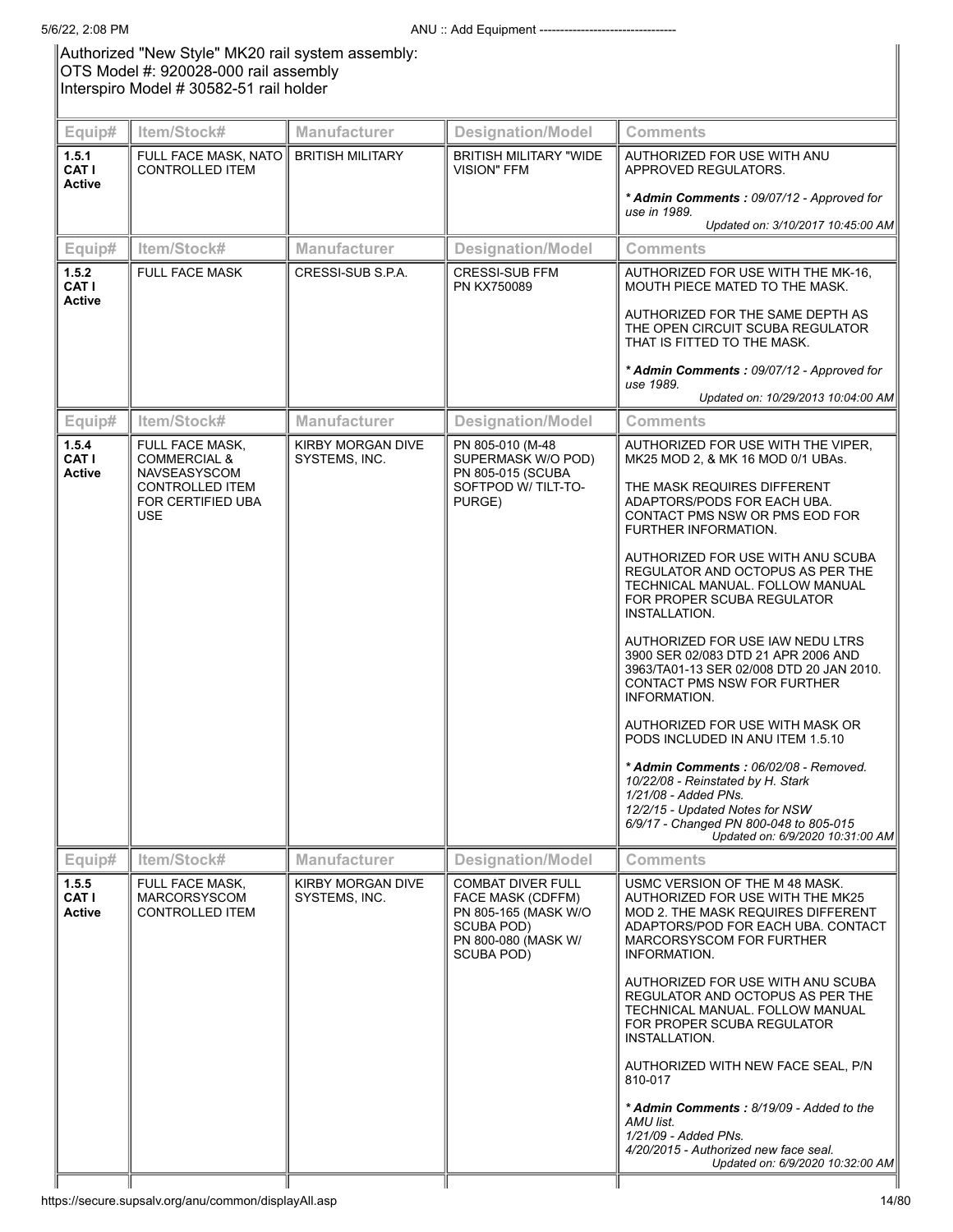| 5/6/22, 2:08 PM                 | ANU: Add Equipment ---------------------------------              |                                                                 |                                                                                 |                                                                                                                                                                                                                                                                                                                                                                                                                                                                                                                                                                                                                                                                                                                                                                                                                                                                                                                                                                                                                                                                                                                                 |  |  |
|---------------------------------|-------------------------------------------------------------------|-----------------------------------------------------------------|---------------------------------------------------------------------------------|---------------------------------------------------------------------------------------------------------------------------------------------------------------------------------------------------------------------------------------------------------------------------------------------------------------------------------------------------------------------------------------------------------------------------------------------------------------------------------------------------------------------------------------------------------------------------------------------------------------------------------------------------------------------------------------------------------------------------------------------------------------------------------------------------------------------------------------------------------------------------------------------------------------------------------------------------------------------------------------------------------------------------------------------------------------------------------------------------------------------------------|--|--|
| Equip#                          | Item/Stock#                                                       | Manufacturer                                                    | <b>Designation/Model</b>                                                        | <b>Comments</b>                                                                                                                                                                                                                                                                                                                                                                                                                                                                                                                                                                                                                                                                                                                                                                                                                                                                                                                                                                                                                                                                                                                 |  |  |
| 1.5.6<br>CAT I<br><b>Active</b> | FULL FACE MASK,<br><b>MILITARY</b>                                | NSWC-PCD, CODE E13<br>Name: Kevin Jermyn<br>Phone: 850.235.5412 | MK 24, MOD 0<br>PN 6696515-2                                                    | AUTHORIZED FOR USE WITH THE MK 16<br>MOD 0/1 UBA.<br>APPROVED FOR MODERATE WORK TO 150<br>FSW, AND LIGHT WORK TO 190 FSW ON AIR.<br>APPROVED FOR HEAVY WORK TO 300 FSW<br>ON 88/12 HEO2.<br>AUTHORIZED IN ACCORDANCE WITH<br>SS600-AT-OMI-010.<br>* Admin Comments: 10/27/10 - Added to the<br>AMU List.                                                                                                                                                                                                                                                                                                                                                                                                                                                                                                                                                                                                                                                                                                                                                                                                                        |  |  |
|                                 |                                                                   |                                                                 |                                                                                 | Updated on: 8/8/2013 2:34:00 PM                                                                                                                                                                                                                                                                                                                                                                                                                                                                                                                                                                                                                                                                                                                                                                                                                                                                                                                                                                                                                                                                                                 |  |  |
| Equip#                          | Item/Stock#                                                       | <b>Manufacturer</b>                                             | <b>Designation/Model</b>                                                        | <b>Comments</b>                                                                                                                                                                                                                                                                                                                                                                                                                                                                                                                                                                                                                                                                                                                                                                                                                                                                                                                                                                                                                                                                                                                 |  |  |
| 1.5.7<br>CAT I<br><b>Active</b> | <b>FULL FACE MASK</b>                                             | <b>INTERSPIRO</b>                                               | DIVATOR MK II FFM MK 20<br>MOD 0<br>DIVATOR MK II FFM MK 20<br>MOD <sub>1</sub> | General Note (1) Apply. AUTHORIZED IAW<br>THE UBA MK 20 MOD 0/1 TECHNICAL<br>MANUAL, SS600-A-MMO-010 AND DIVATOR<br><b>SCUBA/DP SURFACE SUPPLY APPARATUS</b><br>TECHNICAL MANUAL, SS510-AC-TMM-010.<br>MOD 0 (POSITIVE PRESSURE)<br>CONFIGURATION RECOMMENDED FOR<br>ENCLOSED SPACE DIVING AND DIVING IN<br>CATEGORY 3 CONTAMINATED WATER.<br>MOD 1 (NON-POSITIVE PRESSURE)<br>CONFIGURATION RECOMMENDED FOR<br>DIVING IN SCUBA MODE WITH A LIMITED<br>AIR SUPPLY.<br>MK 20 MOD 0/1 AUTHORIZED TO 29<br>DEGREES FAHRENHEIT AND WARMER<br>WHEN MATED WITH THE 1ST STAGE OF ANY<br>ANU APPROVED COLD WATER REGULATOR.<br>APPROVED FOR USE WTTH ANU ITEM 1.5.8<br>AND 1.5.9.<br>* Admin Comments: 1/24/11 - Added to<br>Section 1.6. Materials alternate to gold silicone<br>authorized.<br>12/18/13 - Changed model from Divator MK II<br>FFM Moved MK 20 MOD 0 and MK 20 MOD 1<br>formerly listed as item 1.7.2 and 1.7.3.<br>09/30/2019 - Updated nomenclature to include<br>"Divator MK II FFM" for clarification and DP Kit<br>TM reference.<br>03/24/22 Added information on authorized rail<br>systems (updated NDCM Dumke) |  |  |
|                                 |                                                                   |                                                                 |                                                                                 | Updated on: 3/28/2022 7:32:00 AM                                                                                                                                                                                                                                                                                                                                                                                                                                                                                                                                                                                                                                                                                                                                                                                                                                                                                                                                                                                                                                                                                                |  |  |
| Equip#                          | Item/Stock#                                                       | <b>Manufacturer</b>                                             | <b>Designation/Model</b>                                                        | <b>Comments</b>                                                                                                                                                                                                                                                                                                                                                                                                                                                                                                                                                                                                                                                                                                                                                                                                                                                                                                                                                                                                                                                                                                                 |  |  |
| 1.5.8<br>CAT I<br>Active        | <b>AMBIENT AIR</b><br><b>BREATHING DEVICE</b><br><b>AND VISOR</b> | <b>INTERSPIRO</b>                                               | <b>VISOR WITH DIVATOR</b><br><b>HATCH INSTALLED</b><br>PN 96 962-01             | THE INTERSPIRO HATCH IS A<br>MODIFICATION TO THE DIVATOR MK II FFM<br>THAT ALLOWS BREATHING OF AMBIENT AIR<br>WHILE AT REST ON THE SURFACE.<br>THE INTERSPIRO DIVATOR HATCH AMBIENT<br>BREATHING VALVE IS ONLY AUTHORIZED<br>FOR USE WITH THE INTERSPIRO DIVATOR II<br>FULL FACE MASK VISOR. THE MODEL/PN<br>LISTED REFLECTS THE VISOR WITH HATCH<br>INSTALLED. UNIT LEVEL MODIFICATION OF<br>THE DIVATOR MK II FFM VISOR IS NOT<br>AUTHORIZED.<br>THE DIVATOR MK II FFM WITH INTERSPIRO<br>HATCH IS AUTHORIZED TO 190 FSW AT 29°<br>FAHRENHEIT WATER AND WARMER PER<br>THE U.S. NAVY DIVE MANUAL, SS521-AG-<br>PRO-010.<br>* Admin Comments: 08/16/12 - Added to the<br>AMU List.<br>10/01/19 - Updated Notes.                                                                                                                                                                                                                                                                                                                                                                                                                 |  |  |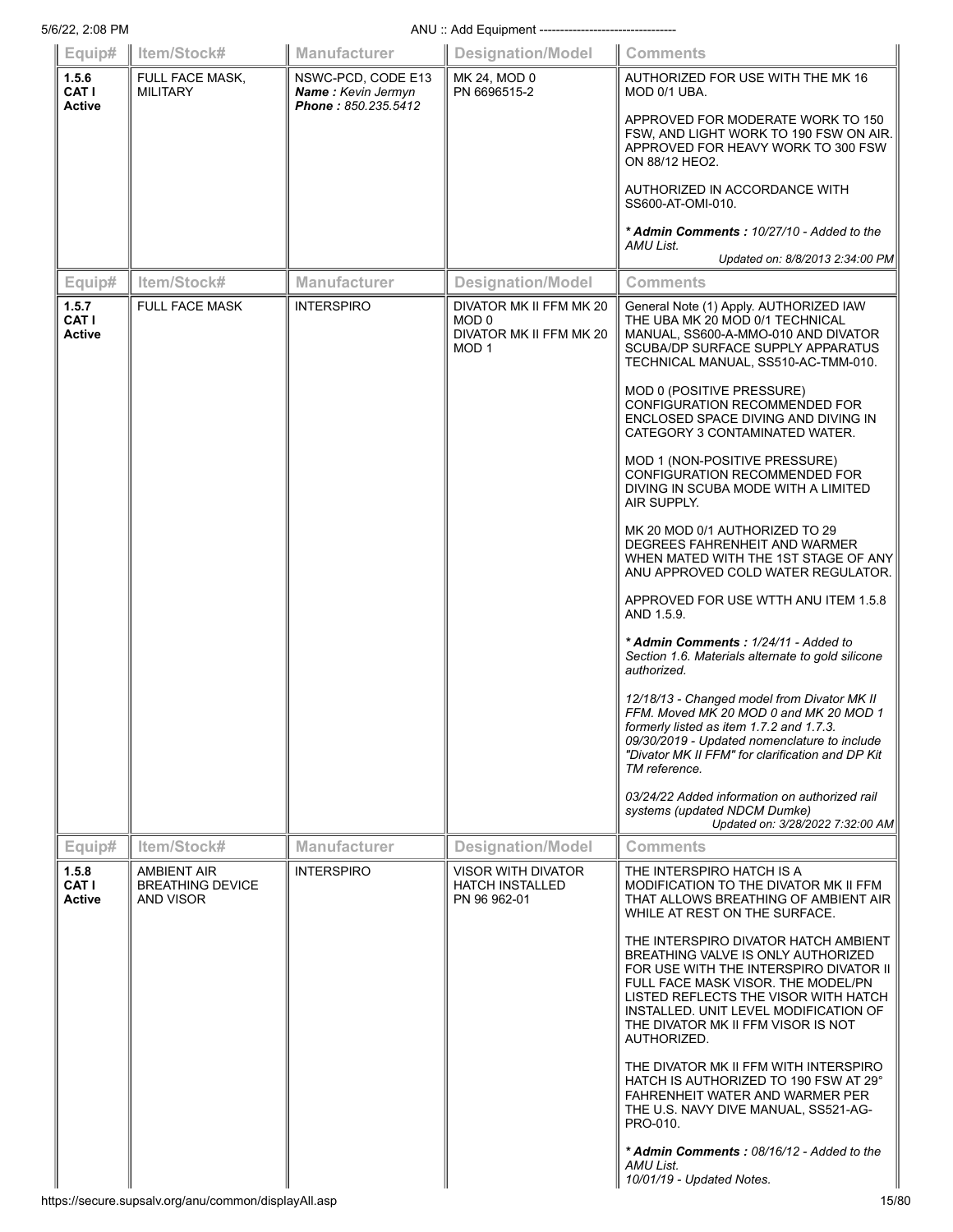|                                    |                                                                        |                                    |                                                                                                                           | Updated on: 10/1/2019 3:27:00 PM                                                                                                                                                                                                                                |
|------------------------------------|------------------------------------------------------------------------|------------------------------------|---------------------------------------------------------------------------------------------------------------------------|-----------------------------------------------------------------------------------------------------------------------------------------------------------------------------------------------------------------------------------------------------------------|
| Equip#                             | Item/Stock#                                                            | <b>Manufacturer</b>                | <b>Designation/Model</b>                                                                                                  | <b>Comments</b>                                                                                                                                                                                                                                                 |
| 1.5.9<br>CAT I<br><b>Active</b>    | <b>AMBIENT AIR</b><br><b>BREATHING DEVICE</b><br><b>AND VISOR</b>      | OCEAN TECHNOLOGY<br>SYSTEMS (OTS)  | <b>VISOR WITH ABV-2</b><br><b>INSTALLED</b><br>PN 920010-000                                                              | General Note (1) Applies. THE OTS-ABV-2 IS A<br>MODIFICATION TO THE DIVATOR MK II FFM<br>THAT ALLOWS BREATHING OF AMBIENT AIR<br>WHILE AT REST ON THE SURFACE.                                                                                                  |
|                                    |                                                                        |                                    |                                                                                                                           | THE OTS ABV-2 AMBIENT BREATHING VALVE<br>IS ONLY AUTHORIZED FOR USE WITH THE<br>OTS FULL FACE MASK VISOR. THE<br>MODEL/PN LISTED REFLECTS THIS VISOR<br>WITH ABV INSTALLED. UNIT LEVEL<br>MODIFICATION OF THE DIVATOR MK II FFM<br>FACEPLACE IS NOT AUTHORIZED. |
|                                    |                                                                        |                                    |                                                                                                                           | THE DIVATOR MK II FFM WITH OTS ABV-2<br>MODIFICATION IS AUTHORIZED TO 190 FSW<br>AT 29° FAHRENHEIT WATER AND WARMER<br>PER THE U.S. NAVY DIVE MANUAL, SS521-<br>AG-PRO-010.                                                                                     |
|                                    |                                                                        |                                    |                                                                                                                           | * Admin Comments: 08/16/12 - Added to the<br>AMU List.<br>10/01/19 - Updated notes.<br>03/24/22 Added information on authorized rail<br>systems (updated NDCM Dumke)<br>Updated on: 3/28/2022 7:33:00 AM                                                        |
| Equip#                             | Item/Stock#                                                            | <b>Manufacturer</b>                | <b>Designation/Model</b>                                                                                                  | <b>Comments</b>                                                                                                                                                                                                                                                 |
| 1.5.10<br>CAT I<br><b>Active</b>   | FULL FACE MASK,<br><b>CONTROLLED ITEM &amp;</b><br><b>NAVSEASYSCOM</b> | KIRBY MORGAN DIVE<br>SYSTEMS, INC. | PN 805-175 (MOD 1 MASK<br>W/O POD)<br>PN 805-095 (MK-16                                                                   | EOD (LO MU) VERSIONS OF THE KMS48<br>PODS.                                                                                                                                                                                                                      |
|                                    | <b>CONTROLLED ITEM</b><br>FOR CERTIFIED UBA<br><b>USE</b>              |                                    | SOFTPOD W/O TILT-TO-<br>PURGE)<br>PN 805-011 (REBREATHER<br>POD W/SWITCHOVER AND<br><b>SECONDARY</b><br><b>REGULATOR)</b> | AUTHORIZED FOR USE WITH THE MK16<br>MOD 1 UBA. THE REBREATHER POD<br>REQUIRES DIFFERENT ADAPTORS/PODS<br>FOR EACH UBA. CONTACT PMS-408(EOD)<br>FOR FURTHER INFORMATION.                                                                                         |
|                                    |                                                                        |                                    |                                                                                                                           | ALL PURCHASES REQUIRING LO MU FFM<br>AND/OR PODS REQUIRE SCREENING AND<br>SHALL BE ARRANGED THROUGH PMS-<br>408(EOD).                                                                                                                                           |
|                                    |                                                                        |                                    |                                                                                                                           | AUTHORIZED WITH NEW FACE SEAL, P/N<br>810-017                                                                                                                                                                                                                   |
|                                    |                                                                        |                                    |                                                                                                                           | * Admin Comments: 08/22/12 - Added to the<br>AMU List.<br>4/30/2015 - Authorized new face seal.<br>12/2/2015 - Updated Notes along with M-48                                                                                                                    |
|                                    |                                                                        |                                    |                                                                                                                           | notes.<br>6/9/2017 - Changed PN 800-110 to PN 805-175<br>and 805-095. Added PN 805-011.<br>Updated on: 6/9/2020 10:32:00 AM                                                                                                                                     |
| Equip#                             | Item/Stock#                                                            | <b>Manufacturer</b>                | <b>Designation/Model</b>                                                                                                  | <b>Comments</b>                                                                                                                                                                                                                                                 |
| 1.5.11<br>CAT I<br><b>Inactive</b> | <b>AMBIENT AIR</b><br><b>BREATHING DEVICE</b>                          | TECH ONE, INC.                     | PN 55-300USN                                                                                                              | NO LONGER MANUFACTURED BUT STILL<br>AUTHORIZED FOR CONTINUED USE.                                                                                                                                                                                               |
|                                    |                                                                        |                                    |                                                                                                                           | AMBIENT AIR BREATHING DEVICE (OR GILL<br>VALVE) IS A MODIFICATION TO THE DIVATOR<br>MK II FFM THAT ALLOWS BREATHING OF<br>AMBIENT AIR WHILE AT REST ON SURFACE.<br>LIMITED TO SCUBA APPLICATIONS.                                                               |
|                                    |                                                                        |                                    |                                                                                                                           | UNIT LEVEL MODIFICATION OF DIVATOR MK<br>II FFM FACEPLATE NOT AUTHORIZED. THE<br>DIVATOR MK-II FFM WITH GILL VALVE MOD<br>IS AUTHORIZED TO 190 FSW AND 38<br>DEGREES FAHRENHEIT WATER OR<br>WARMER.                                                             |
|                                    |                                                                        |                                    |                                                                                                                           | * Admin Comments: 04/06/10 - Confirmed that<br>Tech One, Inc. is no longer in business.<br>08/21/12 - Moved from 1.5.1.1.<br>Updated on: 8/21/2012 3:48:00 PM                                                                                                   |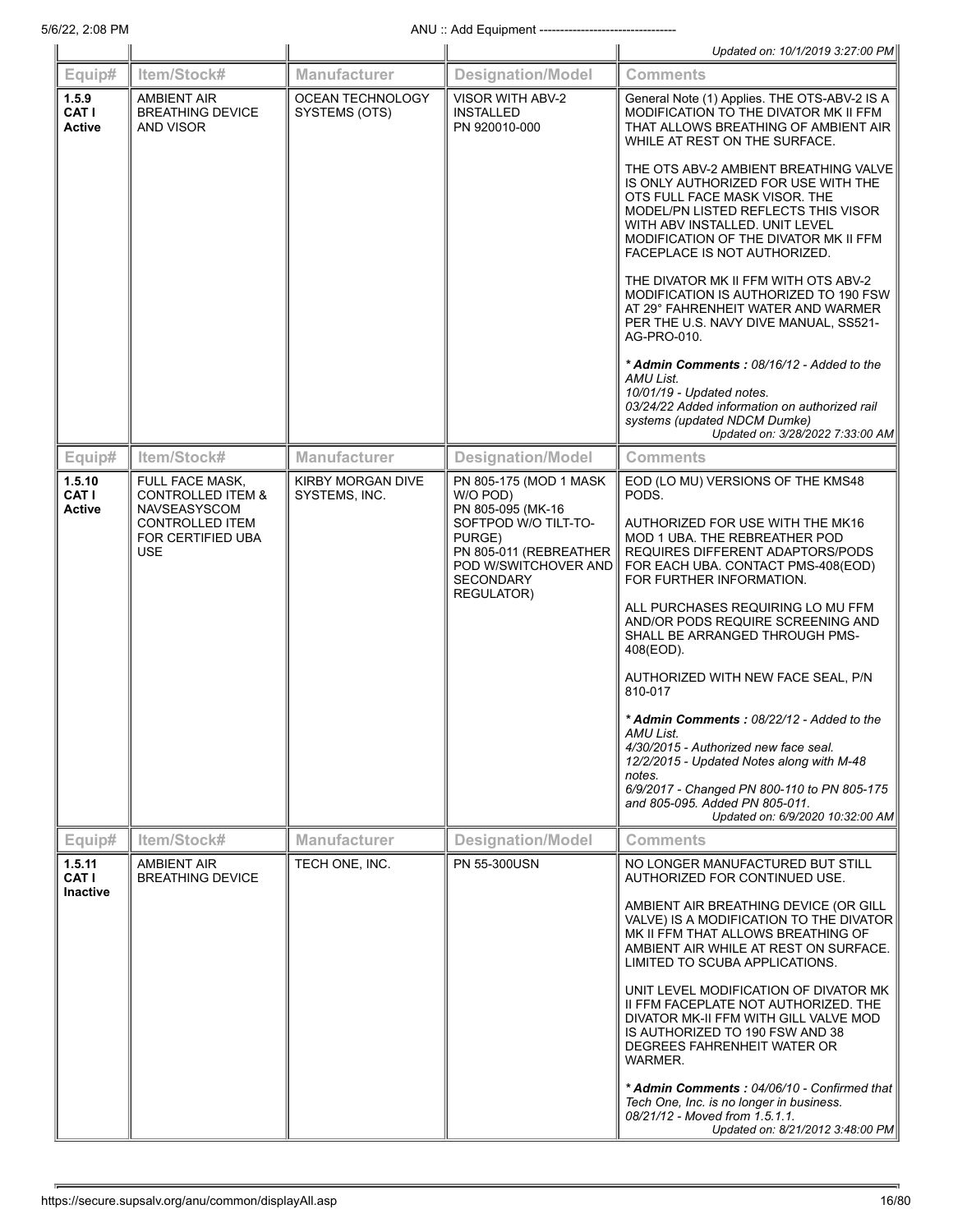# **1.6 UBA SETS**

|                                 | <b>NO General Notes</b>                                                              |                                             |                                                                                                                                                                   |                                                                                                                                                                                                                                                                                                                                                                                                                                                                                                                                                                                                                                                                                                                                                                                                                                                                                                                                                                                                                                                                                                                                                                                                                                                                                      |  |  |  |
|---------------------------------|--------------------------------------------------------------------------------------|---------------------------------------------|-------------------------------------------------------------------------------------------------------------------------------------------------------------------|--------------------------------------------------------------------------------------------------------------------------------------------------------------------------------------------------------------------------------------------------------------------------------------------------------------------------------------------------------------------------------------------------------------------------------------------------------------------------------------------------------------------------------------------------------------------------------------------------------------------------------------------------------------------------------------------------------------------------------------------------------------------------------------------------------------------------------------------------------------------------------------------------------------------------------------------------------------------------------------------------------------------------------------------------------------------------------------------------------------------------------------------------------------------------------------------------------------------------------------------------------------------------------------|--|--|--|
| Equip#                          | Item/Stock#                                                                          | <b>Manufacturer</b>                         | <b>Designation/Model</b>                                                                                                                                          | <b>Comments</b>                                                                                                                                                                                                                                                                                                                                                                                                                                                                                                                                                                                                                                                                                                                                                                                                                                                                                                                                                                                                                                                                                                                                                                                                                                                                      |  |  |  |
| 1.6.1<br>CAT I<br><b>Active</b> | LIGHTWEIGHT DIVING<br><b>APPARATUS</b>                                               | <b>INTERSPIRO</b>                           | <b>DIVATOR SELF-</b><br><b>CONTAINED</b><br><b>UNDERWATER</b><br><b>BREATHING</b><br>APPARATUS/DIVE PANEL<br><b>SURFACE SUPPLY</b><br>APPARATUS (SCUBA/DP)<br>KIT | CLASS-CERTIFIED IAW DIVING ADVISORY<br>16-03. FOR FUTHER GUIDANCE, SEE<br>TECHNICAL MANUAL NAVSEA SS510-AC-<br>TMM-010, NAVSEA DRAWING 6699240 AND<br>THE PRE-SURVEY OUTLINE BOOKLET<br>(PSOB).<br>CONTACT NAVSEA 00C32 PRIOR TO<br>ORDERING A NEW KIT TO ENSURE YOUR<br>COMMAND HAD A COMPLETE LISTING OF<br>PARTS THAT ARE REQUIRED/ALLOWED.<br>USE OF CERTIFIED CHAMBER AIR/OXYGEN<br>SYSTEM (CAOS) AIR RACKS AND OTHER<br>CERTIFIED AIR SOURCES ARE AUTHORIZED<br>PER THE TM BUT REQUIRE AN ADAPTER.<br>ALL CERTIFIED AIR RACKS SHALL BE<br>MAINTAINED IAW SS521-AA-MAN-010, U.S.<br>NAVY DIVING AND MANNED HYPERBARIC<br>SYSTEMS CERTIFICATION MANUAL. THE<br>MAXIMUM SUPPLY PRESSURE FOR THIS<br>APPARATUS IS 4,350 PSI (300 BAR). A<br>HIGHER PRESSURE AIR SOURCE SHALL<br>NOT BE UTILIZED AS COULD RESULT IN<br>INJUURY TO PERSONNEL OR DAMAGE TO<br>EQUIPMENT.<br>APPROVED FOR USE IN COLD WATER.<br>* Admin Comments: 07/15/08 - Added<br>06/15/08<br>05/07/09 - AMU approved.<br>12/29/10 - Moved from Section 1.3<br>4/29/14 - Added egress manifold authorization.<br>5/11/2015 - NBG approval to use with certified<br>flask rack assemblies.<br>9/30/2019 - Notes cleaned up since majority of<br>issues covered by TM reference.<br>Updated on: 9/30/2019 2:01:00 PM |  |  |  |
| Equip#                          | Item/Stock#                                                                          | <b>Manufacturer</b>                         | <b>Designation/Model</b>                                                                                                                                          | <b>Comments</b>                                                                                                                                                                                                                                                                                                                                                                                                                                                                                                                                                                                                                                                                                                                                                                                                                                                                                                                                                                                                                                                                                                                                                                                                                                                                      |  |  |  |
| 1.6.2<br>CAT I<br><b>Active</b> | MK 25 MOD 2 UBA<br>Panorama Nova Dive R<br>Full Face Mask (FFM)                      | Draeger                                     | T52730                                                                                                                                                            | This ANU Items is only authorized for use with<br>the MK25 MOD 2<br>The Panorama Nova R FFM with the MK 25 in<br>T-Bit configuration met performance testing<br>criteria with the following recommendations:<br>a. The FFM bite mouthpiece always be used<br>except when necessary for brief communication<br>with surface tenders.<br>b. For dive planning purposes, users be aware<br>of the instances where the exhaust valve is most<br>likely to exhaust gas from the FFM.<br>c. The oral nasal mask and the "heavy" spring<br>(Part Number T54059) always be used in the<br>FFM as all recent testing was conducted with<br>this in place.<br>* Admin Comments: 10/18/18 - Added to ANU<br>Updated on: 10/18/2018 8:52:00 AM                                                                                                                                                                                                                                                                                                                                                                                                                                                                                                                                                   |  |  |  |
| Equip#                          | Item/Stock#                                                                          | Manufacturer                                | <b>Designation/Model</b>                                                                                                                                          | <b>Comments</b>                                                                                                                                                                                                                                                                                                                                                                                                                                                                                                                                                                                                                                                                                                                                                                                                                                                                                                                                                                                                                                                                                                                                                                                                                                                                      |  |  |  |
| 1.6.3<br>CAT I<br>Active        | MK 25 MOD 2 UBA<br>Panorama Nova Dive R<br>FFM with CRYE-<br>DRAEGER FFM<br>Assembly | CRYE Associates, and<br><b>DRAEGER Corp</b> | Crye CG2DH-1-00-A001-CD<br>with Draeger T52730                                                                                                                    | These ANU Items is only authorized for use with<br>the MK25 MOD 2<br>Additional Notes: The Panorama Nova R FFM<br>with the MK 25 in T-Bit configuration met<br>performance testing criteria with the following<br>recommendations:<br>a. The FFM bite mouthpiece always be used<br>except when necessary for brief communication<br>with surface tenders.<br>b. For dive planning purposes, users be aware                                                                                                                                                                                                                                                                                                                                                                                                                                                                                                                                                                                                                                                                                                                                                                                                                                                                           |  |  |  |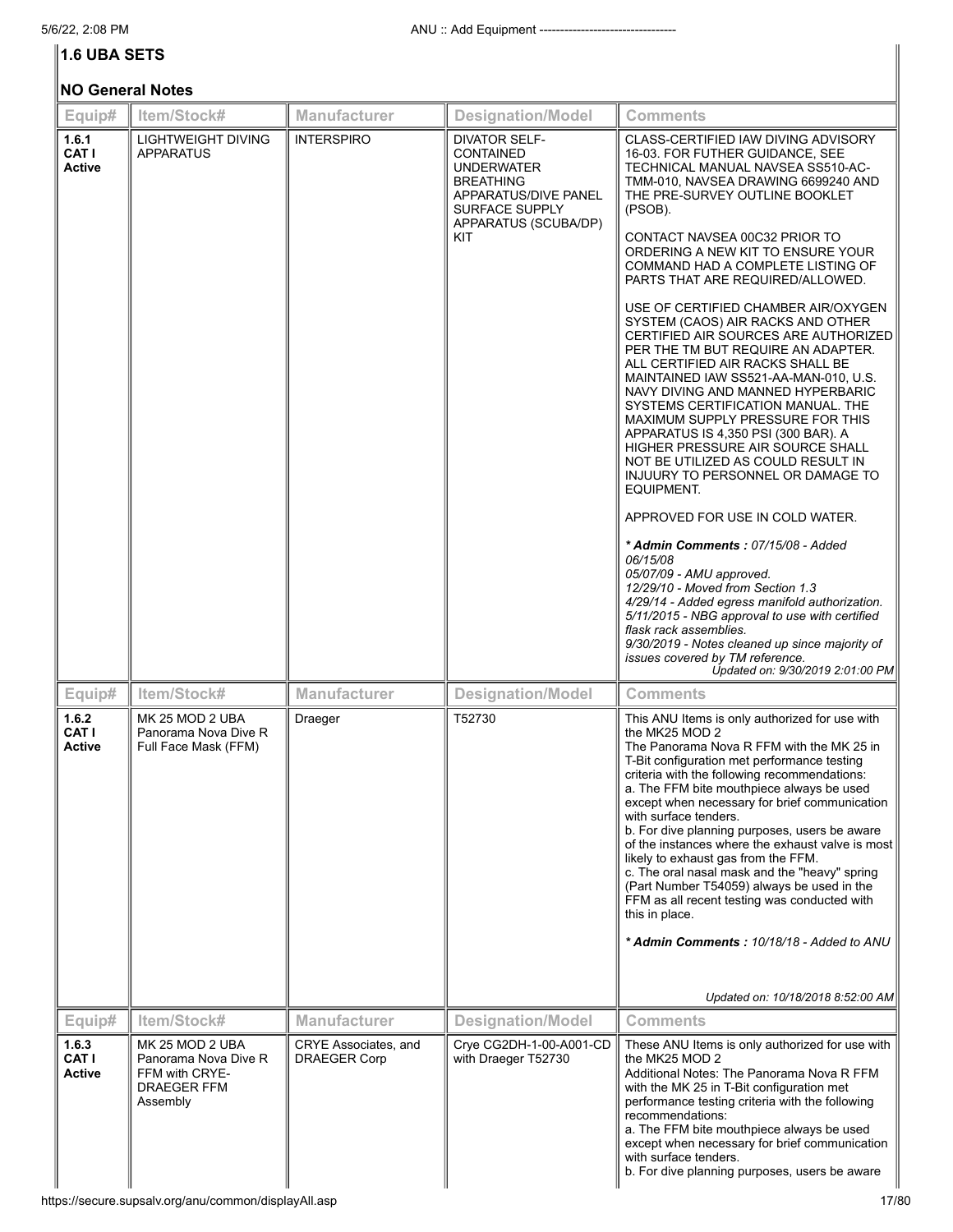|  |  | of the instances where the exhaust valve is most<br>likely to exhaust gas from the FFM.<br>c. The oral nasal mask and the "heavy" spring<br>(Part Number T54059) always be used in the<br>FFM as all recent testing was conducted with<br>this in place.<br>* Admin Comments: 10/18/18 - Added to ANU |
|--|--|-------------------------------------------------------------------------------------------------------------------------------------------------------------------------------------------------------------------------------------------------------------------------------------------------------|
|  |  | Updated on: 10/18/2018 8:59:00 AM                                                                                                                                                                                                                                                                     |

# **1.7 NAVY DIVE COMPUTERS**

#### **General Notes**

**(1)**: MAY PROVIDE SIGNIFICANT ADVANTAGE WHEN DIVING A MULT-LEVEL (VARIABLE DEPTH) DIVE. HOWEVER, WHEN DIVING A SINGLE DEPTH (SQUARE DIVE), THE NDC MAY PRESCRIBE DECOMPRESSION TIMES THAT ARE LONGER THAN THOSE FOUND IN THE DIVE TABLES.

**(2)**: DIVER QUALIFICATION/COMPLETION OF TRAINING FOR THE OPERATION AND MAINTENANCE OF THE NDC SHALL BE DOCUMENTED IN WRITING BY THE COMMANDING OFFICER OR COMMAND LEADERSHIP (DEPT HEADs, OIC, R&T).

**(3)**: NOT AUTHORIZED FOR ALTITUDE DIVING OPERATIONS ABOVE 1000 FT.

**(4)**: THE CONFIGURATION MANAGER FOR THIS EQUIPMENT SHALL BE CONTACTED PRIOR TO PURCHASE AND AUTHORIZATION FOR USE. TO ENSURE PROPER USE, STAKEHOLDERS MUST BE REPRESENTED ON THE CONFIGURATION MANAGEMENT BOARD FOR THIS EQUIPMENT.

| Equip#                          | Item/Stock#        | <b>Manufacturer</b>                                                                                     | <b>Designation/Model</b>                         | <b>Comments</b>                                                                                                                                                                                                                                                                                                                                                                                                                                                                                                                                                                                                                                                                |
|---------------------------------|--------------------|---------------------------------------------------------------------------------------------------------|--------------------------------------------------|--------------------------------------------------------------------------------------------------------------------------------------------------------------------------------------------------------------------------------------------------------------------------------------------------------------------------------------------------------------------------------------------------------------------------------------------------------------------------------------------------------------------------------------------------------------------------------------------------------------------------------------------------------------------------------|
| 1.7.1<br>CAT I<br><b>Active</b> | NAVY DIVE COMPUTER | <b>COCHRAN UNDERSEA</b><br><b>TECHNOLOGY</b><br>Name: Mike Cochran/John<br>Corso<br>Phone: 972.644.6284 | NSW III NDC (BLACK)<br>PN 512110571              | General Notes: (1) (2) (3) (4) Apply. BLACK<br><b>VARIANT NSW III AUTHORIZED FOR</b><br>USSOCOM COMPONENT SPECIAL<br>OPERATION FORCES FOR NO<br>DECOMPRESSION DIVES.<br>CONFIGURATION MANAGEMENT OF THIS<br><b>ITEM IS CONTROLLED BY PMS NSW.</b><br>DIVERS MAY BREATHE ANY COMBINATION<br>FOR AIR/MK16 MOD 0 OR MK25 MOD 2<br>WHEN USING THE NSW III. MK25 OXYGEN<br>EXPOSURE LIMITS SHALL BE FOLLOWED<br>FOR THE DIVE SEGMENTS IN WHICH IT IS<br>USED.<br>* Admin Comments: 12/15/05 - Added to the<br><b>AMU List.</b><br>12/28/12 - Comments Revised<br>6/10/2020 - Confirmed Cochran Undersea<br>Technology discontinued operations.<br>Updated on: 6/10/2020 12:47:00 PM |
| Equip#                          | Item/Stock#        | Manufacturer                                                                                            | <b>Designation/Model</b>                         | <b>Comments</b>                                                                                                                                                                                                                                                                                                                                                                                                                                                                                                                                                                                                                                                                |
| 1.7.2<br>CAT I<br><b>Active</b> | NAVY DIVE COMPUTER | <b>COCHRAN UNDERSEA</b><br><b>TECHNOLOGY</b><br>Name: Mike Cochran/John<br>Corso<br>Phone: 972.644.6284 | FLEET (YELLOW)<br>AIR III-79 NDC<br>PN 742610171 | General Notes: (1) (2) (3) (4) Apply. YELLOW<br>VARIANT AIR III-79 AUTHORIZED FOR<br>FLEET APPLICATIONS FOR NO<br>DECOMPRESSION DIVES IAW US NAVY<br>DIVE MANUAL.<br><b>ENABLING PROGRAMMING MODE IS</b><br>AUTHORIZED TO PROVIDE USE OF THE<br>PRE-DIVE PREDICITON MODE. PRIOR TO<br>DIVING, VERIFY CONSERVATISM IS SET TO<br>ZERO. REFER TO THE OEM USER<br>MANDUAL FOR FURTHER GUIDANCE ON<br>THE USE OF PROGRAMMING MODE.<br>THE AIR III-79 NDCs ARE DISTINGUISHIBLE<br>BY THE FRONT BEZEL READING 'AIR III-79'.                                                                                                                                                           |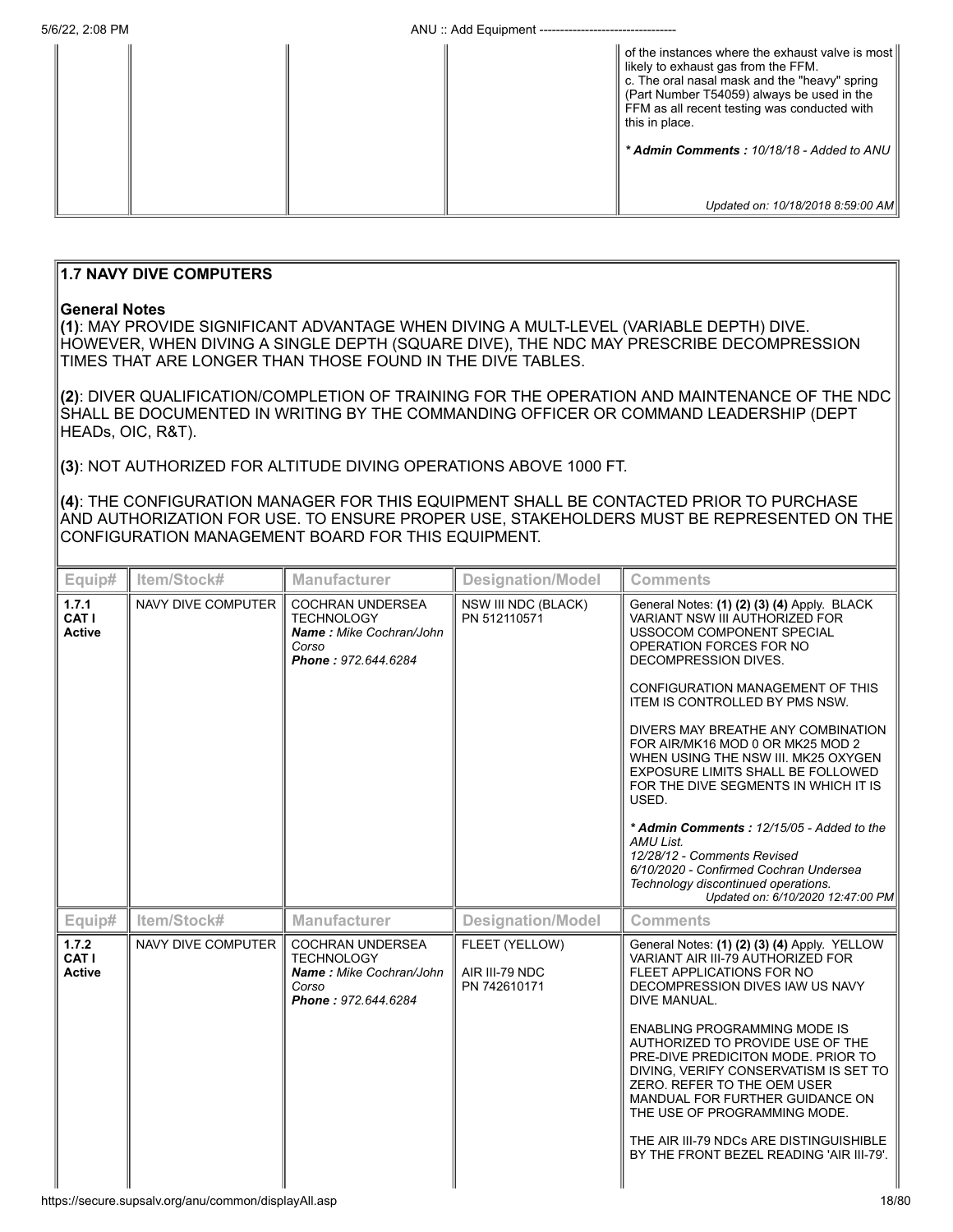|                          |        |                    |                                                                                                         |                                                                         | CONFIGURATION MANAGEMENT OF THIS<br>ITEM IS CONTROLLED BY NAVSEA 00C3.                                                                                                                                                         |
|--------------------------|--------|--------------------|---------------------------------------------------------------------------------------------------------|-------------------------------------------------------------------------|--------------------------------------------------------------------------------------------------------------------------------------------------------------------------------------------------------------------------------|
|                          |        |                    |                                                                                                         |                                                                         | * Admin Comments: 12/15/05 - Added to the<br>AMU List.<br>12/28/12 - Comments Revised.<br>11/4/2014 - Added Air III-79 and updated note<br>accordingly                                                                         |
|                          |        |                    |                                                                                                         |                                                                         | 11/12/2014 - Corrected P/N for AIR III-79<br>4/10/2015 - Added authorization for enabling<br>programming mode IAW ECP NDC002.<br>3/10/2017 - removed old PN and associated<br>notes                                            |
|                          |        |                    |                                                                                                         |                                                                         | 6/10/2020 - Confirmed Cochran Undersea<br>Technology discontinued operations.<br>Updated on: 6/10/2020 12:48:00 PM                                                                                                             |
|                          | Equip# | Item/Stock#        | <b>Manufacturer</b>                                                                                     | <b>Designation/Model</b>                                                | <b>Comments</b>                                                                                                                                                                                                                |
| 1.7.3<br>CAT I<br>Active |        | NAVY DIVE COMPUTER | <b>COCHRAN UNDERSEA</b><br><b>TECHNOLOGY</b><br>Name: Mike Cochran/John<br>Corso<br>Phone: 972.644.6284 | EOD III NDC (GREY)<br>PN 667510541 (NDC)<br>PN 667510G41 (DTDG<br>ONLY) | General Notes: (1) (2) (3) (4) Apply. GREY<br>VARIANT EOD III AUTHORIZED FOR EOD<br>APPLICATIONS FOR NO DECOMPRESSION<br>DIVES.                                                                                                |
|                          |        |                    |                                                                                                         |                                                                         | CONFIGURATION MANAGEMENT OF THIS<br>ITEM IS CONTROLLED BY PMS EOD.                                                                                                                                                             |
|                          |        |                    |                                                                                                         |                                                                         | THE AUTHORIZED BATTERY FOR EOD MCM<br>OPERATIONS IS THE MK 16 UBA N-CELL<br>BATTERY (PN 6195925, 1.5 VDC, 2 EACH).<br>THE EOD III DATA AND TIME MUST BE<br>RESET AFTER THE BATTERY CHANGE.                                     |
|                          |        |                    |                                                                                                         |                                                                         | ALL COMMANDS WILL ENSURE INITIAL LO-<br>MU SCREENING IS COMPLETED AT<br>NAVEODTECHDIV.                                                                                                                                         |
|                          |        |                    |                                                                                                         |                                                                         | GENERAL NOTES 1 AND 2 DO NOT APPLY<br>TO PN 667510G41, AUTHORIZED FOR EOD<br>APPLICATIONS AS A DEPTH/TIMER GAUGE<br>ONLY AND IS CONSIDERED A CAT III ITEM.                                                                     |
|                          |        |                    |                                                                                                         |                                                                         | * Admin Comments: 03/28/2011 - PN<br>667510541 Added as the EOD III NDC.<br>12/28/12 - Comments Revised.<br>6/10/2020 - Confirmed Cochran Undersea<br>Technology discontinued operations.<br>Updated on: 6/10/2020 12:48:00 PM |
|                          | Equip# | Item/Stock#        | <b>Manufacturer</b>                                                                                     | <b>Designation/Model</b>                                                | <b>Comments</b>                                                                                                                                                                                                                |
| 1.7.4<br>CAT I<br>Active |        | NAVY DIVE COMPUTER | <b>COCHRAN UNDERSEA</b><br><b>TECHNOLOGY</b><br>Name: Mike Cochran/John<br>Corso<br>Phone: 972.644.6284 | NSW III 50/12 1.3 AIR NDC<br>(BLACK)<br>PN 772110571                    | General Notes: (1) (2) (3) (4) Apply. BLACK<br>VARIANT NSW III 50/12 1.3 AIR AUTHORIZED<br>FOR USE DURING MK 16 MOD 1 UBA<br>OPERATIONS USING N2O2 DILUENT<br>UNDER NAVSEA APPROVED<br>PROCEDURES.                             |
|                          |        |                    |                                                                                                         |                                                                         | CONFIGURATION MANAGEMENT OF THIS<br><b>ITEM IS CONTROLLED BY PMS NSW.</b>                                                                                                                                                      |
|                          |        |                    |                                                                                                         |                                                                         | * Admin Comments: 12/28/12 - Comments<br>Revised.<br>6/10/2020 - Confirmed Cochran Undersea                                                                                                                                    |
|                          |        |                    |                                                                                                         |                                                                         | Technology discontinued operations.<br>Updated on: 6/10/2020 12:48:00 PM                                                                                                                                                       |
|                          | Equip# | Item/Stock#        | <b>Manufacturer</b>                                                                                     | <b>Designation/Model</b>                                                | <b>Comments</b>                                                                                                                                                                                                                |
| 1.7.5<br>CAT I<br>Active |        | NAVY DIVE COMPUTER | <b>COCHRAN UNDERSEA</b><br><b>TECHNOLOGY</b><br>Name: Mike Cochran/John<br>Corso<br>Phone: 972.644.6284 | NSW HE III 200-1.3<br>PN 792310D71                                      | General Notes: (1) (2) (3) (4) Apply. DARK<br>BLUE VARIANT NSW He III 200-1.3<br>AUTHORIZED FOR USE DURING MK 16<br>MOD 1 UBA OPERATIONS USING HeO2<br>DILUENT UNDER NAVSEA APPROVED<br>PROCEDURES.                            |
|                          |        |                    |                                                                                                         |                                                                         | CONFIGURATION MANAGEMENT OF THIS<br>ITEM IS CONTROLLED BY PMS NSW.                                                                                                                                                             |
|                          |        |                    |                                                                                                         |                                                                         | * Admin Comments: 09/14/11 - Added to the                                                                                                                                                                                      |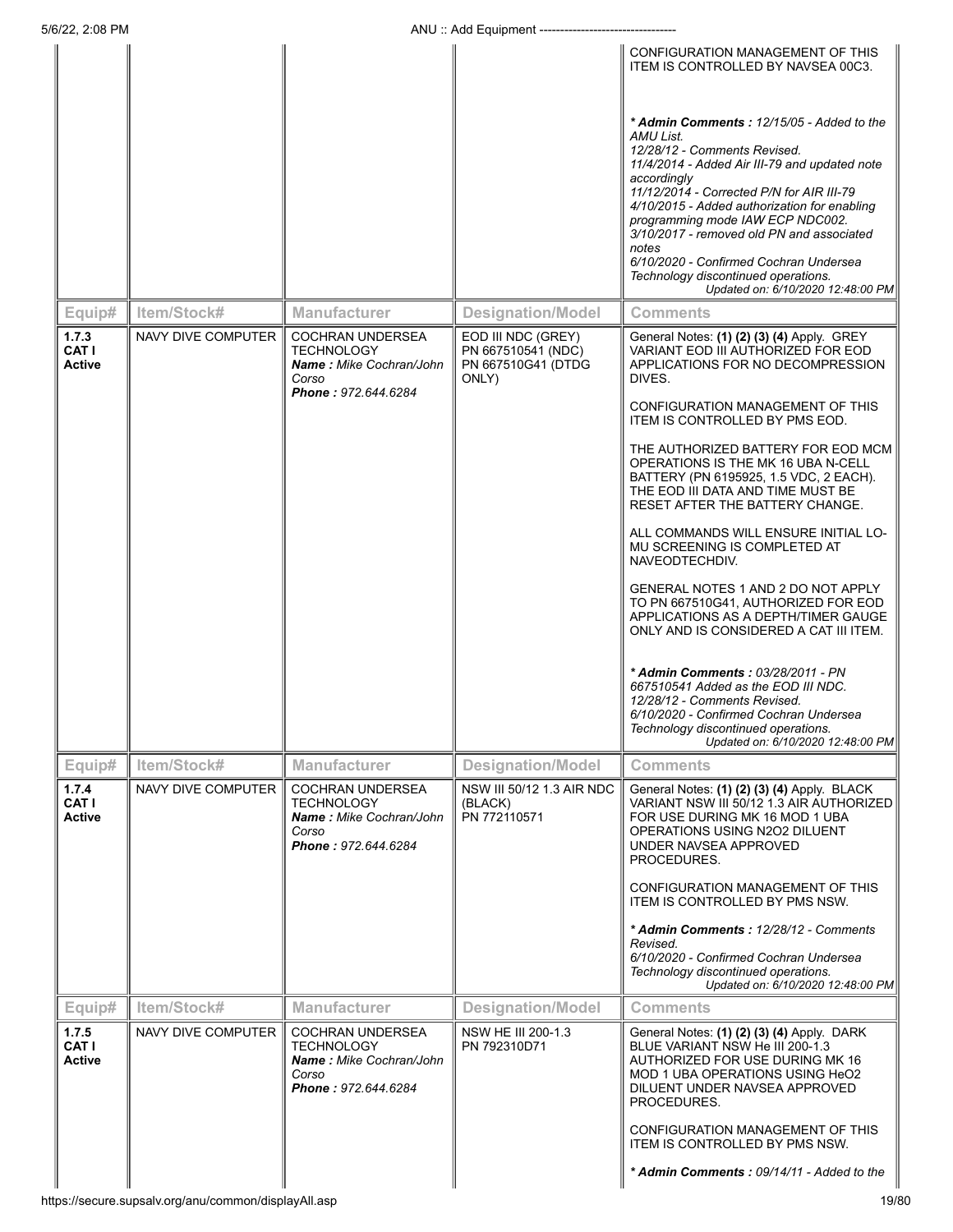|                                 |                    |                                                                                 | $1.1101.09$ Lyupinon.          |                                                                                                                                                                                                                                                                                                                                |
|---------------------------------|--------------------|---------------------------------------------------------------------------------|--------------------------------|--------------------------------------------------------------------------------------------------------------------------------------------------------------------------------------------------------------------------------------------------------------------------------------------------------------------------------|
|                                 |                    |                                                                                 |                                | AMU List.<br>12/28/12 - Comments Revised.<br>11/12/2014 - Corrected color from black to dark<br>blue.<br>6/10/2020 - Confirmed Cochran Undersea<br>Technology discontinued operations.<br>Updated on: 6/10/2020 12:49:00 PM                                                                                                    |
| Equip#                          | Item/Stock#        | <b>Manufacturer</b>                                                             | <b>Designation/Model</b>       | <b>Comments</b>                                                                                                                                                                                                                                                                                                                |
| 1.7.6<br>CAT I<br><b>Active</b> | NAVY DIVE PLANNER  | <b>NEDU</b>                                                                     | NAVSEA V4.03<br>NAVSEA V4.03HE | General Notes: (4) Apply. THE NDP<br>CONFIGURATION FILES (.INI; .DAT; .MPF)<br>SHALL NOT BE ALTERED.                                                                                                                                                                                                                           |
|                                 |                    |                                                                                 |                                | THE NDP IS NOT AUTHORIZED FOR USE<br>ON THE NMCI NETWORK. THE NDP<br>OPERATES UNDER MICROSOFT WINDOWS<br>7 OR XP. A STAND-ALONE COMPUTER IS<br>REQUIRED FOR USE.                                                                                                                                                               |
|                                 |                    |                                                                                 |                                | USERS MUST ENSURE THE CORRECT<br>BREATHING MEDIUM VERSION AND GAS<br>MIX IS SELECTED FOR THE DIVE BEING<br>PERFORMED.                                                                                                                                                                                                          |
|                                 |                    |                                                                                 |                                | THE NDP SHALL ONLY BE USED IN<br>CONJUNCTION WITH NAVSEA APPROVED<br>PROCEDURES SPECIFCIALLY CALLING<br>OUT THE NDP AS A PRIMARY OR<br>ALTERNATE METHOD OF PLANNING OR<br>COMPUTING DECOMPRESSION.<br>AUTHORIZATION OF THE NDP IS ASSUMED<br>BY NAVSEA APPROVAL OF THE COMMAND<br>SPECIFIC PROCEDURES THAT REQUIRE<br>THE NDP. |
|                                 |                    |                                                                                 |                                | THE NDP SHALL BE USED ONLY BY<br>PERSONNEL WHOSE PROFICIENCY IN NDP<br>USE HAS FIRST BEEN ESTABLISHED BY<br>DOCUMENTED COMPLETION OF<br>APPROPRIATE TRAINING.                                                                                                                                                                  |
|                                 |                    |                                                                                 |                                | * Admin Comments: 5/30/2014 - Added to<br>AMU List<br>Updated on: 1/14/2015 9:56:00 AM                                                                                                                                                                                                                                         |
| Equip#                          | Item/Stock#        | <b>Manufacturer</b>                                                             | <b>Designation/Model</b>       | <b>Comments</b>                                                                                                                                                                                                                                                                                                                |
| 1.7.7<br><b>CAT I</b><br>Active | NAVY DIVE COMPUTER | <b>SHEARWATER</b><br><b>Name:</b> Gabriel Pineda<br><b>Phone :</b> 604-669-9958 | PERDIX USN VERSION             | General Notes: (1) (2) (3) Apply. NAVSEA<br>CONTROLLED ITEM, CONTACT NAVSEA<br>00C3 PRIOR TO PURCHASE                                                                                                                                                                                                                          |
|                                 |                    | Email :<br>gpineda@shearwater.com                                               |                                | MAXIMUM WORKING DEPTH IN DRY<br><b>HYPERBARIC ENVIRONMENT IS 200 FSW</b>                                                                                                                                                                                                                                                       |
|                                 |                    |                                                                                 |                                | RECHARGEABLE LITHIUM-ION BATTERIES<br>ARE NOT AUTHORIZED; NON-<br>RECHARGEABLE LITHIUM (PREFERRED)<br>AND ALKALINE BATTERIES ARE APPROVED                                                                                                                                                                                      |
|                                 |                    |                                                                                 |                                | RESTRICTED TO NO DECOMPRESSION<br>DIVES FOR ALL MODES WITH THE<br><b>EXCEPTION OF NSW APPLICATIONS</b><br>CONDUCTED PER NAVSEA-APPROVED<br><b>PROCEDURES</b>                                                                                                                                                                   |
|                                 |                    |                                                                                 |                                | OPERATE PER THE QUICK REFERENCE<br>GUIDE AND OPERATING INSTRUCTIONS<br>LOCATED ON THE NAVSEA WEBSITE                                                                                                                                                                                                                           |
|                                 |                    |                                                                                 |                                | * Admin Comments: 4/11/22 - MLP ADDED<br>TO THE ANU<br>Updated on: 4/19/2022 3:08:00 PM                                                                                                                                                                                                                                        |

# **1.8 DIVER PROPULSION DEVICES**

**General Notes**

**(1)**: IN CLASSROOM AND SHALLOW WATER TRAINING IS MANDATORY FOR THIS ITEM PRIOR TO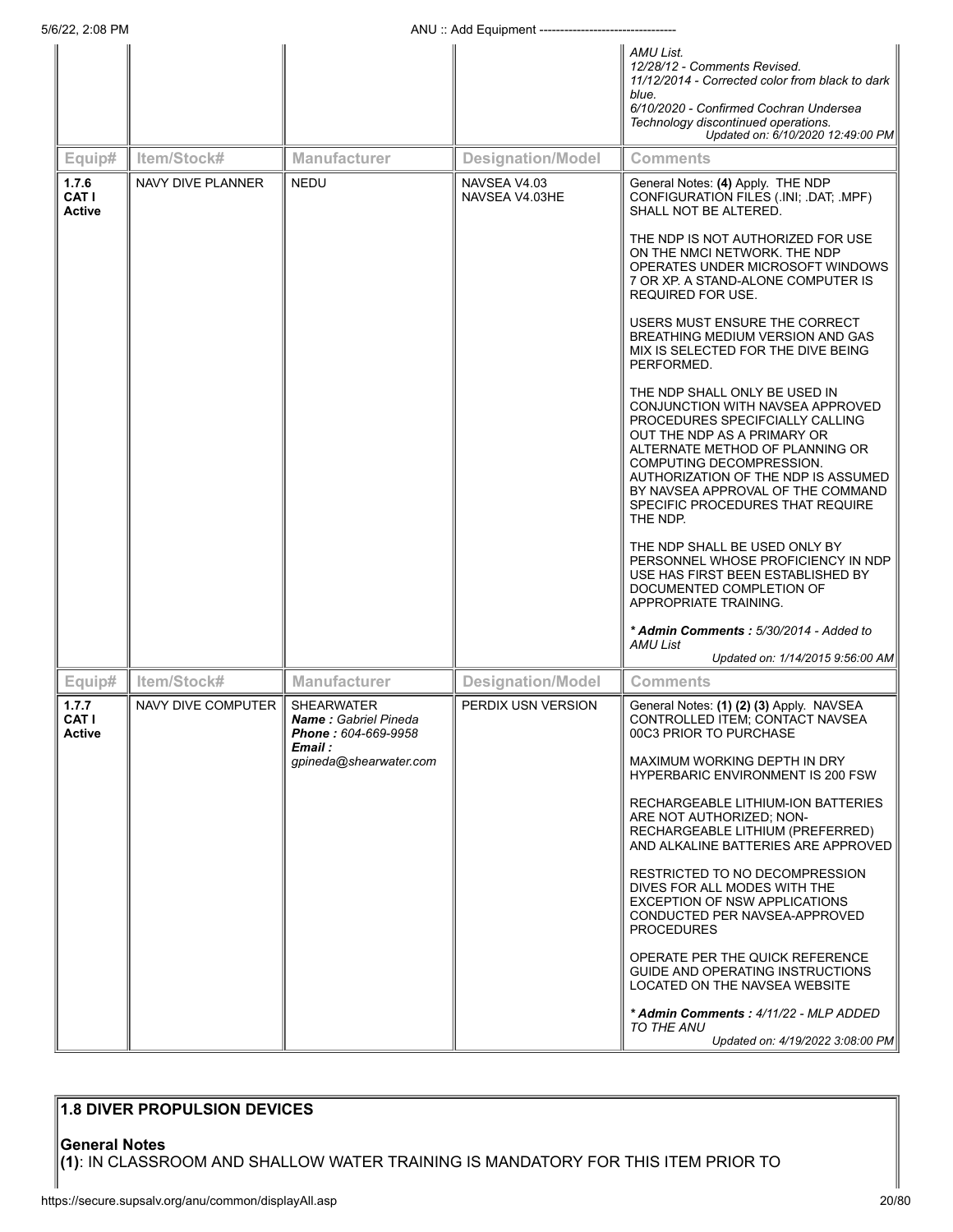OPERATIONAL USE

| Equip#                                    | Item/Stock#                                                            | Manufacturer                                                                                                    | <b>Designation/Model</b>                                                       | <b>Comments</b>                                                                                                                                                                                                                                                                                                                                                                                                                                                                                                                                                                                                                                                                                                                                                  |
|-------------------------------------------|------------------------------------------------------------------------|-----------------------------------------------------------------------------------------------------------------|--------------------------------------------------------------------------------|------------------------------------------------------------------------------------------------------------------------------------------------------------------------------------------------------------------------------------------------------------------------------------------------------------------------------------------------------------------------------------------------------------------------------------------------------------------------------------------------------------------------------------------------------------------------------------------------------------------------------------------------------------------------------------------------------------------------------------------------------------------|
| 1.8.2<br><b>CAT II</b><br><b>Inactive</b> | <b>DIVER PROPULSION</b><br>VEHICLE (DPV),<br><b>COMMERCIAL</b>         | FARALLON USA, INC.                                                                                              | MK <sub>V</sub><br>MK VI                                                       | General Notes: (1) Apply. NOW BEING<br>SUPPORTED BY FARALLON USA INC,<br>DIVER PROPULSION VEHICLES.                                                                                                                                                                                                                                                                                                                                                                                                                                                                                                                                                                                                                                                              |
|                                           |                                                                        |                                                                                                                 |                                                                                | * Admin Comments: 6/10/2020 - Farallon<br>USA, Inc. is no longer in operation.<br>Updated on: 10/15/2020 3:51:00 PM                                                                                                                                                                                                                                                                                                                                                                                                                                                                                                                                                                                                                                              |
| Equip#                                    | Item/Stock#                                                            | Manufacturer                                                                                                    | <b>Designation/Model</b>                                                       | <b>Comments</b>                                                                                                                                                                                                                                                                                                                                                                                                                                                                                                                                                                                                                                                                                                                                                  |
| 1.8.3<br><b>CAT II</b><br><b>Inactive</b> | <b>DIVER PROPULSION</b><br>VEHICLE (DPV),<br><b>COMMERCIAL</b>         | FARALLON USA, INC.                                                                                              | <b>MK VIII</b><br>MK VIII-S                                                    | General Notes: (1) Apply. FOLLOW ON<br>REPLACEMENT MODEL TO OLDER<br>FARALLON MODELS MK V AND MK VI. MK<br>VIIIS IS A SMALLER VERSION OF THE MK<br>VIII<br>* Admin Comments: 6/10/2020 - Farallon<br>USA, Inc. is no longer in operation.                                                                                                                                                                                                                                                                                                                                                                                                                                                                                                                        |
|                                           |                                                                        |                                                                                                                 |                                                                                | Updated on: 10/15/2020 3:51:00 PM                                                                                                                                                                                                                                                                                                                                                                                                                                                                                                                                                                                                                                                                                                                                |
| Equip#                                    | Item/Stock#                                                            | Manufacturer                                                                                                    | <b>Designation/Model</b>                                                       | <b>Comments</b>                                                                                                                                                                                                                                                                                                                                                                                                                                                                                                                                                                                                                                                                                                                                                  |
| 1.8.4<br><b>CAT II</b><br><b>Inactive</b> | <b>DIVER PROPULSION</b><br>VEHICLE (DPV),<br><b>COMMERCIAL</b>         | <b>TECKNA</b>                                                                                                   | $DV-3X$                                                                        | NO LONGER MANUFACTURED BUT STILL<br>AUTHORIZED FOR CONTINUED USE.<br>Updated on: 8/19/2011 11:06:00 AM                                                                                                                                                                                                                                                                                                                                                                                                                                                                                                                                                                                                                                                           |
| Equip#                                    | Item/Stock#                                                            | <b>Manufacturer</b>                                                                                             | <b>Designation/Model</b>                                                       | <b>Comments</b>                                                                                                                                                                                                                                                                                                                                                                                                                                                                                                                                                                                                                                                                                                                                                  |
| 1.8.5<br><b>CAT II</b><br><b>Inactive</b> | DIVER PROPULSION<br>VEHICLE (DPV),<br><b>COMMERCIAL</b>                | <b>TECKNA</b>                                                                                                   | MIL UNIT MOD S-5100                                                            | NO LONGER MANUFACTURED BUT STILL<br>AUTHORIZED FOR CONTINUED USE.<br>Updated on: 8/19/2011 11:06:00 AM                                                                                                                                                                                                                                                                                                                                                                                                                                                                                                                                                                                                                                                           |
| Equip#                                    | Item/Stock#                                                            | <b>Manufacturer</b>                                                                                             | <b>Designation/Model</b>                                                       | <b>Comments</b>                                                                                                                                                                                                                                                                                                                                                                                                                                                                                                                                                                                                                                                                                                                                                  |
| 1.8.7<br>CAT I<br><b>Active</b>           | SWIMMER DELIVERY<br>VEHICLE (SDV),<br>NAVSEA CONTROLLED<br><b>ITEM</b> | <b>PMS NSW</b>                                                                                                  | MK 8 MOD 1<br>MK 8 MOD 1(D)                                                    | General Notes: (1) Apply. THE SDV DLSS IS<br>AUTHORIZED FOR USE WITH AIR ONLY.<br>MK 8 MOD 1(D) REFLECTS THE SDV MK 8<br>MOD 1 WITH CLASS 1 ECP-0556 (SDV<br>DEPTH)                                                                                                                                                                                                                                                                                                                                                                                                                                                                                                                                                                                              |
|                                           |                                                                        |                                                                                                                 |                                                                                | NAVAL SEA SYSTEMS COMMAND<br><b>CONTROLLED ITEM UNDER</b><br>COMNAVSEASYSCOM PMS NSW<br>COGNIZANCE.<br>* Admin Comments: 02/25/10 - AIR ONLY<br>note added.                                                                                                                                                                                                                                                                                                                                                                                                                                                                                                                                                                                                      |
|                                           |                                                                        |                                                                                                                 |                                                                                | 12/1/2014 - MK 8 MOD 1(D) added.<br>Updated on: 8/25/2020 11:50:00 AM                                                                                                                                                                                                                                                                                                                                                                                                                                                                                                                                                                                                                                                                                            |
| Equip#                                    | Item/Stock#                                                            | <b>Manufacturer</b>                                                                                             | <b>Designation/Model</b>                                                       | <b>Comments</b>                                                                                                                                                                                                                                                                                                                                                                                                                                                                                                                                                                                                                                                                                                                                                  |
| 1.8.8<br><b>CAT II</b><br><b>Active</b>   | <b>DIVER PROPULSION</b><br>DEVICE (DPD),<br><b>COMMERCIAL</b>          | STIDD SYSTEMS, INC.<br><b>Name: David Wilberding</b><br>Phone: 202-904-4461<br>Email :<br>dwilberding@stidd.com | <b>DPD</b><br>DPD-ER<br>DPD-TEC2<br>DPD-TEC2-ER<br>DPD-XT-TEC2<br>E-DPD (USMC) | General Notes: (1) Apply. USSOCOM STD<br><b>O&amp;M MANUAL REQUIRED.</b><br>'-TEC2' INDICATES IMPROVED PROPULSOR<br>WITH BRUSH-LESS DC MOTOR AND<br>MAGNETICALLY COUPLED DRIVE SHAFT.<br>-XT' INDICATES DUAL TEC2 THRUSTERS<br>-ER' INDICATES AN ADDITIONAL BATTERY<br>INSTALLED IN PARALLEL FOR INCREASED<br>OPERATING TIME.<br>-E-DPD' USMC VARIANT, SINGLE TEC2<br>THRUSTER, RNAV2 READY, BRENTRONICS<br>BATTERY READY, AP2 DIVER ASSIST, S2<br>SONAR. USMC VERSION ONLY AT THIS<br>TIME DUE TO LITHIUM BATTERY<br>CHARGING AND FIELDING RESTRICTIONS.<br>FOR ADDITIONAL DETAILS CONTACT<br>NAVSEA 00C3.<br>* Admin Comments: 7/6/2015- Corrected<br>name from 'Swimmer Transportation Device<br>(STD)' to DPD.<br>8/3/2015 - Included additional models, see |

 $\begin{array}{c} \hline \end{array}$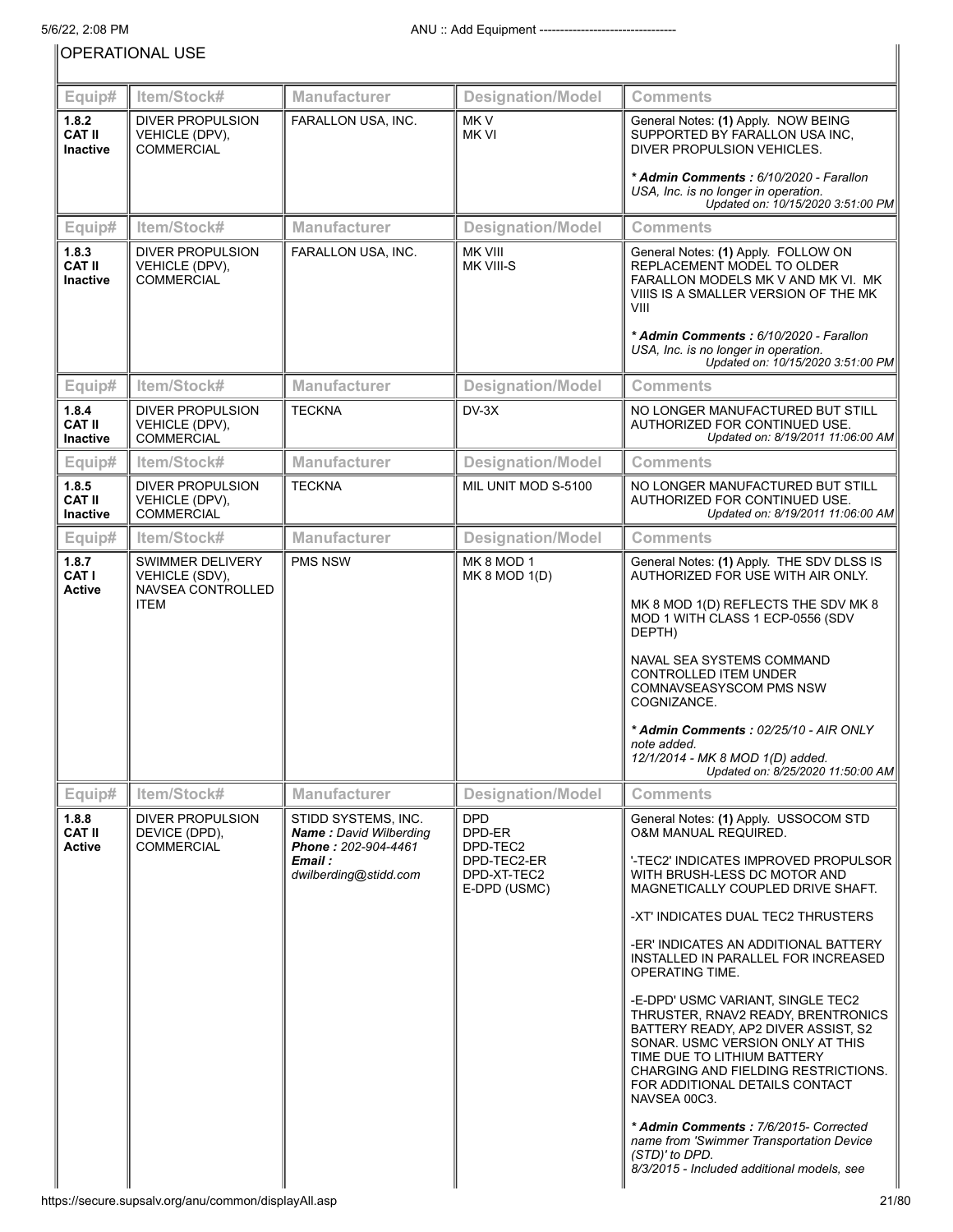| Equip#                                  | Item/Stock#                                                    | <b>Manufacturer</b>                                                                                                       | <b>Designation/Model</b>        | Change package in electronic index. Change<br>'Designation/Model' to remove the specific<br>model number and reference the more<br>common terminology used for the various<br>models.<br>01/15/2020 - ADDED XT. LDCR HYATT<br>08/25/2020 - Added E-DPD. LCDR Hyatt<br>Updated on: 8/25/2020 11:49:00 AM<br><b>Comments</b>                                                                                                                                                                                                                                                                                                                                                                                                                                                                                                                                                                                                                                                                                                                                                                                                                                                                                                                                                                                                                                                                                                                                                                                                                                                |
|-----------------------------------------|----------------------------------------------------------------|---------------------------------------------------------------------------------------------------------------------------|---------------------------------|---------------------------------------------------------------------------------------------------------------------------------------------------------------------------------------------------------------------------------------------------------------------------------------------------------------------------------------------------------------------------------------------------------------------------------------------------------------------------------------------------------------------------------------------------------------------------------------------------------------------------------------------------------------------------------------------------------------------------------------------------------------------------------------------------------------------------------------------------------------------------------------------------------------------------------------------------------------------------------------------------------------------------------------------------------------------------------------------------------------------------------------------------------------------------------------------------------------------------------------------------------------------------------------------------------------------------------------------------------------------------------------------------------------------------------------------------------------------------------------------------------------------------------------------------------------------------|
| 1.8.9<br><b>CAT II</b><br><b>Active</b> | <b>DIVER PROPULSION</b><br>VEHICLE (DPV),<br><b>COMMERCIAL</b> | <b>PEGASUS</b><br>MANUFACTURING INC.<br>http://pegasusthruster.com<br>Name: Dean Vitale<br>Phone: 305.720.6776            | PT-90001                        | General Notes: (1) Apply. AUTHORIZED FOR<br>USE UP TO A DEPTH OF 60 FSW.<br>Updated on: 8/25/2020 11:49:00 AM                                                                                                                                                                                                                                                                                                                                                                                                                                                                                                                                                                                                                                                                                                                                                                                                                                                                                                                                                                                                                                                                                                                                                                                                                                                                                                                                                                                                                                                             |
| Equip#                                  | Item/Stock#                                                    | <b>Manufacturer</b>                                                                                                       | <b>Designation/Model</b>        | <b>Comments</b>                                                                                                                                                                                                                                                                                                                                                                                                                                                                                                                                                                                                                                                                                                                                                                                                                                                                                                                                                                                                                                                                                                                                                                                                                                                                                                                                                                                                                                                                                                                                                           |
| 1.8.10<br><b>CAT II</b><br>Active       | DIVER PROPULSION<br>VEHICLE (DPV),<br><b>COMMERCIAL</b>        | PATRIOT3, INC.<br>www.Patriot3.com<br><b>Name: Charles Fugua</b><br>Phone: 540-891-7353<br>Email :<br>Cfuqua@patriot3.com | P3M-DPK-001-0105 (JET<br>BOOTS) | 1. THIS ITEM REQUIRES MANDATORY<br>QUALIFICATION, INCLUDING BASIC<br>TRAINING IN A CONTAINED TRAINING<br>ENVIRONMENT (I.E. POOL), PRIOR TO<br>OPEN WATER USE AND AT LEAST 12<br>MONTHS THEREAFTER. TRAINING SHALL<br>BE DOCUMENTED.<br>2. PERSONAL PROTECTIVE EQUIPMENT<br>(PPE) IS REQUIRED FOR PROTECTION,<br><b>DURING</b><br>QUALIFICATION/REQUALIFICATION,<br>AGAINST TRAUMA (HEAD, NECK, ETC.).<br>THIS SHOULD INCLUDE A HELMET AS A<br><b>MINIMUM</b><br>3. DUE TO THE LITHIUM ION BATTERY<br>POWER SUPPLY, THIS ITEM IS LIMITED TO<br>SHORE-BASED CHARGING/DISCHARGING<br>AND STORAGE OF THE BATTERIES AND<br>SYSTEM INGRESS/EGRESS USING RANGE<br>CRAFT IN TERRITORIAL WATERS.<br>REFERENCE NOSSA LETTER SER<br>N841/1089 DTD 9 JUL 2013.<br>4. CHARGING/DISCHARGING AND<br>STORAGE OF THE JET BOOT BATTERY<br>SYSTEM ON UNDERWAY PLATFORMS (AIR,<br>SURFACE, OR UNDERSEA) SHALL BE<br>AUTHORIZED VIA SEPARATE AUTHORITIES<br>UNDER NAVSEAINST 9310.1C, THE LION<br>AUTHORITATIVE DOCUMENT.<br>5. CHARGING/DISCHARGING OPS/EPS AND<br>STANDARDIZED WARNINGS SHALL BE<br>POSTED IN A CONSPICUOUS AREA<br>ADJACENT TO CHARGER/DISCHARGER<br>UNIT.<br>6. ANY UNDUE EVENT OR FAILURE OF THE<br>CHARGER/DISCHARGER SYSTEM SHALL<br>BE REPORTED VIA FAR TO SEA06-NSW<br>(PMS340) AND SEA 00C3.<br>7. AUTHORIZED FOR USE WITH:<br>FLOTATION KIT, P/N P3M-DPK-001-0205<br>STANDARD CHARGER, PN P3M-DPC-001-<br>0114<br>CHARGER+DISCHARGER, PN P3M-DPC-<br>001-0285<br>* Admin Comments: 11/22/13 - Added to<br>AMU List<br>1/29/14 - Added 'JET BOOTS' for clarification |
|                                         |                                                                |                                                                                                                           |                                 | to model<br>3/17/15 - Added configuration change<br>authorizing use of P3M flotation kit<br>11/7/16 - Authorized use of<br>Charger+Discharger<br>Updated on: 11/7/2016 9:46:00 AM                                                                                                                                                                                                                                                                                                                                                                                                                                                                                                                                                                                                                                                                                                                                                                                                                                                                                                                                                                                                                                                                                                                                                                                                                                                                                                                                                                                         |
| Equip#                                  | Item/Stock#                                                    | <b>Manufacturer</b>                                                                                                       | <b>Designation/Model</b>        | <b>Comments</b>                                                                                                                                                                                                                                                                                                                                                                                                                                                                                                                                                                                                                                                                                                                                                                                                                                                                                                                                                                                                                                                                                                                                                                                                                                                                                                                                                                                                                                                                                                                                                           |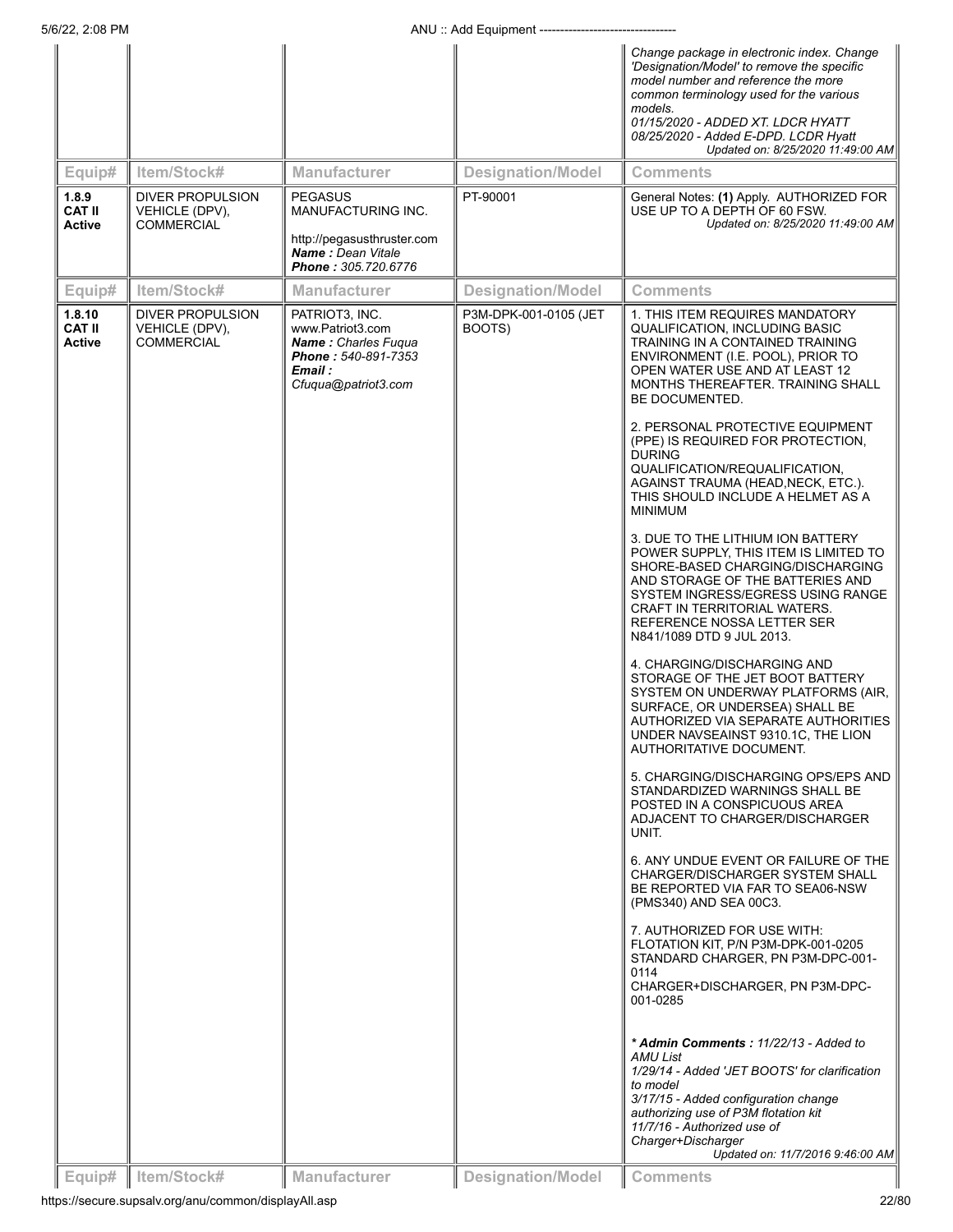| <b>DIVER PROPULSION</b><br>SXD3N90500 (SUEX<br>General Notes: (1) Apply. USE ONLY WITH<br><b>SUEX EXPLORATION</b><br>OEM PROVIDED PROPERLY WEIGHTED<br>VEHICLE (DPV),<br><b>Name: Casey McKinley</b><br>XJ14N NIMH 14AH)<br>SX71278 (NERO XJ MOD 1<br><b>COMMERCIAL</b><br>TOW CORD WITH A QUICK RELEASE.<br>Phone:<br>Email:<br>NIMH 14AH)<br>casey@d3diving.com<br>BASE CONFIGURATION AS LISTED IN THE<br>"DESIGNATION/MODEL" OF THE VEHICLE IS<br>AUTHORIZED TO SUPPORT ADD-ON<br><b>BRACKETS THAT SUPPORT THE</b><br>INTEGRATION OF UNDERWATER<br>NAVIGATION TYPE EQUIPMENT. ADD-ONS<br>WILL STRAP AROUND OR UTILIZE<br>PREFABRICATED LOCATIONS FOR<br>ADDITIONAL EQUIPMENT. NO HOLES OR<br>MODIFICATIONS WILL BE MADE TO THE<br>BASE CONFIGURATION FOR THE ADDITION<br>OF ADD-ONS. ADD-ONS MUST BE ANU<br>APPROVED ITEMS.<br><b>ITEM IS ONLY APPROVED FOR USE WITH</b><br>THE OEM 14AH NIMH BATTERY. NO OTHER<br>BATTERIES SHALL BE USED.<br>UNTIL PMS IS DEVELOPED THE OEM<br>MAINTENANCE PLAN SHALL BE ADHERED<br>TO.<br>* Admin Comments: Added to ANU list 05-<br>08-2018<br>LT Hyatt Note Change 03-11-2019<br>LCDR Hyatt added the Nero XJ MOD-1 07<br>Aug. 2019 |                                          |  |                                   |
|-----------------------------------------------------------------------------------------------------------------------------------------------------------------------------------------------------------------------------------------------------------------------------------------------------------------------------------------------------------------------------------------------------------------------------------------------------------------------------------------------------------------------------------------------------------------------------------------------------------------------------------------------------------------------------------------------------------------------------------------------------------------------------------------------------------------------------------------------------------------------------------------------------------------------------------------------------------------------------------------------------------------------------------------------------------------------------------------------------------------------------------------------------------------------------|------------------------------------------|--|-----------------------------------|
|                                                                                                                                                                                                                                                                                                                                                                                                                                                                                                                                                                                                                                                                                                                                                                                                                                                                                                                                                                                                                                                                                                                                                                             | 1.8.11<br><b>CAT II</b><br><b>Active</b> |  | Updated on: 8/25/2020 11:49:00 AM |

# **2.1 DIVING HARNESS**

# **General Notes**

**(1)**: HARNESS HAS BEEN INDEPENDENTLY TESTED (EXTRACTION D-RING/S, UMBILICAL D-RINGS AND WEBBING) TO 1000 LBS FOR FIVE MINUTES IAW NAVSEA 00C ANU TESTING REQUIREMENTS.

**(2)**: EACH HARNESS IS CLEARLY MARKED IN A DURABLE MANNER WITH THE FOLLOWING MINIMUM INFORMATION:

• MANUFACTURER'S NAME

• UNIQUE IDENTIFIER (i.e. serial number)

• MONTH AND YEAR OF PRODUCTION

- THIS IS NOT A REQUIREMENT FOR IN SERVICE HARNESSES. COMPANIES WILL HAVE SUFFICIENT TIME TO HAVE MANUFACTURER'S NAME, UNIQUE IDENTIFIER, MONTH AND YEAR OF PRODUCTION ADDED TO HARNESS.

| Equip#                            | ltem/Stock#                             | <b>Manufacturer</b>                                                                                                       | Designation/Model                   | <b>Comments</b>                                                                                                                                                                                                                                                                                                                                                                                                                                |
|-----------------------------------|-----------------------------------------|---------------------------------------------------------------------------------------------------------------------------|-------------------------------------|------------------------------------------------------------------------------------------------------------------------------------------------------------------------------------------------------------------------------------------------------------------------------------------------------------------------------------------------------------------------------------------------------------------------------------------------|
| 2.1.1<br>CAT I<br><b>Active</b>   | <b>DIVER'S SAFETY</b><br><b>HARNESS</b> | ATLANTIC DIVING<br><b>EQUIPMENT</b><br><b>Name: Mark Gibello</b><br>Phone: 714-619-3373<br><b>Email:</b> mark@xsscuba.com | <b>B200 B/NS</b><br>(MK-20 HARNESS) | JOCKING STRAP REQUIRED. THIS<br>HARNESS WAS FORMERLY DESIGNATED<br>UNDER DWG # 592-6318020 OR<br>ADS/MARVEL PN BH200 B/NS (NO<br><b>JOCKING STRAP).</b><br>* Admin Comments: 4/17/2015 - Corrected<br>Manufacturer to Atlantic Diving Equipment<br>3/21/11 - Manufacturer corrected to Atlantic<br><b>Diving Equipment.</b><br>2/17/15 - PN Corrected to approved MK20 TM;<br>AMRON PN and ADS PN updated<br>Updated on: 12/10/2020 3:41:00 PM |
| Equip#                            | Item/Stock#                             | <b>Manufacturer</b>                                                                                                       | <b>Designation/Model</b>            | <b>Comments</b>                                                                                                                                                                                                                                                                                                                                                                                                                                |
| 2.1.2<br>CAT I<br><b>Inactive</b> | <b>INTEGRATED DIVERS</b><br>VEST (IDV)  | <b>MORRIS DIVING</b><br><b>EQUIPMENT</b>                                                                                  | MIL-V-24690(SH) OR<br>PN 4666989    | NO LONGER MANUFACTURED BUT STILL<br>AUTHORIZED FOR CONTINUED USE.<br>* Admin Comments: 8/19/11 - Manufacturer<br>no longer exists.<br>Updated on: 12/10/2020 3:40:00 PM                                                                                                                                                                                                                                                                        |
|                                   |                                         |                                                                                                                           |                                     |                                                                                                                                                                                                                                                                                                                                                                                                                                                |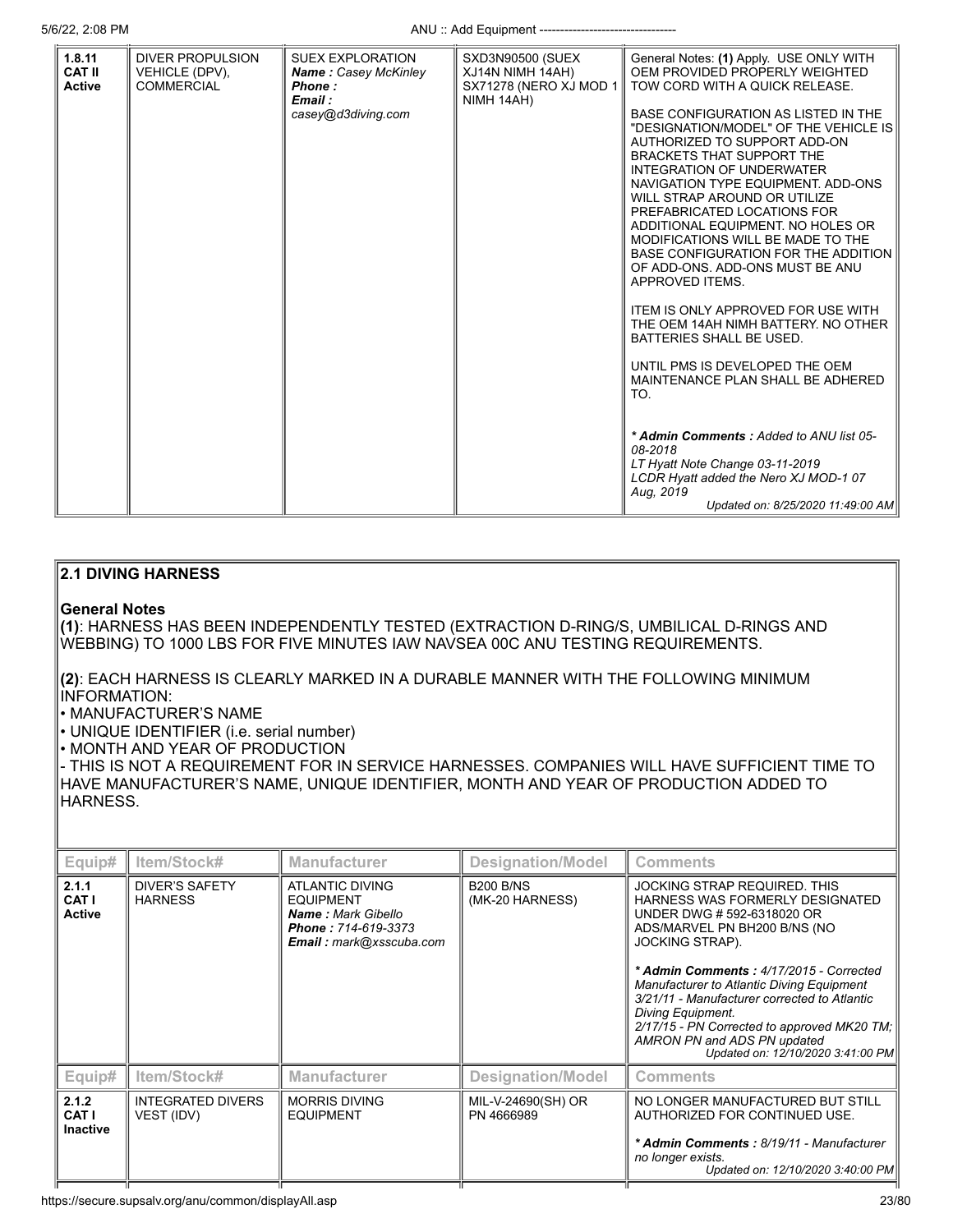5/6/22, 2:08 PM **ANU** :: Add Equipment ----------

| Equip#                                 | Item/Stock#                             | Manufacturer                                                                                                                             | <b>Designation/Model</b>                                                                                   | <b>Comments</b>                                                                                                                                                                                                                                                                                                                                                                                                                           |
|----------------------------------------|-----------------------------------------|------------------------------------------------------------------------------------------------------------------------------------------|------------------------------------------------------------------------------------------------------------|-------------------------------------------------------------------------------------------------------------------------------------------------------------------------------------------------------------------------------------------------------------------------------------------------------------------------------------------------------------------------------------------------------------------------------------------|
| 2.1.3<br>CAT I<br><b>Inactive</b>      | <b>DIVE HARNESS</b>                     | <b>ZEAGLE</b>                                                                                                                            | <b>MILITARY VEST</b><br><b>PN 7050-AM</b>                                                                  | REQUIRES JOCKING STRAP AND "D"<br>RINGS ON BOTH SIDES AND WAIST.<br>Updated on: 1/22/2021 10:37:00 AM                                                                                                                                                                                                                                                                                                                                     |
| Equip#                                 | Item/Stock#                             | <b>Manufacturer</b>                                                                                                                      | <b>Designation/Model</b>                                                                                   | <b>Comments</b>                                                                                                                                                                                                                                                                                                                                                                                                                           |
| 2.1.5<br><b>CAT I</b><br><b>Active</b> | <b>DIVE HARNESS</b>                     | <b>ATLANTIC DIVING</b><br><b>EQUIPMENT</b>                                                                                               | <b>INTEGRATED DIVE VEST</b><br>(IDV)<br>PN 16509                                                           | Updated on: 11/10/2020 7:39:00 AM                                                                                                                                                                                                                                                                                                                                                                                                         |
| Equip#                                 | Item/Stock#                             | Manufacturer                                                                                                                             | <b>Designation/Model</b>                                                                                   | <b>Comments</b>                                                                                                                                                                                                                                                                                                                                                                                                                           |
| 2.1.6<br>CAT I<br>Inactive             | <b>DIVE HARNESS</b>                     | <b>DIVEX</b>                                                                                                                             | PN DE394K OR<br><b>PN DE400</b>                                                                            | DE394K HOLDS UP TO 61 LBS NON-<br>DITCHABLE WEIGHT.<br>DE400 HOLDS UP TO 81 LBS OF<br>DITCHABLE WEIGHT.                                                                                                                                                                                                                                                                                                                                   |
|                                        |                                         |                                                                                                                                          |                                                                                                            | NO LONGER MANUFATURED, STILL<br>ATHORIZED FOR USE.<br>* Admin Comments: 01/08/2019 - No longer<br>supported by manufature.<br>Updated on: 12/10/2020 3:38:00 PM                                                                                                                                                                                                                                                                           |
| Equip#                                 | Item/Stock#                             | Manufacturer                                                                                                                             | <b>Designation/Model</b>                                                                                   | <b>Comments</b>                                                                                                                                                                                                                                                                                                                                                                                                                           |
| 2.1.7<br>CAT I<br><b>Active</b>        | <b>DIVE HARNESS</b>                     | <b>AQUA LUNG</b><br>Name: Glen Rubin<br>Phone: 850.249.7417                                                                              | <b>SURFACE SUPPLIED</b><br>HARNESS (SSH)<br>PN 769158 (SIZE 0)<br>PN 769161 (SIZE 1)<br>PN 769169 (SIZE 2) | General Notes: (1) Apply. OLD SSH<br>SUSPEND USE IAW AIG 20-18, ONLY NEW<br>SSH WITH FORGED D-RINGS AUTHORIZED<br>FOR USE.                                                                                                                                                                                                                                                                                                                |
|                                        |                                         |                                                                                                                                          |                                                                                                            | FOR TENDED SURFACE SUPPLIED DIVING<br>APPLICATIONS.                                                                                                                                                                                                                                                                                                                                                                                       |
|                                        |                                         |                                                                                                                                          |                                                                                                            | HOLDS UP TO 10 LBS NON-DITCHABLE<br>WEIGHT & UP T0 40 LBS OF DITCHABLE<br><b>WEIGHT.</b>                                                                                                                                                                                                                                                                                                                                                  |
|                                        |                                         |                                                                                                                                          |                                                                                                            | * Admin Comments: 7/6/10 - Added to the<br>AMU List.<br>5/2/15 - Added Size 0.<br>10/20/20 - Suspend use IAW AIG 20-18<br>01/29/21 - Returned to ANU, only new SSHs<br>with forged D-Rings<br>Updated on: 1/29/2021 4:15:00 PM                                                                                                                                                                                                            |
| Equip#                                 | Item/Stock#                             | <b>Manufacturer</b>                                                                                                                      | <b>Designation/Model</b>                                                                                   | <b>Comments</b>                                                                                                                                                                                                                                                                                                                                                                                                                           |
| 2.1.8<br>CAT I<br><b>Active</b>        | <b>DIVER'S SAFETY</b><br><b>HARNESS</b> | <b>MILLER DIVING</b><br><b>CORPORATION</b><br><b>Name: Trent Schultz</b><br>Phone: (805) 928-7772<br>Email :<br>TSchultz@Kirbymorgan.com | 900-070<br>900-025                                                                                         | General Notes: (1) (2) Apply. - 900-070<br>approved only with adjustable shoulder straps,<br>chest strap, jockstrap with clips and shoulder<br>D rings<br>- 900-025 approved only with adjustable<br>shoulder straps, chest strap, jockstrap with<br>clips (part number 900-086) and shoulder D<br>rings<br>* Admin Comments: Added to ANU list<br>3/17/17<br>LCDR Hyatt - Updated POC info 02/09/21<br>Updated on: 1/11/2022 10:53:00 AM |
| Equip#                                 | Item/Stock#                             | Manufacturer                                                                                                                             | <b>Designation/Model</b>                                                                                   | <b>Comments</b>                                                                                                                                                                                                                                                                                                                                                                                                                           |
| 2.1.9<br>CAT I<br>Active               | HARNESS,<br><b>COMMERCIAL</b>           | <b>AQUA LUNG</b><br>Name: Glen Rubin<br>Phone: 850 625-4193                                                                              | <b>COMBAT SWIMMER</b><br><b>HARNESS (CSH)</b><br>PN 495506                                                 | General Notes: (1) (2) Apply.<br>* Admin Comments: 3/31/2021 - Updated to<br>reflect Notes 1 and 2 by LCDR Irwin.<br>5/18/2009 - Added to the AMU list.<br>01/08/2019 - Updated Part Number and<br>location on ANU<br>Updated on: 3/31/2021 4:32:00 PM                                                                                                                                                                                    |
| Equip#                                 | Item/Stock#                             | <b>Manufacturer</b>                                                                                                                      | <b>Designation/Model</b>                                                                                   | <b>Comments</b>                                                                                                                                                                                                                                                                                                                                                                                                                           |
|                                        |                                         |                                                                                                                                          |                                                                                                            |                                                                                                                                                                                                                                                                                                                                                                                                                                           |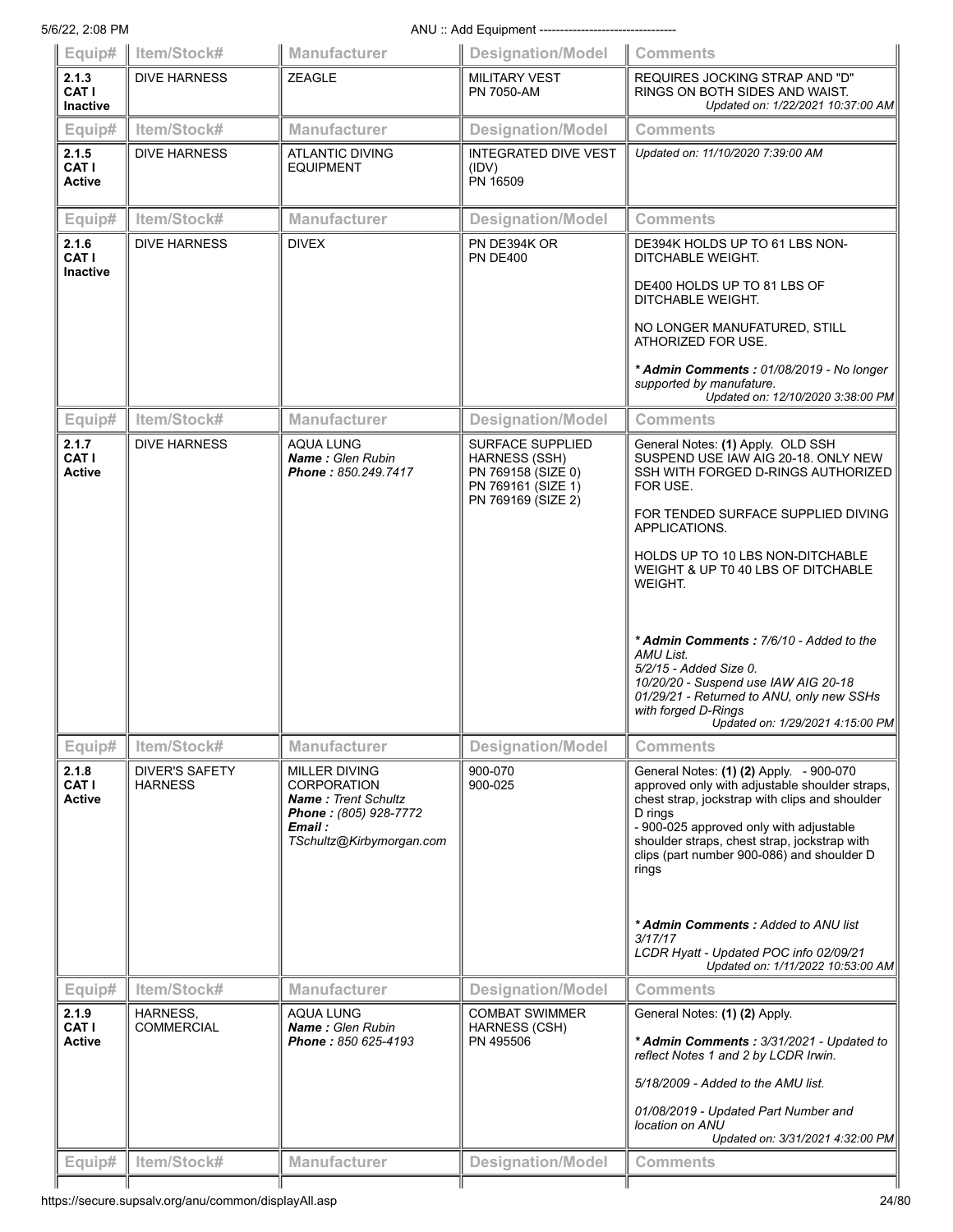5/6/22, 2:08 PM ANU :: Add Equipment ---------------------------------

| 2.1.10<br>CAT I<br>Inactive      | <b>HARNESS, DIVING</b>               | AQUA LUNG<br><b>Name: GLEN RUBIN</b><br><b>Phone: 850.625.4193</b><br>Email :<br>grubin@aqualung.com            | <b>H3 SURFACE SUPPLY</b><br><b>HARNESS 400800.</b><br>400801, 400811, 400812,<br>388032 | Authorized for continued use.<br>* Admin Comments: 5/29/2021 - Made<br>inactive due to addition of 2.1.11<br>add 10 December 2020 by NDCM Dumke,<br>Josh<br>Updated on: 3/29/2021 2:27:00 PM                                                                                                                                                                                     |
|----------------------------------|--------------------------------------|-----------------------------------------------------------------------------------------------------------------|-----------------------------------------------------------------------------------------|----------------------------------------------------------------------------------------------------------------------------------------------------------------------------------------------------------------------------------------------------------------------------------------------------------------------------------------------------------------------------------|
| Equip#                           | Item/Stock#                          | <b>Manufacturer</b>                                                                                             | <b>Designation/Model</b>                                                                | <b>Comments</b>                                                                                                                                                                                                                                                                                                                                                                  |
| 2.1.11<br>CAT I<br><b>Active</b> | SURFACE SUPPLIED<br><b>HARNESSES</b> | <b>VARIOUS</b><br><b>Name: NDCM DUMKE</b><br><b>Phone: (202) 904-7534</b><br>Email :<br>joshua.w.dumke@navy.mil | ADCI 6 COMPLIANT                                                                        | DIVING COMMANDS MAY PROCURE<br>ASSOCIATION OF DIVING CONTRACTORS<br>INTERNATIONAL (ADCI) 6 COMPLIANT<br>HARNESSES, PROOF OF ADCI6<br>COMPLIANCE MUST BE PROVIDED TO THE<br>COMMAND.<br>FOR THE ADDTION OF NON-ADCI6<br>SURFACED SUPPLIED HARNESSES.<br>PLEASE CONTACT THE ANU MANAGER<br>* Admin Comments : 2020/12/18 - LCDR<br>Hyatt added<br>Updated on: 1/4/2021 11:52:00 AM |

# **2.2 UMBILICAL HOSE**

# **General Notes**

**(1)**: UMBILICALS SHALL BE ORDERED AND ASSEMBLED UTILIZING GUIDANCE CONTAINED IN US NAVY UMBILICAL DESCRIPTION, MATERIALS AND ASSEMBLY MANUAL, SS521-AH-PRO-010. WHEN ORDERING THE SPIRAL DESIGNED UMBILICAL MUST BE FACTORY TWISTED AND INCORPORATE A COMBINATION STRENGTH/COMMUNICATION CABLE.

| Equip#                            | Item/Stock#                              | <b>Manufacturer</b>                                                                                                         | <b>Designation/Model</b> | <b>Comments</b>                                                                                                                                                                                                                                                                                                                                                                                                                                                                                                                                                                                  |  |
|-----------------------------------|------------------------------------------|-----------------------------------------------------------------------------------------------------------------------------|--------------------------|--------------------------------------------------------------------------------------------------------------------------------------------------------------------------------------------------------------------------------------------------------------------------------------------------------------------------------------------------------------------------------------------------------------------------------------------------------------------------------------------------------------------------------------------------------------------------------------------------|--|
| 2.2.1<br>CAT I<br><b>Active</b>   | <b>BREATHING AIR</b><br>HOSE, COMMERCIAL | FURON, SYNFLEX DIVISION                                                                                                     | 34BA                     | General Notes: (1) Apply. PRODUCT ID:<br>SYNFLEX 34BA-06 3/8 INCH ID, WORKING<br>PRESSURE 250 PSI.<br>Updated on: 8/12/2020 11:41:00 AM                                                                                                                                                                                                                                                                                                                                                                                                                                                          |  |
| Equip#                            | Item/Stock#                              | <b>Manufacturer</b>                                                                                                         | <b>Designation/Model</b> | <b>Comments</b>                                                                                                                                                                                                                                                                                                                                                                                                                                                                                                                                                                                  |  |
| 2.2.2<br>CAT I<br><b>Active</b>   | <b>BREATHING AIR</b><br>HOSE, COMMERCIAL | <b>GATES CORPORATION</b>                                                                                                    | 33HB                     | General Notes: (1) Apply. PRODUCT ID:<br>33HB - 3/8 INCH ID, WORKING PRESSURE<br>1,125 PSI.<br>Updated on: 8/12/2020 11:42:00 AM                                                                                                                                                                                                                                                                                                                                                                                                                                                                 |  |
| Equip#                            | Item/Stock#                              | <b>Manufacturer</b>                                                                                                         | <b>Designation/Model</b> | <b>Comments</b>                                                                                                                                                                                                                                                                                                                                                                                                                                                                                                                                                                                  |  |
| 2.2.3<br>CAT I<br><b>Inactive</b> | <b>BREATHING AIR</b><br>HOSE, COMMERCIAL | UMBILICALS INTERNATIONAL                                                                                                    | HDA0106                  | APPROVED FOR CONTINUED USE BUT<br>NOT AVAILABLE FOR PURCHASE<br>PRODUCT ID: HDA0106 - 3/8 INCH ID,<br>WORKING PRESSURE 500 PSI.<br>AUTHORIZED FOR USE WITH<br>UMBILICALS INTERNATIONAL FITTING PN<br><b>FXFSP20606</b><br>AUTHORIZED FOR USE WITH<br>UMBILICALS INTERNATIONAL FITTING PN<br><b>FXFSP50606</b><br>* Admin Comments: 9/22/2014 - Updated<br>Manufacturer name from Aqualite and<br>change part number from HAL 0106.<br>11/10/2016 - Updated Product ID from HAL<br>0106 to HDA0106 and added fitting number<br>10/25/2017 - Added FXFSP50606<br>Updated on: 10/25/2017 2:54:00 PM |  |
| Equip#                            | Item/Stock#                              | <b>Manufacturer</b>                                                                                                         | <b>Designation/Model</b> | <b>Comments</b>                                                                                                                                                                                                                                                                                                                                                                                                                                                                                                                                                                                  |  |
| 2.2.4<br>CAT I<br><b>Active</b>   | <b>BREATHING AIR</b><br>HOSE, COMMERCIAL | <b>FIBRON (FORMERLY</b><br>CORTLAND COMPANY)<br>Name: Marco Cano<br>Phone: 713-292-6486<br>Email :<br>MARCO.CANO@FIBRON.COM | FLT06/R                  | General Notes: (1) Apply. PRODUCT ID:<br>FLT06/R - 3/8 INCH ID, WORKING<br>PRESSURE 500 PSI.<br>AUTHORIZED FOR USE WITH CORTLAND<br>FITTING PN FPBSF/M/06-04OXY                                                                                                                                                                                                                                                                                                                                                                                                                                  |  |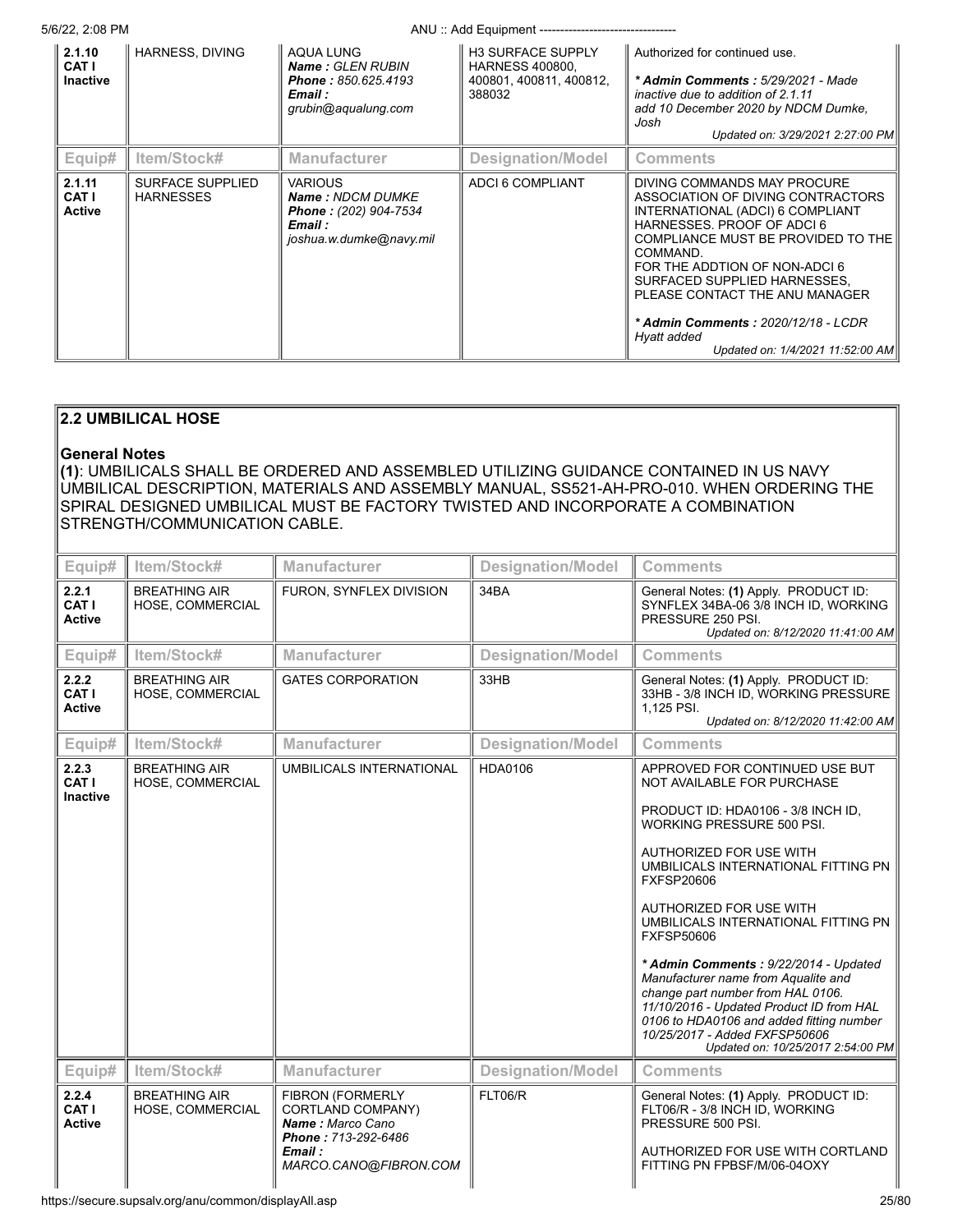|                                        |                                                                                                                                                                                  |                                                                                                         |                          | * Admin Comments: 3/23/21 - Changed<br><b>Manufacturer Name to Fibron</b><br>Updated on: 3/23/2021 9:23:00 AM                                                                                                                                                                                                                                                                                                                                                                                                                                                                                                                                                                                                                                                                                                                                                                                                                                                    |
|----------------------------------------|----------------------------------------------------------------------------------------------------------------------------------------------------------------------------------|---------------------------------------------------------------------------------------------------------|--------------------------|------------------------------------------------------------------------------------------------------------------------------------------------------------------------------------------------------------------------------------------------------------------------------------------------------------------------------------------------------------------------------------------------------------------------------------------------------------------------------------------------------------------------------------------------------------------------------------------------------------------------------------------------------------------------------------------------------------------------------------------------------------------------------------------------------------------------------------------------------------------------------------------------------------------------------------------------------------------|
| Equip#                                 | Item/Stock#                                                                                                                                                                      | Manufacturer                                                                                            | <b>Designation/Model</b> | <b>Comments</b>                                                                                                                                                                                                                                                                                                                                                                                                                                                                                                                                                                                                                                                                                                                                                                                                                                                                                                                                                  |
| 2.2.5<br>CAT I<br><b>Inactive</b>      | <b>BREATHING AIR</b><br>HOSE, COMMERCIAL                                                                                                                                         | <b>JDR</b>                                                                                              | <b>HAL0106</b>           | PRODUCT ID: HAL0106 - 3/8 INCH ID,<br>WORKING PRESSURE 500 PSI.                                                                                                                                                                                                                                                                                                                                                                                                                                                                                                                                                                                                                                                                                                                                                                                                                                                                                                  |
|                                        |                                                                                                                                                                                  |                                                                                                         |                          | AUTHORIZED FOR USE WITH JDR<br>FITTING PN XF06SP1F06                                                                                                                                                                                                                                                                                                                                                                                                                                                                                                                                                                                                                                                                                                                                                                                                                                                                                                             |
|                                        |                                                                                                                                                                                  |                                                                                                         |                          | AUTHORIZED FOR USE WITH CORTLAND<br>FITTING PN FPBSF/M/06-04OXY                                                                                                                                                                                                                                                                                                                                                                                                                                                                                                                                                                                                                                                                                                                                                                                                                                                                                                  |
|                                        |                                                                                                                                                                                  |                                                                                                         |                          | NO LONGER AVAILABLE FOR PURCHASE.<br>AUTHORIZED FOR CONTINUED USE<br>Updated on: 3/13/2017 9:36:00 AM                                                                                                                                                                                                                                                                                                                                                                                                                                                                                                                                                                                                                                                                                                                                                                                                                                                            |
| Equip#                                 | Item/Stock#                                                                                                                                                                      | <b>Manufacturer</b>                                                                                     | <b>Designation/Model</b> | <b>Comments</b>                                                                                                                                                                                                                                                                                                                                                                                                                                                                                                                                                                                                                                                                                                                                                                                                                                                                                                                                                  |
| 2.2.6<br>CAT I<br><b>Active</b>        | <b>BREATHING AIR</b><br>HOSE, COMMERCIAL                                                                                                                                         | <b>UMBILICALS INTERNATIONAL</b>                                                                         | <b>HDA0106-USN</b>       | General Notes: (1) Apply. PRODUCT ID:<br>HDA0106-USN, 3/8 INCH ID, WORKING<br>PRESSURE 500 PSI.                                                                                                                                                                                                                                                                                                                                                                                                                                                                                                                                                                                                                                                                                                                                                                                                                                                                  |
|                                        |                                                                                                                                                                                  |                                                                                                         |                          | AUTHORIZED FOR USE WITH<br>UMBILICALS INTERNATIONAL FITTING PN<br><b>FXFSP50606</b>                                                                                                                                                                                                                                                                                                                                                                                                                                                                                                                                                                                                                                                                                                                                                                                                                                                                              |
|                                        |                                                                                                                                                                                  |                                                                                                         |                          | * Admin Comments: 10/25/2017 - ADDED<br>TO ANU                                                                                                                                                                                                                                                                                                                                                                                                                                                                                                                                                                                                                                                                                                                                                                                                                                                                                                                   |
|                                        |                                                                                                                                                                                  |                                                                                                         |                          | Updated on: 8/12/2020 11:42:00 AM                                                                                                                                                                                                                                                                                                                                                                                                                                                                                                                                                                                                                                                                                                                                                                                                                                                                                                                                |
| Equip#                                 | Item/Stock#                                                                                                                                                                      | <b>Manufacturer</b>                                                                                     | <b>Designation/Model</b> | <b>Comments</b>                                                                                                                                                                                                                                                                                                                                                                                                                                                                                                                                                                                                                                                                                                                                                                                                                                                                                                                                                  |
| 2.2.7<br>CAT I<br><b>Active</b>        | MK-20 UMBILICAL TO<br><b>MASK HOSE</b><br><b>ASSEMBLY</b>                                                                                                                        | <b>DIVE LAB</b><br><b>Name: Mike Ward</b><br>Phone: 850-235-2715<br>Email: divelab@divelab.com          | DL-638-32                | WORKING PRESSURE 250 PSI<br>32" LEGTH HOSE ASSEMBIES WITH A<br>5/16" INSIDE DIAMETER<br>ALL PREVIOUSLY MANUFACTURED HOSE<br>ASSEMBLIES PRODUCED BY DANICORP<br>THAT MEET SPECIFICATIONS WITHIN THE<br>MK-20 MOD 0/1 MANUAL ARE<br>AUTHORIZED FOR CONTINUED USE, BUT<br>ARE NO LONGER IN PRODUCTION.                                                                                                                                                                                                                                                                                                                                                                                                                                                                                                                                                                                                                                                              |
|                                        |                                                                                                                                                                                  |                                                                                                         |                          | * Admin Comments: 07/06/2020 - Added<br><b>LCDR Hyatt</b><br>Updated on: 8/12/2020 11:58:00 AM                                                                                                                                                                                                                                                                                                                                                                                                                                                                                                                                                                                                                                                                                                                                                                                                                                                                   |
| Equip#                                 | Item/Stock#                                                                                                                                                                      | <b>Manufacturer</b>                                                                                     | <b>Designation/Model</b> | <b>Comments</b>                                                                                                                                                                                                                                                                                                                                                                                                                                                                                                                                                                                                                                                                                                                                                                                                                                                                                                                                                  |
| 2.2.8<br><b>CAT I</b><br><b>Active</b> | HOSE ASSY, 9/16-18<br><b>EGS/SCUBA FIRST</b><br>STAGE TO A SECOND<br><b>STAGE REG (Enclosed</b><br>Space Diving<br><b>Emergency Gas Supply</b><br>Hose) FOR MK-20 OR<br>KM 37/97 | AMRON INTERNATIONAL, INC.<br><b>Name: Tyler Key</b><br>Phone: 760.208.6532<br>Email: tkey@amronintl.com | LP5-91618F-3824M1800     | - 50'-150' LENGTHS AVAILABLE<br>- 50-150' LENGTH EMERGENCY GAS<br>SUPPLY (EGS) HOSES WITH AN<br>INTERNAL DIAMETER OF 5/16" AND A<br>MINIMUM WORKING PRESSURE OF 250<br>PSI THAT WERE REQUISITIONED PRIOR<br>TO 12 AUGUST 2020 AND<br>MANUFACTURED IN ACCORDANCE WITH<br>EN250:2014 STANDARDS ARE ALSO<br>AUTHORIZED, PROVIDED THEY ARE<br>FITTED WITH A 9/16-18 FEMALE SCUBA<br>SWIVEL AT THE SECOND STAGE<br>REGULATOR CONNECTION AND A 3/8-24<br>UNF-2A RH MALE FITTING AT THE FIRST<br>STAGE REGULATOR CONNECTION. ALL<br><b>HOSES SUBJECT TO THIS PROVISION</b><br>MUST UNDERGO A FIVE MINUTE, 435 PSI<br><b>HYDROSTATIC TEST WITH NO END</b><br>FITTING SLIPPAGE OR OTHER MATERIEL<br>DEGRADATION OR DEFORMATION.<br><b>TESTS MUST BE FORMALLY</b><br>DOCUMENTED AND RETAINED AS<br>OBJECTIVE QUALITY EVIDENCE FOR THE<br>LIFE OF THE HOSE. ALL HOSES MUST BE<br>MAINTAINED IN ACCORDANCE WITH<br>APPROVED PROCEDURES.<br>- WHEN USED WITH THE KM 37/97 THE |
|                                        | https://secure.supsalv.org/anu/common/displayAll.asp                                                                                                                             |                                                                                                         |                          | HOSE WILL BE CONNECTED TO THE<br><b>HELMET'S SIDE BLOCK ASSEMBLY</b><br>INSTEAD OF DIRECTLY TO THE SECOND<br>26/80                                                                                                                                                                                                                                                                                                                                                                                                                                                                                                                                                                                                                                                                                                                                                                                                                                               |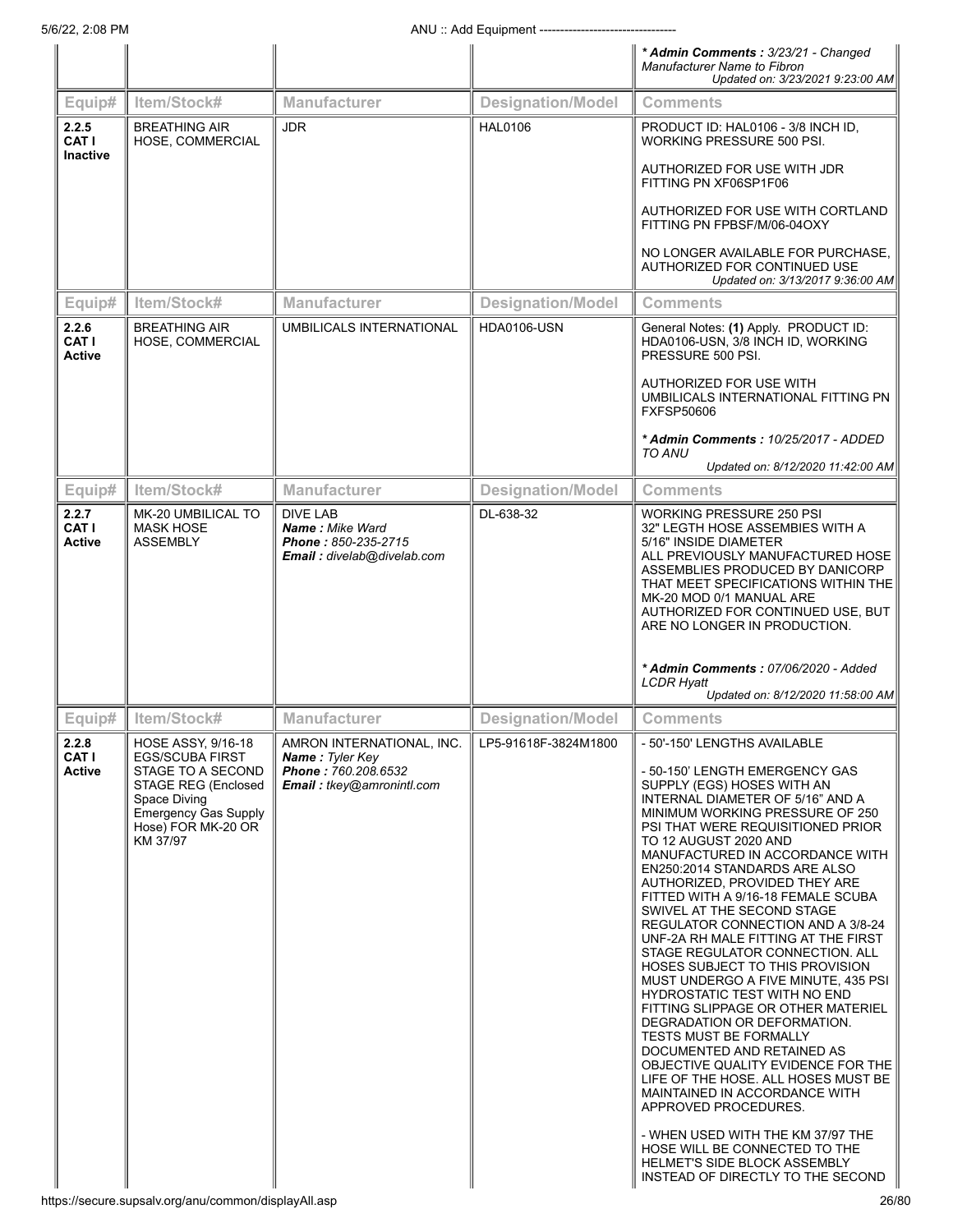5/6/22, 2:08 PM **ANU** :: Add Equipment --------

|                                        |                                                           |                                                                                                                          |                          | <b>STAGE REGULATOR.</b><br>* Admin Comments: 12 AUG, 2020 -<br>ADDED LCDR HYATT<br>28 APR, 2021 - EGS AQUIRED PRIOR TO<br>12 AUG 2020 ADDED NDCM HOPKINS<br>Updated on: 4/28/2021 2:11:00 PM                                                               |
|----------------------------------------|-----------------------------------------------------------|--------------------------------------------------------------------------------------------------------------------------|--------------------------|------------------------------------------------------------------------------------------------------------------------------------------------------------------------------------------------------------------------------------------------------------|
| Equip#                                 | Item/Stock#                                               | <b>Manufacturer</b>                                                                                                      | <b>Designation/Model</b> | <b>Comments</b>                                                                                                                                                                                                                                            |
| 2.2.9<br><b>CAT I</b><br><b>Active</b> | MK 20 UMBILICAL TO<br><b>MASK HOSE</b><br><b>ASSEMBLY</b> | AMRON INTERNATIONAL, INC.<br><b>Name: Tyler Key</b><br><b>Phone: 760.208.6532</b><br><b>Email:</b> $t$ key@amronintl.com | LP5-AGAF-O2M-30          | MAX WORKING PRESSURE OF 250 PSIG.<br>* Admin Comments: 12 AUG, 2020 - LCDR<br>HYATT ADDED.<br>Updated on: 8/12/2020 11:58:00 AM                                                                                                                            |
| Equip#                                 | Item/Stock#                                               | <b>Manufacturer</b>                                                                                                      | <b>Designation/Model</b> | <b>Comments</b>                                                                                                                                                                                                                                            |
| 2.2.10<br>CAT I<br><b>Active</b>       | <b>BREATHING AIR</b><br>HOSE, COMMERCIAL                  | DIVE LAB INC.<br><b>Name:</b> Mike Ward<br>Phone: 850-235-2715<br>Email: divelab@divelab.com                             | DL-8-1-5-150ft           | 150' HOOKA HOSE (ENCLOSED SPACE<br>DIVING EMERGENCY GAS SUPPLY HOSE)<br>MALE 3/8"-24 STRAIGHT THREAD TO<br>9/16"-18 UNF FEMALE WITH 5/16 I.D. AIR<br><b>HOSE</b><br>HOSE LENGTHS 50' TO 150' AUTHORIZED<br>* Admin Comments: 3/25/22 - MLP ADDED<br>TO ANU |

# **2.3 UMBILICAL POWERED UNDERWATER LIGHTS**

#### **General Notes**

**(1)**: AC POWERED UNDERWATER LIGHTS SHALL BE PROTECTED BY A GROUND FAULT INTERRUPTER INSTALLED BETWEEN THE POWER SUPPLY AND THE UNDERWATER LIGHT. IT IS IMPORTANT TO NOTE THAT USE OF AN EXTERNAL GFI IN A SYSTEM WITH AN INTERNAL GFI OR POWER SUPPLY WHICH IS CONNECTED TO A GFI CAN RESULT IN NULLIFYING THE ABILITY OF THE GFI TO OPERATE. COMPLY WITH THE ELECTRICAL SAFETY IAW THE USN DIVING MANUAL.

| Equip#                                    | Item/Stock#                                                | <b>Manufacturer</b>                                          | <b>Designation/Model</b>                                            | Comments                                                                                                                                                                                                                                                                                         |
|-------------------------------------------|------------------------------------------------------------|--------------------------------------------------------------|---------------------------------------------------------------------|--------------------------------------------------------------------------------------------------------------------------------------------------------------------------------------------------------------------------------------------------------------------------------------------------|
| 2.3.1<br><b>CAT II</b><br><b>Inactive</b> | <b>UMBILICAL POWERED</b><br>UW LIGHT.<br><b>COMMERCIAL</b> | <b>AQUA AIR INDUSTRIES</b><br>INC.                           | AA1-MINI                                                            | NO LONGER MANUFACTURED BUT<br>AUTHORIZED FOR CONTINUED USE AND<br>WILL CONTINUE TO BE SUPPORTED BY<br>MANUFACTURER. REPLACED BY AQUA-LITE<br>II. NO MODIFICATIONS TO FFM UBA/HELMET<br>ARE AUTHORIZED. SUPPLIED BY 12 VDC<br>POWER SUPPLY, NO GFI REQUIRED.<br>Updated on: 10/10/2013 3:15:00 PM |
| Equip#                                    | Item/Stock#                                                | <b>Manufacturer</b>                                          | <b>Designation/Model</b>                                            | Comments                                                                                                                                                                                                                                                                                         |
| 2.3.2<br><b>CAT II</b><br><b>Inactive</b> | <b>UMBILICAL POWERED</b><br>UW LIGHT.<br><b>COMMERCIAL</b> | <b>KONGSBERG MARITIME</b><br>(ORIGINALLY HYDRO-<br>PRODUCTS) | HQ-250/800647-01250<br>WATTS/120 VOLTS AC                           | General Notes: (1) Apply. NO LONGER<br>MANUFACTURED BUT STILL AUTHORIZED<br>FOR CONTINUED USE.<br>* Admin Comments: 4/26/11 - Originally<br>manufactured by Hydro-Products, then Hydro-<br>Vision, then Simard Osprey.<br>Updated on: 4/26/2012 12:41:00 PM                                      |
| Equip#                                    | Item/Stock#                                                | <b>Manufacturer</b>                                          | <b>Designation/Model</b>                                            | <b>Comments</b>                                                                                                                                                                                                                                                                                  |
| 2.3.3<br><b>CAT II</b><br><b>Inactive</b> | <b>UMBILICAL POWERED</b><br>UW LIGHT,<br><b>COMMERCIAL</b> | <b>KONGSBERG MARITIME</b><br>(ORIGINALLY HYDRO-<br>PRODUCTS) | HQ-500/800647-02 500<br>WATTS/120 VOLTS AC                          | General Notes: (1) Apply.<br>* Admin Comments: 4/26/11 - Originally<br>manufactured by Hydro-Products, then Hydro-<br>Vision, then Simard Osprey.<br>Updated on: 4/26/2012 12:41:00 PM                                                                                                           |
| Equip#                                    | Item/Stock#                                                | <b>Manufacturer</b>                                          | <b>Designation/Model</b>                                            | <b>Comments</b>                                                                                                                                                                                                                                                                                  |
| 2.3.4<br><b>CAT II</b><br><b>Inactive</b> | <b>UMBILICAL POWERED</b><br>UW LIGHT.<br><b>COMMERCIAL</b> | <b>KONGSBERG MARITIME</b><br>(ORIGINALLY HYDRO-<br>PRODUCTS) | DIVER HELMET MOUNTED<br>LIGHT SYSTEM (DHMLS)<br>DWG #998-2005 REV A | General Notes: (1) Apply. PRODUCT ID &<br>DEPOT LEVEL REPAIRS: DHMLS O & M<br>MANUAL PUB # 998-20005.<br>* Admin Comments: 4/26/11 - Originally                                                                                                                                                  |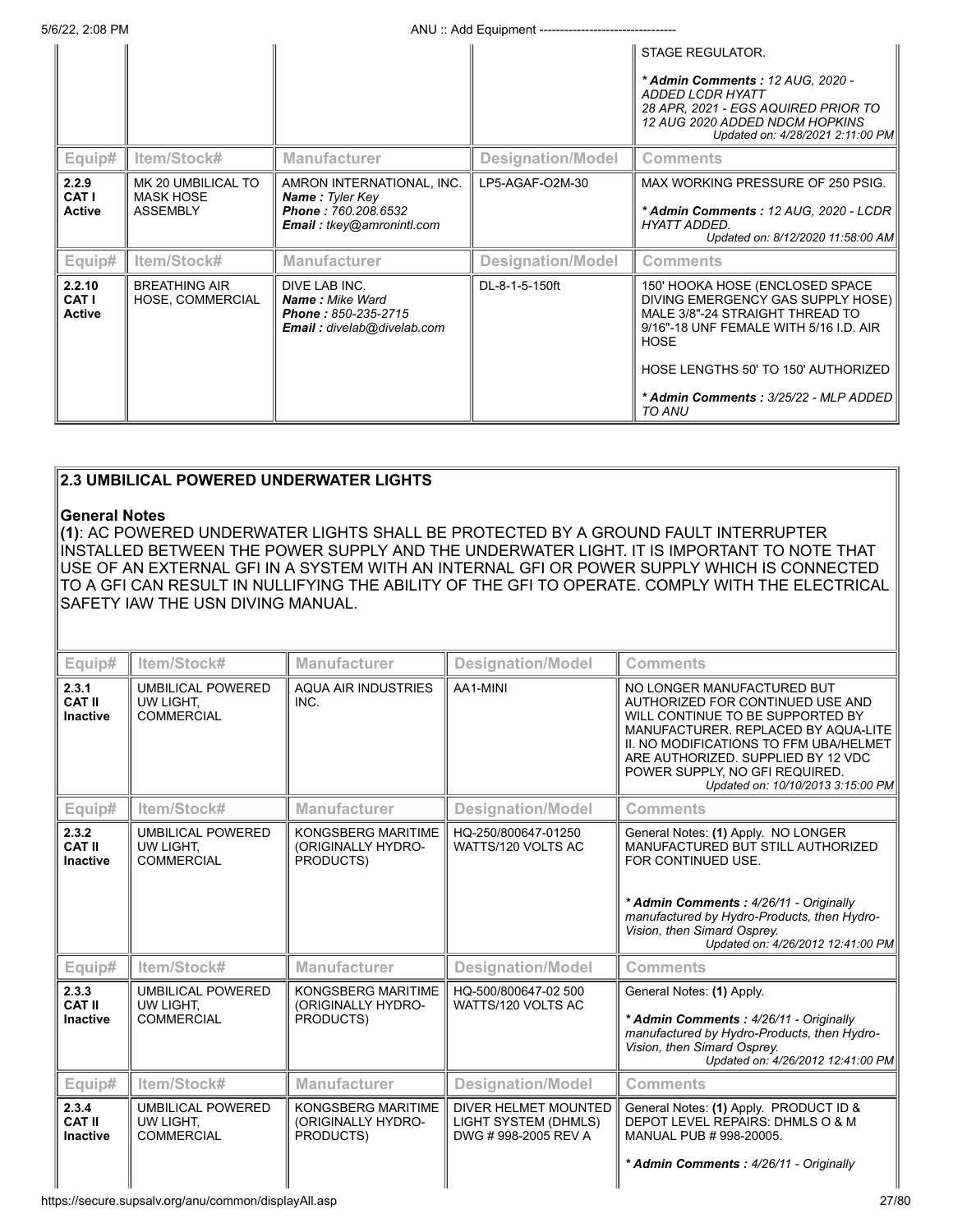# **2.4 DIVING HELMETS AND OTHER SURFACE SUPPLIED SYSTEMS**

#### **General Notes**

**(1)**: AUTHORIZED IAW THE U.S. NAVY DIVE MANUAL, SS521-AG-PRO-010.

**(2)**: AUTHORIZED FOR SURFACE SUPPLY AIR DIVING OPERATIONS ONLY

**(3)**: REGULATORS FOR USE IN SURFACE-SUPPLIED EMERGENCY GAS SUPPLIES (EGS) CONFIGURATIONS SHALL BE APPROVED FOR THE OPERATIONAL ENVIRONMENT IN WHICH THEY WILL BE USED. SPECIAL ATTENTION SHOULD BE MADE FOR COLD WATER APPLICATIONS AND THE ANU REGULATOR'S ASSOCIATED TEMPERATURE LIMITATIONS.

**(4)**: "Old style" wire mount rail accessory systems for the MK 20 FFM are not authorized with OTS visors due to possible over-torquing and cracking of the visor (see FAR 22-003). Interspiro GEN III accessory rails are interchangeable and are authorized for use on the OTS visor.

A tech note for identifying the "old" and "new" rail systems can be found on the 00C secure site at: 00C3 drop down -> Diving Technical Guidance and Publication tab -> UBA.

Authorized "New Style" MK20 rail system assembly: OTS Model #: 920028-000 rail assembly Interspiro Model # 30582-51 rail holder

| Equip#                            | Item/Stock#                                                           | <b>Manufacturer</b>                | <b>Designation/Model</b> | <b>Comments</b>                                                                                                                                                                                                                                                                                                                                                                                                                                                                                                                                                                    |
|-----------------------------------|-----------------------------------------------------------------------|------------------------------------|--------------------------|------------------------------------------------------------------------------------------------------------------------------------------------------------------------------------------------------------------------------------------------------------------------------------------------------------------------------------------------------------------------------------------------------------------------------------------------------------------------------------------------------------------------------------------------------------------------------------|
| 2.4.1<br>CAT I<br><b>Active</b>   | <b>SURFACE SUPPLIED</b><br><b>DIVING HELMET.</b><br>NAVSEA CONTROLLED | KIRBY MORGAN DIVE<br>SYSTEMS, INC. | <b>KM 37 NS</b>          | General Notes: (1) Apply. AUTHORIZED IAW<br>UNDERWATER BREATHING APPARATUS<br>(UBA) KM 37 NS TECHNICAL MANUAL T6560-<br>AC-OMP-010.<br>AUTHORIZED REPLACEMENT FOR MK21.<br>AUTHORIZED FOR USE WITH QUAD<br>EXHAUST KIT, KMDSI PN 525-759.<br>AUTHORIZED FOR USE WITH ORAL NASAL<br>MASK, KMDSI PN 510-747, AND LENS<br>RETAINER KIT, KMDSI PN 525-776.<br>* Admin Comments: 07/03/07 - Added per<br>CDR Gray direction.<br>04/29/10 - Quad Exhaust Kit, KMSDI PN 525-<br>759 added.<br>9/17/10 - Oral Nasal Mask, KMDSI PN 510-747<br>& Lens Retainer kit, KMDSI PN 525-776 added. |
|                                   |                                                                       |                                    |                          | Updated on: 8/14/2013 12:40:00 PM                                                                                                                                                                                                                                                                                                                                                                                                                                                                                                                                                  |
| Equip#                            | Item/Stock#                                                           | <b>Manufacturer</b>                | <b>Designation/Model</b> | <b>Comments</b>                                                                                                                                                                                                                                                                                                                                                                                                                                                                                                                                                                    |
| 2.4.2<br>CAT I<br><b>Inactive</b> | <b>SURFACE SUPPLIED</b><br><b>DIVING HELMET.</b><br>NAVSEA CONTROLLED | KIRBY MORGAN DIVE<br>SYSTEMS, INC. | <b>MK 21 MOD 1</b>       | General Notes: (1) Apply. NO LONGER<br><b>AUTHORIZED FOR USE</b><br>AUTHORIZED IAW UNDERWATER<br>BREATHING APPARATUS (UBA) MK 21 MOD 1<br>TECHNICAL MANUAL S6560-AG-OMP-010.<br>APPROVED FOR USE WITH QUAD EXHUAST<br>VALVE, KMSDI PN 525-759.<br>APPROVED FOR USE WITH THE ZINC<br>ANODE KIT, KMSDI PN 525-376.<br>* Admin Comments: 1/14/11 - Zinc Anode Kit<br>approved.<br>2/1/10 - Added to the AMU list.<br>1/25/09 - KMDSI Quad Exhaust Valve approved<br>for use.<br>01/08/2019 - Removed from ANU, no longer                                                              |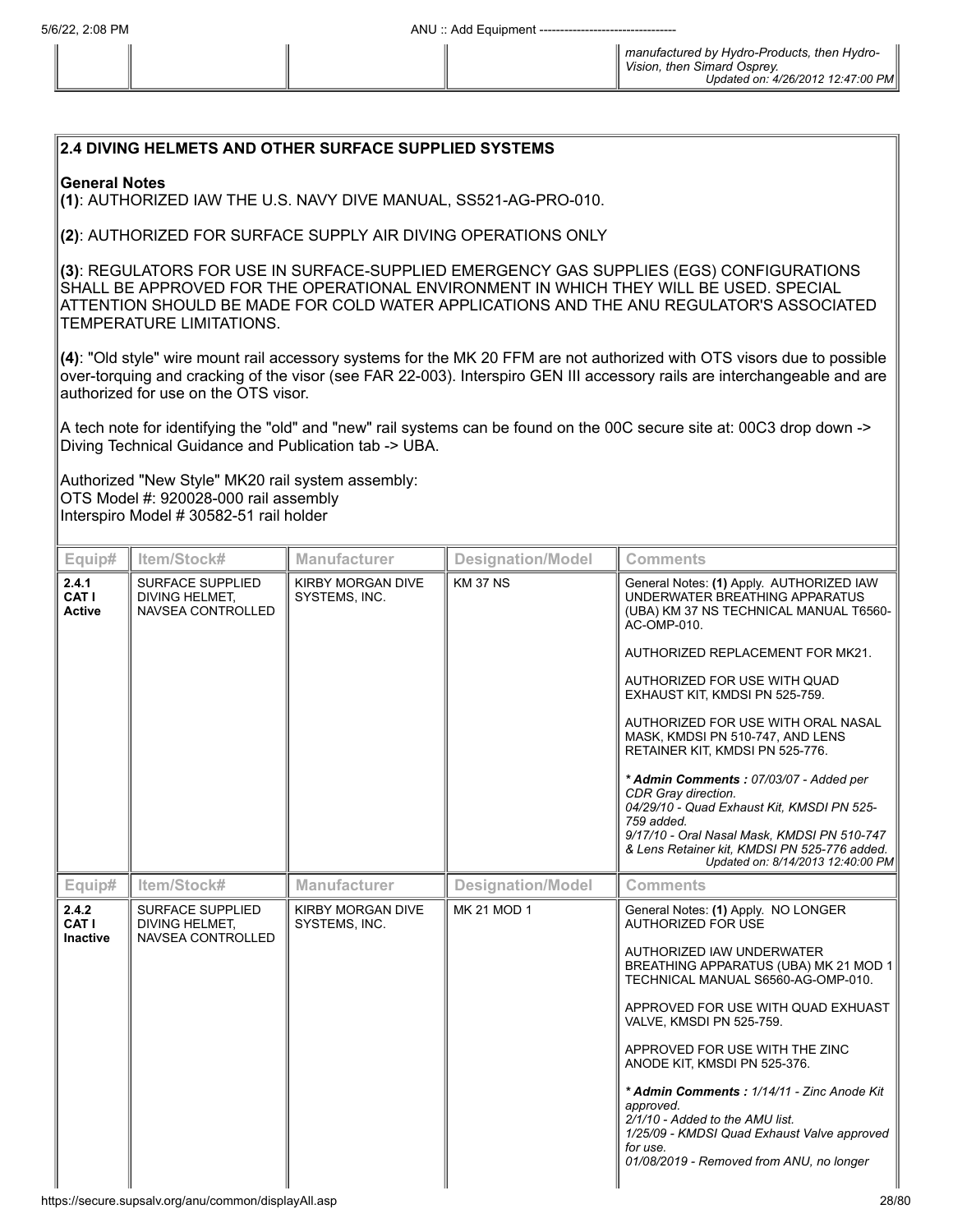|                                   |                                                                                               |                                                                |                             | authorized for use                                                                                                                                                                                                                                                                                                                                                                                                                                                                                                                                                                                                                                                                                                                                                                                                                                                                                                                                                                                                                                                                                                                                         |
|-----------------------------------|-----------------------------------------------------------------------------------------------|----------------------------------------------------------------|-----------------------------|------------------------------------------------------------------------------------------------------------------------------------------------------------------------------------------------------------------------------------------------------------------------------------------------------------------------------------------------------------------------------------------------------------------------------------------------------------------------------------------------------------------------------------------------------------------------------------------------------------------------------------------------------------------------------------------------------------------------------------------------------------------------------------------------------------------------------------------------------------------------------------------------------------------------------------------------------------------------------------------------------------------------------------------------------------------------------------------------------------------------------------------------------------|
|                                   |                                                                                               |                                                                |                             | Updated on: 1/8/2019 11:07:00 AM                                                                                                                                                                                                                                                                                                                                                                                                                                                                                                                                                                                                                                                                                                                                                                                                                                                                                                                                                                                                                                                                                                                           |
| Equip#                            | Item/Stock#                                                                                   | <b>Manufacturer</b>                                            | <b>Designation/Model</b>    | <b>Comments</b>                                                                                                                                                                                                                                                                                                                                                                                                                                                                                                                                                                                                                                                                                                                                                                                                                                                                                                                                                                                                                                                                                                                                            |
| 2.4.3<br>CAT I<br><b>Active</b>   | <b>MANIFOLD BLOCK</b><br>ASSEMBLY,<br><b>COMMERCIAL</b>                                       | <b>KIRBY MORGAN DIVE</b><br>SYSTEMS, INC.                      | DSI PN 300-150              | APPROVED FOR USE WITH MK 20 UBA FOR<br>PROVIDING EGS CAPABILITY WITHIN MK 20<br><b>OPERATING LIMITS.</b><br>Updated on: 8/14/2013 12:09:00 PM                                                                                                                                                                                                                                                                                                                                                                                                                                                                                                                                                                                                                                                                                                                                                                                                                                                                                                                                                                                                              |
| Equip#                            | Item/Stock#                                                                                   | <b>Manufacturer</b>                                            | <b>Designation/Model</b>    | <b>Comments</b>                                                                                                                                                                                                                                                                                                                                                                                                                                                                                                                                                                                                                                                                                                                                                                                                                                                                                                                                                                                                                                                                                                                                            |
| 2.4.4<br>CAT I<br>Active          | <b>EGS HOSE QUICK</b><br><b>DISCONNECT</b><br><b>ASSEMBLY, STAINLESS</b><br>STEEL, COMMERCIAL | <b>DIVING EQUIPMENT</b><br><b>COMPANY OF AMERICA</b><br>(DECA) | DE 255-025 NS               | APPROVED FOR USE WITH UBA KM 37 NS<br>AND KM 97 FOR EGS WHIP. APPROVED<br>FOR USE WITH UBA MK 20 MOD 0 FOR EGS<br>WHIP WHEN USED WITH DSI MANIFOLD<br><b>BLOCK ASSEMBLY.</b><br>FOR DETAILS OF ASSEMBLY REFER TO THE<br>UBA KM 37 NS AND KM 97 TECHNICAL<br>MANUAL.                                                                                                                                                                                                                                                                                                                                                                                                                                                                                                                                                                                                                                                                                                                                                                                                                                                                                        |
|                                   |                                                                                               |                                                                |                             | Updated on: 1/8/2019 11:10:00 AM                                                                                                                                                                                                                                                                                                                                                                                                                                                                                                                                                                                                                                                                                                                                                                                                                                                                                                                                                                                                                                                                                                                           |
| Equip#                            | Item/Stock#                                                                                   | <b>Manufacturer</b>                                            | <b>Designation/Model</b>    | <b>Comments</b>                                                                                                                                                                                                                                                                                                                                                                                                                                                                                                                                                                                                                                                                                                                                                                                                                                                                                                                                                                                                                                                                                                                                            |
| 2.4.5<br>CAT I<br>Active          | <b>EGS HOSE QUICK</b><br><b>DISCONNECT</b><br>ASSEMBLY, BRASS,<br><b>COMMERCIAL</b>           | <b>DIVING EQUIPMENT</b><br><b>COMPANY OF AMERICA</b><br>(DECA) | DE 255-020 NS               | APPROVED FOR USE UBA KM 37 NS AND<br>KM 97 FOR EGS WHIP. APPROVED FOR USE<br>WITH UBA MK 20 MOD 0 FOR EGS WHIP<br>WHEN USED WITH DSI MANIFOLD BLOCK<br><b>ASSEMBLY.</b><br>FOR DETAILS OF ASSEMBLY REFER TO THE<br>UBA KM 37 NS AND KM 97 TECHNICAL<br>MANUAL.<br>Updated on: 1/8/2019 11:11:00 AM                                                                                                                                                                                                                                                                                                                                                                                                                                                                                                                                                                                                                                                                                                                                                                                                                                                         |
| Equip#                            | Item/Stock#                                                                                   | <b>Manufacturer</b>                                            | <b>Designation/Model</b>    | <b>Comments</b>                                                                                                                                                                                                                                                                                                                                                                                                                                                                                                                                                                                                                                                                                                                                                                                                                                                                                                                                                                                                                                                                                                                                            |
| 2.4.7<br>CAT I<br>Active          | SURFACE SUPPLIED<br><b>DIVING FULL FACE</b><br>MASK, NAVSEA<br>CONTROLLED                     | <b>INTERSPIRO</b>                                              | MK 20 MOD 0/1               | General Notes: (1) (4) Apply. AUTHORIZED<br>IAW UNDERWATER BREATHING APPARATUS<br>(UBA) MK 20 MOD O TECHNICAL MANUAL<br>SS600-AK-MMO-010/010-LP-028-6860.<br>AUTHORIZED FOR USE TO 60 FSW IN<br>SURFACE SUPPLIED MODE.<br>IAW NAVSEA Itr 3150 Ser 3103 of 17 NOV 21,<br>Naval Diving Salvage Training Center (NDSTC)<br>is authorized to use the Underwater Breathing<br>Apparatus (UBA) MK 20 Mod 0 in the Diving<br>Simulation Facility (DSF) Wetpots by safety<br>divers to a maximum depth of 190 feet of<br>seawater (FSW). An over bottom pressure of<br>between 90 and 150 pounds per square inch<br>(PSI), with a desired over bottom pressure of<br>135 +/- 5 PSI, shall be maintained. DSF Wetpot<br>water depth shall not exceed 15 feet. All MK 20<br>Mod 0 DSF dives shall be conducted IAW<br>Center for Explosive Ordnance Disposal and<br>Diving approved Trainee Guide Job Sheet.<br>* Admin Comments: 08/14/13 - Added to the<br>AMU List for Surface Supplied.<br>11/17/21 - Added ANU note for NDSTC to<br>190fsw<br>03/24/22 Added information on authorized rail<br>systems (updated NDCM Dumke)<br>Updated on: 3/28/2022 7:35:00 AM |
| Equip#                            | Item/Stock#                                                                                   | Manufacturer                                                   | <b>Designation/Model</b>    | <b>Comments</b>                                                                                                                                                                                                                                                                                                                                                                                                                                                                                                                                                                                                                                                                                                                                                                                                                                                                                                                                                                                                                                                                                                                                            |
| 2.4.10<br><b>CAT II</b><br>Active | SATURATION DIVING<br>CONTAMINATED WATER<br><b>SUIT</b>                                        | <b>NAVAL SURFACE</b><br><b>WARFARE CENTER</b><br>PANAMA CITY   | FULL COVERAGE SUIT<br>(FCS) | AUTHORIZED FOR USE BY TRAINED<br>SATURATION DIVERS ONLY WITH THE<br><b>FOLLOWING RESTRICTIONS:</b><br>- SHALL NOT BE USED IN CONTAMINATED<br><b>WATER</b><br>- SHALL NOT BE TAKEN INSIDE THE DIVING<br>BELL OR DRY DECK CHAMBER<br>- FAMILIARIZATION TRAINING IS REQUIRED<br>PRIOR TO USE FOR SATURATION DIVING.                                                                                                                                                                                                                                                                                                                                                                                                                                                                                                                                                                                                                                                                                                                                                                                                                                           |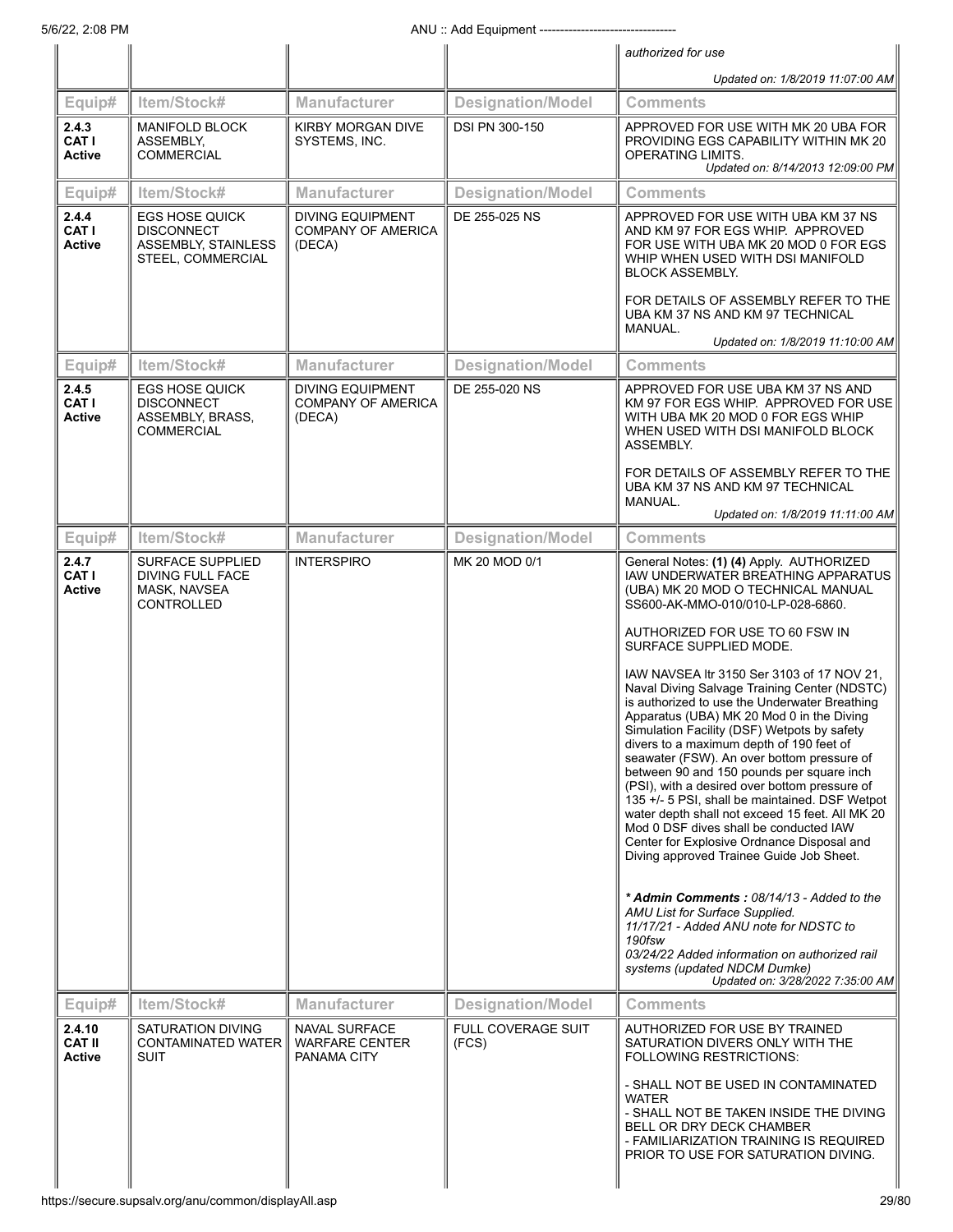5/6/22, 2:08 PM **ANU** :: Add Equipment ---

|                                  |                                                                |                                           |                                                           | * Admin Comments: 9/25/2014 - Added to<br>AMU List<br>Updated on: 3/12/2015 7:54:00 AM                                                                                                                                                                                                                                                                                                                                                                                                                                                                                                                                                                    |
|----------------------------------|----------------------------------------------------------------|-------------------------------------------|-----------------------------------------------------------|-----------------------------------------------------------------------------------------------------------------------------------------------------------------------------------------------------------------------------------------------------------------------------------------------------------------------------------------------------------------------------------------------------------------------------------------------------------------------------------------------------------------------------------------------------------------------------------------------------------------------------------------------------------|
| Equip#                           | ltem/Stock#                                                    | <b>Manufacturer</b>                       | Designation/Model                                         | <b>Comments</b>                                                                                                                                                                                                                                                                                                                                                                                                                                                                                                                                                                                                                                           |
| 2.4.11<br>CAT I<br><b>Active</b> | <b>SURFACE SUPPLIED</b><br>DIVING HELMET,<br><b>COMMERCIAL</b> | <b>KIRBY MORGAN DIVE</b><br>SYSTEMS, INC. | KM 97 (PN 500-701) WITH<br>455 REGULATOR (PN 505-<br>455) | General Notes: (1) (2) Apply. AUTHORIZED<br>FOR SURFACE SUPPLY AIR DIVING<br>OPERATIONS TO 190FSW ONLY. FURTHER<br>TESTING AND EVALUATION IS REQUIRED<br>PRIOR TO AUTHORIZATION FOR MIXED GAS<br>DIVING OPERATIONS.<br>A NAVSEA TECH MANUAL IS CURRENTLY<br>UNDER DEVELOPMENT, UNTIL FURTHER<br>NOTICE REFER TO OEM MANUALS.<br>UNTIL FURTHER NOTICE, THE KM 97 IS NO<br>LONGER AUTHORIZED FOR COLD WATER<br>DIVING 37 DEGREES F. AND COLDER WHEN<br>AN EGS IS REQUIRED.<br>* Admin Comments: 3/18/2015 - Added to<br><b>AMU List</b><br>8/14/2019 - NDCM Hopkins added cold water<br>restriction note from AIG 19-09.<br>Updated on: 1/3/2022 9:39:00 AM |

# **3.1 WETSUITS**

#### **General Notes**

**(1)**: COMMANDS ARE AUTHORIZED TO PURCHASE COMMERCIALLY AVAILABLE OR STANDARD STOCK WET SUITS AND WET SUIT ACCESSORIES. STRONG CONSIDERATION SHALL BE GIVEN TO OUTFITTING DIVERS THAT MUST OPERATE IN COLD WATER WITH CUSTOM FITTED WET SUITS AND ACCESSORIES. ADEQUATE THERMAL PROTECTION IS A DIVER SAFETY ISSUE IN COLD WATER.

| Equip#                                  | Item/Stock#                                               | <b>Manufacturer</b> | <b>Designation/Model</b>                                                                      | <b>Comments</b>                                                |
|-----------------------------------------|-----------------------------------------------------------|---------------------|-----------------------------------------------------------------------------------------------|----------------------------------------------------------------|
| 3.1.1<br><b>CAT II</b><br><b>Active</b> | WET SUITS.<br>COMMERCIAL OR<br><b>STOCK</b>               | <b>VARIOUS</b>      | <b>VARIOUS</b>                                                                                | General Notes: (1) Apply.<br>Updated on: 10/10/2013 3:15:00 PM |
| Equip#                                  | Item/Stock#                                               | <b>Manufacturer</b> | Designation/Model                                                                             | <b>Comments</b>                                                |
| 3.1.2<br><b>CAT II</b><br><b>Active</b> | WET SUIT<br>ACCESSORIES.<br>COMMERCIAL OR<br><b>STOCK</b> | <b>VARIOUS</b>      | GLOVES, VESTS, HOODS,<br>LINERS, POCKETS,<br><b>BOOTIES &amp; SUITABLE</b><br><b>FOOTWEAR</b> | General Notes: (1) Apply.<br>Updated on: 10/10/2013 3:15:00 PM |

# **3.2 DRYSUITS**

# **General Notes**

**(1)**: LOCAL COMMAND LEVEL DRY SUIT INDOCTRINATION TRAINING AND FAMILIARIZATION DIVE REQUIRED PRIOR TO USE. INFLATION OF VVDS WHEN USED WITH KM-37 (NS) DIVING HELMET SHALL BE ACCOMPLISHED BY CONNECTING TO LP PORT ON THE SIDE BLOCK. REFER TO THE APPROPRIATE TECHNICAL MANUAL FOR COMPLETE OPERATIONS AND MAINTENANCE INSTRUCTIONS. AT THE DIVE SUPERVISOR'S DISCRETION, WHEN USING VVDS, A BUOYANCY COMPENSATOR IS NOT REQUIRED.

**(2)**: DRY SUITS ARE AUTHORIZED FOR USE WITH THE KM-37NS and KM-97 DIVING HELMETS WITH A WATERTIGHT NECK DAM TO SUPPORT CONTAMINATED WATER DIVING OPERATIONS PER SS521-AJ-PRO-101 REV 2, "GUIDANCE FOR DIVING IN CONTAMINATED WATERS".

**(3)**: DRY SUITS ARE AUTHORIZED FOR USE WITHOUT A HELMET OR NECK RING IN ACCORDANCE WITH SS521-AJ-PRO-010, "GUIDANCE FOR DIVING IN CONTAMINATED WATERS".

|                        | Equip#   Item/Stock# | <b>Manufacturer</b> | <b>Designation/Model</b> | Comments:                                                                    |
|------------------------|----------------------|---------------------|--------------------------|------------------------------------------------------------------------------|
| 3.2.1<br><b>CAT II</b> | <b>DRY SUIT</b>      | <b>VARIOUS</b>      | <b>VARIOUS</b>           | General Notes: (1) (2) (3)<br><sup>1</sup> Apply. COMMANDS ARE AUTHORIZED TO |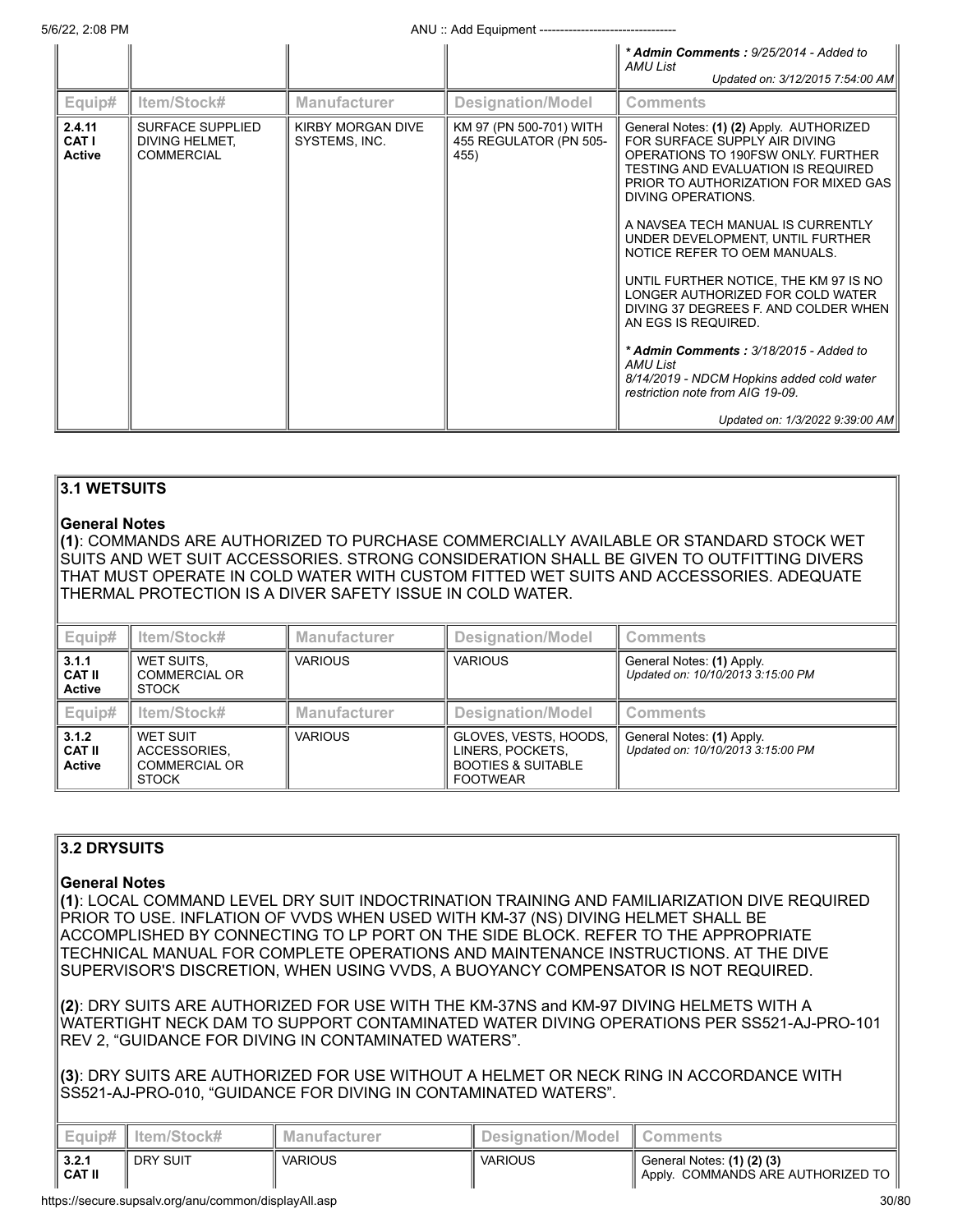| UU122, ZU1IV                             |                                    | וויוטווישן בשטרד. טוורז                                                                                                                                                      |                                                                            |                                                                                                                                                                                                                                                                                                        |
|------------------------------------------|------------------------------------|------------------------------------------------------------------------------------------------------------------------------------------------------------------------------|----------------------------------------------------------------------------|--------------------------------------------------------------------------------------------------------------------------------------------------------------------------------------------------------------------------------------------------------------------------------------------------------|
| <b>Active</b>                            |                                    |                                                                                                                                                                              |                                                                            | PURCHASE COMMERCIALLY AVAILABLE<br>OR STANDARD STOCK DRY SUITS AND<br>ACCESSORIES WHEN DIVING IN<br>CATEGORY III OR IV WATER AS DEFINED<br>IN SS521-AJ-PRO-010, GUIDANCE FOR<br>DIVING IN CONTAMINATED WATERS.<br>Updated on: 8/12/2020 2:26:00 PM                                                     |
| Equip#                                   | Item/Stock#                        | <b>Manufacturer</b>                                                                                                                                                          | <b>Designation/Model</b>                                                   | <b>Comments</b>                                                                                                                                                                                                                                                                                        |
| 3.2.6<br><b>CAT II</b>                   | DRY SUIT, EOD<br><b>CONTROLLED</b> | <b>EOD</b>                                                                                                                                                                   | MK <sub>1</sub> MOD <sub>1</sub>                                           | General Notes: (2) Apply. EOD<br>CONTROLLED ITEM.                                                                                                                                                                                                                                                      |
| <b>Inactive</b>                          |                                    |                                                                                                                                                                              |                                                                            | LOW-MAGNETIC SIGNATURE. MEETS MIL-<br>M-19595.                                                                                                                                                                                                                                                         |
|                                          |                                    |                                                                                                                                                                              |                                                                            | NOT AUTHORIZED FOR CATEGORY I OR II<br>CONTAMINATED WATER DIVING<br>OPERATIONS.                                                                                                                                                                                                                        |
|                                          |                                    |                                                                                                                                                                              |                                                                            | * Admin Comments: 5/12/2015 - Updated<br>to specify restriction to Category III and IV<br>only.                                                                                                                                                                                                        |
|                                          |                                    |                                                                                                                                                                              |                                                                            | 05/14/2020 - Move to inactive, no longer on<br>EOD TOA. LCDR Hyatt<br>Updated on: 5/14/2020 8:32:00 AM                                                                                                                                                                                                 |
| Equip#                                   | Item/Stock#                        | <b>Manufacturer</b>                                                                                                                                                          | <b>Designation/Model</b>                                                   | <b>Comments</b>                                                                                                                                                                                                                                                                                        |
| 3.2.11<br><b>CAT II</b>                  | <b>DRY SUIT</b>                    | <b>VIKING a division of Ansell</b><br>Protective Solutions: Amron is the                                                                                                     | <b>HEAVY DUTY WITH UBA</b><br><b>KM 37 NS AND KM 97</b>                    | General Notes: (1) (2) Apply.                                                                                                                                                                                                                                                                          |
| <b>Active</b>                            |                                    | United States distributor<br>Name: Tyler Key<br>Phone: 760-208-6500<br>Email: tkey@amronintl.com                                                                             | <b>YOKE</b>                                                                | * Admin Comments: 30 APR 20 POC<br>Updated by NDCM HOPKINS<br>Updated on: 4/30/2020 3:29:00 PM                                                                                                                                                                                                         |
| Equip#                                   | Item/Stock#                        | <b>Manufacturer</b>                                                                                                                                                          | <b>Designation/Model</b>                                                   | <b>Comments</b>                                                                                                                                                                                                                                                                                        |
| 3.2.14<br><b>CAT II</b><br><b>Active</b> | DRY SUIT                           | VIKING a division of Ansell<br>Protective Solutions: Amron is the<br>United States distributor<br>Name: Tyler Key<br>Phone: 760-208-6500<br>Email: tkey@amronintl.com        | <b>VIKING COMBAT WITH</b><br><b>LATEX NECKSEAL</b>                         | General Notes: (1) Apply. AUTHORIZED<br>FOR DIVING IN CATEGORY III OR IV<br>WATER AS DEFINED IN SS521-AJ-PRO-<br>010, GUIDANCE FOR DIVING IN<br>CONTAMINATED WATERS.                                                                                                                                   |
|                                          |                                    |                                                                                                                                                                              |                                                                            | * Admin Comments: 10/06/09 - Added to<br>the AMU list<br>5/13/2015 - Clarified in Notes authorization<br>restricted to Cat II and IV water.04/30/20<br>UPDATED POC BY NDCM HOPKINS<br>Updated on: 4/30/2020 3:31:00 PM                                                                                 |
| Equip#                                   | Item/Stock#                        | <b>Manufacturer</b>                                                                                                                                                          | <b>Designation/Model</b>                                                   | <b>Comments</b>                                                                                                                                                                                                                                                                                        |
| 3.2.15<br><b>CAT II</b><br><b>Active</b> | DRY SUIT                           | <b>VIKING a division of Ansell</b><br>Protective Solutions: Amron is the<br>United States distributor<br>Name: Tyler Key<br>Phone: 760-208-6500<br>Email: tkey@amronintl.com | <b>VIKING HDS</b>                                                          | General Notes: (1) (2) Apply.<br>* Admin Comments: 12/10/09 - Added to<br>the AMU list<br>04/30/20 POC UPDATED AND 1500 WAS<br><b>REMOVED FROM THE MODEL</b><br>INFORMATION AS IT IS IN REFERENCE<br>TO A MATERIAL WEIGHT THAT THEY NO<br>LONGER USE. NDCM HOPKINS<br>Updated on: 4/30/2020 3:46:00 PM |
| Equip#                                   | Item/Stock#                        | Manufacturer                                                                                                                                                                 | <b>Designation/Model</b>                                                   | <b>Comments</b>                                                                                                                                                                                                                                                                                        |
| 3.2.16<br><b>CAT II</b><br><b>Active</b> | DRY SUIT                           | <b>AQUA LUNG</b><br><b>Name: Trevor Kirby</b><br>Phone: 1-250-652-5881 Ext 240<br><b>Email:</b> tkirby@aqualung.com                                                          | Hazmat KM-37 Drysuit<br>Aqua-Lung USN<br>Part #s: 611943-611955,<br>611991 | General Notes: (1) (2) Apply. - Authorized for<br>CAT 1 and 2 Contaminated Water Diving.<br>* Admin Comments: 4/14/10 - Added to the<br>AMU List.                                                                                                                                                      |
|                                          |                                    |                                                                                                                                                                              |                                                                            | 10/21/18 - Item changed and reevaluated by<br>00C3.<br>- Authorized for CAT 1 and 2 Contaminated<br><b>Water Diving.</b><br>Updated on: 6/10/2020 11:18:00 AM                                                                                                                                          |
| Equip#                                   | Item/Stock#                        | Manufacturer                                                                                                                                                                 | <b>Designation/Model</b>                                                   | <b>Comments</b>                                                                                                                                                                                                                                                                                        |
| 3.2.18<br><b>CAT II</b><br><b>Active</b> | DRY SUIT                           | <b>DIVING UNLIMITED</b><br>INTERNATIONAL INC.<br><b>Name: Faith Ortins</b>                                                                                                   | DUI CXO Model # 131100                                                     | General Notes: (1) (2) Apply. WHEN DIVING<br>IN CONTAMINATED WATER, CHEMICAL-<br>RESISTANT STEEL TOE BOOTS SHALL BE                                                                                                                                                                                    |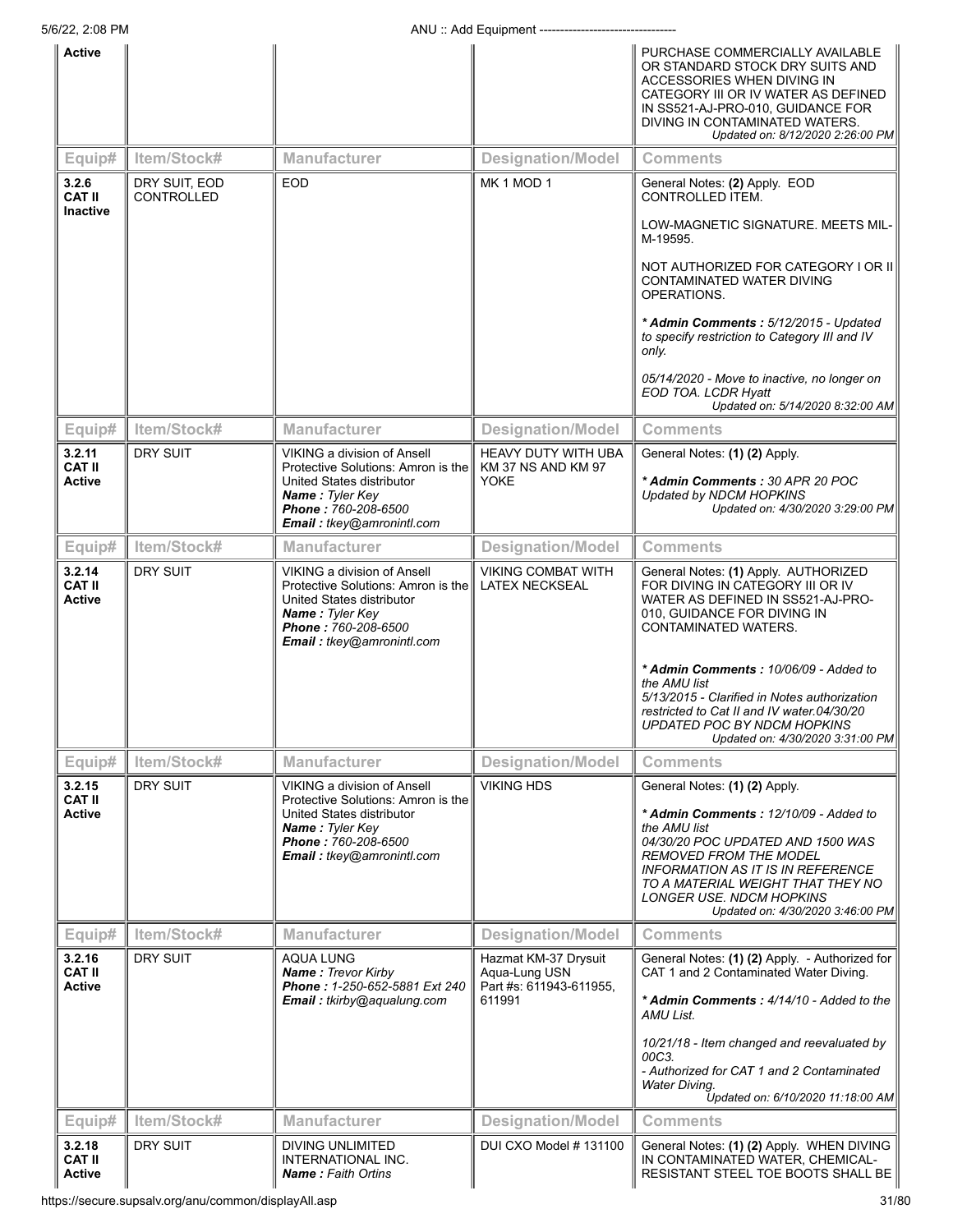|                                          |                                                                                  | Phone: 619.237.0378<br>Email: faith@DUI-Online.com                                                                                              |                                                         | WORN AS AN OVER-BOOT WHEN THE<br>DIVER'S WORKING PLATFORM (E.G. THE<br>SEA FLOOR, PROPELLER SHAFT, DIVER<br>STAGE, SUNKEN VESSEL, ETC.) COULD<br>PUNCTURE THE DRY SOCK. WHEN<br>WORK IS BEING CONDUCTED WITH NO<br>PLATFORM (I.E. FREE SWIMMING IN<br>WATER COLUMN) FINS ARE<br>AUTHORIZED.<br>* Admin Comments: 11/13/2013 - Added to<br><b>AMU List</b><br>Updated on: 6/11/2020 11:02:00 AM                                  |
|------------------------------------------|----------------------------------------------------------------------------------|-------------------------------------------------------------------------------------------------------------------------------------------------|---------------------------------------------------------|---------------------------------------------------------------------------------------------------------------------------------------------------------------------------------------------------------------------------------------------------------------------------------------------------------------------------------------------------------------------------------------------------------------------------------|
| Equip#                                   | Item/Stock#                                                                      | <b>Manufacturer</b>                                                                                                                             | <b>Designation/Model</b>                                | <b>Comments</b>                                                                                                                                                                                                                                                                                                                                                                                                                 |
| 3.2.19<br><b>CAT II</b><br><b>Active</b> | <b>DRY SUIT</b>                                                                  | ANSELL PROTECTIVE<br>SOLUTIONS: AMRON IS THE<br>UNITED STATES DISTRIBUTOR<br><b>Name: Tyler Key</b>                                             | <b>VIKING HAZTECH</b>                                   | General Notes: (1) (2) Apply. APPROVED<br>FOR ALL CATEGORIES OF<br>CONTAMINATED WATER DIVING.                                                                                                                                                                                                                                                                                                                                   |
|                                          |                                                                                  | Phone: 760-208-6500<br>Email: tkey@amronintl.com                                                                                                |                                                         | * Admin Comments: 5/20/2020 - Added to<br>ANU. LCDR Hyatt                                                                                                                                                                                                                                                                                                                                                                       |
| Equip#                                   | Item/Stock#                                                                      | <b>Manufacturer</b>                                                                                                                             | <b>Designation/Model</b>                                | <b>Comments</b>                                                                                                                                                                                                                                                                                                                                                                                                                 |
| 3.2.20<br><b>CAT II</b><br><b>Active</b> | <b>CRYE Full Face Mask-</b><br><b>Encapsulated Dive Suit</b><br>(FFM-EDS) System | <b>CRYE Precision</b><br>Name: Mr. Todd Rood<br><b>Phone: 757 325 6337</b><br>Email :<br>Diving@chasedefense.com;<br>Todd.Rood@Chasedefense.com | FFMEDS Mod 1, FFMEDS<br>Mod <sub>2</sub>                | General Notes: (1) Apply. THIS ANU ITEM<br>IS ONLY AUTHORIZED FOR SOF<br>COMPONENTS DIVERS WITH THE MK25<br>MOD 2 UBA PANORAMA NOVA DIVE R<br>FFM WITH CRYE-DRAEGER FFM<br>ASSEMBLY. ANU ITEMS 1.6.2 AND 1.6.3.<br>AUTHORIZED FOR DIVING IN CATEGORY<br>III OR IV WATER AS DEFINED IN SS521-<br>AJ-PRO-010, GUIDANCE FOR DIVING IN<br><b>CONTAMINATED WATERS</b><br>* Admin Comments: 06 Aug, 2020 - LCDR<br>Hyatt added to ANU |
| Equip#                                   | Item/Stock#                                                                      | <b>Manufacturer</b>                                                                                                                             | <b>Designation/Model</b>                                | <b>Comments</b>                                                                                                                                                                                                                                                                                                                                                                                                                 |
| 3.2.21<br><b>CAT II</b><br><b>Active</b> | CLX-450 MAGNETIC<br>AND NON-MAGNETIC<br>DRYSUIT (EOD)                            | Diving Unlimited International<br>Name: Carol Heaton<br>Phone: 619-236-1203<br>Email: cmheaton@dui-<br>online.com                               | Magnetic 182101 (GSA<br>182100); Non-Magnetic<br>117031 | General Notes: (1) (3) Apply. 117031 IS AN<br>EOD CONTROLLED ITEM.<br>LOW-MAGNETIC SIGNATURE. MEETS MIL-<br>M-19595.<br>* Admin Comments: 12 AUG 2020 -<br>ADDED LCDR HYATT<br>Updated on: 8/12/2020 3:00:00 PM                                                                                                                                                                                                                 |

|                                           | 3.3 DIVER HEATING EQUIPMENT            |                                                                                                                                                  |                                                         |                                                                                                                                                                                                                                                                               |  |
|-------------------------------------------|----------------------------------------|--------------------------------------------------------------------------------------------------------------------------------------------------|---------------------------------------------------------|-------------------------------------------------------------------------------------------------------------------------------------------------------------------------------------------------------------------------------------------------------------------------------|--|
| <b>NO General Notes</b>                   |                                        |                                                                                                                                                  |                                                         |                                                                                                                                                                                                                                                                               |  |
| Equip#                                    | Item/Stock#                            | <b>Manufacturer</b>                                                                                                                              | <b>Designation/Model</b>                                | <b>Comments</b>                                                                                                                                                                                                                                                               |  |
| 3.3.1<br><b>CAT II</b><br><b>Inactive</b> | HOT WATER HEATER.<br><b>COMMERCIAL</b> | <b>DIVING UNLIMITED</b><br>INTERNATIONAL INC.                                                                                                    | ECONO PN 31020-01                                       | NO LONGER MANUFACTURED BUT STILL<br>AUTHORIZED FOR CONTINUED USE.<br>Updated on: 8/19/2011 11:09:00 AM                                                                                                                                                                        |  |
| Equip#                                    | Item/Stock#                            | <b>Manufacturer</b>                                                                                                                              | <b>Designation/Model</b>                                | <b>Comments</b>                                                                                                                                                                                                                                                               |  |
| 3.3.2<br><b>CAT II</b><br><b>Inactive</b> | HOT WATER HEATER.<br><b>COMMERCIAL</b> | <b>DIVING UNLIMITED</b><br>INTERNATIONAL INC.                                                                                                    | GULF PN 31007-00                                        | NO LONGER MANUFACTURED BUT STILL<br>AUTHORIZED FOR CONTINUED USE.<br>Updated on: 8/19/2011 11:10:00 AM                                                                                                                                                                        |  |
| Equip#                                    | Item/Stock#                            | <b>Manufacturer</b>                                                                                                                              | <b>Designation/Model</b>                                | <b>Comments</b>                                                                                                                                                                                                                                                               |  |
| 3.3.3<br><b>CAT II</b><br><b>Active</b>   | <b>HOT WATER HEATER</b>                | <b>CUSTOM DESIGN &amp;</b><br><b>FABRICATION LTD</b><br><b>Name:</b> Arnold W. Monk<br>Phone: 856-905-2987<br>Email :<br>cdfhotwater@hotmail.com | <b>MILITARY MONKEY</b><br><b>HEATER</b><br>PN PWH-100/3 | NOT AUTHORIZED FOR OPERATIONS<br>DEEPER THAN 100 FSW.<br>MODIFICATIONS TO MILITARY MONKEY<br><b>HEATER INCLUDE HARD MOUNTING OF</b><br>THE FUEL REGULATOR. SEALED FUEL<br>SOLENOID, 20 FOOT POWER CORD, GFI,<br>AND WATER-RESISTANT CONTROL BOX.<br>UNMODIFIED MONKEY HEATERS |  |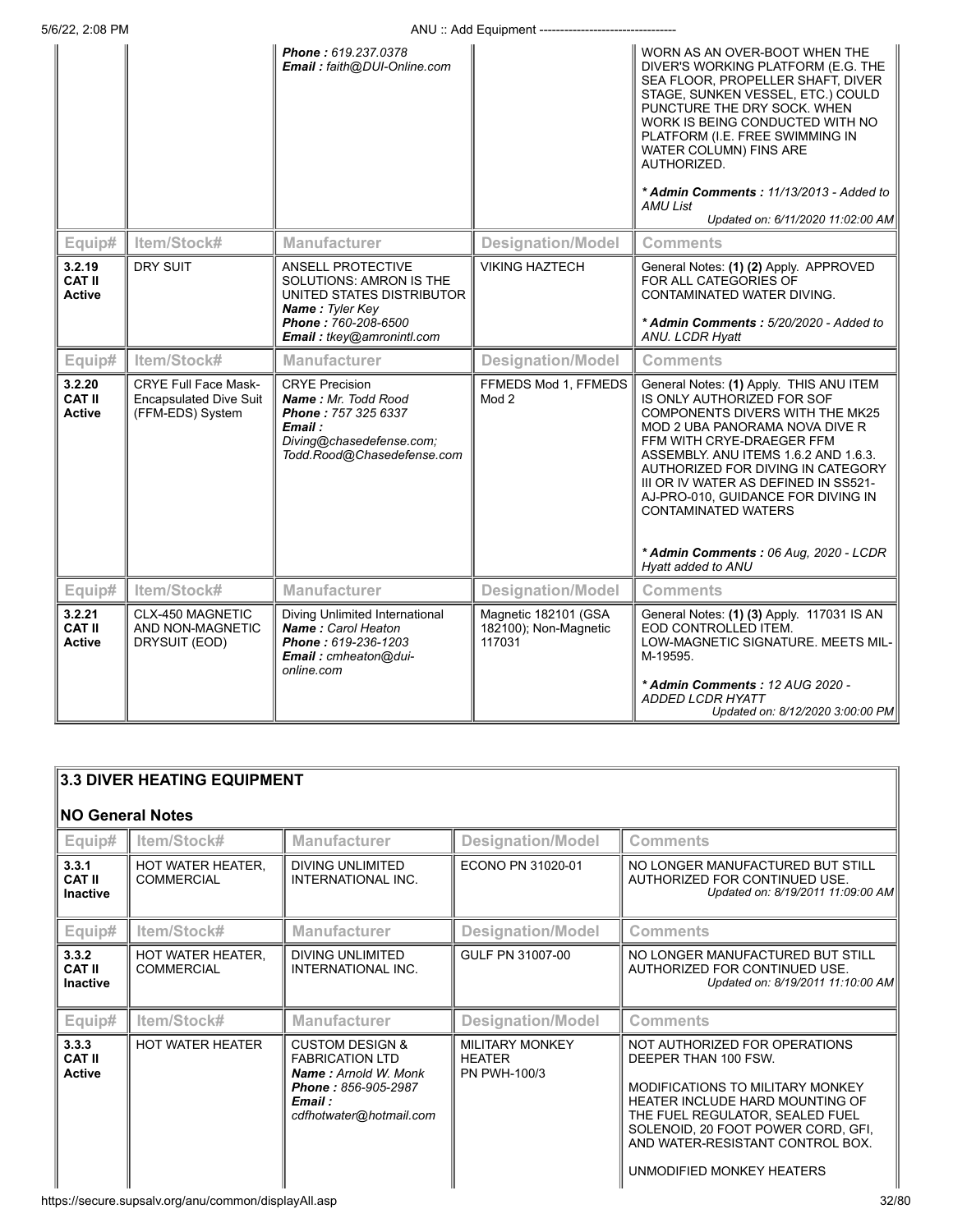|                                             |                                                                           |                                                                                           |                                       | CURRENTLY IN SERVICE ARE APPROVED<br>FOR CONTINUED USE.                                                                                                                                                                                                    |
|---------------------------------------------|---------------------------------------------------------------------------|-------------------------------------------------------------------------------------------|---------------------------------------|------------------------------------------------------------------------------------------------------------------------------------------------------------------------------------------------------------------------------------------------------------|
|                                             |                                                                           |                                                                                           |                                       | ADS IS THE DISTRIBUTOR FOR THIS ITEM.                                                                                                                                                                                                                      |
|                                             |                                                                           |                                                                                           |                                       | * Admin Comments: 1/6/06 - Reactivated<br>based off tech documents received from<br>manufacturer.<br>04/04/11 - Formerly MAR-VEL (acquired by<br>ADS). LCDR Hyatt                                                                                          |
|                                             |                                                                           |                                                                                           |                                       | 04/09/2020 - Updated ANU with proper<br>Manufacturer information<br>Updated on: 4/9/2020 2:24:00 PM                                                                                                                                                        |
| Equip#                                      | Item/Stock#                                                               | <b>Manufacturer</b>                                                                       | <b>Designation/Model</b>              | Comments                                                                                                                                                                                                                                                   |
| 3.3.3.1<br><b>CAT II</b>                    | <b>HOT WATER HEATER,</b><br><b>COMMERCIAL</b>                             | <b>ALPHA RENTALS</b><br>(FORMERLY HERMAN                                                  | <b>PN DHH-690-A</b><br>PN DHH-690-NM  | FUEL FIRED DIVERS HOT WATER HEATER                                                                                                                                                                                                                         |
| <b>Active</b>                               |                                                                           | <b>RENTALS INC.)</b>                                                                      |                                       | DHH 690-A IS SUPPLIED WITH A GFI<br>SUITABLE FOR USE ON COMMERCIAL<br>UTILITY POWER ONLY. THE INSTALLED GFI<br>MUST BE REPLACED WITH AN APPROVED<br>15 AMP GFI PRIOR TO USE. DO NOT PLACE<br>GFI'S IN PARALLEL. DHB 690-R<br>AUTHORIZED FOR CONTINUED USE. |
|                                             |                                                                           |                                                                                           |                                       | * Admin Comments: 9/22/2014 - Updated for<br>change in manufacturer and added PN DHH-<br>690-NM.                                                                                                                                                           |
|                                             |                                                                           |                                                                                           |                                       | Updated on: 9/22/2014 6:57:00 AM                                                                                                                                                                                                                           |
| Equip#                                      | Item/Stock#                                                               | <b>Manufacturer</b>                                                                       | <b>Designation/Model</b>              | Comments                                                                                                                                                                                                                                                   |
| 3.3.3.2<br><b>CAT II</b><br><b>Inactive</b> | <b>HOT WATER HEATER,</b><br><b>COMMERCIAL</b>                             | DIVING UNLIMITED<br>INTERNATIONAL INC.                                                    | K15B-P (ELECTRIC)                     | NO LONGER MANUFACTURED BUT STILL<br>AUTHORIZED FOR CONTINUED USE.                                                                                                                                                                                          |
|                                             |                                                                           |                                                                                           |                                       | MUST BE USED WITH AN APPROVED GFI.<br>APPROVED FOR SATURATION DIVING.<br>Updated on: 8/19/2011 11:24:00 AM                                                                                                                                                 |
| Equip#                                      | Item/Stock#                                                               | <b>Manufacturer</b>                                                                       | <b>Designation/Model</b>              | <b>Comments</b>                                                                                                                                                                                                                                            |
|                                             |                                                                           |                                                                                           |                                       |                                                                                                                                                                                                                                                            |
| 3.3.4<br>CAT I<br><b>Active</b>             | <b>INSPIRED GAS HEATER</b><br><b>SPLITTER BLOCK,</b><br><b>COMMERCIAL</b> | <b>VARIOUS</b>                                                                            | NEDU DWG NO. 88-46                    | USED TO SPLIT HOT BETWEEN WATER<br>SUIT AND DSI HOT WATER SHROUD.<br>Updated on: 2/2/2010 1:23:00 PM                                                                                                                                                       |
| Equip#                                      | Item/Stock#                                                               | <b>Manufacturer</b>                                                                       | <b>Designation/Model</b>              | <b>Comments</b>                                                                                                                                                                                                                                            |
| 3.3.4.1<br>CAT II<br>Active                 | SCALD SAFE VALVE,<br><b>COMMERCIAL</b>                                    | ADS INC.<br><b>Name:</b> Jamie Harris<br>Phone: 757-416-6611<br>Email: jharris@adsinc.com | PN SS-72253.                          | THE SCALD SAFE VALVE IS INSTALLED ON<br>THE DIVER'S END OF THE UMBILICAL. THE<br>VALVE STOPS THE FLOW OF WATER IF IT<br>REACHES 110 DEGREES AND RESTARTS<br>THE FLOW AT 95 DEGREES.                                                                        |
|                                             |                                                                           |                                                                                           |                                       | ADS IS THE DISTRIBUTOR OF THIS ITEM.<br>FOREMERLY MAR-VEL INTERNATIONAL.                                                                                                                                                                                   |
|                                             |                                                                           |                                                                                           |                                       | * Admin Comments: 04/04/11 - Formerly<br>MAR-VEL (acquired by ADS).<br>4/8/20 - POC Updated                                                                                                                                                                |
|                                             | Item/Stock#                                                               | <b>Manufacturer</b>                                                                       |                                       | Updated on: 4/9/2020 2:08:00 PM<br><b>Comments</b>                                                                                                                                                                                                         |
| Equip#<br>3.3.5                             | <b>INSPIRED GAS</b>                                                       | <b>KINERGETICS</b>                                                                        | <b>Designation/Model</b><br>PN 3375-3 | NO LONGER MANUFACTURED BUT STILL                                                                                                                                                                                                                           |
| CAT I<br><b>Inactive</b>                    | HEATER, COMMERCIAL                                                        |                                                                                           |                                       | AUTHORIZED FOR CONTINUED USE.<br>NOT FOR USE WITH THE MK-21.                                                                                                                                                                                               |
|                                             |                                                                           |                                                                                           |                                       | Updated on: 8/19/2011 11:19:00 AM                                                                                                                                                                                                                          |
| Equip#<br>3.3.8                             | Item/Stock#                                                               | <b>Manufacturer</b><br>DIVING UNLIMITED                                                   | <b>Designation/Model</b>              | <b>Comments</b><br>NO LONGER MANUFACTURED BUT STILL                                                                                                                                                                                                        |
| <b>CAT II</b>                               | HOT WATER HOSE<br>FITTINGS,                                               | INTERNATIONAL INC.                                                                        | <b>VARIOUS</b>                        | AUTHORIZED FOR CONTINUED USE.                                                                                                                                                                                                                              |
| <b>Inactive</b>                             | <b>COMMERCIAL</b>                                                         |                                                                                           |                                       | COMMANDS ARE AUTHORIZED TO<br>PURCHASE COMMERCIALLY AVAILABLE<br>HOT WATER HOSE FITTINGS, THEY MUST<br>BE MANUFACTURED SPECIFICALLY FOR<br>THAT APPLICATION.<br>Updated on: 8/19/2011 11:21:00 AM                                                          |
| Equip#                                      | Item/Stock#                                                               | <b>Manufacturer</b>                                                                       | <b>Designation/Model</b>              | <b>Comments</b>                                                                                                                                                                                                                                            |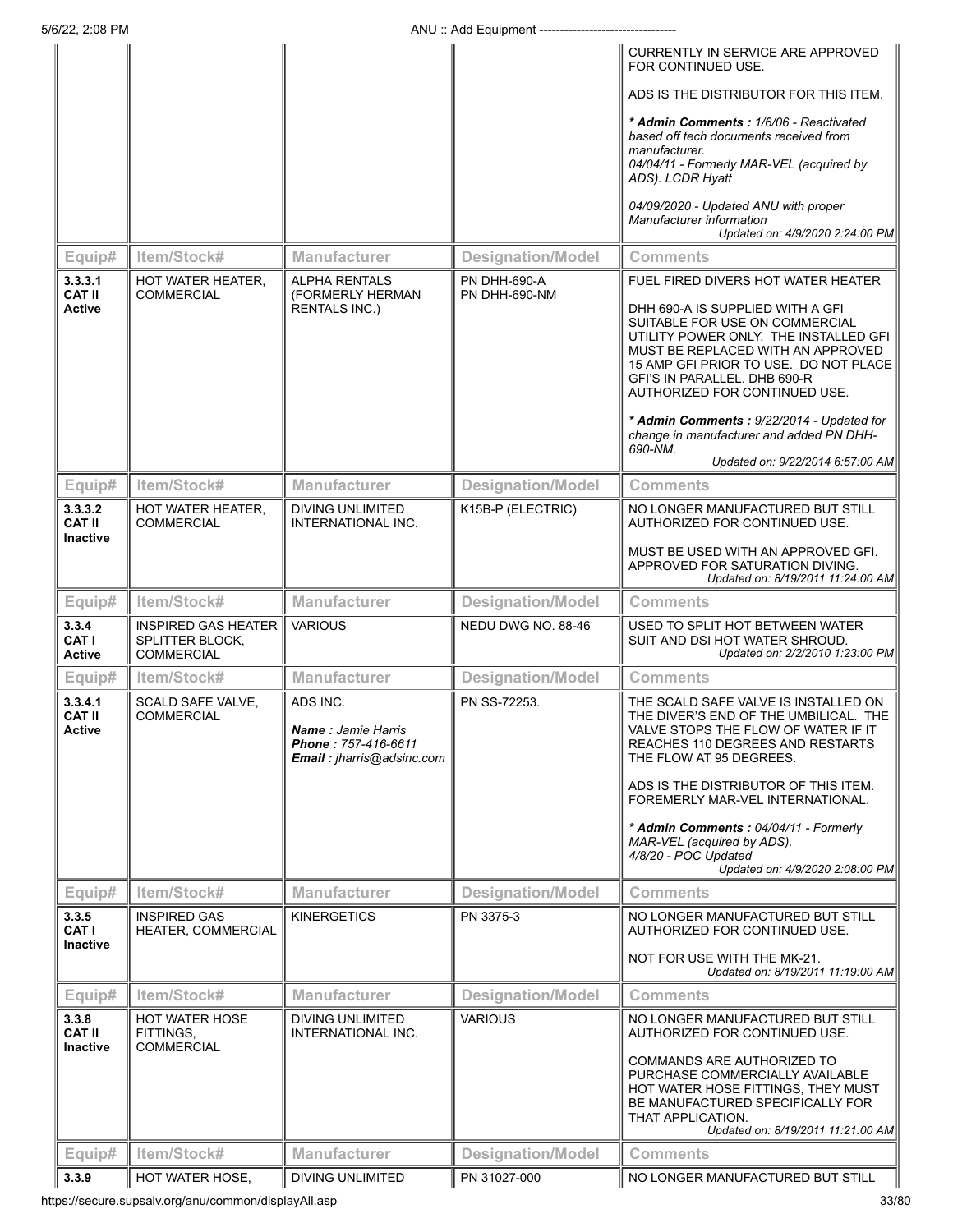| <b>CAT II</b><br><b>Inactive</b>         | <b>COMMERCIAL</b>                                      | INTERNATIONAL INC.                                                                                                                                            |                                                 | AUTHORIZED FOR CONTINUED USE.<br>Updated on: 8/19/2011 11:22:00 AM                                                                                                                                                                                                                                                                                                                                                                                                                                                                                                                                                                                                                                                                                                                                                                                                                                                                                                                                                                                                                                                                                                                                                          |
|------------------------------------------|--------------------------------------------------------|---------------------------------------------------------------------------------------------------------------------------------------------------------------|-------------------------------------------------|-----------------------------------------------------------------------------------------------------------------------------------------------------------------------------------------------------------------------------------------------------------------------------------------------------------------------------------------------------------------------------------------------------------------------------------------------------------------------------------------------------------------------------------------------------------------------------------------------------------------------------------------------------------------------------------------------------------------------------------------------------------------------------------------------------------------------------------------------------------------------------------------------------------------------------------------------------------------------------------------------------------------------------------------------------------------------------------------------------------------------------------------------------------------------------------------------------------------------------|
| Equip#                                   | Item/Stock#                                            | <b>Manufacturer</b>                                                                                                                                           | <b>Designation/Model</b>                        | <b>Comments</b>                                                                                                                                                                                                                                                                                                                                                                                                                                                                                                                                                                                                                                                                                                                                                                                                                                                                                                                                                                                                                                                                                                                                                                                                             |
| 3.3.10<br><b>CAT II</b><br><b>Active</b> | <b>HOT WATER HOSE</b>                                  | <b>GATES CORPORATION</b>                                                                                                                                      | <b>ECONOFLEX</b>                                | N/A<br>Updated on: 6/27/2013 8:00:00 AM                                                                                                                                                                                                                                                                                                                                                                                                                                                                                                                                                                                                                                                                                                                                                                                                                                                                                                                                                                                                                                                                                                                                                                                     |
| Equip#                                   | Item/Stock#                                            | <b>Manufacturer</b>                                                                                                                                           | <b>Designation/Model</b>                        | <b>Comments</b>                                                                                                                                                                                                                                                                                                                                                                                                                                                                                                                                                                                                                                                                                                                                                                                                                                                                                                                                                                                                                                                                                                                                                                                                             |
| 3.3.12<br><b>CAT II</b><br>Active        | <b>HOT WATER SUIT</b><br><b>ACCESSORIES</b>            | <b>VARIOUS</b>                                                                                                                                                | <b>VARIOUS</b><br>LINERS, BOOTS, &<br>HOODS     | COMMANDS ARE AUTHORIZED TO<br>PURCHASE COMMERCIALLY AVAILABLE<br>HOT WATER SUIT LINERS, BOOTS & HOODS<br>FOR USE IN DIVING APPLICATIONS.<br>Updated on: 5/3/2022 3:08:00 PM                                                                                                                                                                                                                                                                                                                                                                                                                                                                                                                                                                                                                                                                                                                                                                                                                                                                                                                                                                                                                                                 |
| Equip#                                   | Item/Stock#                                            | <b>Manufacturer</b>                                                                                                                                           | <b>Designation/Model</b>                        | <b>Comments</b>                                                                                                                                                                                                                                                                                                                                                                                                                                                                                                                                                                                                                                                                                                                                                                                                                                                                                                                                                                                                                                                                                                                                                                                                             |
| 3.3.13<br><b>CAT II</b><br>Active        | <b>HOT WATER SUIT</b>                                  | <b>VARIOUS</b>                                                                                                                                                | <b>VARIOUS</b>                                  | COMMANDS ARE AUTHORIZED TO<br>PURCHASE COMMERCIALLY AVAILABLE<br>HOT WATER SUITS FOR DIVING<br>APPLICATIONS.<br>Updated on: 5/3/2022 3:08:00 PM                                                                                                                                                                                                                                                                                                                                                                                                                                                                                                                                                                                                                                                                                                                                                                                                                                                                                                                                                                                                                                                                             |
| Equip#                                   | Item/Stock#                                            | <b>Manufacturer</b>                                                                                                                                           | <b>Designation/Model</b>                        | <b>Comments</b>                                                                                                                                                                                                                                                                                                                                                                                                                                                                                                                                                                                                                                                                                                                                                                                                                                                                                                                                                                                                                                                                                                                                                                                                             |
| 3.3.15<br><b>CAT II</b><br>Active        | FREE-SWIMMING<br><b>DIVER HEATING</b><br>SYSTEM (FDHS) | Rini Technologies, Inc.<br>582 South Econ Circle,<br>Oviedo, Fl, 32765<br><b>Name: Dan Rini</b><br>Phone: 407-359-7138 ext.<br>103<br>Email: dan@rinitech.com | PN 101497 (GEN 2.1)<br>PN 102348 (NSW use only) | THIS IS A NAVSEA CONTROLLED ITEM.<br>CONTACT SEA 00C3 FOR INFORMATION.<br>AUTHORIZED FOR NO-DECOMPRESSION<br>DIVING ONLY.<br>NOSSA APPROVAL IAW LETTER 8020 SER<br>N841/221 13 Feb 15 IS GRANTED FOR THE<br>LITIHIUM BATTERY FOR USE AT ALL SHORE<br>FACILITIES, DEPLOYMENT ABOARD SHIPS<br>AND TRANSPORT ON AIRCRAFT. THIS<br>EQUIPMENT HAS NOT BEEN EVALUATED<br>FOR SOF CARRY ON.<br>THE FDHS IS AUTHORIZED FOR USE WITH<br>A DRY SUIT IAW OEM MANUAL. NOTE THAT<br>THE USE OF THE FDHS REQUIRES<br>MODIFICATION TO THE DRY SUIT TO<br>INSATLL A PENETRATOR (SEE FDHS USER<br>MANUAL) IN PLACE OF THE POWER<br>INFLATION VALVE. AN ADDITIONAL PORT IS<br>REQRUIED TO BE ADDED TO THE DRY SUIT<br>FOR THE POWER INFLATION VALVE.<br><b>GEN 2.1 IS AUTHORIZED FOR USE. THIS</b><br>CONFIGURATION HAS THE SAME PART<br>NUMBER AS THE LEGACY GEN 2.0<br>CONFIGURATION. GEN 2.1 INCORPORATES<br><b>IMPROVEMENTS TO THE DIVER HEATING</b><br>UNIT (DHU) AND IS DISTINGUISHIABLE<br>FROM THE GEN 2.0 BY ITS LONGER<br>LENGTH.<br>* Admin Comments: 4/21/14 - Updated<br>NOSSA approval from Jul 2014 to Jul 2015,<br>reference NOSSA Ltr 8020 SER N841/622 dtd<br>17 Apr 2014<br>4/30/15 - Updated information for the Gen 2 of |
|                                          |                                                        |                                                                                                                                                               |                                                 | the FDHS.<br>3/02/16 - Updated for Gen 2.1 & added<br>comment for use with no-D diving only.<br>3/20/18 - Added NSW unique PN 102348<br>Updated on: 3/20/2018 2:27:00 PM                                                                                                                                                                                                                                                                                                                                                                                                                                                                                                                                                                                                                                                                                                                                                                                                                                                                                                                                                                                                                                                    |
| Equip#                                   | Item/Stock#                                            | <b>Manufacturer</b>                                                                                                                                           | <b>Designation/Model</b>                        | <b>Comments</b>                                                                                                                                                                                                                                                                                                                                                                                                                                                                                                                                                                                                                                                                                                                                                                                                                                                                                                                                                                                                                                                                                                                                                                                                             |
| 3.3.17<br><b>CAT II</b><br>Active        | FREE-SWIMMING<br>DIVER COOLING<br>SYSTEM (FDCS)        | Rini Technologies, Inc.<br>582 South Econ Circle,<br>Oviedo, Fl, 32765<br><b>Name: Dan Rini</b><br>Phone: 407-359-7138 ext.<br>103<br>Email: dan@rinitech.com | PN 101757 (GEN 1.1)                             | THIS IS A NAVSEA CONTROLLED ITEM.<br>CONTACT SEA 00C3 FOR INFORMATION.<br>AUTHORIZED FOR NO-DECOMPRESSION<br>DIVING ONLY.<br>NOSSA APPROVAL IAW LETTER 8020 SER<br>N841/221 13 Feb 15 IS GRANTED FOR THE<br>LITHIUM BATTERY FOR USE AT ALL SHORE                                                                                                                                                                                                                                                                                                                                                                                                                                                                                                                                                                                                                                                                                                                                                                                                                                                                                                                                                                            |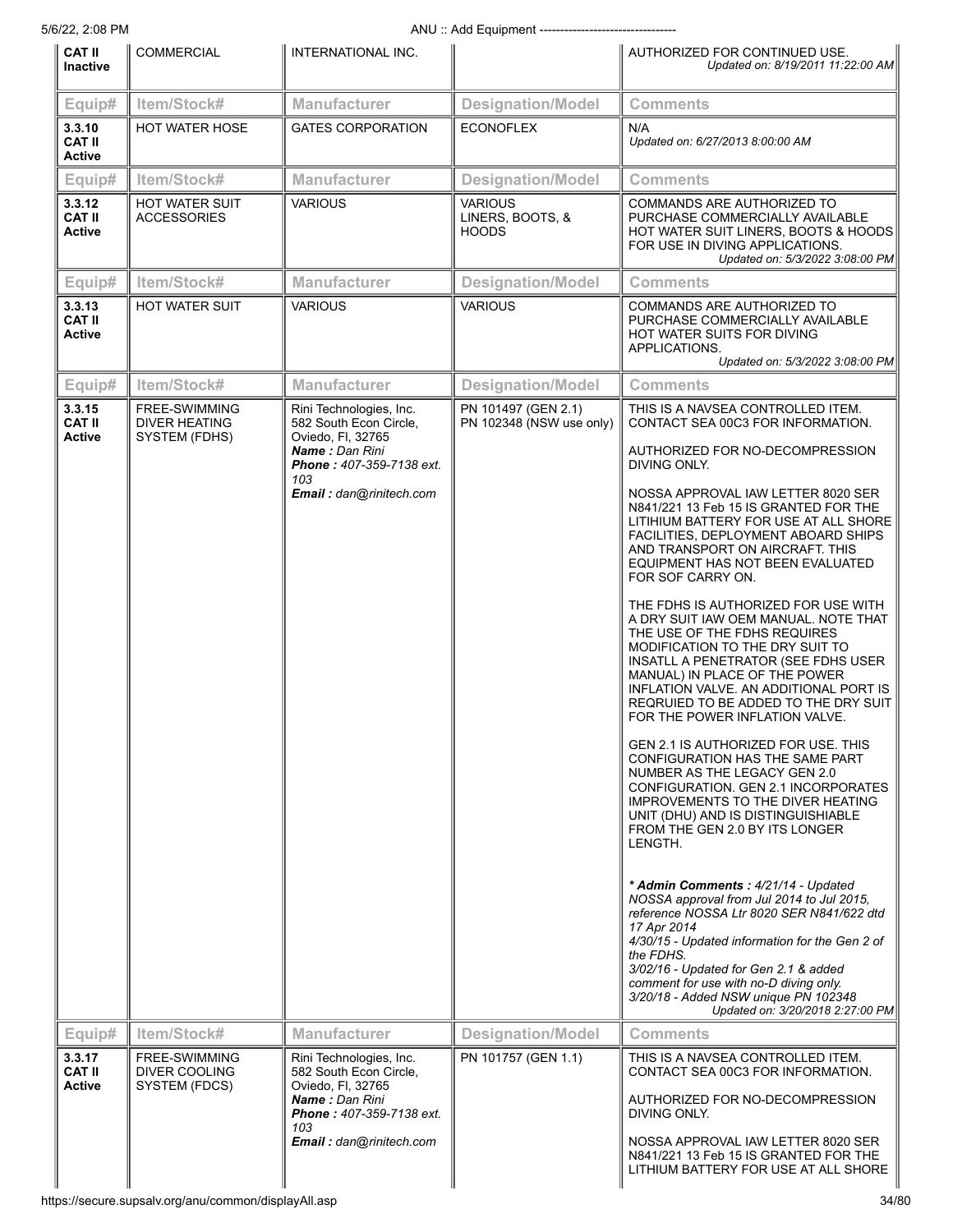5/6/22, 2:08 PM ANU :: Add Equipment ---------------------------------

|                                          |             |                                                                                                                                                         |                       | FACILITIES, DEPLOYMENT ABOARD SHIPS<br>AND TRANSPORT ON AIRCRAFT THIS<br>EQUIPMENT HAS NOT BEEN EVALUATED<br>FOR SOF CARRY ON.<br>* Admin Comments: 5/21/18 - Added to ANU<br>list - MLP                                        |
|------------------------------------------|-------------|---------------------------------------------------------------------------------------------------------------------------------------------------------|-----------------------|---------------------------------------------------------------------------------------------------------------------------------------------------------------------------------------------------------------------------------|
| Equip#                                   | Item/Stock# | <b>Manufacturer</b>                                                                                                                                     | Designation/Model     | Comments                                                                                                                                                                                                                        |
| 3.3.18<br><b>CAT II</b><br><b>Active</b> | PWHCDF 1M   | <b>CUSTOM DESIGN &amp;</b><br><b>FABRICATION LTD</b><br><b>Name:</b> Arnold W. Monk<br><b>Phone: 856-905-2987</b><br>Email :<br>cdfhotwater@hotmail.com | CDF TWIN 500 (CDF 1M) | 220 VAC WITH 20 AMP BREAKER REQUIRED<br>AUTHORIZED TO 300 FSW<br>PROPER TRAINING MUST BE CONDUCTED<br>BEFORE USE TO ENSURE THE SAFETY OF<br>DIVERS AND TOPSIDE PERSONNEL<br>* Admin Comments: 08 Jun 2020 - LCDR<br>Hyatt added |

# **3.4 ACCESSORY ITEMS**

# **General Notes**

**(1)**: COMMANDS ARE AUTHORIZED TO PURCHASE THIS ITEM FROM COMMERCIALLY AVAILABLE RECOURCES OR FROM STANDARD STOCK.

**(2)**: SHALL BE MAINTAINED IN ACCORDANCE WITH CURRENT PMS.

| Equip#                                  | Item/Stock#                                             | Manufacturer        | <b>Designation/Model</b> | <b>Comments</b>                                                                                                                                                                                                                                                           |
|-----------------------------------------|---------------------------------------------------------|---------------------|--------------------------|---------------------------------------------------------------------------------------------------------------------------------------------------------------------------------------------------------------------------------------------------------------------------|
| 3.4.1<br><b>CAT II</b><br><b>Active</b> | <b>GENERAL ACCESSORY</b><br><b>ITEMS</b>                | <b>VARIOUS</b>      | <b>DIVER PREFERENCE</b>  | General Notes: (1) (2) Apply. TO INCLUDE<br><b>WEIGHT BELTS, UNDERWATER</b><br>COMPASSES, SWIM FINS, DIVE KNIVES,<br>SCUBA FACE MASK, SNORKELS, AND DIVE<br>LIGHTS.<br>* Admin Comments: 8/22/13 - Updated to<br>include dive lights<br>Updated on: 10/10/2013 3:18:00 PM |
| Equip#                                  | Item/Stock#                                             | <b>Manufacturer</b> | <b>Designation/Model</b> | <b>Comments</b>                                                                                                                                                                                                                                                           |
| 3.4.2<br><b>CAT II</b><br><b>Active</b> | WATCHES,<br><b>UNDERWATER AND</b><br><b>TOPSIDE USE</b> | <b>VARIOUS</b>      | <b>DIVER PREFERENCE</b>  | General Notes: (1) (2) Apply. FOR<br>UNDERWATER AND TOPSIDE USE.<br><b>CONVENTIONAL AND DIGITAL</b><br>UNDERWATER AND STOP TYPE WATCHES<br>SHALL HAVE ELAPSED TIME FEATURE.<br>Updated on: 10/10/2013 3:18:00 PM                                                          |
| Equip#                                  | Item/Stock#                                             | <b>Manufacturer</b> | <b>Designation/Model</b> | <b>Comments</b>                                                                                                                                                                                                                                                           |
| 3.4.3<br>CAT II<br><b>Active</b>        | <b>DEPTH GAUGE</b>                                      | <b>VARIOUS</b>      | <b>DIVER PREFERENCE</b>  | General Notes: (1) (2) Apply.<br>Updated on: 8/14/2012 3:20:00 PM                                                                                                                                                                                                         |
| Equip#                                  | Item/Stock#                                             | <b>Manufacturer</b> | <b>Designation/Model</b> | <b>Comments</b>                                                                                                                                                                                                                                                           |
| 3.4.4<br><b>CAT II</b><br><b>Active</b> | GAUGE, SUBMERSIBLE<br><b>SCUBA TANK</b>                 | <b>VARIOUS</b>      | <b>VARIOUS</b>           | General Notes: (1) (2) Apply.<br>Updated on: 3/30/2011 12:05:00 PM                                                                                                                                                                                                        |
| Equip#                                  | Item/Stock#                                             | <b>Manufacturer</b> | <b>Designation/Model</b> | <b>Comments</b>                                                                                                                                                                                                                                                           |
| 3.4.5<br><b>CAT II</b><br><b>Active</b> | <b>GAUGE, TOPSIDE</b><br><b>SCUBA TANK</b>              | <b>VARIOUS</b>      | <b>VARIOUS</b>           | General Notes: (1) (2) Apply. GAUGES AND<br>MANIFOLD ASSEMBLY SHALL MEET OR<br><b>EXCEED WORKING PRESSURE OF THE</b><br>TANKS TO BE MEASURED.<br>Updated on: 3/30/2011 12:05:00 PM                                                                                        |
| Equip#                                  | Item/Stock#                                             | <b>Manufacturer</b> | <b>Designation/Model</b> | <b>Comments</b>                                                                                                                                                                                                                                                           |
| 3.4.6<br><b>CAT II</b><br><b>Active</b> | <b>GAUGE, TOPSIDE</b><br><b>FILLER AND GAUGE</b>        | <b>VARIOUS</b>      | <b>VARIOUS</b>           | General Notes: (1) (2) Apply. GAUGES AND<br>MANIFOLD ASSEMBLY SHALL MEET OR<br><b>EXCEED WORKING PRESSURE OF</b><br>CHARGING SYSTEM ATTACHED TO.<br>Updated on: 3/30/2011 12:05:00 PM                                                                                     |
| Equip#                                  | Item/Stock#                                             | <b>Manufacturer</b> | <b>Designation/Model</b> | <b>Comments</b>                                                                                                                                                                                                                                                           |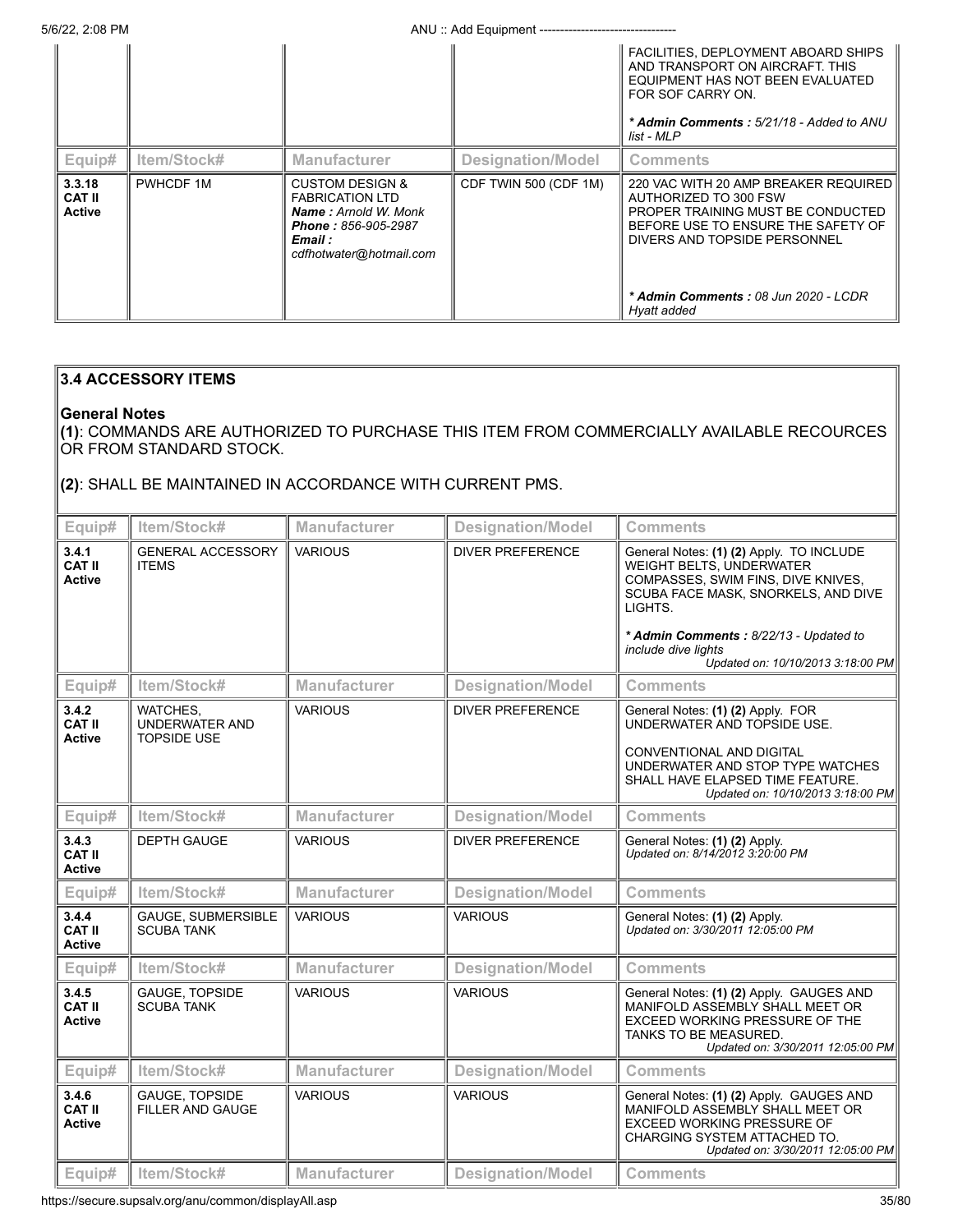5/6/22, 2:08 PM ANU :: Add Equipment ---------------------------------

| 3.4.7<br><b>CAT II</b><br><b>Active</b>   | KNIFE, NON-MAG                               | <b>EOD</b>                                                                                                                                | NON-MAGNETIC<br>EOD 700-1765159                  | FOR NON-MAGNETIC AND NON-SPARKING<br>APPLICATIONS.<br>Updated on: 10/6/2010 7:42:00 AM                                                                                                                                                                                                                                                                                             |
|-------------------------------------------|----------------------------------------------|-------------------------------------------------------------------------------------------------------------------------------------------|--------------------------------------------------|------------------------------------------------------------------------------------------------------------------------------------------------------------------------------------------------------------------------------------------------------------------------------------------------------------------------------------------------------------------------------------|
| Equip#                                    | Item/Stock#                                  | <b>Manufacturer</b>                                                                                                                       | <b>Designation/Model</b>                         | <b>Comments</b>                                                                                                                                                                                                                                                                                                                                                                    |
| 3.4.8<br><b>CAT II</b><br><b>Active</b>   | MASK, NON-MAG                                | <b>AQUA LUNG</b><br>Name: Glen Rubin<br>Phone: 850.249.7417                                                                               | NON-MAGNETIC<br>PN 5029-50                       | EOD NON-MAGNETIC SCUBA FACE MASK,<br>AUTHORIZED FOR EOD AND SPECWAR<br>DIVING REQUIRING NON-MAG SCUBA<br>ACCESSORIES.<br>* Admin Comments: 6/16/09 - Manufacturer                                                                                                                                                                                                                  |
|                                           |                                              |                                                                                                                                           |                                                  | POC updated.<br>Updated on: 3/30/2011 12:06:00 PM                                                                                                                                                                                                                                                                                                                                  |
| Equip#                                    | Item/Stock#                                  | <b>Manufacturer</b>                                                                                                                       | <b>Designation/Model</b>                         | <b>Comments</b>                                                                                                                                                                                                                                                                                                                                                                    |
| 3.4.9<br><b>CAT II</b><br>Active          | <b>WEIGHT VEST, EOD</b><br><b>CONTROLLED</b> | <b>EOD</b>                                                                                                                                | MK 1 EOD DRY SUIT<br><b>WEIGHT VEST</b>          | NAVSEA PEO MIW/PMS-EOD CONTROLLED<br>ITEM.<br>Updated on: 9/24/2010 8:45:00 AM                                                                                                                                                                                                                                                                                                     |
| Equip#                                    | Item/Stock#                                  | <b>Manufacturer</b>                                                                                                                       | <b>Designation/Model</b>                         | <b>Comments</b>                                                                                                                                                                                                                                                                                                                                                                    |
| 3.4.10<br><b>CAT I</b><br><b>Inactive</b> | TIMER/DEPTH GAUGE,<br><b>COMMERCIAL</b>      | <b>BEUCHAT</b>                                                                                                                            | <b>DIGITAL MCD-1</b><br>NON-MAGNETIC             | NO LONGER MANUFACTURED BUT STILL<br>AUTHORIZED FOR CONTINUED USE WITH<br>THE MK 16 UBA.<br>Updated on: 8/19/2011 11:04:00 AM                                                                                                                                                                                                                                                       |
| Equip#                                    | Item/Stock#                                  | Manufacturer                                                                                                                              | <b>Designation/Model</b>                         | Comments                                                                                                                                                                                                                                                                                                                                                                           |
| 3.4.11<br><b>CAT II</b><br><b>Active</b>  | <b>COMBATANT DIVER</b><br><b>DISPLAY</b>     | <b>OCEANIC</b>                                                                                                                            | <b>CDDM</b>                                      | General Notes: (2) Apply. AUTHORIZED FOR<br>USE WITH SCUBA AND MK25 MOD 2 (USMC<br>ONLY).<br>THE CDDM IS AN ALTERNATE DISPLAY, IT<br>DOES NOT REPLACE THE PRIMARY<br>PRESSURE GAUGE (MK25/SCUBA) OF THE J<br>VALVE.<br>Updated on: 8/10/2012 10:49:00 AM                                                                                                                           |
| Equip#                                    | Item/Stock#                                  | <b>Manufacturer</b>                                                                                                                       | <b>Designation/Model</b>                         | <b>Comments</b>                                                                                                                                                                                                                                                                                                                                                                    |
| 3.4.13<br><b>CAT II</b><br><b>Active</b>  | <b>ACTIVARMR COOLING</b><br><b>VEST</b>      | ANSELL PROTECTIVE<br><b>SOLUTIONS</b><br><b>Name: David Clark</b><br>Phone: 603-738-2955<br>Email :<br>David.J.Clark@saint-<br>gobain.com | 97-609 STANDARD; 97-610<br><b>FIRE RETARDANT</b> | AMRON IS AN AUTHORIZED DISTRIBUTOR<br>STANDARD AND FIRE RETARDANT VESTS<br>ARE BOTH AUTHORIZED<br>AUTHORIZED FOR DIVERS AND TOPSIDE<br>PERSONNEL FOR COOLING IN HOT<br>ENVIRONMENTS. NOT APPROVED FOR<br><b>HYPERBARIC USE.</b><br>* Admin Comments: 05/13/2020 - Added to<br><b>ANU LCDR Hyatt</b><br>06/29/2020 - FR Vests added. LCDR Hyatt<br>Updated on: 7/14/2020 6:58:00 AM |

| 4.1 RECALL/ONE-WAY COMMUNICATIONS         |                                                     |                                                                                                   |                          |                                                                                                                                                                                                                                            |
|-------------------------------------------|-----------------------------------------------------|---------------------------------------------------------------------------------------------------|--------------------------|--------------------------------------------------------------------------------------------------------------------------------------------------------------------------------------------------------------------------------------------|
| <b>NO General Notes</b>                   |                                                     |                                                                                                   |                          |                                                                                                                                                                                                                                            |
| Equip#                                    | Item/Stock#                                         | <b>Manufacturer</b>                                                                               | <b>Designation/Model</b> | <b>Comments</b>                                                                                                                                                                                                                            |
| 4.1.1<br><b>CAT II</b><br><b>Inactive</b> | <b>DIVER RECALL</b><br>SYSTEM,<br><b>COMMERCIAL</b> | BENTOS, INC.                                                                                      | MODEL 4501B              | WATERBORNE DIVERS SHOULD<br><b>REMAIN SIX FEET FROM</b><br>TRANSDUCER, NO LONGER<br>MANUFACTURED BUT AUTHORIZED<br>FOR CONTINUED USE.<br>Updated on: 3/18/2004 12:20:00 PM                                                                 |
| Equip#                                    | Item/Stock#                                         | <b>Manufacturer</b>                                                                               | <b>Designation/Model</b> | <b>Comments</b>                                                                                                                                                                                                                            |
| 4.1.2<br><b>CAT II</b><br><b>Active</b>   | BROADCASTER,<br><b>COMMERCIAL</b>                   | <b>IMENCO NAUTRONIX (FORMERLY</b><br>NAUTRONIX HELLE AND HELLE<br>ENGINEERING INC. PRIOR TO THAT) | <b>MODEL 3510</b>        | N/A<br>* Admin Comments: 6/17/10 - Helle<br>Engineering Inc. no longer exists, but<br>agcured into Nautronix (Marine<br>Technology Solutions).<br>6/10/2020 - Nautronix acquired by<br><b>IMENCO.</b><br>Updated on: 6/10/2020 10:49:00 AM |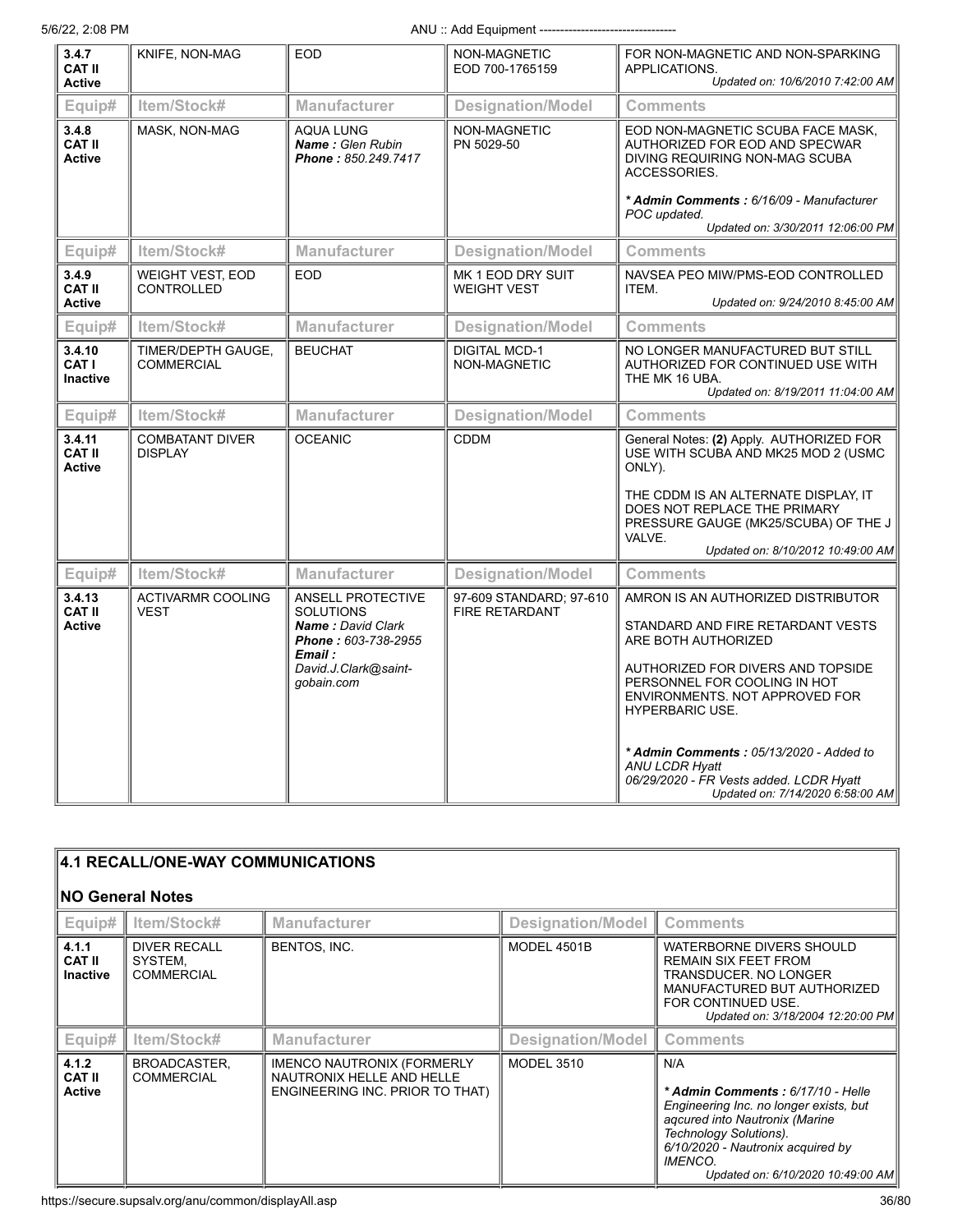|                                          | Equip#   Item/Stock#                                                               | Manufacturer                                                                                                                                   | Designation/Model Comments        |                                                                                                                                                                                                                                                                                                                                                                                                                         |
|------------------------------------------|------------------------------------------------------------------------------------|------------------------------------------------------------------------------------------------------------------------------------------------|-----------------------------------|-------------------------------------------------------------------------------------------------------------------------------------------------------------------------------------------------------------------------------------------------------------------------------------------------------------------------------------------------------------------------------------------------------------------------|
| 4.1.3<br><b>CAT II</b><br>Active         | DIVER AUDIO<br><b>RECALL/</b><br><b>HYDROPHONE</b><br>SYSTEM,<br><b>COMMERCIAL</b> | OCEAN TECHNOLOGY SYSTEMS<br>(OTS)<br>Name: Kurtis Schmid<br>Phone: 800.550.1984 ex 109<br>Email :<br>kschmid@oceantechnologysystems.com        | <b>DRS-100</b><br><b>DRS-100B</b> | MODEL DRS-100 NO LONGER<br><b>MANUFACTURED BUT STILL</b><br>AUTHORIZED FOR CONTINUED USE.<br>MODEL DRS-100B REPLACES MODEL<br>DRS-100.<br>* Admin Comments: 5/11/10 - Status<br>changed back to Active since DRS-100B<br>still manufactured (confirmed bt 5/3/2010<br>Site Visit to OTS).<br>4/3/20 - POC Updated. NDCM Hopkins<br>Updated on: 4/3/2020 2:50:00 PM                                                      |
| Equip#                                   | Item/Stock#                                                                        | <b>Manufacturer</b>                                                                                                                            | <b>Designation/Model</b>          | <b>Comments</b>                                                                                                                                                                                                                                                                                                                                                                                                         |
| 4.1.4<br><b>CAT II</b><br><b>Active</b>  | <b>ACOUSTIC DIVER</b><br>SIGNALING DEVICE,<br><b>COMMERCIAL</b>                    | <b>OCEAN ENGINEERING</b><br><b>ENTERPRISES (OCEANEARS)</b>                                                                                     | DSD-6E                            | IF THE DSD-6E IS TO BE USED IN AN<br>ENVIRONMENT IN WHICH<br>FLAMMABLE GASES ARE PRESENT,<br>INSTALL A MECHANICAL SWITCH ON<br>THE POSITIVE BATTERY LEAD TO<br>PRECLUDE TERMINAL SPARKING.<br>DISCUSSIONS WITH THE<br>MANUFACTURER INDICATE THAT A<br>SWITCH OPTION MAY BE OFFERED<br>ON FUTURE MODELS. OEE, 1638<br>COTTONWOOD DRIVE, NORTH<br>CANTON, OHIO 44720, (330) 896-8816<br>Updated on: 6/10/2020 10:40:00 AM |
| Equip#                                   | Item/Stock#                                                                        | <b>Manufacturer</b>                                                                                                                            | <b>Designation/Model</b>          | <b>Comments</b>                                                                                                                                                                                                                                                                                                                                                                                                         |
| 4.1.5<br><b>CAT I</b><br><b>Inactive</b> | <b>AUDIBLE RECALL</b><br>DEVICE, EXPLOSIVE,<br><b>COMMERCIAL</b>                   | PROPELLEX CORPORATION                                                                                                                          | MK 137 MOD 0                      | NO LONGER MANUFACTURED NOR<br>SUPPORTED, BUT STILL<br>AUTHORIZED FOR CONTINUED USE.<br>USE AS LEAST 20 FT AWAY FROM<br>DIVERS. DEVICE FIRES<br>APPROXIMATELY 6 SECONDS AFTER<br>INITIATION.<br>REFER TO NAVSEA SWO 60 FOR<br><b>HANDLING PRECUATIONS.</b><br>* Admin Comments : 4/21/11 - Moved<br>from Section 4.2.                                                                                                    |
| Equip#                                   | Item/Stock#                                                                        | Manufacturer                                                                                                                                   | <b>Designation/Model</b>          | <b>Comments</b>                                                                                                                                                                                                                                                                                                                                                                                                         |
| 4.1.6<br><b>CAT II</b><br><b>Active</b>  | <b>ACOUSTIC DIVER</b><br><b>RECALL SYSTEM</b>                                      | <b>OCEAN ENGINEERING</b><br><b>ENTERPRISES (OCEANEARS)</b>                                                                                     | DRS-8-003/SA430<br><b>PATRIOT</b> | DO NOT OPERATE THE DIVER<br>RECALL SYSTEM IN ANY OF THE<br>SIREN MODES WHEN DIVERS ARE<br>WITHIN 25 FEET OF THE<br>UNDERWATER SPEAKER AND<br>UNDERWATER CABLE                                                                                                                                                                                                                                                           |
| Equip#                                   | Item/Stock#                                                                        | <b>Manufacturer</b>                                                                                                                            | <b>Designation/Model</b>          | <b>Comments</b>                                                                                                                                                                                                                                                                                                                                                                                                         |
| 4.1.7<br><b>CAT II</b><br>Active         | PORTABLE DIVER<br><b>RECALL SYSTEM</b>                                             | OCEAN TECHNOLOGY SYSTEMS<br>(OTS)<br><b>Name:</b> Kurtis Schmid<br>Phone: 800-550-1984 ex 109<br>Email :<br>kschmid@oceantechnologysystems.com | <b>PDR-100</b>                    | * Admin Comments : 8/18/17 - Added to<br>ANU<br>4/3/20 - POC Updated. NDCM Hopkins<br>Updated on: 4/3/2020 2:53:00 PM                                                                                                                                                                                                                                                                                                   |

## **4.2 THROUGH WATER COMMUNICATIONS**

## **General Notes**

**(1)**: THROUGH WATER COMMUNICATION ASSEMBLIES ARE AUTHORIZED FOR USE WITH THE UBA MK 20 MOD 0/1 WHEN DIVING IN SCUBA MODE.

|                                           | <b>Equip# II Item/Stock#</b> | Manufacturer                             | Designation/Model   Comments      |                                                                                       |
|-------------------------------------------|------------------------------|------------------------------------------|-----------------------------------|---------------------------------------------------------------------------------------|
| 4.2.1<br><b>CAT II</b><br><b>Inactive</b> | RECALL DEVICE.<br>COMMERCIAL | II RJE INTERNATIONAL<br>(FORMERLY EFCOM) | SC-125M/SC-120M/SC<br>100M SYSTEM | l NO LONGER AUTHORIZED FOR<br>PROCUREMENT, BUT STILL<br>AUTHORIZED FOR CONTINUED USE. |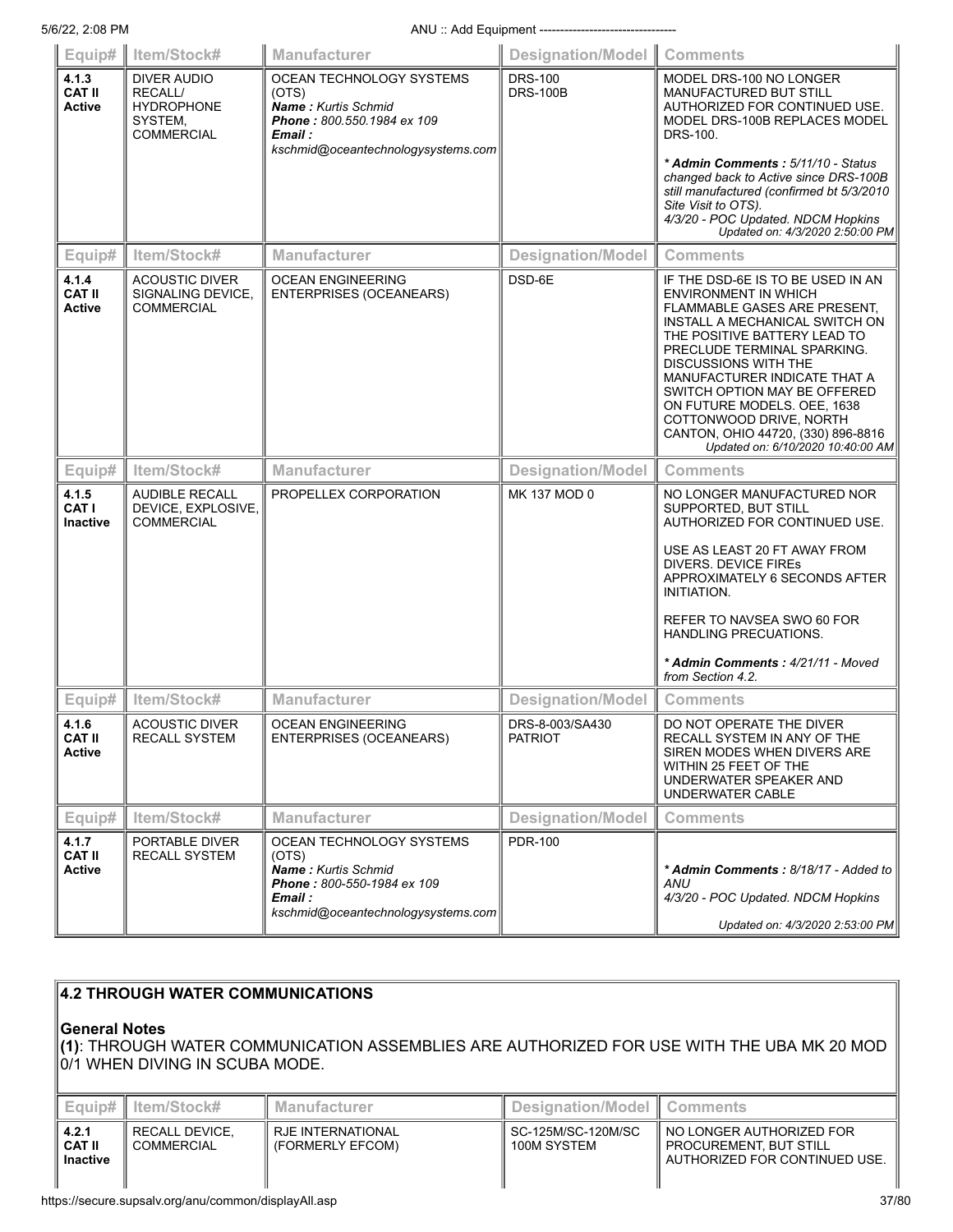|                                             |                                                                                            |                                                                                                                                                |                                           | COMPATIBLE WITH THE DIVATOR                                                                                                                          |
|---------------------------------------------|--------------------------------------------------------------------------------------------|------------------------------------------------------------------------------------------------------------------------------------------------|-------------------------------------------|------------------------------------------------------------------------------------------------------------------------------------------------------|
|                                             |                                                                                            |                                                                                                                                                |                                           | MKII FFM.<br>Updated on: 4/21/2011 11:49:00 AM                                                                                                       |
| Equip#                                      | Item/Stock#                                                                                | <b>Manufacturer</b>                                                                                                                            | <b>Designation/Model</b>                  | <b>Comments</b>                                                                                                                                      |
| 4.2.2<br><b>CAT II</b><br><b>Active</b>     | <b>RECALL DEVICE.</b><br><b>COMMERCIAL</b>                                                 | ORCATRON COMMUNICATIONS, LTD.                                                                                                                  | <b>SCUBAPHONE ORCA</b><br>RT-2000S SYSTEM | COMPATIBLE WITH THE DIVATOR<br>MKII FFM.<br>Updated on: 6/10/2020 1:41:00 PM                                                                         |
| Equip#                                      | Item/Stock#                                                                                | Manufacturer                                                                                                                                   | <b>Designation/Model</b>                  | <b>Comments</b>                                                                                                                                      |
| 4.2.3<br><b>CAT II</b><br><b>Inactive</b>   | RECALL DEVICE,<br><b>COMMERCIAL</b>                                                        | OCEAN TECHNOLOGY SYSTEMS<br>(OTS)<br>Name: Ryan Lummus/John Hott<br>Phone: 800.550.1984                                                        | AQUACOM SSB-1000S                         | NO LONGER MANUFACTURED BUT<br>AUTHORIZED FOR CONTINUED USE.<br>WILL CONTINUE TO BE SUPPORTED<br>BY THE MANUFACTURER.                                 |
|                                             |                                                                                            |                                                                                                                                                |                                           | BASE STATION, SINGLE SIDE BAND<br>ACOUSTIC TRANSCEIVER.<br>REPLACED BY STX 101M (CAT III<br>4.3.4.3<br>Updated on: 9/24/2010 10:31:00 AM             |
| Equip#                                      | Item/Stock#                                                                                | <b>Manufacturer</b>                                                                                                                            | Designation/Model                         | <b>Comments</b>                                                                                                                                      |
| 4.2.4<br><b>CAT II</b><br><b>Active</b>     | RECALL DEVICE,<br><b>COMMERCIAL</b>                                                        | OCEAN TECHNOLOGY SYSTEMS<br>(OTS)<br>Name: Kurtis Schmid<br>Phone: 800.550.1984 ex 109<br>Email :                                              | MK-2 BUDDY PHONE                          | COMPATIBLE WITH THE DIVATOR<br>MKII FFM AND MK-20 IN SCUBA<br>MODE. INCLUDES PUSH TO TALK<br><b>ASSEMBLY ME-1ER</b>                                  |
|                                             |                                                                                            | kschmid@oceantechnologysystems.com                                                                                                             |                                           | * Admin Comments: 4/3/20 - POC<br><b>Updated. NDCM Hopkins</b><br>Updated on: 4/3/2020 2:35:00 PM                                                    |
| Equip#                                      | Item/Stock#                                                                                | <b>Manufacturer</b>                                                                                                                            | Designation/Model                         | <b>Comments</b>                                                                                                                                      |
| 4.2.4.1<br><b>CAT II</b><br><b>Active</b>   | <b>DIVER</b><br><b>TRANSCEIVER OR</b><br>PORTABLE SURFACE<br>STATION,<br><b>COMMERCIAL</b> | OCEAN TECHNOLOGY SYSTEMS<br>(OTS)<br>Name: Kurtis Schmid<br>Phone: 800.550.1984 ex 109<br>Email :<br>kschmid@oceantechnologysystems.com        | AQUACOM SSB-2010                          | COMPATIBLE WITH THE DIVATOR MK<br>II FFM, MK 20, AND EXO-BR MS IN<br>SCUBA MODE. COMPATIBLE WITH<br>MK 25 MOD 0/2 UBA (P/N 900282-000)<br>SSB-2001NO |
|                                             |                                                                                            |                                                                                                                                                |                                           | * Admin Comments: 4/3/20 - POC<br><b>Updated. NDCM Hopkins</b><br>Updated on: 4/3/2020 2:36:00 PM                                                    |
| Equip#                                      | Item/Stock#                                                                                | <b>Manufacturer</b>                                                                                                                            | <b>Designation/Model</b>                  | <b>Comments</b>                                                                                                                                      |
| 4.2.4.2<br><b>CAT II</b><br><b>Inactive</b> | <b>SURFACE STATION.</b><br><b>COMMERCIAL</b>                                               | OCEAN TECHNOLOGY SYSTEMS<br>(OTS)<br>Name: Ryan Lummus/John Hott<br>Phone: 800.550.1984                                                        | STX-100                                   | NO LONGER MANUFACTURED BUT<br>AUTHORIZED FOR CONTINUED USE.<br>WILL CONTINUE TO BE SUPPORTED<br>BY THE MANUFACTURER.                                 |
|                                             |                                                                                            |                                                                                                                                                |                                           | BASE STATION FOR SSB-2001.<br>REPLACED BY STX-101M.<br>Updated on: 9/24/2010 10:32:00 AM                                                             |
| Equip#                                      | Item/Stock#                                                                                | <b>Manufacturer</b>                                                                                                                            | <b>Designation/Model</b>                  | <b>Comments</b>                                                                                                                                      |
| 4.2.4.3<br><b>CAT II</b><br><b>Active</b>   | SURFACE STATION,<br><b>COMMERCIAL</b>                                                      | OCEAN TECHNOLOGY SYSTEMS<br>(OTS)<br><b>Name:</b> Kurtis Schmid<br>Phone: 800.550.1984 ex 109                                                  | <b>STX-101M</b>                           | UPGRADED BASE STATION FOR USE<br>WITH AQUACOM SSB-1001B, SSB-<br>2001, OR SSB-2010                                                                   |
|                                             |                                                                                            | Email :<br>kschmid@oceantechnologysystems.com                                                                                                  |                                           | * Admin Comments : 4/3/20 - POC<br><b>Updated. NDCM Hopkins</b><br>Updated on: 4/3/2020 2:39:00 PM                                                   |
| Equip#                                      | Item/Stock#                                                                                | <b>Manufacturer</b>                                                                                                                            | <b>Designation/Model</b>                  | <b>Comments</b>                                                                                                                                      |
| 4.2.5<br><b>CAT II</b><br><b>Inactive</b>   | SURFACE STATION.<br><b>COMMERCIAL</b>                                                      | OCEAN TECHNOLOGY SYSTEMS<br>(OTS)<br>Name: Ryan Lummus/John Hott<br>Phone: 800.550.1984                                                        | SSB 1000/1001                             | NO LONGER PRODUCED BUT STILL<br>AUTHORIZED FOR USE. REPLACED<br>BY SSB-1001B.                                                                        |
|                                             |                                                                                            |                                                                                                                                                |                                           | SSB 1000 IS SURFACE STATION, SSB<br>1001 IS DIVER TRANSCEIVER OR<br>PORTABLE SURFACE STATION.<br>Updated on: 9/24/2010 10:33:00 AM                   |
| Equip#                                      | Item/Stock#                                                                                | <b>Manufacturer</b>                                                                                                                            | <b>Designation/Model</b>                  | <b>Comments</b>                                                                                                                                      |
| 4.2.6<br><b>CAT II</b><br><b>Active</b>     | <b>SURFACE</b><br><b>ACCESSORY KIT,</b><br><b>COMMERCIAL</b>                               | OCEAN TECHNOLOGY SYSTEMS<br>(OTS)<br><b>Name: Kurtis Schmid</b><br>Phone: 800.550.1984 ex 109<br>Email :<br>kschmid@oceantechnologysystems.com | AQUACOM CDK-6                             | WALK-ABOUT HEAD PHONE<br>ACCESSORY, CONVERTS SSB-<br>1000D/SSB-1001B AND SSB-1000 AND<br>2010 COMBINATION TO WALK ABOUT<br>SUPERVISOR HEAD PHONE     |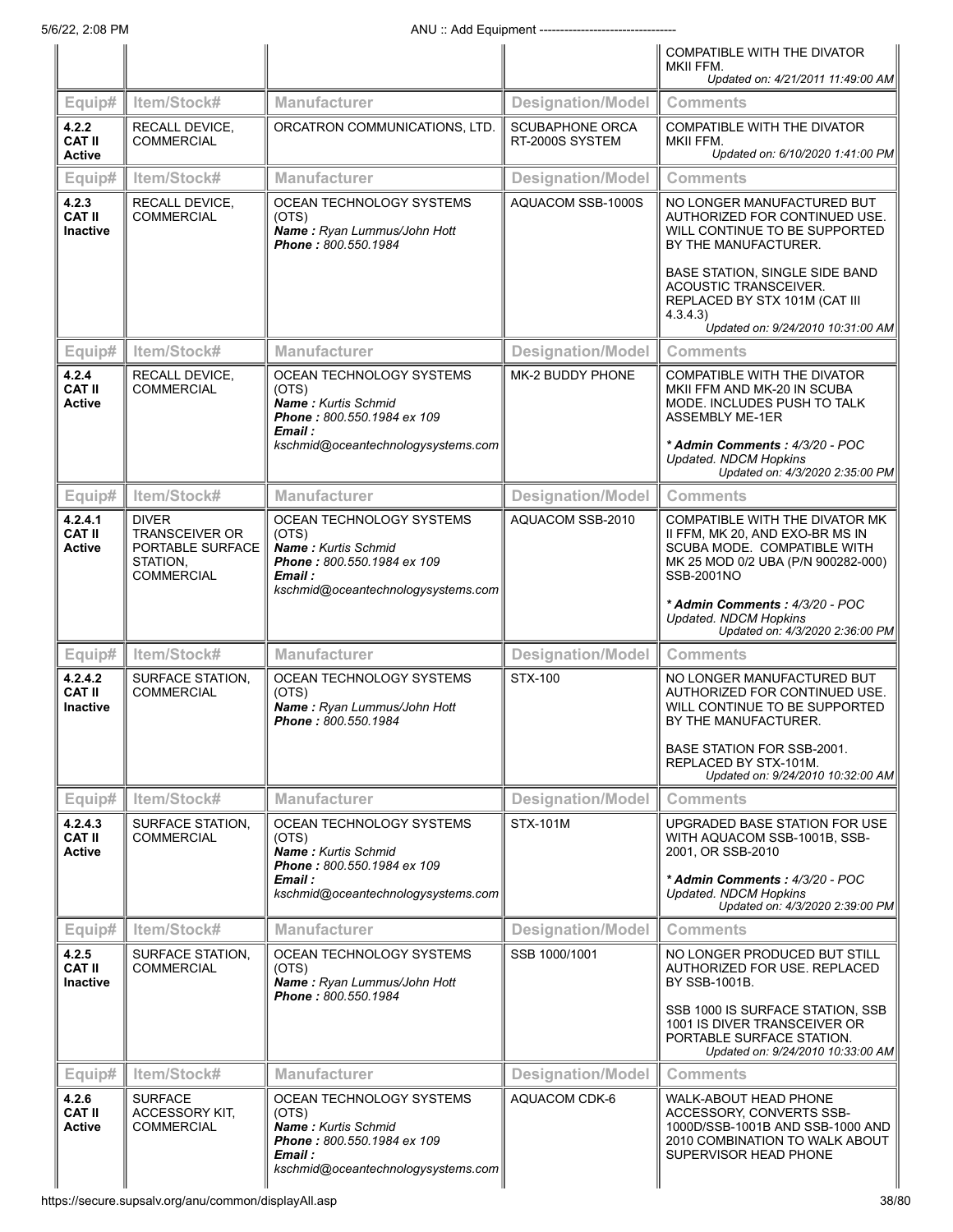|                                            |                                     |                                                                                                                                         |                                                | * Admin Comments: 4/3/20 - POC<br><b>Updated. NDCM Hopkins</b><br>Updated on: 4/3/2020 2:40:00 PM                                                                                                                                                                                                                                                                       |
|--------------------------------------------|-------------------------------------|-----------------------------------------------------------------------------------------------------------------------------------------|------------------------------------------------|-------------------------------------------------------------------------------------------------------------------------------------------------------------------------------------------------------------------------------------------------------------------------------------------------------------------------------------------------------------------------|
| Equip#                                     | Item/Stock#                         | <b>Manufacturer</b>                                                                                                                     | Designation/Model                              | <b>Comments</b>                                                                                                                                                                                                                                                                                                                                                         |
| 4.2.7<br><b>CAT II</b><br><b>Active</b>    | RECALL DEVICE,<br><b>COMMERCIAL</b> | CROUZET (FORMERLY SAFARE-<br>CROUZET)                                                                                                   | ERUS-2B5 & ERUS-2A5                            | ERUS-2B5 IS SURFACE UNIT, ERUS-<br>2A5 IS DIVER WORN UNDERWATER<br>UNIT.<br>Updated on: 6/10/2020 1:42:00 PM                                                                                                                                                                                                                                                            |
| Equip#                                     | Item/Stock#                         | <b>Manufacturer</b>                                                                                                                     | <b>Designation/Model</b>                       | <b>Comments</b>                                                                                                                                                                                                                                                                                                                                                         |
| 4.2.8<br><b>CAT II</b><br><b>Inactive</b>  | RECALL DEVICE,<br><b>COMMERCIAL</b> | <b>SUBCOM</b>                                                                                                                           | MODEL 230D/S                                   | NO LONGER AUTHORIZED FOR<br>PROCUREMENT, BUT AUTHORIZED<br>FOR CONTINUED USE.<br>Updated on: 2/2/2010 2:22:00 PM                                                                                                                                                                                                                                                        |
| Equip#                                     | Item/Stock#                         | Manufacturer                                                                                                                            | <b>Designation/Model</b>                       | <b>Comments</b>                                                                                                                                                                                                                                                                                                                                                         |
| 4.2.9<br><b>CAT II</b><br><b>Active</b>    | RECALL DEVICE,<br><b>COMMERCIAL</b> | DIVECOMM, INC.                                                                                                                          | DIVECOM MUC-100 &<br><b>MUC-2000</b>           | MUC-100 IS A SURFACE-TO-DIVER<br>COMMUNICATIONS UNIT. MUC-2000<br>ALLOWS DIVER-TO-DIVER AND<br>DIVER-TO-SURFACE<br><b>COMMUNICATION WHEN USED AS A</b><br>SET WITH MUC-100.<br>DIVECOMM UNITS NO LONGER<br>MANUFACTURED BUT STILL<br>AUTHORIZED FOR USE.<br>THE DIVECOM SC-100 SURFACE                                                                                  |
|                                            |                                     |                                                                                                                                         |                                                | WALK-ABOUT HEAD PHONE (CAT III<br>ITEM) MAY ALSO BE USED WITH THIS<br>SYSTEM AS AN ACCESSORY.<br>ORDER MUC-2000A FOR DIVATOR<br>MKII FFM COMPATIBLE<br>COMMUNICATIONS. ORDER MUC-<br>2000E FOR EXO-BR MS COMPATIBLE<br>COMMUNICATIONS.<br>* Admin Comments : 6/10/2020 -<br>Confirmed DIVECOMM no longer an<br>operating business.<br>Updated on: 6/10/2020 12:04:00 PM |
| Equip#                                     | Item/Stock#                         | <b>Manufacturer</b>                                                                                                                     | <b>Designation/Model</b>                       | Comments                                                                                                                                                                                                                                                                                                                                                                |
| 4.2.10<br><b>CAT II</b><br><b>Inactive</b> | RECALL DEVICE,<br><b>COMMERCIAL</b> | <b>RJE INTERNATIONAL</b><br>(FORMERLY EFCOM)                                                                                            | SCM-100M/120M/125M                             | NO LONGER MANUFACTURED BUT<br>AUTHORIZED FOR CONTINUED USE.<br>PREVIOUSLY BUILT BY EFCOM. SCM-<br>100M IS DIVER MODULE, SCM-120M<br>IS SURFACE ACCURACY KIT, SCM-<br>125M IS SURFACE MODULE.<br>Updated on: 9/24/2010 10:35:00 AM                                                                                                                                       |
| Equip#                                     | Item/Stock#                         | <b>Manufacturer</b>                                                                                                                     | <b>Designation/Model</b>                       | <b>Comments</b>                                                                                                                                                                                                                                                                                                                                                         |
| 4.2.11<br><b>CAT II</b><br><b>Active</b>   | RECALL DEVICE,<br><b>COMMERCIAL</b> | ORCATRON COMMUNICATIONS, LTD.                                                                                                           | MODEL 2000-SPPAGM<br><b>SCUBA PHONE</b>        | 2000-SPPAGM IS 2 DIVER, 1 SURFACE<br>UNIT SYSTEM. 2000S IS SURFACE<br>UNIT, 2000D IS DIVER UNIT. NATO<br>APPROVED, COMPATIBLE WITH AGA<br>FFM.<br>Updated on: 2/3/2010 11:35:00 AM                                                                                                                                                                                      |
| Equip#                                     | Item/Stock#                         | <b>Manufacturer</b>                                                                                                                     | <b>Designation/Model</b>                       | <b>Comments</b>                                                                                                                                                                                                                                                                                                                                                         |
| 4.2.13<br><b>CAT II</b><br><b>Active</b>   | RECALL DEVICE,<br><b>COMMERCIAL</b> | OCEAN TECHNOLOGY SYSTEMS<br>(OTS)<br>Name: Kurtis Schmid<br>Phone: 800.550.1984 ex 109<br>Email :<br>kschmid@oceantechnologysystems.com | AQUACOM SSB 1000D<br>OR SSB-1001/SSB-<br>1001B | SSB 1000D IS OLD DESIGNATION OF<br>SSB-1001.5 WATT DIVER<br>TRANCEIVER INCLUDING VOICE<br>MENU.<br>COMPATIBLE WITH THE DIVATOR<br>MKII FFM AND EXO-26BR IN SCUBA<br>MODE.<br>* Admin Comments: 4/3/20 - POC                                                                                                                                                             |
|                                            |                                     |                                                                                                                                         |                                                | <b>Updated. NDCM Hopkins</b><br>Updated on: 4/3/2020 2:41:00 PM                                                                                                                                                                                                                                                                                                         |
| Equip#                                     | Item/Stock#                         | <b>Manufacturer</b>                                                                                                                     | <b>Designation/Model</b>                       | <b>Comments</b>                                                                                                                                                                                                                                                                                                                                                         |
| 4.2.14<br><b>CAT II</b><br>Inactive        | RECALL DEVICE,<br><b>COMMERCIAL</b> | <b>SUBCOM</b>                                                                                                                           | MODEL 230D                                     | NO LONGER AUTHORIZED FOR<br>PURCHASE, BUT AUTHORIZED FOR<br>CONTINUED USE.                                                                                                                                                                                                                                                                                              |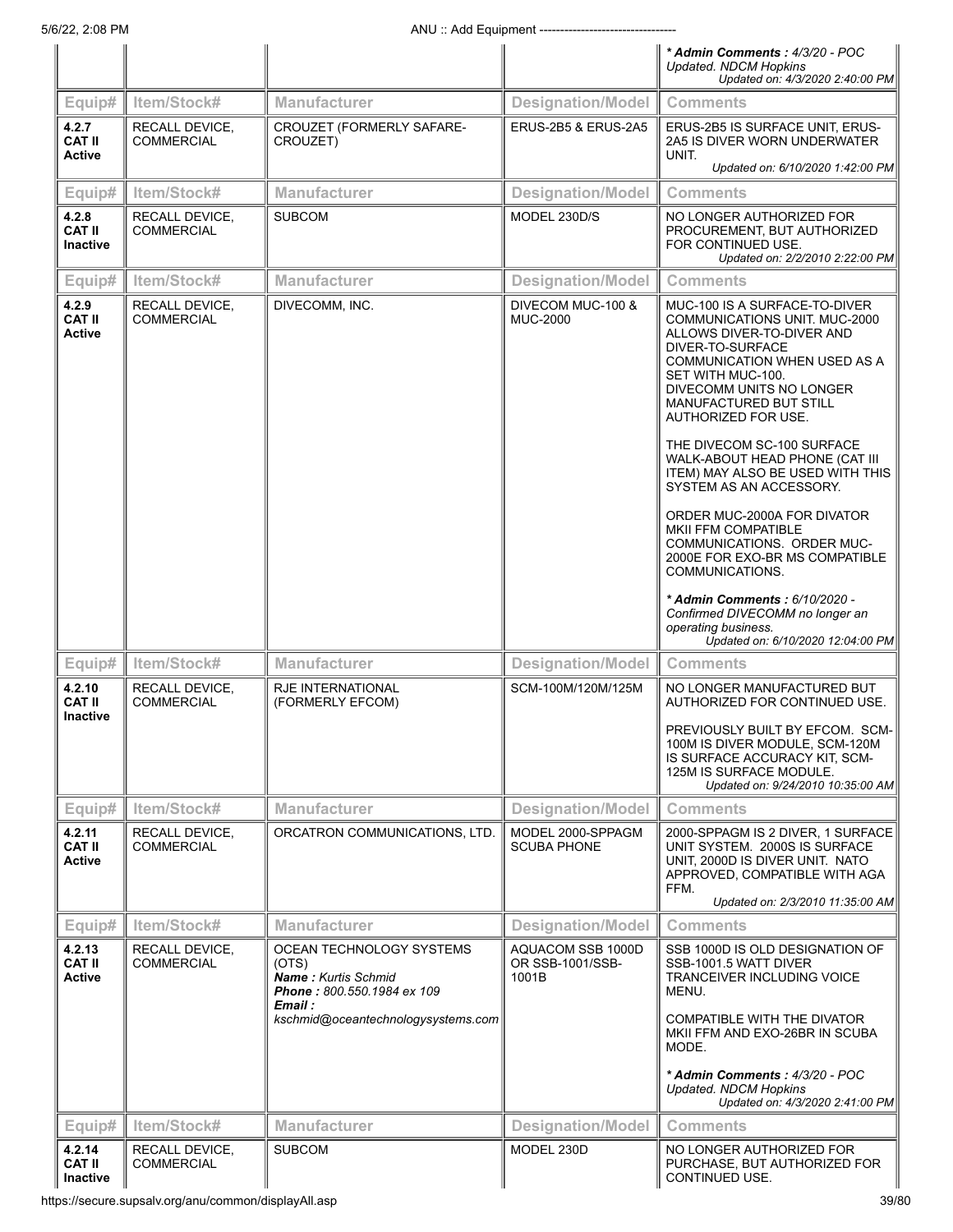|                                          |                                                       |                                                                                                                                                |                                                            | Updated on: 2/3/2010 11:33:00 AM                                                                                                                                                                                                                        |
|------------------------------------------|-------------------------------------------------------|------------------------------------------------------------------------------------------------------------------------------------------------|------------------------------------------------------------|---------------------------------------------------------------------------------------------------------------------------------------------------------------------------------------------------------------------------------------------------------|
| Equip#                                   | Item/Stock#                                           | <b>Manufacturer</b>                                                                                                                            | <b>Designation/Model</b>                                   | <b>Comments</b>                                                                                                                                                                                                                                         |
| 4.2.15<br><b>CAT II</b><br><b>Active</b> | <b>THROUGH WATER</b><br><b>COMMUNICATIONS</b>         | OCEAN TECHNOLOGY SYSTEMS<br>(OTS)<br><b>Name: Kurtis Schmid</b><br>Phone: 800-550-1984 ex 109<br>Email:<br>kschmid@oceantechnologysystems.com  | SW-1000-SC<br>MAG-1001S                                    | SW-1000-SC IS DIVER WORN UNIT.<br>MAG-1001S IS THE SURFACE UNIT.<br>* Admin Comments: 09/04/03 - Added<br>to the AMU List.<br>04/03/20 - POC Updated. NDCM<br>Hopkins<br>Updated on: 4/3/2020 2:44:00 PM                                                |
| Equip#                                   | Item/Stock#                                           | <b>Manufacturer</b>                                                                                                                            | <b>Designation/Model</b>                                   | <b>Comments</b>                                                                                                                                                                                                                                         |
| 4.2.16<br><b>CAT II</b><br><b>Active</b> | <b>THROUGH WATER</b><br><b>COMMUNICATIONS</b>         | OCEAN TECHNOLOGY SYSTEMS<br>(OTS)<br><b>Name: Kurtis Schmid</b><br>Phone: 800-550-1984 ex 109<br>Email :<br>kschmid@oceantechnologysystems.com | MAG-1003D (PN 900360)<br><b>MAG 1003PS (PN</b><br>900371)  | MAG-1003D IS THE DIVER WORN<br>UNIT.<br>MAG-1003PS IS THE SURFACE UNIT.<br>* Admin Comments: 7/27/12 - Added<br>to the AMU List.<br>4/3/20 - POC Updated. NDCM Hopkins<br>Updated on: 4/3/2020 2:46:00 PM                                               |
| Equip#                                   | Item/Stock#                                           | <b>Manufacturer</b>                                                                                                                            | <b>Designation/Model</b>                                   | <b>Comments</b>                                                                                                                                                                                                                                         |
| 4.2.17<br><b>CAT II</b><br><b>Active</b> | <b>HYBRID</b><br>COMMUNICATIONS.<br><b>COMMERCIAL</b> | OCEAN TECHNOLOGY SYSTEMS<br>(OTS)<br>Name: Kurtis Schmid<br>Phone: 800-550-1984 ex 109<br>Email :<br>kschmid@oceantechnologysystems.com        | MAG-1004HS (DIVER<br>UNIT)<br>MAG-1004PS (SURFACE<br>UNIT) | HYBRID SYSTEM CAPABLE OF BOTH<br>THROUGH WATER AND HARD WIRE<br><b>COMMUNICATIONS</b><br>* Admin Comments: 4/3/20 - POC<br><b>Updated. NDCM Hopkins</b><br>Updated on: 4/3/2020 2:48:00 PM                                                              |
| Equip#                                   | Item/Stock#                                           | Manufacturer                                                                                                                                   | <b>Designation/Model</b>                                   | <b>Comments</b>                                                                                                                                                                                                                                         |
| 4.2.18<br><b>CAT II</b><br><b>Active</b> | <b>THROUGH WATER</b><br><b>COMMUNICATIONS</b>         | Oceans Technology Systems (OTS)<br><b>Name: Kurtis Schmid</b><br>Phone: 424-333-2310<br>Email:<br>kschmid@oceantechnologysystems.com           | 900473-000<br>MILCOM 6000                                  | <b>TRANCEIVER AUTHORIZED FOR</b><br>SHORE-BASED AND SMALL BOAT<br>USE ONLY.<br>* Admin Comments: Working with<br>NSWC Carderock for more widespread<br>battery use, eliminating certification<br>expiration rate. Updated 03June21.<br>POC: LCDR Irwin. |

## **4.3 HARDWIRE COMMUNICATIONS**

## **General Notes**

**(1)**: This item does not include an internal Ground Fault Interrupter (GFI). This device must be used with a GFI protected outlet or an external GFI device.

| Equip#                                    | Item/Stock#                                                                | <b>Manufacturer</b>                                           | <b>Designation/Model</b>                                                                                                                                                                                                                                                       | <b>Comments</b>                                                                                                                                                                                                                                                                                                                                                                                                                                                                      |  |  |  |
|-------------------------------------------|----------------------------------------------------------------------------|---------------------------------------------------------------|--------------------------------------------------------------------------------------------------------------------------------------------------------------------------------------------------------------------------------------------------------------------------------|--------------------------------------------------------------------------------------------------------------------------------------------------------------------------------------------------------------------------------------------------------------------------------------------------------------------------------------------------------------------------------------------------------------------------------------------------------------------------------------|--|--|--|
| 4.3.1<br><b>CAT II</b><br><b>Inactive</b> | <b>HYDROCOM UW</b><br><b>COMMUNICATION</b><br>SYSTEM.<br><b>COMMERCIAL</b> | ALLIANT TECH SYSTEMS, INC.                                    | <b>HCOM 1001000</b>                                                                                                                                                                                                                                                            | General Notes: (1) Apply. NO LONGER<br>AUTHORIZED FOR PROCUREMENT.<br>BUT AUTHORIZED FOR CONTINUED<br>USE.<br>Updated on: 5/21/2020 3:48:00 PM                                                                                                                                                                                                                                                                                                                                       |  |  |  |
| Equip#                                    | Item/Stock#                                                                | <b>Manufacturer</b>                                           | <b>Designation/Model</b>                                                                                                                                                                                                                                                       | <b>Comments</b>                                                                                                                                                                                                                                                                                                                                                                                                                                                                      |  |  |  |
| 4.3.2<br><b>CAT II</b><br><b>Active</b>   | <b>DIVER</b><br><b>COMMUNICATION</b><br>SYSTEM.<br><b>COMMERCIAL</b>       | AMRON INTERNATIONAL & DIVING<br>SUPPLY INC.                   | AMCOM III<br>2830A-01 (Replaced PN<br>2830A/24)<br>2830A-02 (Replaced PN<br>2830A/24/26DSP3)<br>2830A-03 (Replaced PN<br>2830A/24/28A)<br>2830A-05 (Replaced PN<br>2830A/24-MS)<br>2830A-06 (Replaced PN<br>2830A/24/28FDH-MS)<br>2830A-07 (Replaced PN<br>2830A/24/26DSP3-MS) | General Notes: (1) Apply. 2830A-XX IS<br>A 3-DIVER COMMUNICATIONS<br>SYSTEM, MODEL NUMBERS LISTED<br>ARE AUTHORIZED FOR USE.<br><b>HELMETS MUST BE OUTFITTED</b><br>WITH AMRON EARPHONES/MICS.<br>NOT COMPATIBLE WITH HYDROCOM<br>OR HELLE EARPHONES/MICS.<br>PN 2830A/24 SERIES IS NO LONGER<br><b>MANUFACTURED BUT IS STILL</b><br>AUTHORIZED FOR CONTINUED USE.<br>* Admin Comments: 8/18/11 - PN<br>change 2830/24M/28FDH to 2830A/24.<br>7/15/2014 - Changed Manufacturer Info. |  |  |  |
|                                           |                                                                            | https://secure.supsalv.org/anu/common/displayAll.asp<br>40/80 |                                                                                                                                                                                                                                                                                |                                                                                                                                                                                                                                                                                                                                                                                                                                                                                      |  |  |  |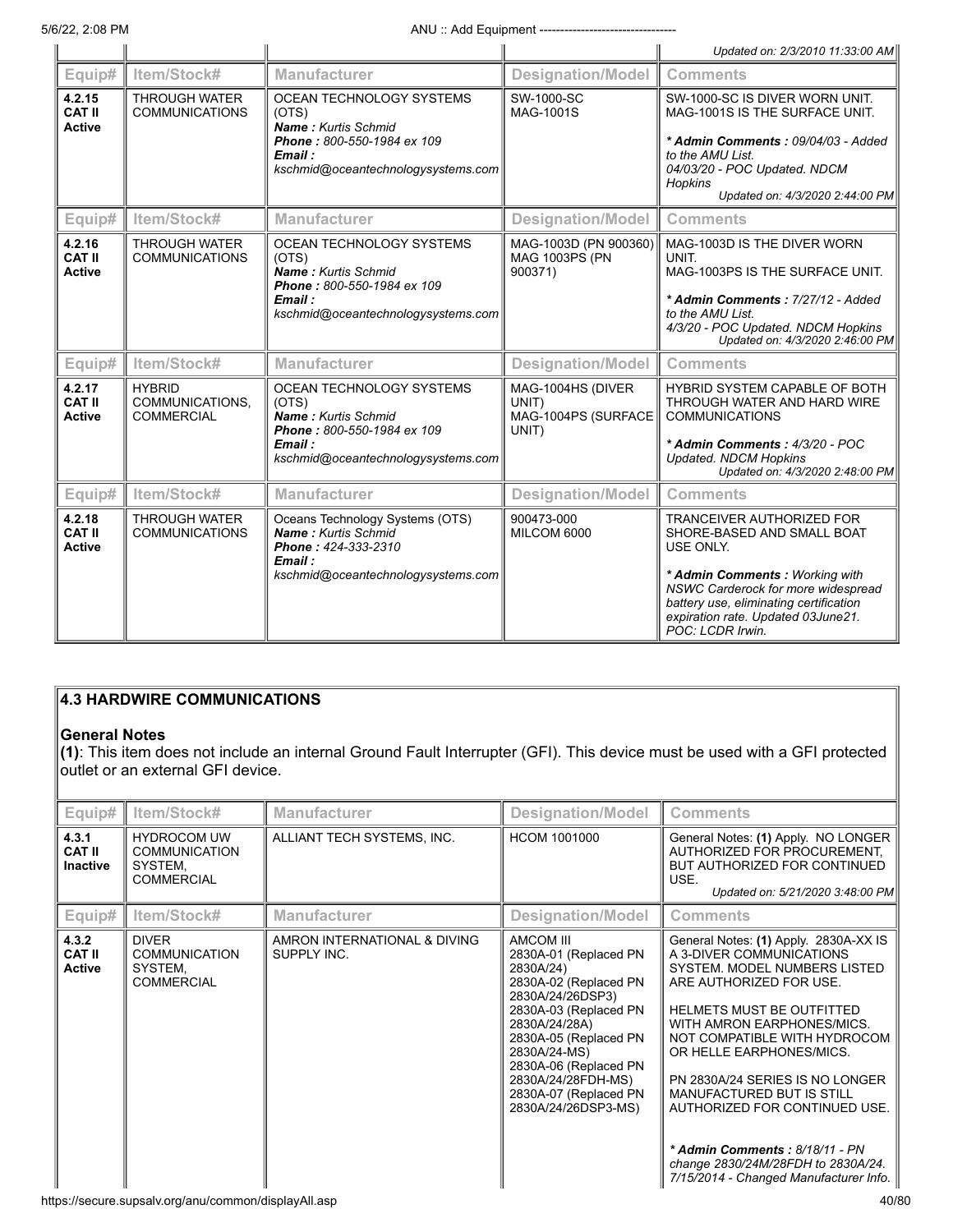|                                           |                                                                       |                                                                                                   |                                                    | 05/31/2018 - MWH - Updated Model<br>number changes and configurations<br>Updated on: 6/10/2020 11:35:00 AM                                                                                                                                                                 |
|-------------------------------------------|-----------------------------------------------------------------------|---------------------------------------------------------------------------------------------------|----------------------------------------------------|----------------------------------------------------------------------------------------------------------------------------------------------------------------------------------------------------------------------------------------------------------------------------|
| Equip#                                    | Item/Stock#                                                           | Manufacturer                                                                                      | <b>Designation/Model</b>                           | <b>Comments</b>                                                                                                                                                                                                                                                            |
| 4.3.3<br>CAT II<br><b>Active</b>          | <b>HELIUM SPEECH</b><br>UNSCRAMBLER,<br><b>COMMERCIAL</b>             | <b>IMENCO NAUTRONIX (FORMERLY</b><br>NAUTRONIX HELLE AND HELLE<br>ENGINEERING INC. PRIOR TO THAT) | 3315S                                              | General Notes: (1) Apply. N/A<br>* Admin Comments: 6/17/10 - Helle<br>Engineering Inc. no longer exists, but<br>acquired by Nautronix (Marine<br>Technology Solutions).<br>6/10/2020 - Nautronix acquired by<br><i><b>IMENCO.</b></i><br>Updated on: 6/10/2020 10:50:00 AM |
| Equip#                                    | Item/Stock#                                                           | Manufacturer                                                                                      | <b>Designation/Model</b>                           | <b>Comments</b>                                                                                                                                                                                                                                                            |
| 4.3.3.1<br>CAT II<br><b>Active</b>        | AMCOM II HELIUM<br><b>SPEECH</b><br>UNSCRAMBLER,<br><b>COMMERCIAL</b> | AMRON INTERNATIONAL & DIVING<br>SUPPLY INC.                                                       | AMRON PN 2825A-10<br>replaces PN 2825/24/26-<br>MS | General Notes: (1) Apply. AMRON PN<br>2825A-10 TWO-DIVER DELUXE<br>PORTABLE COMMUNICATOR WITH<br>DSP HELIUM SPEECH<br>UNSCRAMBLER AND MS<br><b>CONNECTIONS</b>                                                                                                             |
|                                           |                                                                       |                                                                                                   |                                                    | * Admin Comments: 7/15/2014 -<br>Updated Manufacturer Info.<br>05/31/2018 MWH - Updated with<br>replacement PNs and corrected errors<br>from notes<br>Updated on: 5/21/2020 3:50:00 PM                                                                                     |
| Equip#                                    | Item/Stock#                                                           | Manufacturer                                                                                      | <b>Designation/Model</b>                           | <b>Comments</b>                                                                                                                                                                                                                                                            |
| 4.3.4<br>CAT II                           | <b>HELIUM SPEECH</b><br>UNSCRAMBLER,                                  | <b>IMENCO NAUTRONIX (FORMERLY</b><br>NAUTRONIX HELLE AND HELLE                                    | $-3315$                                            | General Notes: (1) Apply. N/A                                                                                                                                                                                                                                              |
| <b>Active</b>                             | <b>COMMERCIAL</b>                                                     | ENGINEERING INC. PRIOR TO THAT)                                                                   |                                                    | * Admin Comments: 6/17/10 - Helle<br>Engineering Inc. no longer exists, but<br>acquired by<br>Nautronix (Marine Technology<br>Solutions).<br>6/10/2020 - Nautronics acquired by<br><b>IMENCO.</b><br>Updated on: 6/10/2020 10:51:00 AM                                     |
| Equip#                                    | Item/Stock#                                                           | <b>Manufacturer</b>                                                                               | <b>Designation/Model</b>                           | <b>Comments</b>                                                                                                                                                                                                                                                            |
| 4.3.5<br>CAT II<br><b>Active</b>          | <b>COMMUNICATION</b><br>SET, COMMERCIAL                               | KIRBY MORGAN DIVE SYSTEMS, INC.                                                                   | PN 515-030                                         | PN 515-030 INCLUDES EARPHONES<br>(RIGHT PN 515-005, LEFT PN 515-006)<br>& MICROPHONE (PN 515-009).<br>COMPATIBLE WITH AMCOM III PN                                                                                                                                         |
|                                           |                                                                       |                                                                                                   |                                                    | 2830A/24.<br>Updated on: 6/9/2020 10:30:00 AM                                                                                                                                                                                                                              |
| Equip#                                    | Item/Stock#                                                           | <b>Manufacturer</b>                                                                               | <b>Designation/Model</b>                           | <b>Comments</b>                                                                                                                                                                                                                                                            |
| 4.3.5.1<br><b>CAT II</b><br><b>Active</b> | <b>COMMUNICATION</b><br>SET, COMMERCIAL                               | AMRON INTERNATIONAL & DIVING<br>SUPPLY INC.                                                       | PN 1501-010, 1501-011N,<br>1501-014N, 1501-255 MN  | PN 1501-010 INCLUDES EARPHONES<br>(RIGHT PN 1501-012, LEFT PN 1501-<br>013) & MICROPHONE (PN 1501-011).<br>COMPATIBLE WITH ALL AMCOMS.                                                                                                                                     |
|                                           |                                                                       |                                                                                                   |                                                    | PN 1501-001N IS DYNAMIC<br>MICROPHONE WITH EO<br>CONNECTOR. PN 1501-014N<br><b>EARPHONE SET WITH EO</b><br>CONNECTOR. PN 1501-255M IS A<br>PENETRATOR KIT WITH EO<br>CONNECTORS.                                                                                           |
|                                           |                                                                       |                                                                                                   |                                                    | * Admin Comments: 8/18/11 -<br>Separated from 3.5.5<br>7/15/2014 - Updated manufacturer Info.<br>Updated on: 6/10/2020 11:38:00 AM                                                                                                                                         |
| Equip#                                    | Item/Stock#                                                           | <b>Manufacturer</b>                                                                               | <b>Designation/Model</b>                           | <b>Comments</b>                                                                                                                                                                                                                                                            |
| 4.3.6<br><b>CAT II</b><br><b>Inactive</b> | <b>DYNAMIC HEAD</b><br>PHONES,<br><b>COMMERCIAL</b>                   | <b>RJE INTERNATIONAL</b><br>(FORMERLY EFCOM)                                                      | DAR 1000 MOD 2                                     | NO LONGER AUTHORIZED FOR<br>PROCUREMENT, BUT AUTHORIZED<br>FOR CONTINUED USE.                                                                                                                                                                                              |
|                                           |                                                                       |                                                                                                   |                                                    | FOR RECOMPRESSION CHAMBER<br>USE ONLY.                                                                                                                                                                                                                                     |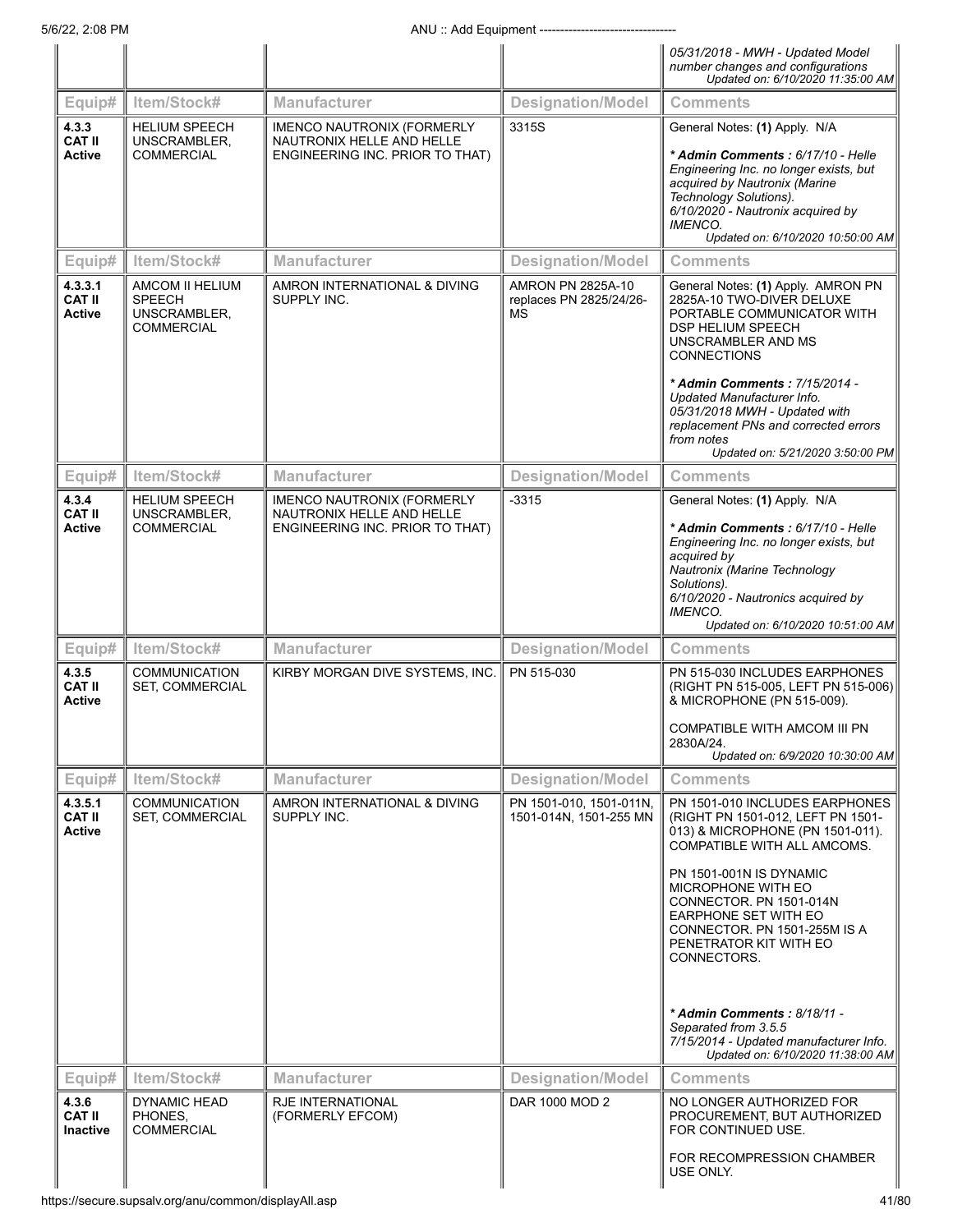|                                           |                                                                          |                                                                                                          |                                                                        | Updated on: 9/24/2010 10:03:00 AM                                                                                                                                                                               |
|-------------------------------------------|--------------------------------------------------------------------------|----------------------------------------------------------------------------------------------------------|------------------------------------------------------------------------|-----------------------------------------------------------------------------------------------------------------------------------------------------------------------------------------------------------------|
| Equip#                                    | Item/Stock#                                                              | <b>Manufacturer</b>                                                                                      | <b>Designation/Model</b>                                               | <b>Comments</b>                                                                                                                                                                                                 |
| 4.3.7<br><b>CAT II</b><br><b>Inactive</b> | MICROPHONE SET.<br><b>COMMERCIAL</b>                                     | <b>NAUTRONIX HELLE</b><br>(FORMERLY HELLE ENGINEERING<br>INC.)                                           | PN 3455, 10780, 10782                                                  | NO LONGER AUTHORIZED FOR<br>PROCUREMENT, BUT AUTHORIZED<br>FOR CONTINUED USE.                                                                                                                                   |
|                                           |                                                                          |                                                                                                          |                                                                        | * Admin Comments: 6/17/10 - Helle<br>Engineering Inc. no longer exists, but<br>agcured into Nautronix (Marine<br>Technology Solutions).<br>Updated on: 9/24/2010 10:02:00 AM                                    |
| Equip#                                    | Item/Stock#                                                              | <b>Manufacturer</b>                                                                                      | <b>Designation/Model</b>                                               | <b>Comments</b>                                                                                                                                                                                                 |
| 4.3.8<br><b>CAT II</b><br>Active          | <b>COMMUNICATION</b><br>SET, COMMERCIAL                                  | OCEAN TECHNOLOGY SYSTEMS<br>(OTS)<br><b>Name: Kurtis Schmid</b><br>Phone: 800-550-1984 ex 109            | BP-3MN, PN 900226-000<br>(SET)<br>*BP-44B, PN 900080-001<br>(EARPHONE) | PRE-AMPLIFIED COMMUNICATION<br>ASSEMBLY AUTHORIZED FOR USE<br>WITH THE MK 20 MOD 0/1.                                                                                                                           |
|                                           |                                                                          | Email :<br>kschmid@oceantechnologysystems.com                                                            | *2PME, PN 910032-000<br>(MIC)                                          | BP-44B HAS NEXUS CONNECTOR.<br>2PME HAS FEMALE AMP<br>CONNECTOR.                                                                                                                                                |
|                                           |                                                                          |                                                                                                          |                                                                        | * Admin Comments: 09/05/12 -<br>Removed 1PME preamplified mic (with<br>E/O conenctor) since it is no longer<br>manufactured or in line with the MK 20<br>tech manual.                                           |
|                                           |                                                                          |                                                                                                          |                                                                        | 04/03/20 - POC Updated<br>Updated on: 6/10/2020 10:57:00 AM                                                                                                                                                     |
| Equip#                                    | Item/Stock#                                                              | Manufacturer                                                                                             | <b>Designation/Model</b>                                               | <b>Comments</b>                                                                                                                                                                                                 |
| 4.3.9<br><b>CAT II</b><br><b>Active</b>   | MICROPHONE,<br><b>MILITARY</b>                                           | OCEAN TECHNOLOGY SYSTEMS<br>(OTS)<br><b>Name: Kurtis Schmid</b>                                          | <b>SDV 16</b>                                                          | FOR USE WITH CLOSED CIRCUIT<br>REBREATHER.                                                                                                                                                                      |
|                                           |                                                                          | Phone: 800.550.1984 ex 109<br>Email :                                                                    |                                                                        | * Admin Comments: 04/03/20 - POC<br>Updated                                                                                                                                                                     |
|                                           |                                                                          | kschmid@oceantechnologysystems.com                                                                       |                                                                        | Updated on: 6/10/2020 10:58:00 AM                                                                                                                                                                               |
| Equip#                                    | Item/Stock#                                                              | <b>Manufacturer</b>                                                                                      | <b>Designation/Model</b>                                               | <b>Comments</b>                                                                                                                                                                                                 |
| 4.3.11<br><b>CAT II</b><br>Active         | <b>MICROPHONE</b><br>ELEMENT.<br><b>COMMERCIAL</b>                       | OCEAN TECHNOLOGY SYSTEMS<br>(OTS)<br><b>Name: Kurtis Schmid</b>                                          | M 101/A1C                                                              | COMPATIBLE WITH HYDROCOM<br>SYSTEM ONLY.                                                                                                                                                                        |
|                                           |                                                                          | Phone: 800.550.1984 ex 109<br>Email :<br>kschmid@oceantechnologysystems.com                              |                                                                        | * Admin Comments: 4/3/20 - POC<br><b>Updated. NDCM Hopkins</b><br>Updated on: 6/10/2020 10:58:00 AM                                                                                                             |
| Equip#                                    | Item/Stock#                                                              | <b>Manufacturer</b>                                                                                      | <b>Designation/Model</b>                                               | <b>Comments</b>                                                                                                                                                                                                 |
| 4.3.12<br><b>CAT II</b><br><b>Active</b>  | STRENGTH/<br><b>COMMUNICATIONS</b><br>CABLE, NAVSEA<br><b>CONTROLLED</b> | STRENGTH/ COMMUNICATIONS<br>CABLE/NEDU CODE 03D                                                          | NAVSEA DWGS 592-<br>5939961, 592-5939962,<br>AND 592-5939963           | REFER to NAVSEA DWGs 592-<br>5939961, 592-5939962, AND 592-<br>5939963<br>Updated on: 9/24/2010 10:05:00 AM                                                                                                     |
| Equip#                                    | Item/Stock#                                                              | <b>Manufacturer</b>                                                                                      | <b>Designation/Model</b>                                               | <b>Comments</b>                                                                                                                                                                                                 |
| 4.3.13<br><b>CAT II</b><br>Active         | MICROPHONE,<br><b>COMMERCIAL</b>                                         | OCEAN TECHNOLOGY SYSTEMS<br>(OTS)<br><b>Name: Kurtis Schmid</b><br>Phone: 800.550.1984 ex 109<br>Email : | <b>ME-16R</b>                                                          | "HOT-MIC" NON-PREAMPLIFIED<br>MICROPHONE ELEMENT USED IN<br><b>VARIOUS COMMUNICATION</b><br>ASSEMBLES INCLUDING EMA-2.                                                                                          |
|                                           |                                                                          | kschmid@oceantechnologysystems.com                                                                       |                                                                        | USE WITH ME16-SL AND<br><b>MANUFACTURER'S ASSOCIATED</b><br>INTERCONNECTING COMPONENTS<br>FOR KM-37 AND KM-97                                                                                                   |
|                                           |                                                                          |                                                                                                          |                                                                        | USE OF OTS INSULATING BOOT<br>(506281-000), CUT-TO-SIZE, TO<br><b>COVER MICROPHONE TERMINALS</b><br>OR LATEX FINGER COT TO COVER<br>THE ENTIRE MICROPHONE AND<br>TERMINALS IS MANDATORY FOR KM-<br>37 AND KM-97 |
|                                           |                                                                          |                                                                                                          |                                                                        | * Admin Comments: 4/3/20 - POC<br><b>Updated. NDCM Hopkins</b>                                                                                                                                                  |
|                                           |                                                                          |                                                                                                          |                                                                        | 5/21/20 - Update notes use with ME16-<br>SL and insulation boot for KM 37/97<br>Updated on: 6/10/2020 10:59:00 AM                                                                                               |
|                                           |                                                                          |                                                                                                          |                                                                        |                                                                                                                                                                                                                 |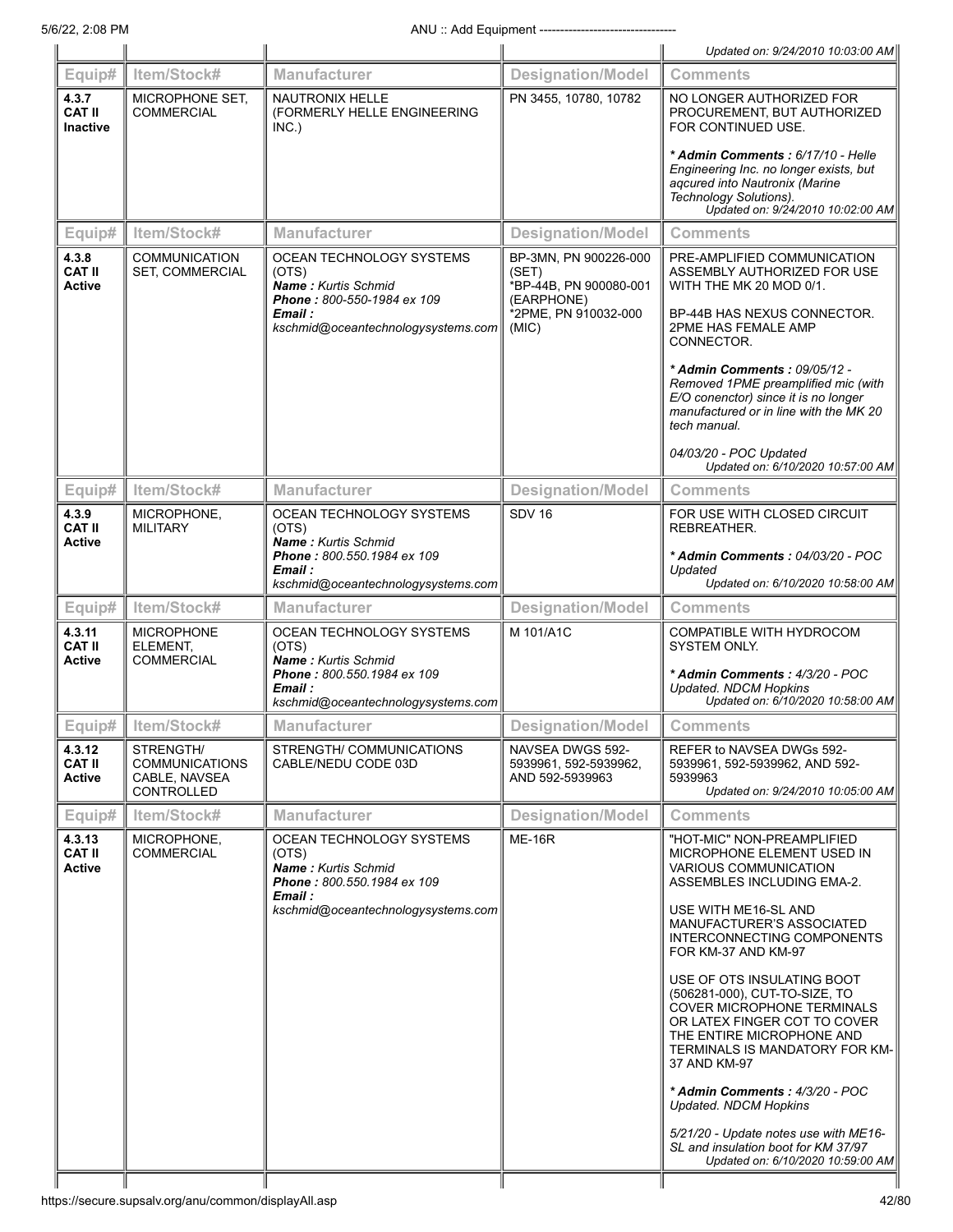| Equip# $\parallel$                       | Item/Stock#                                                           | Manufacturer                                                                                                                                   | Designation/Model Comments                                                       |                                                                                                                                                                                                                                                                                                           |
|------------------------------------------|-----------------------------------------------------------------------|------------------------------------------------------------------------------------------------------------------------------------------------|----------------------------------------------------------------------------------|-----------------------------------------------------------------------------------------------------------------------------------------------------------------------------------------------------------------------------------------------------------------------------------------------------------|
| 4.3.14<br><b>CAT II</b><br><b>Active</b> | <b>EARPHONE &amp;</b><br><b>MICROPHONE</b><br>ASSEMBLY,<br>COMMERCIAL | OCEAN TECHNOLOGY STSTEMS<br>(OTS)<br>Name: Kurtis Schmid<br>Phone: 800.550.1984 ex 109<br>Email :                                              | EMA-2                                                                            | EARPHONE/MIC ASSEMBLY FOR<br>USE WITH SSB-2010 AND 1001B,<br>STANDARD COMS WITH OTS HIGH<br>USE IN WATER CONNECTOR.                                                                                                                                                                                       |
|                                          |                                                                       | kschmid@oceantechnologysystems.com                                                                                                             |                                                                                  | * Admin Comments: 4/3/20 - POC<br><b>Updated. NDCM Hopkins</b><br>Updated on: 6/10/2020 11:00:00 AM                                                                                                                                                                                                       |
| Equip#                                   | Item/Stock#                                                           | Manufacturer                                                                                                                                   | <b>Designation/Model</b>                                                         | <b>Comments</b>                                                                                                                                                                                                                                                                                           |
| 4.3.15<br><b>CAT II</b><br>Inactive      | <b>THREE DIVER</b><br>INTERCOM,<br><b>COMMERCIAL</b>                  | OCEAN TECHNOLOGY SYSTEMS<br>(OTS)<br><b>Name: Kurtis Schmid</b><br>Phone: 800.550.1984 ex 109<br>Email :<br>kschmid@oceantechnologysystems.com | AQUACOM MK IV                                                                    | General Notes: (1) Apply. FEATURES<br>CHANGEABLE SUB-PANEL FOR THE<br>UMBILICALS, ALLOWING COMMANDS<br>TO SWITCH OUT BETWEEN BANANA<br>& MS (OR ANY TYPE)CONNECTORS.<br>NO LONGER PRODUCED BY OTS.<br>OTS WILL CONTINUE TO SUPPORT<br>SERVICE AND PARTS FOR THIS<br>MODEL. REPLACED BY ANU ITEM<br>4.3.20 |
|                                          |                                                                       |                                                                                                                                                |                                                                                  | * Admin Comments: 9/19/11 -<br>Connector note added.                                                                                                                                                                                                                                                      |
|                                          |                                                                       |                                                                                                                                                |                                                                                  | 4/3/20 - POC Updated                                                                                                                                                                                                                                                                                      |
|                                          |                                                                       |                                                                                                                                                |                                                                                  | 4/21/20 - Moved to inactive list. LCDR<br>Hyatt                                                                                                                                                                                                                                                           |
|                                          |                                                                       |                                                                                                                                                |                                                                                  | Updated on: 5/21/2020 3:51:00 PM                                                                                                                                                                                                                                                                          |
| Equip#                                   | Item/Stock#                                                           | Manufacturer                                                                                                                                   | <b>Designation/Model</b>                                                         | <b>Comments</b>                                                                                                                                                                                                                                                                                           |
| 4.3.16<br><b>CAT II</b><br><b>Active</b> | <b>EARPHONE &amp;</b><br><b>MICROPHONE</b><br>ASSEMBLY,<br>COMMERCIAL | OCEAN TECHNOLOGY SYSTEMS<br>(OTS)<br>Name: Kurtis Schmid<br>Phone: 800.550.1984 ex 109<br>Email :<br>kschmid@oceantechnologysystems.com        | <b>KM EAR/MICROPHONES</b><br>(SUPER MIC) PN 900397-<br>001                       | FOR USE KM-37 & KM-97<br>* Admin Comments: 07/27/09 - Added<br>to the AMU list.<br>04/04/20 - Manufacturer POC updated.                                                                                                                                                                                   |
|                                          |                                                                       |                                                                                                                                                |                                                                                  | <b>NDCM Hopkins</b><br>05/21/20 - Added PN LCDR Hyatt<br>Updated on: 6/10/2020 11:00:00 AM                                                                                                                                                                                                                |
| Equip#                                   | Item/Stock#                                                           | Manufacturer                                                                                                                                   | <b>Designation/Model</b>                                                         | <b>Comments</b>                                                                                                                                                                                                                                                                                           |
| 4.3.17<br>CAT II                         | STANDARD 4 WIRE<br>COMM ROPE                                          | OCEAN TECHNOLOGY SYSTEMS<br>(OTS)                                                                                                              | MK 7, PN 9000104-000<br>YAD-S SPLITTER, PN                                       | DIVER TO DIVER & DIVER TO<br>TOPSIDE HARDWIRE COMMS.                                                                                                                                                                                                                                                      |
| Active                                   |                                                                       | Name: KURTIS SCHMID<br>Phone: (800) 550-1984 ext 109<br>Email:<br>kschmid@oceantechnologysystems.com                                           | 910034-000<br><b>CR-4 COMROPE PN</b><br>910218/910219                            | Y SPLITTER ALLOWS 3 DIVERS ON A<br>2 DIVER COMMS BOX.                                                                                                                                                                                                                                                     |
|                                          |                                                                       |                                                                                                                                                |                                                                                  | <b>COMROPE AUTHORIZED FOR USE</b><br>AS A STRENGTH MEMBER<br>PROVIDED THAT IT'S<br>APPROPRIATELY ATTACHED TO THE<br>DIVER VIA AN ANU APPROVED<br>HARNESS. NOTE THAT THE<br>COMROPE IS NEGATIVELY BUOYANT.                                                                                                 |
|                                          |                                                                       |                                                                                                                                                |                                                                                  | * Admin Comments: 08/23/12 - Added<br>to the AMU List.<br>03/27/12 - COMROPE approved as a<br>strength member.                                                                                                                                                                                            |
|                                          |                                                                       |                                                                                                                                                |                                                                                  | 04/03/20 - Item/Stock # changed from<br>"DIVER INTERCOM" to actual OTS<br>product name of "STAND 4 WIRE<br>COMM ROPE" NDCM HOPKINS<br>Updated on: 6/10/2020 10:57:00 AM                                                                                                                                   |
| Equip#                                   | Item/Stock#                                                           | Manufacturer                                                                                                                                   | <b>Designation/Model</b>                                                         | <b>Comments</b>                                                                                                                                                                                                                                                                                           |
| 4.3.18<br><b>CAT II</b><br>Active        | <b>COMMUNICATION</b><br>SET                                           | AMRON INTERNATIONAL & DIVING<br>SUPPLY INC.                                                                                                    | PN 1406A (SET)<br>* PN 1406-2<br>(EARPHONE)<br>* PN 1408 (DYNAMIC<br>MICROPHONE) | NON-PREAMPLIFIED<br><b>COMMUNICATION ASSEMBLY</b><br>AUTHORIZED FOR USE WITH THE<br>MK 20 MOD 0/1.<br>THE MICROPHONE ASSEMBLY (PN                                                                                                                                                                         |
|                                          |                                                                       |                                                                                                                                                |                                                                                  | 1408) IS NOT WATERPROOF AND<br>MUST BE KEPT CLEAN & DRY AT ALL                                                                                                                                                                                                                                            |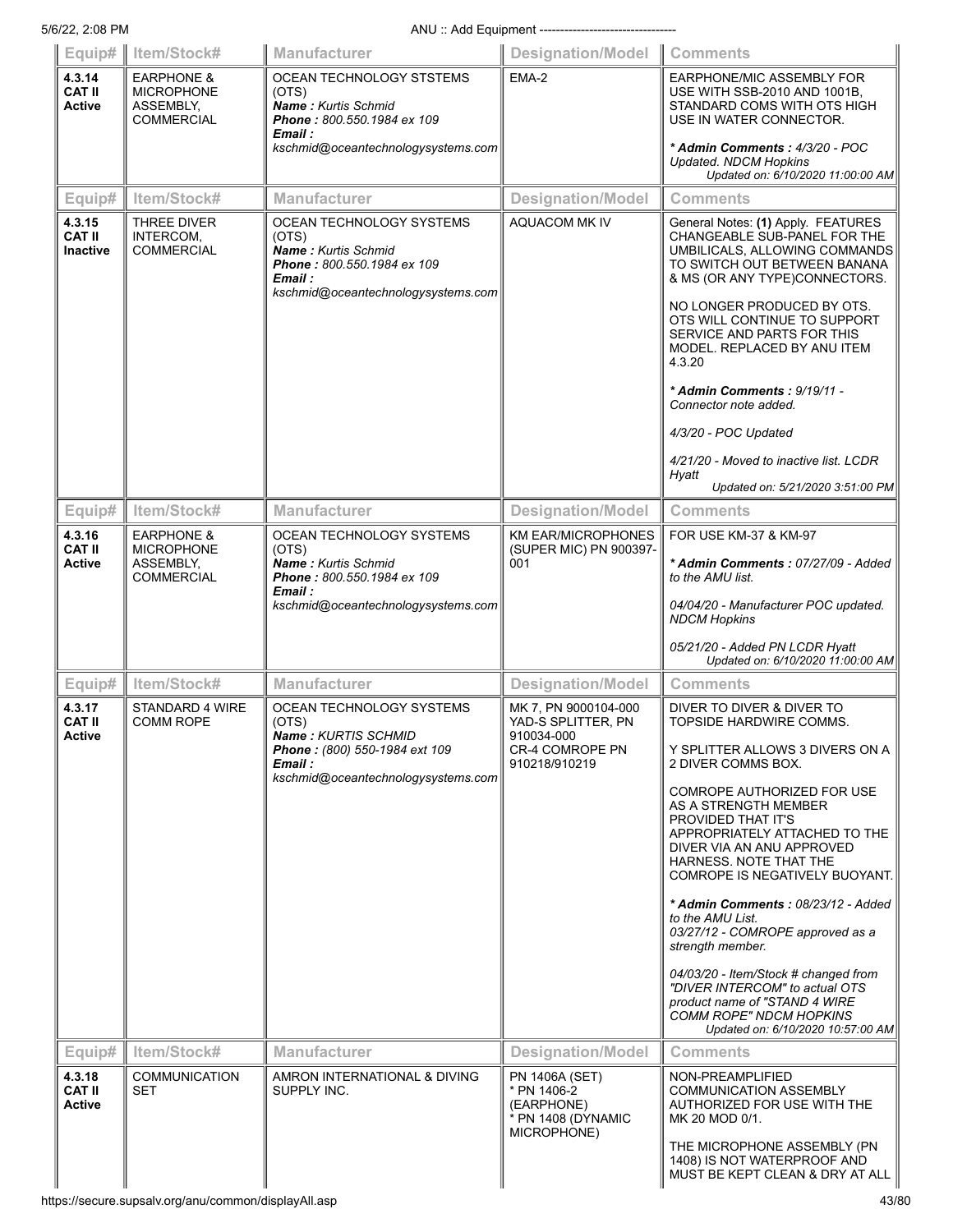| Equip#<br>4.3.19<br><b>CAT I</b><br><b>Active</b> | Item/Stock#<br><b>COMMUNICATION</b><br>SET                      | Manufacturer<br>OCEAN TECHNOLOGY SYSTEMS<br>(OTS)<br><b>Name:</b> Kurtis Schmid<br>Phone: 800-550-1983 ex 109<br>Email :<br>kschmid@oceantechnologysystems.com | <b>Designation/Model</b><br>PN 910382-001 (SET)<br>*EP-1 (EARPHONE)<br>*ME-16R, PN 912086-<br>000(MICROPHONE)                                                                                       | TIMES. WATERPROOF COVER (PN<br>1414) SHALL BE UTILIZED.<br>* Admin Comments : 09/05/12 - Added<br>to the AMU List to align with the MK 20<br>Tech Manual.<br>7/15/2014 - Updated manufacturer info.<br>Updated on: 6/10/2020 11:44:00 AM<br><b>Comments</b><br>NON-PREAMPLIFIED<br><b>COMMUNICATION ASSEMBLY</b><br>AUTHORIZED FOR USE WITH THE<br>MK 20 MOD 0/1.<br>* Admin Comments : 09/05/12 - Added<br>to AMU List to align with MK 20 Tech<br>Manual.                                                                                                                              |
|---------------------------------------------------|-----------------------------------------------------------------|----------------------------------------------------------------------------------------------------------------------------------------------------------------|-----------------------------------------------------------------------------------------------------------------------------------------------------------------------------------------------------|------------------------------------------------------------------------------------------------------------------------------------------------------------------------------------------------------------------------------------------------------------------------------------------------------------------------------------------------------------------------------------------------------------------------------------------------------------------------------------------------------------------------------------------------------------------------------------------|
|                                                   |                                                                 |                                                                                                                                                                |                                                                                                                                                                                                     | Updated on: 6/10/2020 10:56:00 AM                                                                                                                                                                                                                                                                                                                                                                                                                                                                                                                                                        |
| Equip#                                            | Item/Stock#                                                     | <b>Manufacturer</b>                                                                                                                                            | <b>Designation/Model</b>                                                                                                                                                                            | <b>Comments</b>                                                                                                                                                                                                                                                                                                                                                                                                                                                                                                                                                                          |
| 4.3.20<br><b>CAT II</b><br>Active                 | THREE DIVER<br><b>SURFACE</b><br>INTERCOM,<br><b>COMMERCIAL</b> | OCEAN TECHNOLOGY SYSTEMS<br>(OTS)<br>Name: Kurtis Schmid<br>Phone: 800-550-1984 ex 109<br>Email :<br>kschmid@oceantechnologysystems.com                        | <b>AQUACOM MK-III</b>                                                                                                                                                                               | General Notes: (1) Apply.<br>* Admin Comments: ADDED TO ANU<br>4/25/2018<br>04/03/20 - POC Updated<br>Updated on: 4/3/2020 2:17:00 PM                                                                                                                                                                                                                                                                                                                                                                                                                                                    |
| Equip#                                            | Item/Stock#                                                     | Manufacturer                                                                                                                                                   | <b>Designation/Model</b>                                                                                                                                                                            | <b>Comments</b>                                                                                                                                                                                                                                                                                                                                                                                                                                                                                                                                                                          |
| 4.3.21<br><b>CAT II</b><br>Active                 | EP-45MM EAR<br>PHONE/MIC<br><b>ASSEMBLY</b>                     | COEAN TECHNOLOGY SYSTEMS<br>(OTS)<br>Name: Kurtis Schmid<br>Phone: 1-800-550-1984 ext 109<br>Email :<br>kschmid@oceantechnologysystems.com                     | EP-45MM                                                                                                                                                                                             | Approved to 190 FSW with MK 20 MOD<br>0/1<br>PRE AMPLIFIED MIC ASSEMBLY<br>* Admin Comments: 04/16/2020 -<br>Added by LCDR Hyatt<br>Updated on: 6/10/2020 10:54:00 AM                                                                                                                                                                                                                                                                                                                                                                                                                    |
| Equip#                                            | Item/Stock#                                                     | Manufacturer                                                                                                                                                   | <b>Designation/Model</b>                                                                                                                                                                            | <b>Comments</b>                                                                                                                                                                                                                                                                                                                                                                                                                                                                                                                                                                          |
| 4.3.22<br><b>CAT II</b><br>Active                 | <b>FLOATING COMM</b><br>CABLE                                   | OCEAN TECHNOLOGY SYSTEMS<br>(OTS)<br>Name: Kurtis Schmid<br>Phone: 1-800-550-1984 ext 109<br>Email :<br>kschmid@oceantechnologysystems.com                     | BLUE AMP TO HI-USE:<br>910486-***<br>YELLOW AMP TO HI-<br>USE 910487-***<br>BLUE BANANA TO HI-<br>USE 910488-***<br>YELLOW BANANA TO HI-<br>USE 910489-***<br>*** - IS LENGTH<br>REQUESTED/ORDERING | 2500 LBS BREAKING STRENGTH<br>COMMS CABLE.<br>APPROVED FOR SCUBA TO 190 FSW<br>WITH MK 20 MOD 0/1 (SCUBA AGA).<br>MAY BE USED AS TENDING LINE IF<br>PROPERLY MARKED AND SHACKLED<br>WITH HARNESSED DIVER.<br>AUTHORIZED FOR USE IN SCUBA<br>WITH FULL FACE MASK AND DP<br>CONFIG 3 IN SWIFT WATER DIVING<br>OPERATIONS, CONTACT NAVSEA<br>00C3 FOR DP CONFIG 1 USE IN<br>SWIFT WATER DIVING OPERATIONS.<br>NOTE: APPROVED AS STRENGTH<br><b>MEMBER. HIGH TENSIONS MAY</b><br>EFFECT COMMS.<br>* Admin Comments: 04/16/2020 -<br>Added by LCDR Hyatt<br>Updated on: 6/10/2020 10:54:00 AM |
| Equip#                                            | Item/Stock#                                                     | Manufacturer                                                                                                                                                   | <b>Designation/Model</b>                                                                                                                                                                            | <b>Comments</b>                                                                                                                                                                                                                                                                                                                                                                                                                                                                                                                                                                          |
| 4.3.23<br><b>CAT II</b><br>Active                 | ONE DIVER<br><b>COMMUNICATIONS</b><br>BOX.                      | AMRON INTERNATIONAL                                                                                                                                            | AMCOM I 2810-05                                                                                                                                                                                     | General Notes: (1) Apply.<br>* Admin Comments: 11/15/2021 -<br>ADDED TO ANU - MLP                                                                                                                                                                                                                                                                                                                                                                                                                                                                                                        |

#### **5.1 GAS TRANSFER SYSTEMS NO General Notes Equip# Item/Stock# Manufacturer Designation/Model Comments 5.1.1 CAT I Active** OXYGEN BOOSTER PUMP  $HASKEL$  MODELS 26968, 55016, 55312 FOR PORTABLE USE ONLY. NOT FOR PERMANENT INSTALLATION ABOARD SHIP.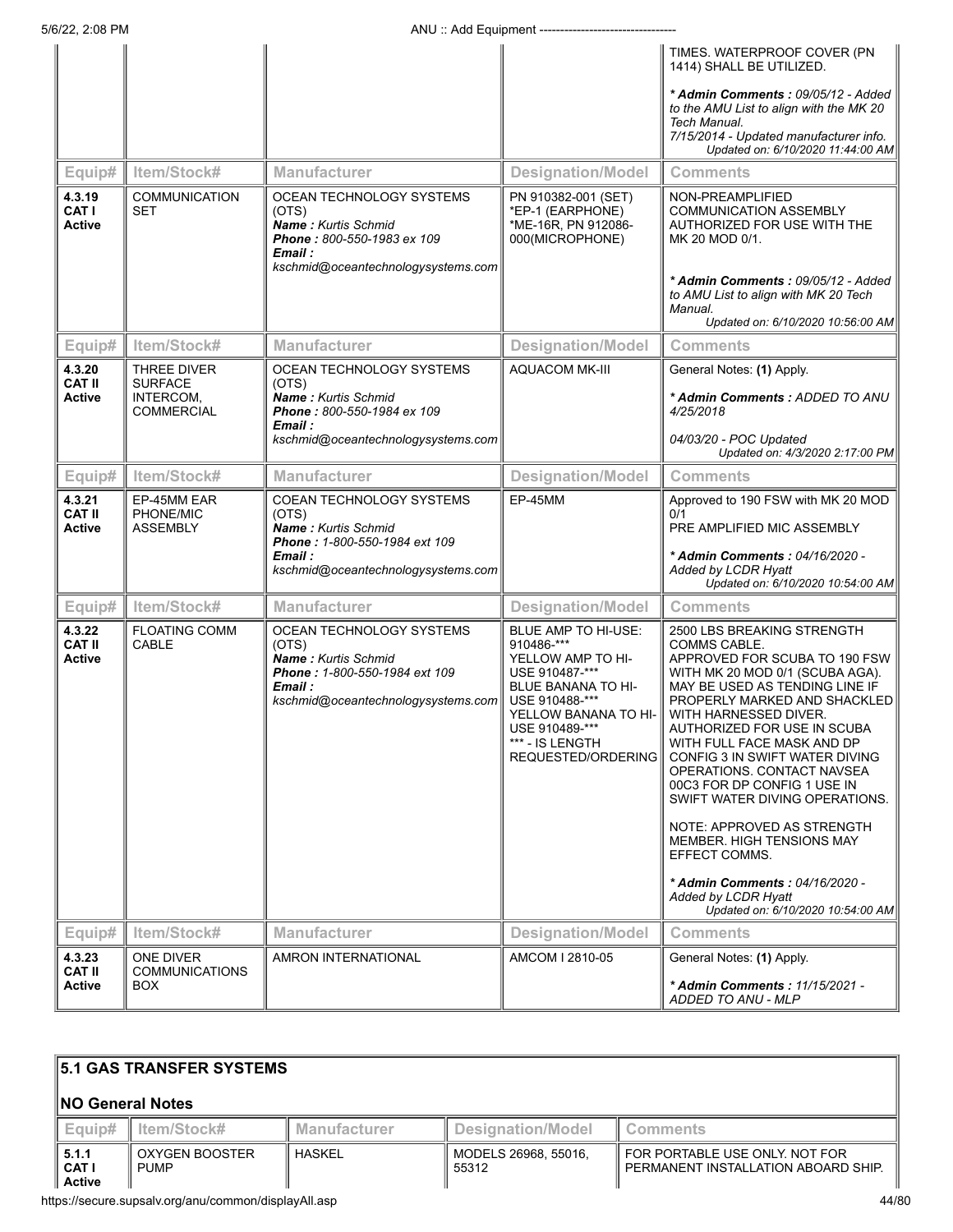|                                           |                                              |                                                                                                |                                              | HASKEL FILTER ASSEMBLIES 28728-10 AND<br>28728-12 NO LONGER AUTHORIZED FOR<br>USE. HASKEL FILTER ASSEMBLIES 87260-10<br>& 87260-12 TO BE UTILIZED BY THE<br>MANUFACTURER AS REPLACEMENT.<br>CHASE SUPPLY FILTER F1018-30N4<br>AUTHORIZED AS A DIRECT DROP IN<br>REPLACEMENT FOR IN-SERVICE<br>EQUIPMENT.<br>SOF APPROVED.<br>Updated on: 8/14/2012 12:55:00 PM                                                                                                                                                                                |
|-------------------------------------------|----------------------------------------------|------------------------------------------------------------------------------------------------|----------------------------------------------|-----------------------------------------------------------------------------------------------------------------------------------------------------------------------------------------------------------------------------------------------------------------------------------------------------------------------------------------------------------------------------------------------------------------------------------------------------------------------------------------------------------------------------------------------|
| Equip#                                    | Item/Stock#                                  | <b>Manufacturer</b>                                                                            | <b>Designation/Model</b>                     | <b>Comments</b>                                                                                                                                                                                                                                                                                                                                                                                                                                                                                                                               |
| 5.1.2<br><b>CAT I</b><br>Active           | <b>GAS TRANSFER</b><br><b>SYSTEM</b>         | <b>HASKEL</b>                                                                                  | <b>MODEL 5367002</b>                         | FOR PORTABLE USE ONLY. NOT FOR<br>PERMANENT INSTALLATION ON BOARD<br>SHIP.<br>TWO INDEPENDENT BOOSTER SYSTEMS,<br>(1) O2 & (1) HEO2. HASKEL FILTER<br>ASSEMBLIES 28728-10 AND 28728-12 NO<br>LONGER AUTHORIZED FOR USE. HASKEL<br>FILTER ASSEMBLIES 87260-10 & 87260-12<br>TO BE UTILIZED BY THE MANUFACTURER<br>AS REPLACEMENT. CHASE SUPPLY FILTER<br>F1018-30N4 AUTHORIZED AS A DIRECT<br>DROP IN REPLACEMENT FOR IN-SERVICE<br>EQUIPMENT.                                                                                                 |
|                                           | Item/Stock#                                  | <b>Manufacturer</b>                                                                            |                                              | Updated on: 8/14/2012 12:56:00 PM<br><b>Comments</b>                                                                                                                                                                                                                                                                                                                                                                                                                                                                                          |
| Equip#<br>5.1.3<br><b>CAT I</b><br>Active | <b>OXYGEN TRANSFER</b><br><b>PUMP</b>        | <b>AMINCO</b>                                                                                  | <b>Designation/Model</b><br>AOC 250 & OA 25  | Updated on: 8/14/2012 2:55:00 PM                                                                                                                                                                                                                                                                                                                                                                                                                                                                                                              |
| Equip#                                    | Item/Stock#                                  | <b>Manufacturer</b>                                                                            | <b>Designation/Model</b>                     | <b>Comments</b>                                                                                                                                                                                                                                                                                                                                                                                                                                                                                                                               |
| 5.1.5<br>CAT I<br>Inactive                | <b>OXYGEN TRANSFER</b><br><b>PUMP</b>        | THE DURIRON<br>COMPANY, INC. (PPI<br>DIVISION)                                                 | 1040-A 3081M                                 | PPI PUMP MODIFIED BY FLUITRON. NO<br>LONGER MANUFACTURED BUT STILL<br>AUTHORIZED FOR USE.<br>Updated on: 11/1/2013 11:52:00 AM                                                                                                                                                                                                                                                                                                                                                                                                                |
| Equip#                                    | Item/Stock#                                  | <b>Manufacturer</b>                                                                            | <b>Designation/Model</b>                     | <b>Comments</b>                                                                                                                                                                                                                                                                                                                                                                                                                                                                                                                               |
| 5.1.7<br>CAT I<br>Active                  | <b>GAS BOOSTER PUMP</b><br>AND CHARGING CASE | HIGHSTAR INDUSTRIAL<br><b>TECHNOLOGIES</b><br><b>Name: Larry Murphy</b><br>Phone: 757.398.9300 | HS-121055M2/HS-<br>032628M2                  | SOF APPROVED.<br>* Admin Comments: 4/20/09 - Added to the<br>AMU List.<br>Updated on: 8/14/2012 2:56:00 PM                                                                                                                                                                                                                                                                                                                                                                                                                                    |
| Equip#                                    | Item/Stock#                                  | Manufacturer                                                                                   | <b>Designation/Model</b>                     | <b>Comments</b>                                                                                                                                                                                                                                                                                                                                                                                                                                                                                                                               |
| 5.1.8<br><b>CAT I</b><br>Inactive         | <b>OXYGEN BOOSTER</b><br><b>PUMP</b>         | <b>MARINE SERVICES</b><br><b>COMMERCIAL DIVING</b><br>COMPANY, INC.                            | MS-H-201                                     | HASKEL BOOSTER PUMP ASSY, MODEL<br>26968, MODIFIED BY MARINE SERVICES. NO<br>LONGER MANUFACTURED BUT STILL<br>AUTHORIZED FOR USE.<br>SOF APPROVED.<br>* Admin Comments: 3/25/11 - Added to the<br>AMU List.<br>Updated on: 11/1/2013 10:29:00 AM                                                                                                                                                                                                                                                                                              |
| Equip#                                    | Item/Stock#                                  | <b>Manufacturer</b>                                                                            | <b>Designation/Model</b>                     | <b>Comments</b>                                                                                                                                                                                                                                                                                                                                                                                                                                                                                                                               |
| 5.1.9<br>CAT I<br>Active                  | PORTABLE AIR FILL<br><b>STATION</b>          | <b>BAUER</b>                                                                                   | <b>BRIEFCASE FILL STATION</b><br><b>NAVY</b> | USED IN CONJUNCTION WITH AN AIR-<br>STORAGE SYSTEM AND/OR AN AIR<br><b>COMPRESSOR UNIT TO CHARGE</b><br>CYLINDERS.<br>A RELIEF VALVE SET TO RELIEVE AT 10%<br>OVER THE RATED CAPACITY OF THE<br>CYLINDERS BEING CHARGED SHALL BE<br>UTILIZED BETWEEN THE CHARGING HOSE<br>AND CYLINDER. THIS RELIEF VALVE IS NOT<br>PART OF THE OEM PACKAGE AND MUST BE<br>PROCURED SEPARATELY AS PART OF THE<br>"NAVY" VERSION. APPROPRIATE PMS (MIP<br>5921/181 FADS III) SHALL BE CONDUCTED<br>ON THE RELIEF VALVE.<br><b>ENSURE THAT CERTIFICATION OF</b> |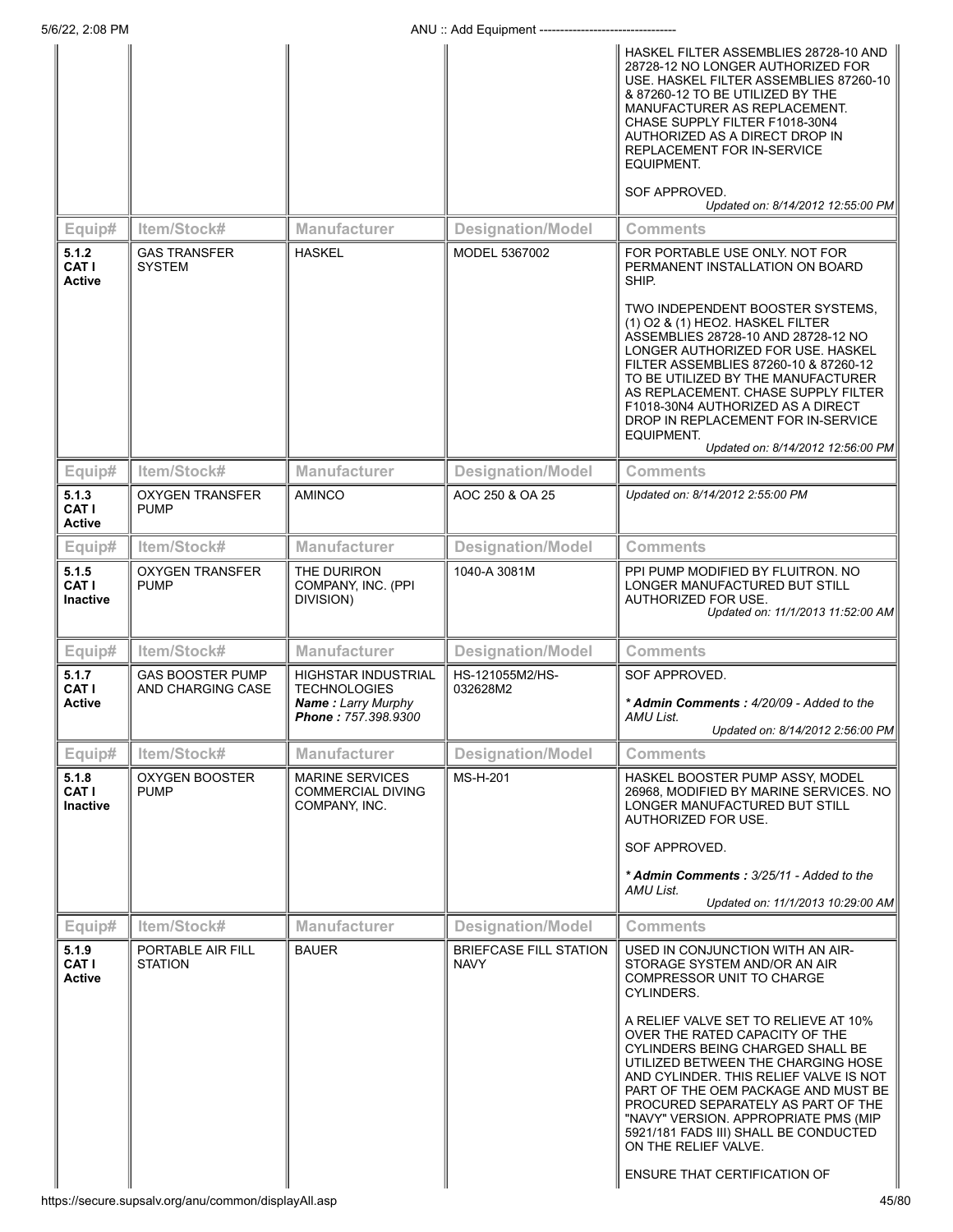|                                  |                                      |                                           |                                                             | CONFORMANCE (COC) IS RECEIVED FROM<br>THE MANUFACTURER STATING THAT THE<br>RELIEF VALVE IS CLEANED TO THEIR<br>COMPRESSOR STANDARDS.<br>THE "NAVY" VERSION OF THIS ITEM<br>SHOULD BE OUTFITTED WITH CHARGING<br>WHIPS WITH RELIEF VALVES RATED FOR<br>3000 PSI AND 3300 PSI FLASK CHARGING. A<br>CALIBRATED CHARGING WHIP GAUGE<br>SHOULD BE INSTALLED ON THE CHARGING<br>WHIPS TO ENSURE ACCURATE PRESSURE<br>READINGS.<br>* Admin Comments: 08/08/12 - Approved for                                                                       |
|----------------------------------|--------------------------------------|-------------------------------------------|-------------------------------------------------------------|---------------------------------------------------------------------------------------------------------------------------------------------------------------------------------------------------------------------------------------------------------------------------------------------------------------------------------------------------------------------------------------------------------------------------------------------------------------------------------------------------------------------------------------------|
|                                  |                                      |                                           |                                                             | use.<br>Updated on: 11/1/2013 12:53:00 PM                                                                                                                                                                                                                                                                                                                                                                                                                                                                                                   |
| Equip#                           | Item/Stock#                          | <b>Manufacturer</b>                       | <b>Designation/Model</b>                                    | Comments                                                                                                                                                                                                                                                                                                                                                                                                                                                                                                                                    |
| 5.1.10<br>CAT I<br><b>Active</b> | <b>OXYGEN BOOSTER</b><br><b>PUMP</b> | <b>HYDRAULICS</b><br>INTERNATIONAL, INC.  | MODEL HIHPG2-21059                                          | ELECTRIC MOTOR HAS TO BE ORDERED<br>FOR THE SPECIFIC TYPE OF ELECTRICAL<br>POWER AVAILABLE AT THE LOCKER:<br>PN HIHPG2-21059 (115 VAC, 24 AMPS, 1-<br>PHASE, 60 HZ)<br>PN HIHPG2-21059-B (230 VAC, 12 AMPS, 1-<br>PHASE, 60 HZ)<br>PN HIHPG2-21059-C (230 VAC, 6.8 AMPS, 3-<br>PHASE, 60 HZ)<br>PN HIHPG2-21059-D (460 VAC, 3.4 AMPS, 3-<br>PHASE, 60 HZ)<br>PN HIHPG2-21059-E (380 VAC, 5.0 AMPS, 3-<br>PHASE, 50 HZ)<br>PN HIHPG2-21059-F (220 VAC, 12 AMPS, 1-<br>PHASE, 50 HZ)<br>* Admin Comments: 10/9/12 - Added to the<br>AMU List. |
|                                  |                                      |                                           |                                                             | Updated on: 6/9/2020 12:13:00 PM                                                                                                                                                                                                                                                                                                                                                                                                                                                                                                            |
| Equip#                           | Item/Stock#                          | <b>Manufacturer</b>                       | <b>Designation/Model</b>                                    | Comments                                                                                                                                                                                                                                                                                                                                                                                                                                                                                                                                    |
| 5.1.11<br><b>CAT I</b><br>Active | <b>OXYGEN BOOSTER</b><br><b>PUMP</b> | <b>HYDRAULICS</b><br>INTERNATIONAL, INC.  | HIHPG2-21070/A07302-O-<br>A1-A2-PR-1330                     | ALLOWS USERS TO TAKE SUCTION FROM A<br>LOW PRESSURE (50 PSIG) OXYGEN<br>SOURCE AND BOOST PRESSURE UP TO<br>3000 PSIG.<br>THE GAS SUPPLY MUST NOT EXCEED 185<br>PSIG.<br>* Admin Comments: 9/29/2014 - Added to<br>AMU List<br>Updated on: 6/9/2020 12:13:00 PM                                                                                                                                                                                                                                                                              |
| Equip#                           | Item/Stock#                          | <b>Manufacturer</b>                       | <b>Designation/Model</b>                                    | Comments                                                                                                                                                                                                                                                                                                                                                                                                                                                                                                                                    |
| 5.1.12<br>CAT I<br><b>Active</b> | <b>GAS BOOSTER PUMP</b>              | <b>HYDRAULICS</b><br>INTERNATIONAL, INC.  | HIHPG4-29035                                                | <b>SOF APPROVED</b><br>PORTABLE AIR DRIVEN GAS BOOSTER<br>PUMP FOR USE IN CHARGING THE EX/MK-<br>11 SDV (NAVSEA CERTIFIED SYSTEM)<br>* Admin Comments: 10/1/2014 - Added to<br>AMU List<br>12/02/2020 - Some Gauges replaced with<br>Perma-Cal Gauges.<br>Updated on: 12/2/2020 10:36:00 AM                                                                                                                                                                                                                                                 |
| Equip#                           | Item/Stock#                          | Manufacturer                              | <b>Designation/Model</b>                                    | Comments                                                                                                                                                                                                                                                                                                                                                                                                                                                                                                                                    |
| 5.1.13<br>CAT I<br><b>Active</b> | AIR BOOSTER PUMP                     | WIKA (FORMERLY 3D)<br><b>INSTRUMENTS)</b> | SIERRA ELECTRIC AIR<br>BOOSTER 8000 & 9000<br><b>SERIES</b> | * Admin Comments : AUTHORIZED FOR USE<br>WITH AIR ONLY. ANY USE WITH OXYGEN IS<br><b>PROHIBITED</b><br>6/10/2020 - 3D Instruments products<br>discontinued. Acquiring company, WIKA, offers<br>similar models.                                                                                                                                                                                                                                                                                                                              |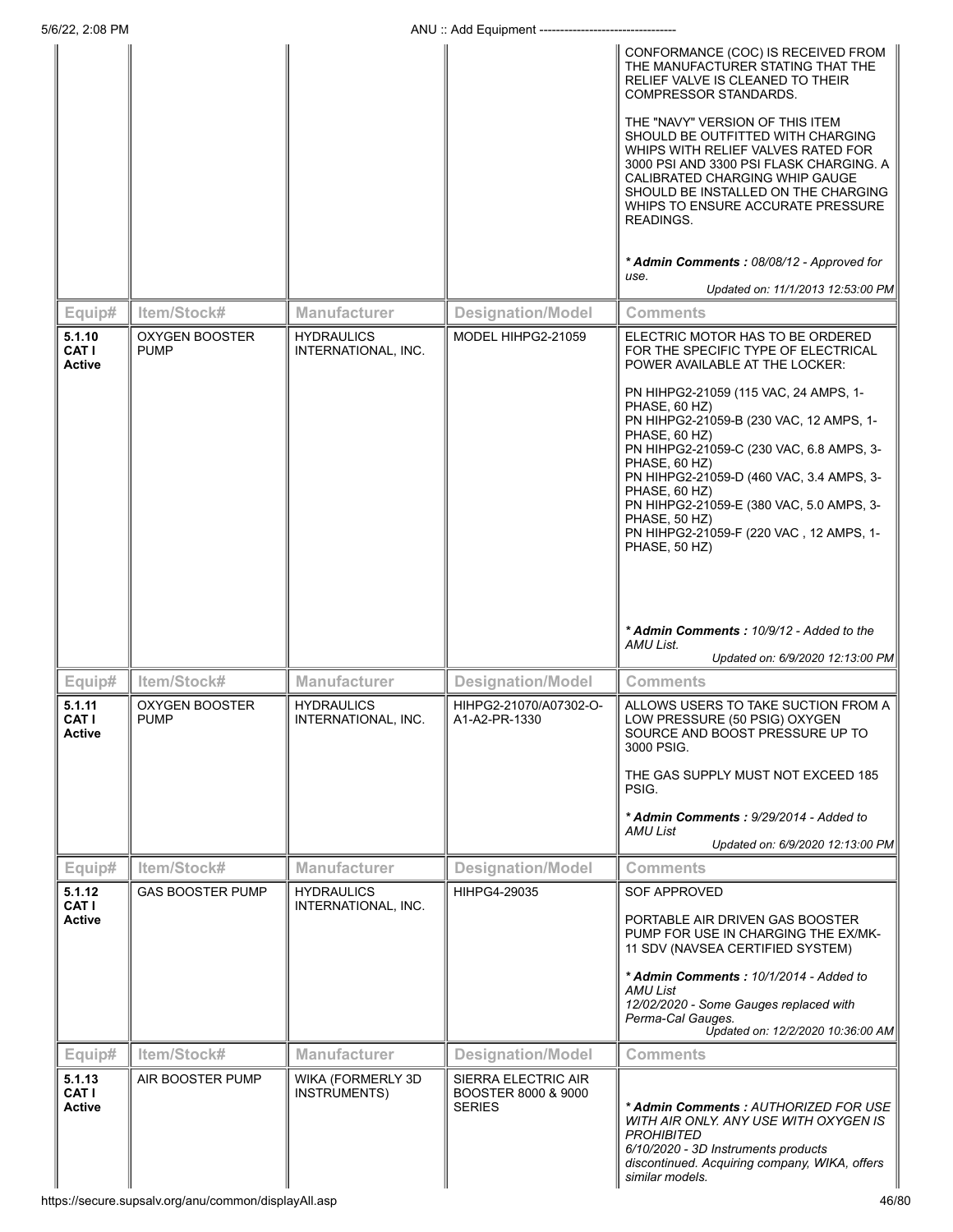## **5.2 HP COMPRESSORS**

## **General Notes**

**(1)**: DIVING AIR COMPRESSORS USED TO PROVIDE AIR FOR AFLOAT OR ASHORE DIVING AND/OR HYPERBARIC FACILITIES MAY BE EITHER OIL FREE DESIGN OR SUITABLE FOR USE WITH APPROVED LUBRICANTS IAW THE U.S. NAVY DIVE MANUAL, SS521-AG-PRO-010.

**(2)**: ALL DIVING COMPRESSORS SHALL BE AIRCOOLED MULTI-STAGE TYPE WITH AN INTERCOOLER BETWEEN EACH STAGE, A FINAL AFTERCOOLER AND BE FITTED WITH AN APPROPRIATE MULTI TOWER AIR PURIFICATION /FILTRATION SYSTEM LISTED IN SECTIONS 5.5 OF THIS DOCUMENT. THE PURIFICATIONSYSTEM SHALL PROCESS AIR TO CGA GRADE "E" STANDARDS. SPECIFY AT TIME OF ORDER AN AIR QUALITY TEST BE PERFORMED PRIOR TO SYSTEM SHIPMENT. A COPY OF THE AIR ANALYSIS REPORT SHALL BE INCLUDED IN THE COMPRESSOR DOCUMENTATION PACKAGE.

**(3)**: PRIME MOVER MAY BE; DIESEL, GASOLINE OR ELECTRIC AS FITS THE SPECIFIC OPERATIONAL REQUIREMENTS OF THE UNIT EMPLOYING THE COMPRESSOR. FOR ELECTRICAL DRIVEN COMPRESSORS THAT MAY BE EMPLOYED OUT DOORS, SPECIFY A COMPRESSOR CABINET THAT IS CONSTRUCTED TO PROTECT THE COMPRESSOR SYSTEM ON ALL SIDES FROM INCLEMENT WEATHER. THE CABINET SHALL BE MADE OF ALUMINUM AND INCLUDE LIFTING EYES AND FORKLIFT SLOTS. THE LIFTING EYES SHALL BE A STRUCTURAL COMPONENT OF THE SKID AND SHALL BE ABLE TO SUPPORT THE WEIGHT OF THE ENTIRE PACKAGE.

**(4)**: ALL DIVING AIR COMPRESSORS SHOULD HAVE THE FOLLOWING BASIC FEATURES: DRY ELEMENT INLET FILTER, MOISTURE SEPARATOR OR AIR PURIFICATION SYSTEM; OIL PRESSURE GAUGE; PRESSURE RELIEF VALVE FOR EACH COMPRESSOR STAGE; LOW OIL PRESSURE SHUTDOWN SWITCH; AUTOMATIC UN-LOADED; AUTOMATIC CONDENSATE DRAIN CAPABILITY; DISCHARGE CHECK VALVE; AND BELT/PULLEY GUARDS.

**(5)**: FOR COMPRESSORS EQUIPPED WITH A VOLUME TANK, THAT TANK SHALL BE BUILT TO AND BE STAMPED IN ACCORDANCE WITH ASME SECTION VIII DIVISION 1 STANDARDS.

**(6)**: ALL HIGH PRESSURE COMPRESSORS (SECTIONS 5.2 & 5.3) SHOULD ALSO BE EQUIPPED WITH: PRESSURE GAUGE FOR EACH STAGE, AFTER COOLER; HIGH TEMPERATURE SHUTDOWN SWITCH, HOUR-METER AND BACK PRESSURE REGULATOR.

**(7)**: PER GENSPECS FOR NAVAL SHIPS S9AA-AA-SPN-010/GENSPEC; FITTINGS CONTAINING CADMIUM (I.E., PLATED FITTINGS AND BOLTS) ARE NOT AUTHORIZED IN SYSTEMS WHERE THE POTENTIAL EXISTS FOR TEMPERATURES OF 400 DEGREES F AND HIGHER, AND MAY COME INTO CONTACT WITH PETROLEUM PRODUCTS. WHEN PURCHASING A DIVING AIR COMPRESSOR SPECIFY THAT ALL FITTINGS/BOLTS BE STAINLESS OR OTHER SUITABLE MATERIAL THAT IS NOT CADMIUM.

**(8)**: IF A COMPRESSOR SYSTEM IS NOT LISTED HEREIN AND A COMMAND DESIRES TO GAIN AUTHORIZATION FOR USE, SUBMIT A FORMAL REQUEST TO NAVSEASYSCOM CODE 00C3, INCLUDE COMPLETE COPIES OF MANUFACTURER'S SPECIFICATIONS AND OPERATING PROCEDURES.

**(9)**: ALL COMPRESSORS MUST BE VERIFIED AS PROVIDING DIVERS QUALITY AIR PRIOR TO CONNECTING INTO A DLSS OR USE IN CHARGING DLSS AIR FLASKS.

**(10)**: SPECIFY AT THE TIME OF ORDER CALIBRATED PRESSURE GAUGES, HYDROTEST TEST CERTIFICATES FOR ALL SEPARATORS, PURIFICATION CHAMBERS, AND FLEX HOSE CHARGING WHIPS. ADDITIONALLY, ALL SAFETY RELIEF VALVES ARE TO BE EQUIPEED WITH A METAL TAG WIRED TO THE VALVE BODY INDICATING THE WORKING PRESSURE AND TEST DATE OF SAID VALVE.

**(11)**: AN OPERATING PROCEDURE PLACARD SHALL BE POSTED ON THE COMPRESSOR LISTING OIL PRESSURE AND STAGE PRESSURE PARAMETERS AS LISTED IN THE MANUFACTURER'S TECHNICAL MANUAL.

**(12)**: A COMPRESSOR LOG SHALL BE MAINTAINED WITH THE COMPRESSOR AT ALL TIMES. IT SHALL RECORD DATE, START/STOP HOUR-METER READINGS, CORRECTIVE/PREVENTIVE MAINTENANCE ACCOMPLISHED, THE COMPONENT THE COMPRESSOR IS CHARGING, PRESSURES NOT WITHIN PARAMETERS.

**(13)**: ELECTRONIC CARBON MONOXIDE MONITORS/DETECTORS ARE NOT REQUIRED TO BE INSTALLED IN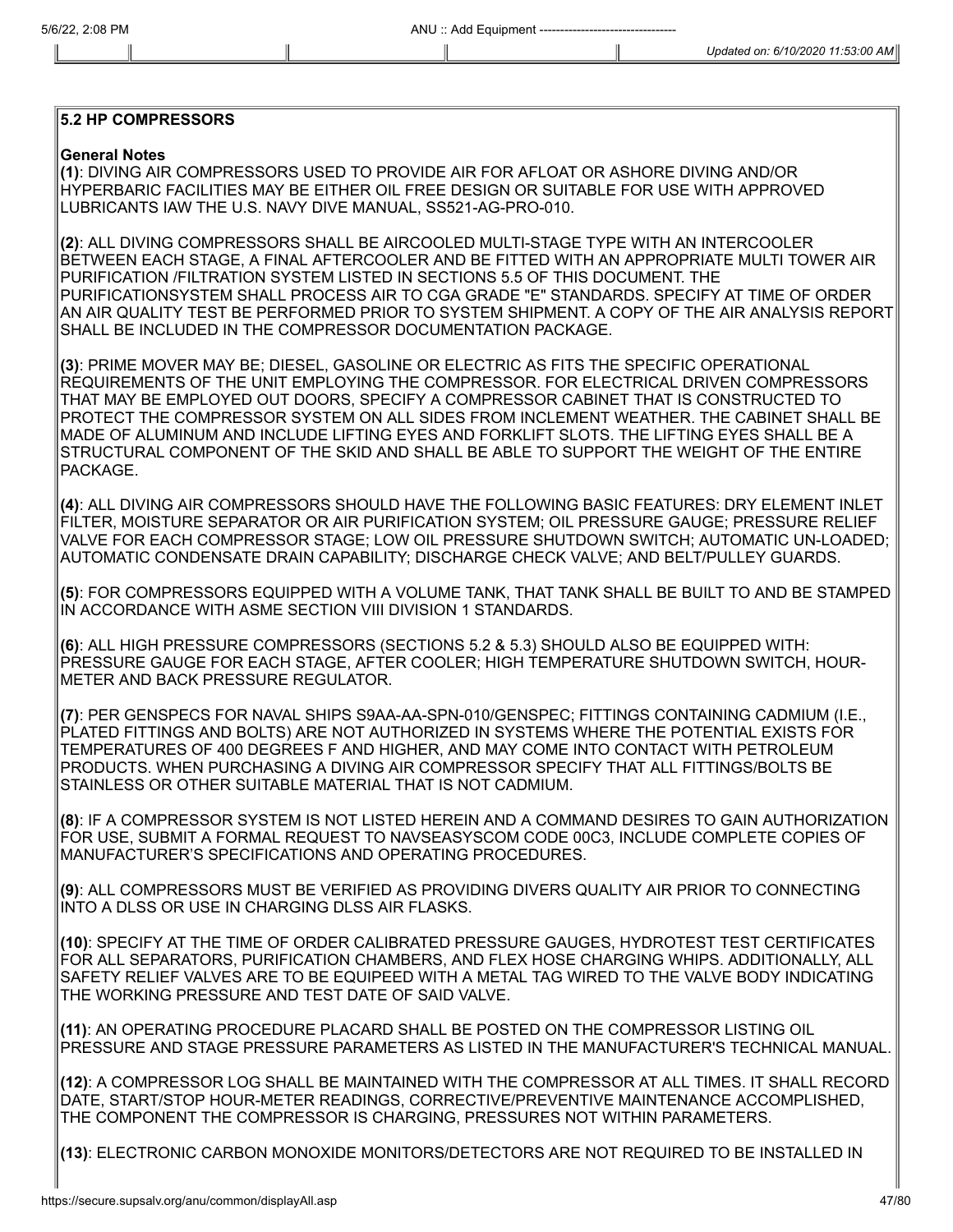# HIGH PRESSURE BREATHING AIR COMPRESSORS.

| Equip#                             | Item/Stock#                                     | Manufacturer          | <b>Designation/Model</b>                        | <b>Comments</b>                                                                                                                                                                                                                       |
|------------------------------------|-------------------------------------------------|-----------------------|-------------------------------------------------|---------------------------------------------------------------------------------------------------------------------------------------------------------------------------------------------------------------------------------------|
| 5.2.7                              | <b>HP AIR COMPRESSOR,</b>                       | <b>RIX INDUSTRIES</b> | MODEL 4VX, 5000 PSI/27                          |                                                                                                                                                                                                                                       |
| CAT I<br>Active                    | <b>COMMERCIAL</b>                               |                       | SCFM                                            | General Notes: (1) (2) (3) (4) (5) (6) (7) (8) (9)<br>(10) (11) (12) Apply. GENERAL NOTES APPLY<br>Updated on: 11/5/2019 9:35:00 AM                                                                                                   |
| Equip#                             | Item/Stock#                                     | <b>Manufacturer</b>   | <b>Designation/Model</b>                        | <b>Comments</b>                                                                                                                                                                                                                       |
| 5.2.9<br>CAT I<br>Active           | HP AIR COMPRESSOR,<br><b>COMMERCIAL</b>         | <b>RIX INDUSTRIES</b> | 2JS4B-150 5000 PSI, 60-<br><b>100 SCFM</b>      | General Notes: (1) (2) (3) (4) (5) (6) (7) (8) (9)<br>(10) (11) (12) Apply. GENERAL NOTES APPLY<br>AND CAN BE SET FOR 3,000, 4,500 OR 5,000<br>PSI SERVICE.<br>Updated on: 11/5/2019 9:35:00 AM                                       |
| Equip#                             | Item/Stock#                                     | <b>Manufacturer</b>   | <b>Designation/Model</b>                        | Comments                                                                                                                                                                                                                              |
| 5.2.15<br>CAT I<br><b>Active</b>   | HP AIR COMPRESSOR.<br><b>COMMERCIAL</b>         | <b>RIX INDUSTRIES</b> | 1S3B-6G/E/D (SA-6G/E/D)<br>4500/3000 PSI, 5SCFM | GENERAL NOTES APPLY, MAY BE<br>PROCURED FOR 4500 OR 3000 PSI<br>SERVICE, G = GASOLINE, E = ELECTRIC, D<br>$=$ DIESEL.<br>* Admin Comments: 11/13/2014 - Updated to                                                                    |
|                                    |                                                 |                       |                                                 | include Diesel drive option.<br>Updated on: 11/13/2014 12:20:00 PM                                                                                                                                                                    |
| Equip#                             | Item/Stock#                                     | <b>Manufacturer</b>   | <b>Designation/Model</b>                        | Comments                                                                                                                                                                                                                              |
| 5.2.18<br>CAT I                    | HP AIR COMPRESSOR,<br><b>COMMERCIAL</b>         | <b>HARDIE-TYNES</b>   | 3M-133 3000 PSI, 8 SCFM                         | <b>GENERAL NOTES APPLY.</b>                                                                                                                                                                                                           |
| Active                             |                                                 |                       |                                                 | * Admin Comments: 6/10/2020 - Hardie-Tynes<br>has discontinued operation.<br>Updated on: 6/10/2020 1:32:00 PM                                                                                                                         |
| Equip#                             | Item/Stock#                                     | <b>Manufacturer</b>   | <b>Designation/Model</b>                        | <b>Comments</b>                                                                                                                                                                                                                       |
| 5.2.22<br>CAT I<br><b>Inactive</b> | HP AIR COMPRESSOR<br>1H-4310-01-105-3074        | <b>INGERSOLL RAND</b> | 10T2 3000 PSI, 14 SCFM                          | GENERAL NOTES APPLY. MK 31 MOD 0,<br>APL: 069990020 NO LONGER<br>MANUFACTURED BUT AUTHORIZED FOR<br>CONTINUED USE AND WILL CONTINUE TO<br>BE SUPPORTED BY MANUFACTURER. 10T2<br>REPLACED BY 15T4.<br>Updated on: 2/3/2010 12:46:00 PM |
| Equip#                             | Item/Stock#                                     | <b>Manufacturer</b>   | <b>Designation/Model</b>                        | <b>Comments</b>                                                                                                                                                                                                                       |
| 5.2.24<br>CAT I<br><b>Active</b>   | HP AIR COMPRESSOR.<br><b>COMMERCIAL</b>         | <b>RIX INDUSTRIES</b> | 3K3B-44 3000 PSI, 20/30<br><b>SCFM</b>          | GENERAL NOTES APPLY. 20 OR 30 SCFM IS<br>DEPENDENT ON PRIME MOVER. MAY BE<br>USED FOR 4,500 PSI SERVICE.<br>Updated on: 2/3/2010 12:49:00 PM                                                                                          |
| Equip#                             | Item/Stock#                                     | <b>Manufacturer</b>   | <b>Designation/Model</b>                        | <b>Comments</b>                                                                                                                                                                                                                       |
| 5.2.25<br>CAT I<br><b>Inactive</b> | HP AIR COMPRESSOR<br>9C-4310-01-172-3140        | <b>INGERSOLL RAND</b> | 4R15,15T4 3000 PSI, 20<br><b>SCFM</b>           | GENERAL NOTES APPLY 4R15 IS NO<br>LONGER MANUFACTURED BUT<br>AUTHORIZED FOR CONTINUED USE AND<br>WILL CONTINUE TO BE SUPPORTED BY<br>MANUFACTURER. 15T4 REMAINS CURRENT<br>PRODUCTION MODEL.<br>Updated on: 2/3/2010 12:48:00 PM      |
| Equip#                             | Item/Stock#                                     | <b>Manufacturer</b>   | <b>Designation/Model</b>                        | Comments                                                                                                                                                                                                                              |
| 5.2.28<br>CAT I<br><b>Active</b>   | <b>HP AIR COMPRESSOR</b><br>1H-4310-00-779-5238 | <b>VARIOUS</b>        | MIL-C-18419, 3000PSI, 60<br>$-100$ SCFM         | GENERAL NOTES APPLY. THESE MIL-SPEC<br><b>HPACS ARE FOR PERMANENTLY INSTALLED</b><br>SHIPBOARD USE.<br>Updated on: 6/16/2010 4:13:00 PM                                                                                               |
| Equip#                             | Item/Stock#                                     | <b>Manufacturer</b>   | <b>Designation/Model</b>                        | <b>Comments</b>                                                                                                                                                                                                                       |
| 5.2.33<br>CAT I<br><b>Active</b>   | HP AIR COMPRESSOR,<br><b>COMMERCIAL</b>         | <b>BAUER</b>          | <b>VARIOUS</b>                                  | General Notes: (1) (2) (3) (4) (5) (6) (7) (8) (9)<br>(10) (11) (12) Apply.                                                                                                                                                           |
|                                    |                                                 |                       |                                                 | * Admin Comments: 10/6/2014 - Added to<br>AMU list to consolidate authorization of air<br>compressors by manufacturer.<br>SUPERSEEDED BY ITEM 5.2.33<br>Updated on: 11/5/2019 9:36:00 AM                                              |
| Equip#                             | Item/Stock#                                     | <b>Manufacturer</b>   | <b>Designation/Model</b>                        | Comments                                                                                                                                                                                                                              |
| 5.2.34<br>CAT I<br>Active          | HP AIR COMPRESSOR,<br><b>COMMERCIAL</b>         | <b>MAKO</b>           | <b>VARIOUS</b>                                  | General Notes: (1) (2) (3) (4) (5) (6) (7) (8) (9)<br>(10) (11) (12) Apply.                                                                                                                                                           |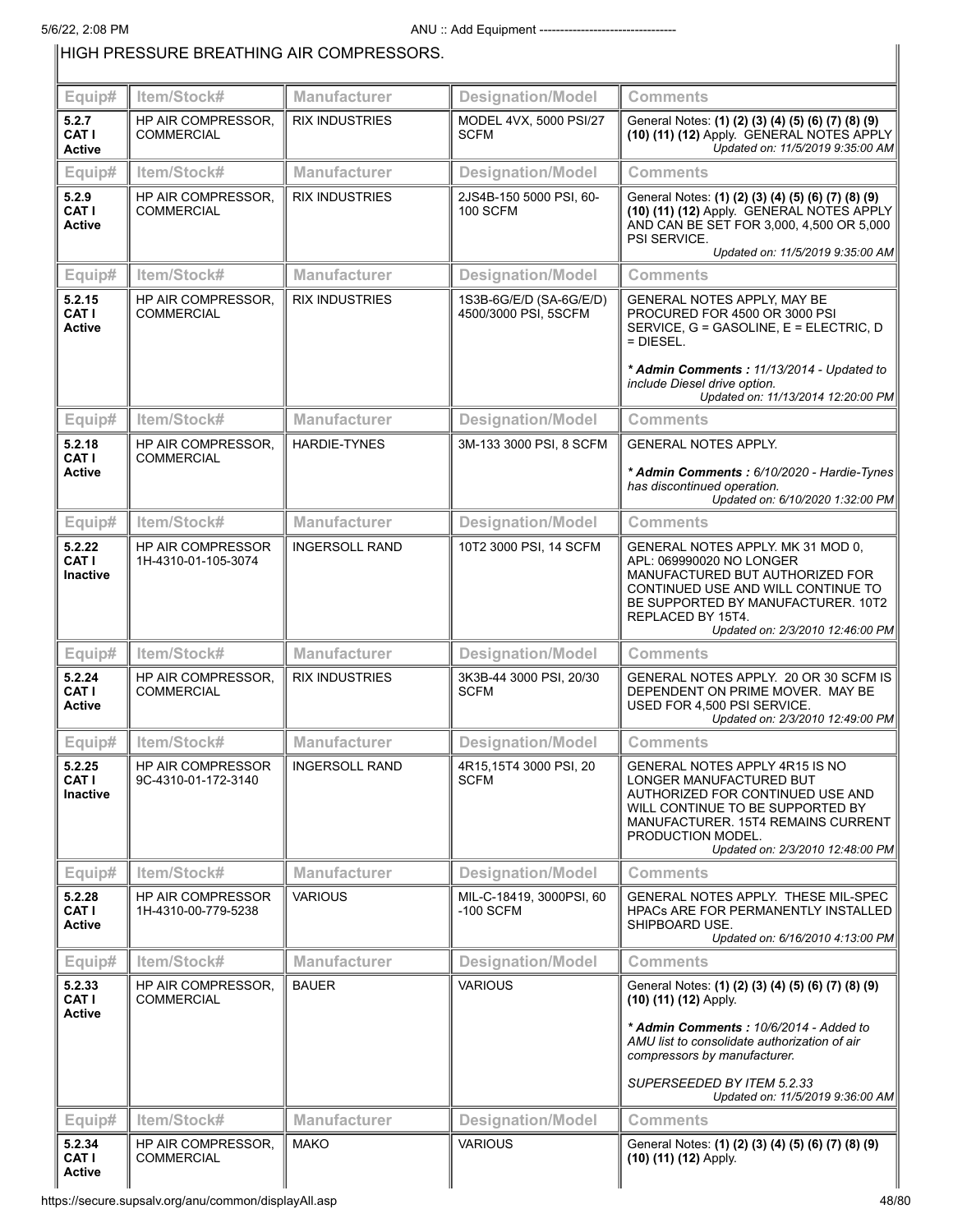|                                  |                                                |                                                                                                                         |                            | * Admin Comments: 10/6/2014 - Added to<br>AMU list to consolidate authorization of air<br>compressors by manufacturer.<br>SUPERSEEDED BY ITEM 5.2.33<br>Updated on: 11/5/2019 9:36:00 AM                                                                                  |
|----------------------------------|------------------------------------------------|-------------------------------------------------------------------------------------------------------------------------|----------------------------|---------------------------------------------------------------------------------------------------------------------------------------------------------------------------------------------------------------------------------------------------------------------------|
| Equip#                           | Item/Stock#                                    | <b>Manufacturer</b>                                                                                                     | Designation/Model          | <b>Comments</b>                                                                                                                                                                                                                                                           |
| 5.2.35<br>CAT I<br><b>Active</b> | <b>HP AIR COMPRESSOR.</b><br><b>COMMERCIAL</b> | <b>COLTRI</b><br><b>Name:</b> Dimitri Bertelli<br><b>Phone: +390309910297</b><br>Email :<br>dimitri.bertelli@coltri.com | MCH-16 Mini-Tech<br>MCH-36 | General Notes: (1) (2) (3) (4) (5) (6) (7) (8) (9)<br>(10) (11) (12) (13) Apply. Maintain IAW<br>Manufacturer O&M Manual<br>Mini-Tech Model is no longer available for<br>purchase but authorized for continued use<br>* Admin Comments: 02/10/2022 - MLP Added<br>to ANU |

| 5.3 MP & LP COMPRESSORS           |                                         |                                    |                                       |                                                                                                                                                       |  |
|-----------------------------------|-----------------------------------------|------------------------------------|---------------------------------------|-------------------------------------------------------------------------------------------------------------------------------------------------------|--|
| <b>NO General Notes</b>           |                                         |                                    |                                       |                                                                                                                                                       |  |
| Equip#                            | Item/Stock#                             | <b>Manufacturer</b>                | <b>Designation/Model</b>              | Comments                                                                                                                                              |  |
| 5.3.1<br>CAT I<br><b>Active</b>   | MP AIR COMPRESSOR.<br><b>COMMERCIAL</b> | <b>RIX INDUSTRIES</b>              | 2JS2B-300 400 PSI, 150<br><b>SCFM</b> | COMPRESSOR IS OIL FREE DESIGN.<br>Updated on: 9/24/2010 11:17:00 AM                                                                                   |  |
| Equip#                            | Item/Stock#                             | <b>Manufacturer</b>                | <b>Designation/Model</b>              | <b>Comments</b>                                                                                                                                       |  |
| 5.3.2<br>CAT I<br><b>Inactive</b> | MP AIR COMPRESSOR,<br><b>COMMERCIAL</b> | <b>QUINCY</b>                      | 5120, W-5120LPH 250<br>PSIG, 87 SCFM  | NO LONGER MANUFACTURED BUT<br>AUTHORIZED FOR CONTINUED USE. WILL<br>CONTINUE TO BE SUPPORTED BY<br>MANUFACTURER.<br>Updated on: 9/24/2010 11:17:00 AM |  |
| Equip#                            | Item/Stock#                             | <b>Manufacturer</b>                | <b>Designation/Model</b>              | <b>Comments</b>                                                                                                                                       |  |
| 5.3.3<br>CAT I<br><b>Active</b>   | LP AIR COMPRESSOR.<br><b>COMMERCIAL</b> | <b>AQUA AIR INDUSTRIES</b><br>INC. | AA1 325<br>200 PSIG, 18 SCFM          | N/A<br>* Admin Comments: 8/1/11 - Removed note<br>requiring additonal approval from NAVSEA.<br>Updated on: 8/1/2011 1:08:00 PM                        |  |
| Equip#                            | Item/Stock#                             | <b>Manufacturer</b>                | <b>Designation/Model</b>              | <b>Comments</b>                                                                                                                                       |  |
| 5.3.4<br>CAT I<br><b>Inactive</b> | LP AIR COMPRESSOR,<br><b>COMMERCIAL</b> | <b>ATLAS COPCO</b>                 | 18LT8BE200 PSIG, 20<br><b>SCFM</b>    | NO LONGER MANUFACTURED BUT STILL<br>AUTHORIZED FOR USE.<br>Updated on: 10/28/2013 2:09:00 PM                                                          |  |

## **5.4 COMPRESSOR AIR PURIFICATION SYSTEMS**

## **General Notes**

**(1)**: FAILURE TO PERFORM MANUFACTURER REQUIRED MAINTENANCE CAN RESULT IN PREMATURE DLSS COMPONENT FAILURES AND POSSIBLY CAUSE DIVER INJURY. ENSURE PROPER PMS COVERAGE PRIOR TO USE.

**(2)**: INDUSTRIAL AIR PURIFICATION CARTRIDGES DO NOT REMOVE CARBON MONOXIDE AND MUST NOT BE USED IN BREATHING AIR APPLICATIONS. USE ONLY MANUFACTURER RECOMMENDED FILTER ELEMENTS IN BREATHING AIR FILTRATION SYSTEMS

**(3)**: BREATHING AIR PURIFICATION SYSTEMS SHALL BE SIZED APPROPRIATELY TO MATCH THE OUTPUT CAPACITY OF THE SELECTED AIR COMPRESSOR

| Equip#                           | ltem/Stock#                                                 | Manufacturer | Designation/Model | <b>Comments</b>                                                                                                                                                                                                                    |
|----------------------------------|-------------------------------------------------------------|--------------|-------------------|------------------------------------------------------------------------------------------------------------------------------------------------------------------------------------------------------------------------------------|
| 5.4.6<br><b>CATI</b><br>Inactive | PURIFICATION SYSTEM. II INGERSOLL RAND<br><b>COMMERCIAL</b> |              | EAGLE 50LB083     | General Notes: (1) (2) Apply. NO LONGER<br>MANUFACTURED BUT AUTHORIZED FOR<br>CONTINUED USE, WILL CONTINUE TO BE<br>SUPPORTED BY MANUFACTURER.<br>77,600 FT3 @ 80°F, 20 CFM @ 3000 PSI FOR<br>USE WITH INGERSOLL RAND MODEL 15TH4. |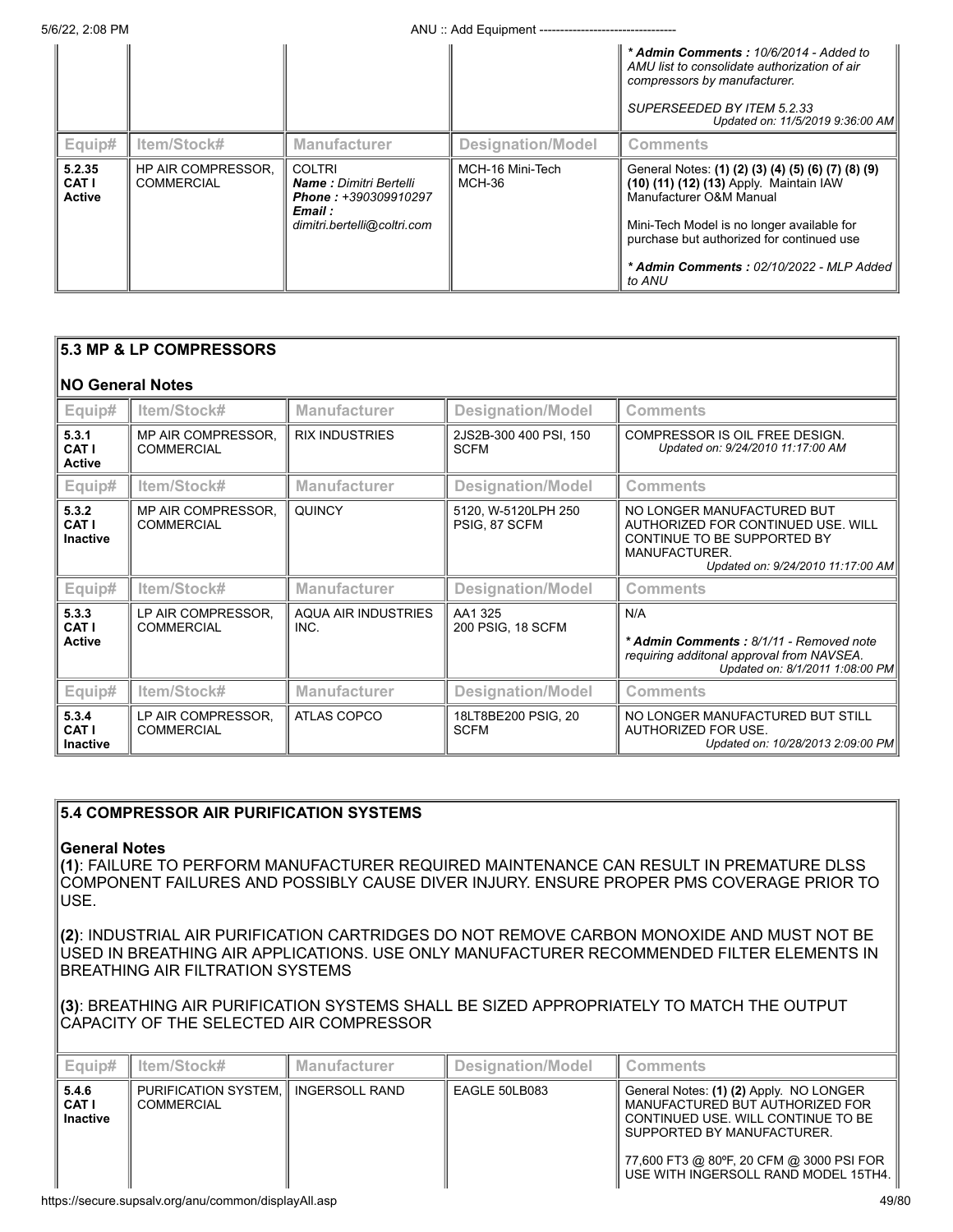|                                  |                                           |                     |                          | 77,600 FT3 @ 800F,20 CFM @ 3000 PSI FOR<br>USE WITH INGERSOLL RAND MODEL 15TH4.<br>* Admin Comments: 02/29/00 - Inactive.<br>Updated on: 6/24/2013 9:34:00 AM                                                                                                                                                                                                                                                                                                                                                                                                          |
|----------------------------------|-------------------------------------------|---------------------|--------------------------|------------------------------------------------------------------------------------------------------------------------------------------------------------------------------------------------------------------------------------------------------------------------------------------------------------------------------------------------------------------------------------------------------------------------------------------------------------------------------------------------------------------------------------------------------------------------|
| Equip#                           | Item/Stock#                               | <b>Manufacturer</b> | <b>Designation/Model</b> | <b>Comments</b>                                                                                                                                                                                                                                                                                                                                                                                                                                                                                                                                                        |
| 5.4.17<br>CAT I<br><b>Active</b> | PURIFICATION SYSTEM.<br><b>COMMERCIAL</b> | <b>BAUER</b>        | <b>VARIOUS</b>           | General Notes: (1) (2) (3) Apply.<br>* Admin Comments: 10/6/2014 - Added to<br>AMU list to consolidate authorization of<br>purification systems by manufacturer.                                                                                                                                                                                                                                                                                                                                                                                                       |
| Equip#                           | Item/Stock#                               | <b>Manufacturer</b> | <b>Designation/Model</b> | <b>Comments</b>                                                                                                                                                                                                                                                                                                                                                                                                                                                                                                                                                        |
| 5.4.18<br>CAT I<br><b>Active</b> | PURIFICATION SYSTEM.<br><b>COMMERCIAL</b> | <b>MAKO</b>         | <b>VARIOUS</b>           | General Notes: (1) (2) (3) Apply.<br>* Admin Comments: 10/6/2014 - Added to<br>AMU list to consolidate authorization of<br>purification systems by manufacturer.                                                                                                                                                                                                                                                                                                                                                                                                       |
| Equip#                           | Item/Stock#                               | <b>Manufacturer</b> | <b>Designation/Model</b> | <b>Comments</b>                                                                                                                                                                                                                                                                                                                                                                                                                                                                                                                                                        |
| 5.4.19<br>CAT I<br><b>Active</b> | PURIFICATION SYSTEM.<br><b>PORTABLE</b>   | <b>BAUER</b>        | <b>PAFA</b>              | PORTABLE AIR PURIFICATION SYSTEM<br>THAT CAN BE HOOKED UP TO ANY AIR<br>COMPRESSOR, MAXIMUM OPEARTING<br>PRESSURE OF 6,000 PSIG. CAPABLE OF<br>PROCESSING UP TO 12,000 CU. FT. OF AIR.<br>THE USE OF THIS FILTER AND PORTABLE<br>AIR MONITOR (PAM) DOES NOT REMOVE<br>THE NEED FOR A WAIVER WHEN USING<br>COMMERCIALLY PROCURED AIR FROM A<br>SOURCE THAT DOES NOT MEET TABLE 4-1<br>OF THE USN DIVE MANUAL.<br>* Admin Comments: 6/22/2015 - Added to<br>AMU list<br>2/3/2022 - changed Table 4-2 to table 4-1 IAW<br>rev 7 DIVMAN<br>Updated on: 2/3/2022 2:26:00 PM |

| 5.5 SODALIME CARBON DIOXIDE ABSORBENTS |                                                                                              |                                   |                                                                                                                     |                                                                                                                                                                                                   |  |  |
|----------------------------------------|----------------------------------------------------------------------------------------------|-----------------------------------|---------------------------------------------------------------------------------------------------------------------|---------------------------------------------------------------------------------------------------------------------------------------------------------------------------------------------------|--|--|
|                                        | <b>General Notes</b><br>(1): ONLY "NON-INDICATING" SODALIME PRODUCTS ARE AUTHORIZED FOR USE. |                                   |                                                                                                                     |                                                                                                                                                                                                   |  |  |
| Equip#                                 | Item/Stock#                                                                                  | <b>Manufacturer</b>               | <b>Designation/Model</b>                                                                                            | <b>Comments</b>                                                                                                                                                                                   |  |  |
| 5.5.1<br>CAT I<br>Active               | <b>CO2 ABSORBENTS</b>                                                                        | W. R. GRACE & CO.                 | <b>HIGH PERFORMANCE</b><br>SODASORB, REGULAR                                                                        | General Notes: (1) Apply. THIS IS A 4 - 8<br><b>MESH SODALIME</b><br>Updated on: 6/24/2013 9:27:00 AM                                                                                             |  |  |
| Equip#                                 | Item/Stock#                                                                                  | <b>Manufacturer</b>               | <b>Designation/Model</b>                                                                                            | <b>Comments</b>                                                                                                                                                                                   |  |  |
| 5.5.2<br>CAT I<br>Active               | <b>CO2 ABSORBENTS</b>                                                                        | <b>MOLECULAR</b><br>PRODUCTS LTD. | SOFNOLIME 408 MESH NI<br>L GRADE                                                                                    | General Notes: (1) Apply. THIS IS A 4 - 8<br>MESH SODALIME.<br>Updated on: 6/24/2013 9:27:00 AM                                                                                                   |  |  |
| Equip#                                 | Item/Stock#                                                                                  | <b>Manufacturer</b>               | <b>Designation/Model</b>                                                                                            | <b>Comments</b>                                                                                                                                                                                   |  |  |
| 5.5.3<br>CAT I<br><b>Active</b>        | CO2 ABSORBENTS                                                                               | <b>MOLECULAR</b><br>PRODUCTS LTD. | SOFNOLIME 812 MESH NI<br>D GRADE                                                                                    | General Notes: (1) Apply. THIS IS A 8 - 12<br><b>MESH SODALIME.</b><br>Updated on: 6/24/2013 9:27:00 AM                                                                                           |  |  |
| Equip#                                 | Item/Stock#                                                                                  | Manufacturer                      | <b>Designation/Model</b>                                                                                            | <b>Comments</b>                                                                                                                                                                                   |  |  |
| 5.5.4<br>CAT I<br><b>Active</b>        | <b>CO2 ABSORBENTS</b>                                                                        | <b>DRAEGER</b>                    | <b>DIVESORB PRO</b><br>37 lbs P/N 6737818 (NSN<br>4220-12-405-2249)<br>18 kgs P/N 6737109 (NSN<br>4240-12-376-0682) | AUTHORIZED FOR USE ONLY WITH THE MK<br>25 UBA AND RECOMPRESSION CHAMBERS<br>WHICH HAVE A CO2 MONITORING<br>CAPABILITY. THIS IS A 5-8 MESH SODALIME.<br>* Admin Comments: 04/25/2019 - Hyatt Added |  |  |

4.5 kgs P/N 6737062

*NSN and addtional Part Numbers*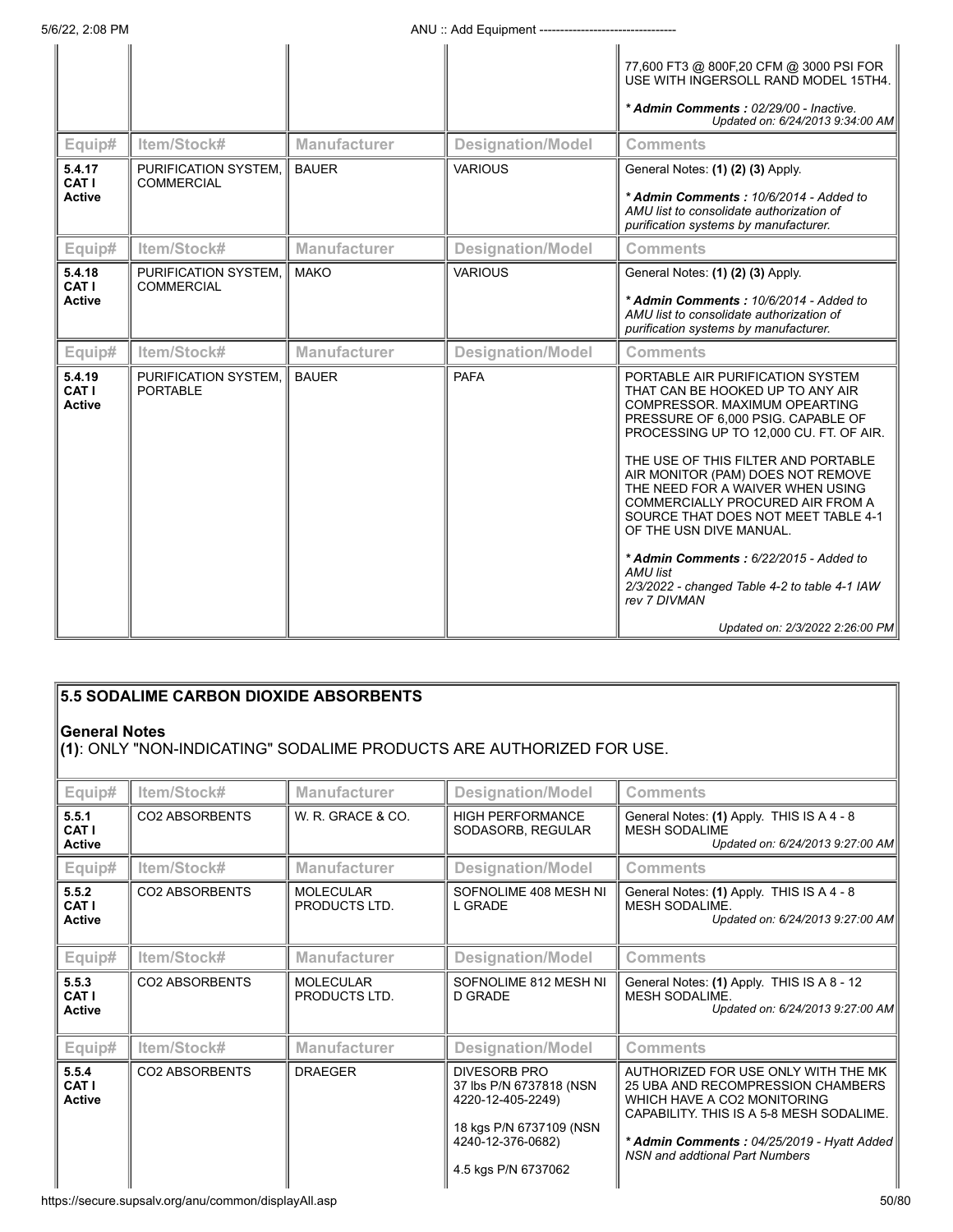|                                        |                                   |                     |                                                                                                                                                                                                      | 06/21/2019 - Hyatt Added NSN and addtional<br><b>Part Numbers</b><br>Updated on: 6/21/2019 10:38:00 AM |
|----------------------------------------|-----------------------------------|---------------------|------------------------------------------------------------------------------------------------------------------------------------------------------------------------------------------------------|--------------------------------------------------------------------------------------------------------|
| Equip#                                 | ltem/Stock#                       | <b>Manufacturer</b> | Designation/Model                                                                                                                                                                                    | <b>Comments</b>                                                                                        |
| 5.5.5<br><b>CAT I</b><br><b>Active</b> | <b>EXTENDAIR CO2</b><br>ABSORBENT | MICROPORE Inc.      | MK25 SYSTEM KIT<br>PN: MP-1130K<br><b>MK25 MICROPORE</b><br>ABSORBENT CARTRIDGE<br>(CASE QTY6)<br><b>PN: SM-0505C</b><br><b>MODE MICROPORE</b><br>ABSORBENT CARTRIDGE<br>(CASE QTY4)<br>PN: SM-0625C | RESTRICTED USE AS CERTIFIED BY 00C4<br>Updated on: 9/27/2016 9:19:00 AM                                |

## **5.6 GAS ANALYSIS EQUIPMENT**

## **General Notes**

**(1)**: ANALYZERS USED INSIDE A HYPERBARIC CHAMBER SHALL BE CALIBRATED PRIOR TO USE.

## **(2)**: NICAD RECHARGEABLE BATTERIES SHALL NOT BE USED INSIDE OF A HYPERBARIC CHAMBER. ONLY SEALED ALKALINE BATTERIES CAN BE USED INSIDE A HYPERBARIC CHAMBER.

| Equip#                                 | Item/Stock#                                                       | <b>Manufacturer</b> | <b>Designation/Model</b> | <b>Comments</b>                                                                                                                                                                                                                                                                                                                           |
|----------------------------------------|-------------------------------------------------------------------|---------------------|--------------------------|-------------------------------------------------------------------------------------------------------------------------------------------------------------------------------------------------------------------------------------------------------------------------------------------------------------------------------------------|
| 5.6.1<br>CAT I<br><b>Active</b>        | <b>CARBON DIOXIDE</b><br>ANALYZER HAND PUMP.<br><b>COMMERCIAL</b> | <b>DRAEGER</b>      | MODEL 21, 31 & ACCURO    | N/A<br>Updated on: 12/20/2013 9:18:00 AM                                                                                                                                                                                                                                                                                                  |
| Equip#                                 | Item/Stock#                                                       | <b>Manufacturer</b> | <b>Designation/Model</b> | <b>Comments</b>                                                                                                                                                                                                                                                                                                                           |
| 5.6.2<br><b>CAT I</b><br><b>Active</b> | <b>CO2 COLORMATIC</b><br>TUBE, COMMERCIAL                         | <b>DRAEGER</b>      | PN CH 23501              | .1 TO 6% RANGE<br>Updated on: 12/20/2013 9:19:00 AM                                                                                                                                                                                                                                                                                       |
| Equip#                                 | Item/Stock#                                                       | <b>Manufacturer</b> | <b>Designation/Model</b> | <b>Comments</b>                                                                                                                                                                                                                                                                                                                           |
| 5.6.3<br>CAT I<br><b>Active</b>        | <b>COLORMETRIC GAS</b><br>TUBES, COMMERCIAL                       | <b>DRAEGER</b>      | <b>VARIOUS RANGES</b>    | COLORMETRIC TUBES MAY BE PURCHASED<br>AS REQUIRED TO MEET LOCAL GAS AND<br>VAPOR ANALYSIS REQUIREMENTS.<br>Updated on: 12/20/2013 9:19:00 AM                                                                                                                                                                                              |
| Equip#                                 | Item/Stock#                                                       | Manufacturer        | <b>Designation/Model</b> | <b>Comments</b>                                                                                                                                                                                                                                                                                                                           |
| 5.6.4<br>CAT I<br><b>Inactive</b>      | <b>CARBON DIOXIDE</b><br>MONITOR.<br><b>COMMERCIAL ITEM</b>       | ANALOX              | 5000/5001-USN            | General Notes: (1) Apply. THE 5000-USN<br>VERSION IS NO LONGER MANUFACTURED<br>BUT IS STILL AUTHORIZED FOR CONTINUED<br>USE.<br>Updated on: 12/20/2013 9:20:00 AM                                                                                                                                                                         |
| Equip#                                 | Item/Stock#                                                       | <b>Manufacturer</b> | <b>Designation/Model</b> | <b>Comments</b>                                                                                                                                                                                                                                                                                                                           |
| 5.6.5<br>CAT I<br><b>Inactive</b>      | <b>OXYGEN ANALYZER</b><br>PORTABLE,<br><b>COMMERCIAL</b>          | <b>TELEDYNE</b>     | 320 B                    | NICAD RECHARGEABLE BATTERIES SHALL<br>NOT BE USED INSIDE RECOMPRESSION<br>CHAMBERS.<br>NO LONGER MANUFACTURED NOR<br>SUPPORTED BUT AUTHORIZED FOR<br>CONTINUED USE.<br>* Admin Comments: 7/13/11 - Removed 320 A<br>& C as 320B is the only model authorized for<br>use inside a hyperbaric chamber.<br>Updated on: 12/20/2013 9:20:00 AM |
| Equip#                                 | Item/Stock#                                                       | <b>Manufacturer</b> | <b>Designation/Model</b> | <b>Comments</b>                                                                                                                                                                                                                                                                                                                           |
| 5.6.6<br>CAT I<br><b>Active</b>        | OXYGEN ANALYZER,<br><b>COMMERCIAL</b>                             | <b>TELEDYNE</b>     | 326 (SERIES)             | N/A<br>Updated on: 12/20/2013 9:19:00 AM                                                                                                                                                                                                                                                                                                  |
| Equip#                                 | Item/Stock#                                                       | <b>Manufacturer</b> | <b>Designation/Model</b> | <b>Comments</b>                                                                                                                                                                                                                                                                                                                           |
| 5.6.7<br>CAT I<br><b>Inactive</b>      | OXYGEN ANALYZER,<br><b>COMMERCIAL</b>                             | ANALOX              | <b>SERIES 1000</b>       | NO LONGER MANUFACTURED BUT STILL<br>AUTHORIZED FOR USE.                                                                                                                                                                                                                                                                                   |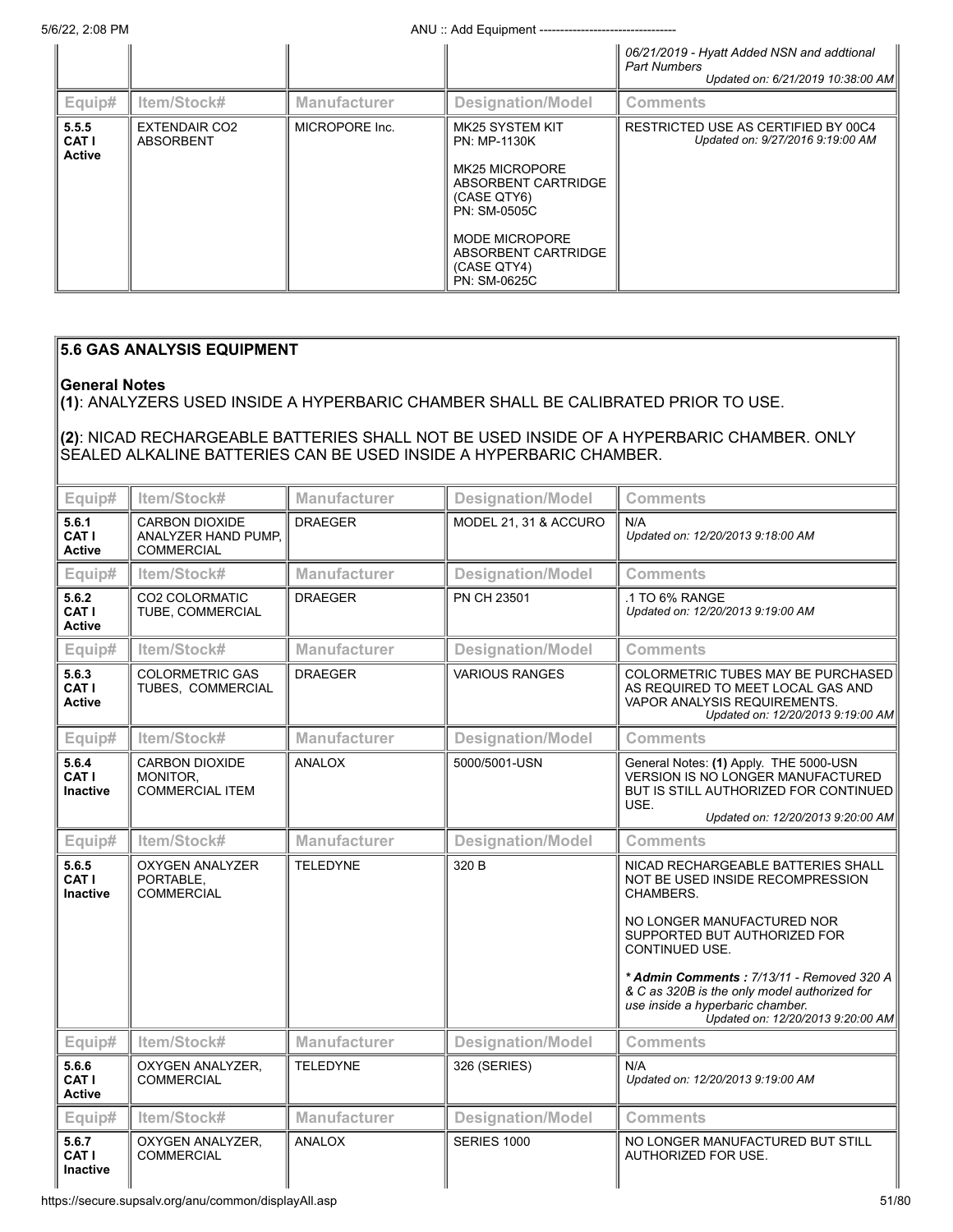|                                         |                                                         |                                                                                                                |                                         | * Admin Comments: 12/19/13 - Changed<br>status to inactive.                                                                                                                                                                                                                                                                                                                                                                                                                                                                             |
|-----------------------------------------|---------------------------------------------------------|----------------------------------------------------------------------------------------------------------------|-----------------------------------------|-----------------------------------------------------------------------------------------------------------------------------------------------------------------------------------------------------------------------------------------------------------------------------------------------------------------------------------------------------------------------------------------------------------------------------------------------------------------------------------------------------------------------------------------|
|                                         |                                                         |                                                                                                                |                                         | Updated on: 12/20/2013 9:20:00 AM                                                                                                                                                                                                                                                                                                                                                                                                                                                                                                       |
| Equip#                                  | Item/Stock#                                             | Manufacturer                                                                                                   | <b>Designation/Model</b>                | <b>Comments</b>                                                                                                                                                                                                                                                                                                                                                                                                                                                                                                                         |
| 5.6.8<br><b>CAT I</b><br>Inactive       | OXYGEN ANALYZER,<br><b>COMMERCIAL</b>                   | <b>TELEDYNE</b>                                                                                                | <b>TED 60-T</b>                         | NICAD RECHARGEABLE BATTERIES SHALL<br>NOT BE USED INSIDE RECOMPRESSION<br>CHAMBERS.<br>NO LONGER MANUFACTURED BUT STILL                                                                                                                                                                                                                                                                                                                                                                                                                 |
|                                         |                                                         |                                                                                                                |                                         | AUTHORIZED FOR CONTINUED USE.<br>* Admin Comments: 4/14/11 - Inactive.                                                                                                                                                                                                                                                                                                                                                                                                                                                                  |
|                                         |                                                         |                                                                                                                |                                         | Updated on: 12/20/2013 9:20:00 AM                                                                                                                                                                                                                                                                                                                                                                                                                                                                                                       |
| Equip#                                  | Item/Stock#                                             | <b>Manufacturer</b>                                                                                            | <b>Designation/Model</b>                | <b>Comments</b>                                                                                                                                                                                                                                                                                                                                                                                                                                                                                                                         |
| 5.6.9<br><b>CAT I</b><br>Inactive       | PORTABLE MINI<br>OXYGEN ANALYZER,<br><b>COMMERCIAL</b>  | <b>ANALOX</b>                                                                                                  | MINI-02-1                               | DESIGNED TO VERIFY O2 LEVELS IN<br>NITROX AND HELIOX CYLINDERS, MONITOR<br>COMPRESSOR OUTPUT FOR 02 LEVELS IN<br>DIVING CHAMBERS AND IN OTHER MEDICAL<br>APPLICATIONS.                                                                                                                                                                                                                                                                                                                                                                  |
|                                         |                                                         |                                                                                                                |                                         | NO LONGER MANUFACTURED BUT STILL<br>AUTHORIZED FOR CONTINUED USE.                                                                                                                                                                                                                                                                                                                                                                                                                                                                       |
|                                         |                                                         |                                                                                                                |                                         | * Admin Comments: 7/13/11 - Inactive.<br>Updated on: 12/20/2013 9:20:00 AM                                                                                                                                                                                                                                                                                                                                                                                                                                                              |
| Equip#                                  | Item/Stock#                                             | <b>Manufacturer</b>                                                                                            | <b>Designation/Model</b>                | <b>Comments</b>                                                                                                                                                                                                                                                                                                                                                                                                                                                                                                                         |
| 5.6.10<br><b>CAT I</b><br>Inactive      | PORTABLE CARBON<br>DIOXIDE ANALYZER,<br>COMMERCIAL      | <b>ANALOX</b>                                                                                                  | (501) MINI-CO2 PORTABLE<br>CO2 ANALYZER | OPERATES UNDER TWO RANGES: 0.1<br>PERCENT TO 5 PERCENT CO2 (501-5), 0.01<br>PERCENT TO 2 PERCENT CO2 (501-2).                                                                                                                                                                                                                                                                                                                                                                                                                           |
|                                         |                                                         |                                                                                                                |                                         | DIGITAL READOUT WITH AUDIBLE ALARM.<br>WATER RESISTANT, RECHARGEABLE<br>BATTERIES.                                                                                                                                                                                                                                                                                                                                                                                                                                                      |
|                                         |                                                         |                                                                                                                |                                         | NO LONGER MANUFACTURED OR<br>SUPPORTED, BUT STILL APPROVED FOR<br>USE.                                                                                                                                                                                                                                                                                                                                                                                                                                                                  |
|                                         |                                                         |                                                                                                                |                                         | * Admin Comments : 9/29/99 - Inactive.<br>Updated on: 12/20/2013 9:21:00 AM                                                                                                                                                                                                                                                                                                                                                                                                                                                             |
| Equip#                                  | Item/Stock#                                             | <b>Manufacturer</b>                                                                                            | <b>Designation/Model</b>                | <b>Comments</b>                                                                                                                                                                                                                                                                                                                                                                                                                                                                                                                         |
| 5.6.11<br><b>CAT I</b><br><b>Active</b> | <b>CARBON DIOXIDE</b><br>ANALYZER.<br><b>COMMERCIAL</b> | <b>GEOTECHNICAL</b><br><b>INSTRUMENTS LTD.</b><br><b>Name:</b> Steve Billingham<br>Phone: +44(0)1926<br>338112 | ANAGAS MODEL HB 1.2A                    | MEASURES CO2 UP TO 2.5 PERCENT OF<br>SEV AND 02 FROM 0 TO 2 ATA pp02 AT<br>PRESSURES FROM 1 TO 6 ATA. THE<br>ANAGAS MODEL HB 1.2A IS A SPECIFICALLY<br>MODIFIED UNIT FOR NAVY USE, AND IS<br>DESIGNED FOR USE INSIDE CHAMBERS<br>USE IN HIGH HUMIDITY, I.E., DDS. NOTE:<br>ONLY THE ANAGAS MODEL HB 1.2A (ID'D BY<br>A BLUE CASE) IS AUTHORIZED.<br>* Admin Comments: 8/18/15 - Updated to<br>provide correct model number of the current unit<br>in use which analyzes both CO2 and O2. The<br>original unit HB 1.1 only analyzed CO2. |
|                                         |                                                         |                                                                                                                |                                         | Updated on: 8/18/2015 9:28:00 AM                                                                                                                                                                                                                                                                                                                                                                                                                                                                                                        |
| Equip#                                  | Item/Stock#                                             | <b>Manufacturer</b>                                                                                            | <b>Designation/Model</b>                | <b>Comments</b>                                                                                                                                                                                                                                                                                                                                                                                                                                                                                                                         |
| 5.6.12<br>CAT I<br>Inactive             | CO2 MONITOR.<br><b>COMMERCIAL</b>                       | ANALOX                                                                                                         | DA, 5DS P/N                             | NO LONGER MANUFACTURED BUT STILL<br>AUTHORIZED FOR USE.<br>P/N 5DA HAS RANGE OF 0.01 TO 2.00% AND<br>IS FOR AIR CHAMBER USE. P/N 5DS HAS<br>RANGE OF 1-9999 PPM AND IS FOR SAT                                                                                                                                                                                                                                                                                                                                                          |
|                                         |                                                         |                                                                                                                |                                         | <b>CHAMBER USE.</b><br>* Admin Comments: 12/19/13 Changed status                                                                                                                                                                                                                                                                                                                                                                                                                                                                        |
|                                         |                                                         |                                                                                                                |                                         | to inactive<br>Updated on: 12/20/2013 9:21:00 AM                                                                                                                                                                                                                                                                                                                                                                                                                                                                                        |
| Equip#                                  | Item/Stock#                                             | <b>Manufacturer</b>                                                                                            | <b>Designation/Model</b>                | <b>Comments</b>                                                                                                                                                                                                                                                                                                                                                                                                                                                                                                                         |
| 5.6.13<br>CAT I                         | CO MONITOR,<br><b>COMMERCIAL</b>                        | ANALOX                                                                                                         | MODEL 3D                                | NO LONGER MANUFACTURED BUT STILL<br>AUTHORIZED FOR USE.                                                                                                                                                                                                                                                                                                                                                                                                                                                                                 |
| Inactive                                |                                                         |                                                                                                                |                                         | FIXED INSTALLATION OPERATION UNDER                                                                                                                                                                                                                                                                                                                                                                                                                                                                                                      |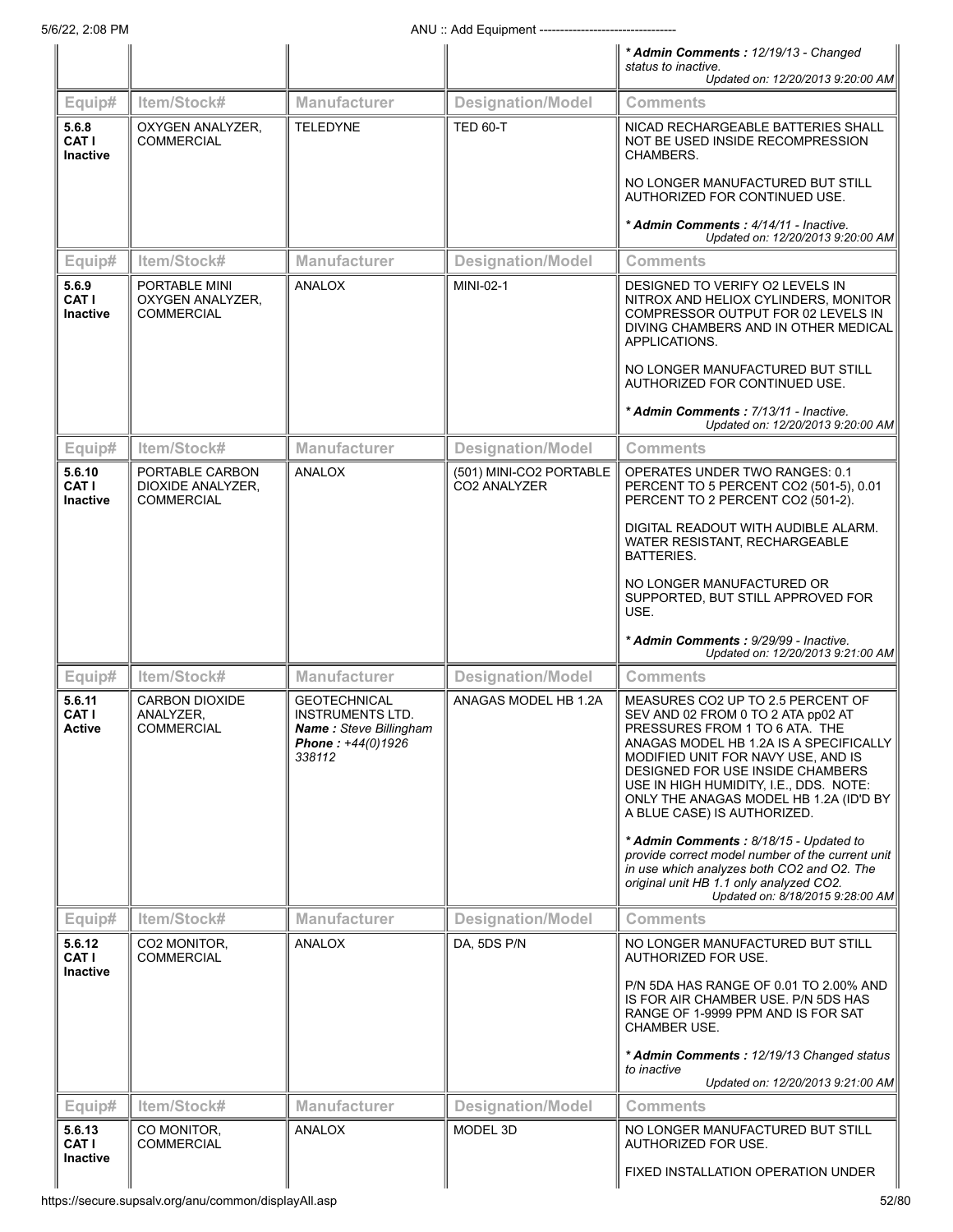|                                           |                                                                      |                                                                    |                          | NORMAL ATMOSPHERIC PRESSURE (1 ATA)<br>CONDITIONS. RANGE OF MEASUREMENT<br>CAN BE SPECIFIED AT TIME OF ORDERING.<br>AUDIBLE ALARM. LCD DISPLAY.                                                                                                                                                                                                                                |
|-------------------------------------------|----------------------------------------------------------------------|--------------------------------------------------------------------|--------------------------|--------------------------------------------------------------------------------------------------------------------------------------------------------------------------------------------------------------------------------------------------------------------------------------------------------------------------------------------------------------------------------|
|                                           |                                                                      |                                                                    |                          | * Admin Comments: 12/19/13 - Changed<br>status to inactive<br>Updated on: 12/20/2013 9:21:00 AM                                                                                                                                                                                                                                                                                |
| Equip#                                    | Item/Stock#                                                          | <b>Manufacturer</b>                                                | <b>Designation/Model</b> | Comments                                                                                                                                                                                                                                                                                                                                                                       |
| 5.6.14<br><b>CAT I</b><br><b>Inactive</b> | 02 / CO2 COMBINED<br>MONITOR,<br><b>COMMERCIAL</b>                   | ANALOX                                                             | SUB E-IR15P              | NO LONGER MANUFACTURED BUT STILL<br>AUTHORIZED FOR USE.<br>PORTABLE, BATTERY POWERED,<br><b>COMBINATION OXYGEN AND CARBON</b><br>DIOXIDE MONITOR FOR USE INSIDE OR<br>OUTSIDE OF A HYPERBARIC CHAMBER.<br>MEASURES O2 LEVELS IN RANGE OF 0-2000<br>MBAR PPO2. MEASURE CO2<br>CONCENTRATIONS FROM 0 TO 50 MBAR<br>PPCO <sub>2</sub><br>* Admin Comments: 3/21/11 - Corrected PN |
|                                           |                                                                      |                                                                    |                          | from E-1R-15P to PN E-IR15P as based on the<br><b>NEDU TM 98-05.</b><br>11/15/13 - Changed to Inactive. new model                                                                                                                                                                                                                                                              |
|                                           |                                                                      |                                                                    |                          | available model # SUB MKIIP, but has not yet<br>been evaluated and AMU.<br>Updated on: 12/20/2013 9:21:00 AM                                                                                                                                                                                                                                                                   |
| Equip#                                    | Item/Stock#                                                          | Manufacturer                                                       | <b>Designation/Model</b> | Comments                                                                                                                                                                                                                                                                                                                                                                       |
| 5.6.15<br><b>CAT I</b><br><b>Inactive</b> | C02 ANALYZER,<br><b>COMMERCIAL</b>                                   | ANALOX                                                             | "BUDDY" C02              | NO LONGER MANUFACTURED BUT STILL<br>AUTHORIZED FOR CONTINUED USE.                                                                                                                                                                                                                                                                                                              |
|                                           |                                                                      |                                                                    |                          | PORTABLE, BATTERY POWERED. FOR<br>EXTERNAL MONITORING OF HYPERBARIC<br><b>CHAMBER ENVIRONMENT.</b>                                                                                                                                                                                                                                                                             |
|                                           |                                                                      |                                                                    |                          | RECALIBRATION SOFTWARE ALLOWS<br>COMMANDS TO CONDUCT ANNUAL<br>CALIBRATION. CALIBRATION AND OTHER<br>SERVICING IS AVAILABLE VIA THE<br>DISTRIBUTOR.<br>Updated on: 12/20/2013 9:21:00 AM                                                                                                                                                                                       |
| Equip#                                    | Item/Stock#                                                          | <b>Manufacturer</b>                                                | <b>Designation/Model</b> | Comments                                                                                                                                                                                                                                                                                                                                                                       |
| 5.6.17<br>CAT I<br>Active                 | O2/CO2 COMBINED<br>MONITOR,<br><b>COMMERCIAL</b><br>PN # SAACAAAU01B | ANALOX<br><b>Name: Michael Blass</b><br><b>Phone: 760.208.6518</b> | <b>SUB ASPIDA</b>        | PORTABLE, BATTERY POWERED GAS<br>MONITOR FOR CO2 & O2. FOR EXTERNAL<br>MONITORING OF HYPERBARIC CHAMBER<br>ENVIRONMENT.                                                                                                                                                                                                                                                        |
|                                           |                                                                      |                                                                    |                          | RECALIBRATION SOFTWARE ALLOWS<br>COMMANDS TO CONDUCT ANNUAL<br>CALIBRATION. CALIBRATION AND OTHER<br>SERVICING IS AVAILABLE VIA THE<br>DISTRIBUTOR.                                                                                                                                                                                                                            |
|                                           |                                                                      |                                                                    |                          | THE CO2 SENSOR REQUIRES CALIBRATION<br>ON A YEARLY BASIS WITH A CALIBRATION<br>GAS OF 3% CO2 IN N2 TO CALIBRATE THE<br>HIGH & 100% N2 TO CALIBRATE THE ZERO<br>POINTS.                                                                                                                                                                                                         |
|                                           |                                                                      |                                                                    |                          | * Admin Comments: 10/27/11 - Added to the<br>AMU List*<br>08/08/19 - Current part number added by NDCM<br>Hopkins.                                                                                                                                                                                                                                                             |
| Equip#                                    | Item/Stock#                                                          | Manufacturer                                                       | <b>Designation/Model</b> | Updated on: 8/8/2019 1:07:00 PM<br><b>Comments</b>                                                                                                                                                                                                                                                                                                                             |
| 5.6.18<br><b>CAT I</b>                    | 02/CO2 COMBINED<br>MONITOR,                                          | <b>GEOTECHNICAL</b><br><b>INSTRUMENTS LTD.</b>                     | <b>HYB 2.0</b>           | General Notes: (1) Apply. PMS 399<br>CONTROLLED ITEM.                                                                                                                                                                                                                                                                                                                          |
| <b>Active</b>                             | <b>COMMERCIAL</b>                                                    |                                                                    |                          | MEASURES CO2 UP 30,000 PPM SEV AND<br>OXYGEN UP TO 0 TO 25% (ABSOLUTE) AND<br>0 TO 2 PPATA. SWITCHING OXYGEN UNITS<br>FROM PERCENT TO PARTIAL PRESSURE<br>CAN BE DONE IN THE FIELD.<br>THE GEOTECH MODEL HYB 2.0 IS A                                                                                                                                                          |
|                                           |                                                                      |                                                                    |                          |                                                                                                                                                                                                                                                                                                                                                                                |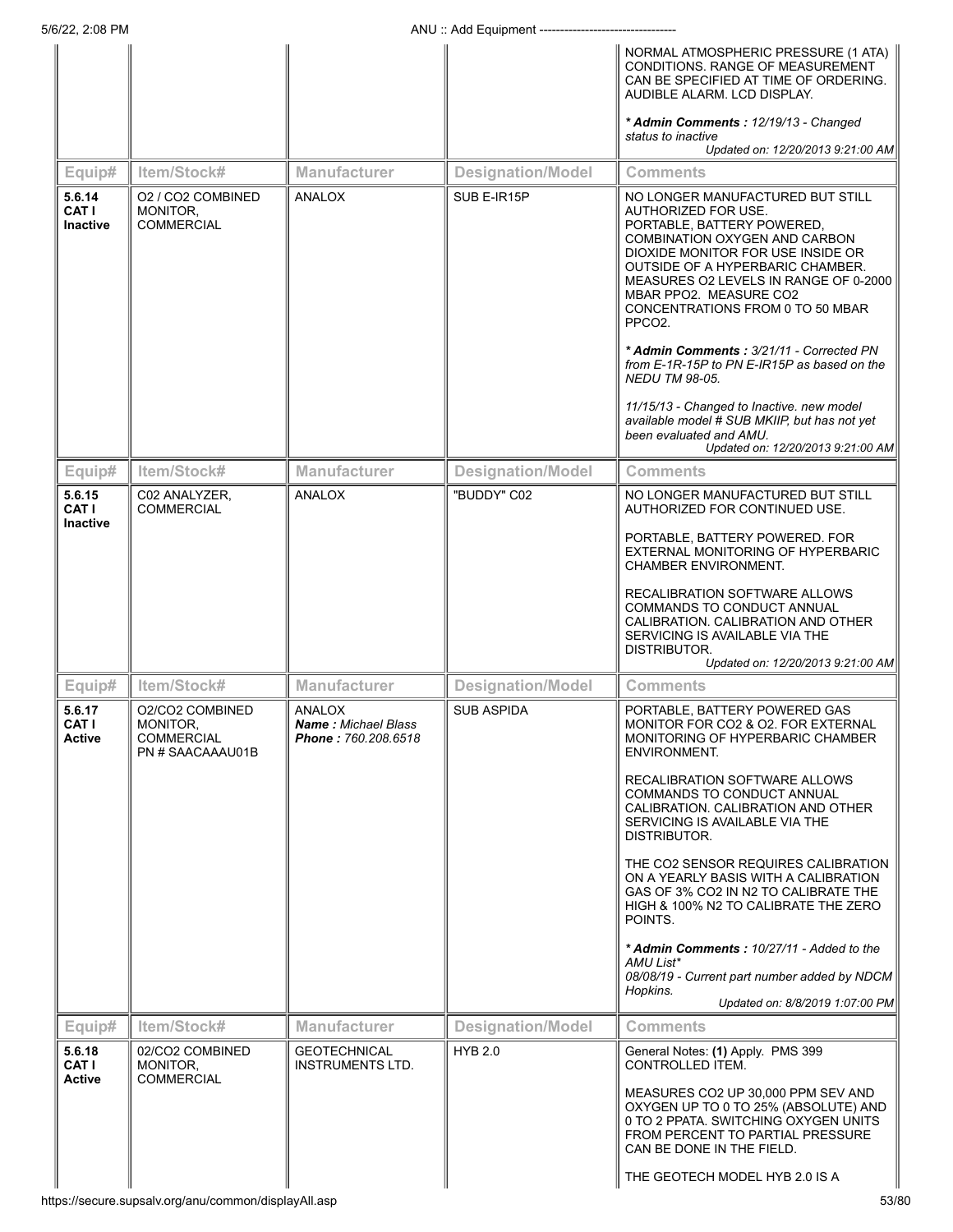|                                  |                                                           |                                                                                                    |                          | SPECIFICALLY MODIFIED UNIT FOR NAVY<br>USE, AND IS DESIGNED FOR USE INSIDE<br>CHAMBERS USE IN HIGH HUMIDITY, I.E.,<br>DDS, FOR A DEPTH RANGE OF 0 TO 6 ATA.                                                                                                                                                                                                                                                                                                                                                                                                                                                                                                                                                                                                           |
|----------------------------------|-----------------------------------------------------------|----------------------------------------------------------------------------------------------------|--------------------------|-----------------------------------------------------------------------------------------------------------------------------------------------------------------------------------------------------------------------------------------------------------------------------------------------------------------------------------------------------------------------------------------------------------------------------------------------------------------------------------------------------------------------------------------------------------------------------------------------------------------------------------------------------------------------------------------------------------------------------------------------------------------------|
|                                  |                                                           |                                                                                                    |                          | ANCILLARY COMPONENTS PROVIDED BY<br>THE OEM FOR THIS UNIT ARE:<br>GEOTECH P/N HYB1.11 - CAL GAS<br>REGULATOR AND CONNECTING TUBING<br>GEOTECH P/N HYB1.16 - ANALYZER DATA<br>MANAGER (ADM) SOFTWARE<br>GEOTECH P/N HYB1.18 - LEAD FOR 28 VDC<br><b>EXTERNAL POWER SUPPLY</b><br>OPERATING PROCEDURES FOR THIS UNIT<br>SHALL BE IN ACCORDANCE WITH NEDU TR<br>15-1 APPENDIX A, OR APPROVED BY PMS<br>399 OR NAVSEA 00C3.                                                                                                                                                                                                                                                                                                                                               |
|                                  |                                                           |                                                                                                    |                          | * Admin Comments: 11/3/2015 - Added to                                                                                                                                                                                                                                                                                                                                                                                                                                                                                                                                                                                                                                                                                                                                |
|                                  |                                                           |                                                                                                    |                          | ANU list<br>Updated on: 6/10/2020 10:11:00 AM                                                                                                                                                                                                                                                                                                                                                                                                                                                                                                                                                                                                                                                                                                                         |
| Equip#                           | Item/Stock#                                               | <b>Manufacturer</b>                                                                                | <b>Designation/Model</b> | <b>Comments</b>                                                                                                                                                                                                                                                                                                                                                                                                                                                                                                                                                                                                                                                                                                                                                       |
| 5.6.19<br>CAT I<br><b>Active</b> | PORTABLE AIR<br>MONITOR, NAVSEA<br><b>CONTROLLED ITEM</b> | <b>ANALOX</b><br>Name: Jo Burke<br>Phone: +44 (0) 1642<br>715952<br>Email :<br>jo.burke@analox.biz | ACG+ Analyzer            | AUTHORIZED FOR USE AS A MEANS OF<br>VERIFYING ANU COMPRESSOR OUTPUT.<br>SAMPLING NON-U.S. NAVY AIR SOURCES<br>AND AS A SINGLE-PERIODICITY<br>SUBSTITUTE FOR LABORATORY-BASED AIR<br>SAMPLING OF U.S. NAVY COMPRESSORS<br>NOT USED FOR NITROGEN-OXYGEN<br>MIXING, AS DICTATED BY OPERATIONAL<br>CONDITIONS THAT WOULD OTHERWISE<br>PRECLUDE SAMPLING IN ACCORDANCE<br>WITH APPROVED MAINTENANCE<br>REQUIREMENTS.<br>NAVSEA CONTROLLED ITEM IN<br>ACCORDANCE WITH NAVSEA DRAWING<br>8698023. CONTACT NAVSEA 00C3 FOR<br><b>ISSUANCE.</b><br>POWER SUPPLY PART NUMBERS T4109ST &<br>T5885ST ARE APPROVED FOR USE.<br>* Admin Comments: 3/29/19 - 00C32 updated<br>notes; removed NAVSEA TM reference; added<br>drawing # and approval for alternate power<br>supply PNs. |
|                                  |                                                           |                                                                                                    |                          | 10/21/20 - LCDR Hyatt updated IAW AIG 20-17                                                                                                                                                                                                                                                                                                                                                                                                                                                                                                                                                                                                                                                                                                                           |

## **6.1 GROUND FAULT INTERRUPTERS General Notes (1)**: USE OF AN EXTERNAL GFI IN A SYSTEM WITH AN INTERNAL GFI OR POWER SUPPLY WHICH IS CONNECTED TO A GFI CAN RESULT IN NULLIFYING THE ABILITY OF THE GFI TO OPERATE. FOR MORE INFORMATION REFER TO THE U.S. NAVY DIVE MANUAL, SS521-AG-PRO-010. **Equip# Item/Stock# Manufacturer Designation/Model Comments 6.1.1 CAT II Inactive** GFI **FLUID KINETICS** || IM-4502 || General Notes: **(1)** Apply. NO LONGER MANUFACTURED BUT STILL AUTHROIZED FOR CONTINUED USE. NAVSEA 00C5 IS THE PROGRAM MANAGER FOR GFIs. *\* Admin Comments : 04/19/12 - Inactive. Fluid Kinetics was purchased in 2003 and no longer exists nor supports this product. Updated on: 8/7/2012 12:20:00 PM*

I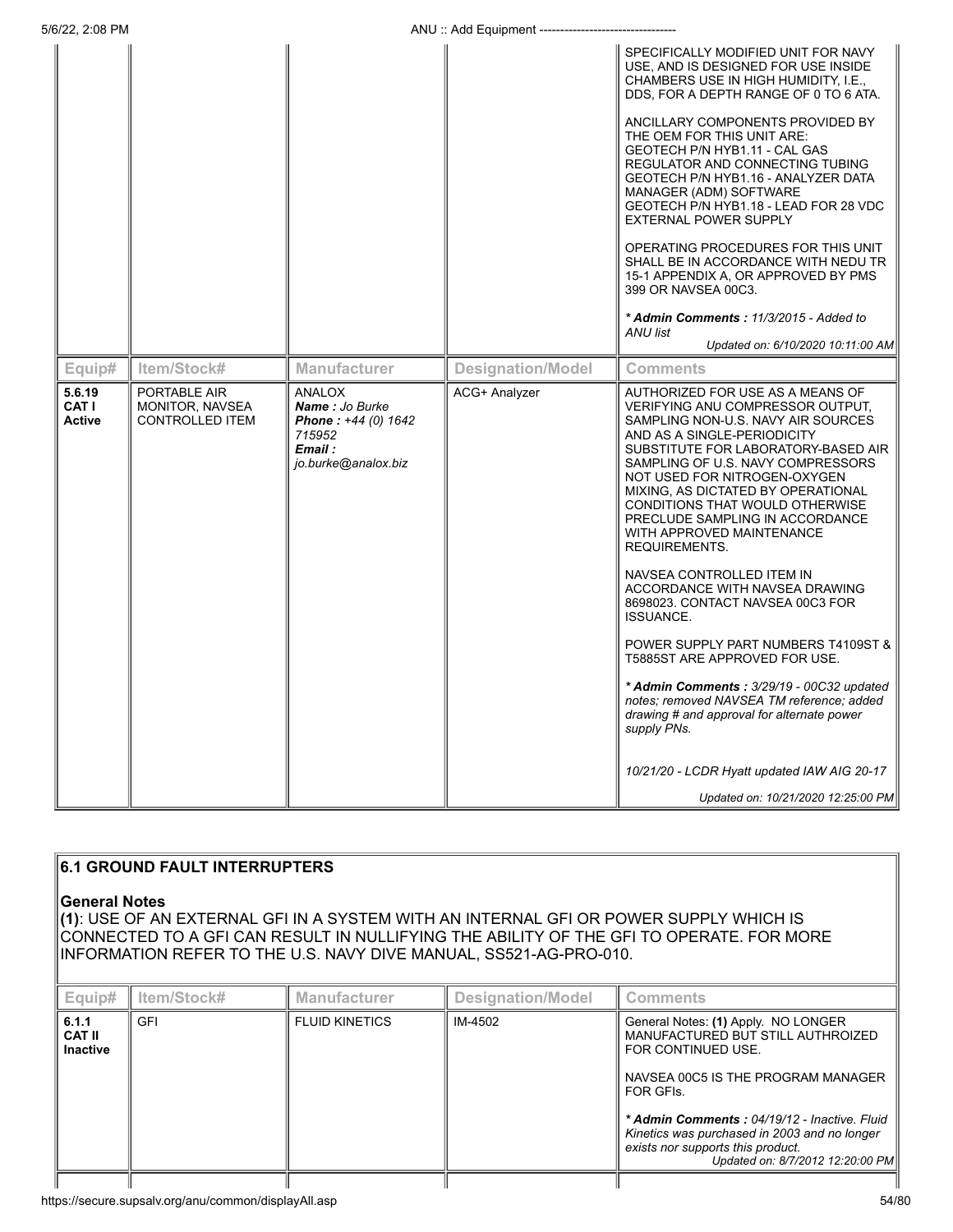| Equip#                                    | Item/Stock#            | Manufacturer                      | <b>Designation/Model</b>               | <b>Comments</b>                                                                                                                                                                                                                                                                 |
|-------------------------------------------|------------------------|-----------------------------------|----------------------------------------|---------------------------------------------------------------------------------------------------------------------------------------------------------------------------------------------------------------------------------------------------------------------------------|
| 6.1.2<br><b>CAT II</b><br><b>Inactive</b> | <b>GFI, COMMERCIAL</b> | <b>FLUID KINETICS</b>             | ARCTIC GFI, 2.5 Kw                     | General Notes: (1) Apply. NO LONGER<br>MANUFACTURED BUT STILL AUTHORIZED<br>FOR CONTINUED USE.                                                                                                                                                                                  |
|                                           |                        |                                   |                                        | NAVSEA 00C5 IS THE PROGRAM MANAGER<br>FOR GFIs.                                                                                                                                                                                                                                 |
|                                           |                        |                                   |                                        | * Admin Comments: 04/19/12 - Inactive, Fluid<br>Kinectis was purchased in 2003 and not longer<br>exits nor supports this product.                                                                                                                                               |
|                                           |                        |                                   |                                        | Updated on: 8/7/2012 12:28:00 PM                                                                                                                                                                                                                                                |
| Equip#                                    | Item/Stock#            | <b>Manufacturer</b>               | <b>Designation/Model</b>               | <b>Comments</b>                                                                                                                                                                                                                                                                 |
| 6.1.3<br><b>CAT II</b><br><b>Inactive</b> | <b>GFI, COMMERCIAL</b> | DANIEL WOODHEAD<br><b>COMPANY</b> | 1670 (PORTABLE)<br>1680 (WALL MOUNTED) | General Notes: (1) Apply. NO LONGER<br>MANUFACTURED BUT STILL AUTHORIZED<br>FOR CONTINUED USE.<br>SPECIAL WIRING MODIFICATION REQUIRED<br>FOR USE WITH UNGROUNDED POWER<br>SYSTEMS.<br>NAVSEA 00C5 IS THE PROGRAM MANAGER<br>FOR GFIS.<br>Updated on: 8/7/2012 12:28:00 PM      |
| Equip#                                    | Item/Stock#            | Manufacturer                      | <b>Designation/Model</b>               | <b>Comments</b>                                                                                                                                                                                                                                                                 |
| 6.1.4<br><b>CAT II</b><br><b>Inactive</b> | <b>GFI, PORTABLE</b>   | POWER ELECTRONIC<br>SYSTEMS, INC. | PN 6698494                             | General Notes: (1) Apply. NAVSEA 00C5 IS<br>THE PROGRAM MANAGER FOR PORTABLE<br>GFIS.<br>* Admin Comments: 07/02/13 - Added to the<br><b>AMU List.</b><br>08/20/13 - Changed category from I to II. Orignal<br>label of Cat I was an error.<br>Updated on: 7/30/2020 6:57:00 AM |

## **6.2 PHOTOGRAPHIC AND VIDEO EQUIPMENT**

## **General Notes**

**(1)**: AUTHORIZED AS CAT II DIVER PREFERENCE FOR IN-WATER APPLICATIONS ONLY. CAMERAS, VIDEO AND VIDEOSCOPE EQUIPMENT IS NOT CONSIDERED CAT II FOR INSTALLATION IN HYPERBARIC CHAMBERS OR OTHER CLOSED ENVIRONMENTS. CAMERAS, VIDEO AND VIDEOSCOPE EQUIPMENT TO BE USED IN HYPERBARIC CHAMBERS OR OTHER CLOSED ENVIRONMENTS MUST BE APPROVED IN ADVANCE BY NAVSEA 00C.

**(2)**: EQUIPMENT THAT UTILIZES LITHIUM BATTERIES SHALL MEET THE EXCEPTIONS OUTLINED IN (1) NAVSEA INSTRUCTION 9310.1C, NAVAL LITHIUM BATTERY SAFETY PROGRAM & (2) NAVSEA S9310-AQ-SAF-010, THE TECHNICAL MANUAL FOR NAVY LITHIUM BATTERY SAFETY PROGRAM RESPONSIBILITIES AND PROCEDURES. FOR ASSISTANCE, DETERMINING EXCEPTIONS TO THESE INSTRUCTIONS PLEASE CONTACT NAVSEA 00C ANU PROGRAM MANAGER. WHEN POSSIBLE, AVOID PROCUREMENT OF PRODUCTS THAT UTILIZE LITHIUM BATTERIES.

**(3)**: THE VOLTAGE AT THE DIVER OF ANY CAT II EQUIPMENT SHALL NOT BE MORE THAN THE "SAFE" LEVEL PER (1) IMCA D 045, THE CODE OF PRACTICE FOR THE SAFE USE OF ELECTRICITY UNDER WATER & (2) NAVSEA TS500-AU-SPN-010, U.S. NAVY GENERAL SPECIFICATION FOR THE DESIGN, CONSTRUCTION, AND REPAIR OF DIVING AND HYPERBARIC EQUIPMENT. IF VOLTAGE AT THE DIVER IS GREATER THAN 7.5 VAC OR 30 VDC PLEASE CONTACT NAVSEA 00C ANU COORDINATOR OF ADDITIONAL GUIDANCE.

**(4)**: UNDERWATER STILL PICTURE CAMERA, UNDERWATER VIDEO CAMERA, UMBILICAL POWERED CAMERA, AND VIDEOSCOPE/FIBERSCOPE INSPECTION TOOLS DO NOT REQUIRE TESTING IAW NAVSEA TS500-AU-SPN-010. EQUIPMENT MUST CERTIFIED BY THE MANUFACTURE TO OPERATE AT THE MAXIMUM OPERATING DEPTH.

**(5)**: ALL PURCHASE MUST BE MADE IAW US PROCUREMENT RULES AND REGULATIONS.

| $\parallel$ Equip# $\parallel$ Item/Stock# | Manufacturer | Designation/Model   Comments |  |
|--------------------------------------------|--------------|------------------------------|--|
|                                            |              |                              |  |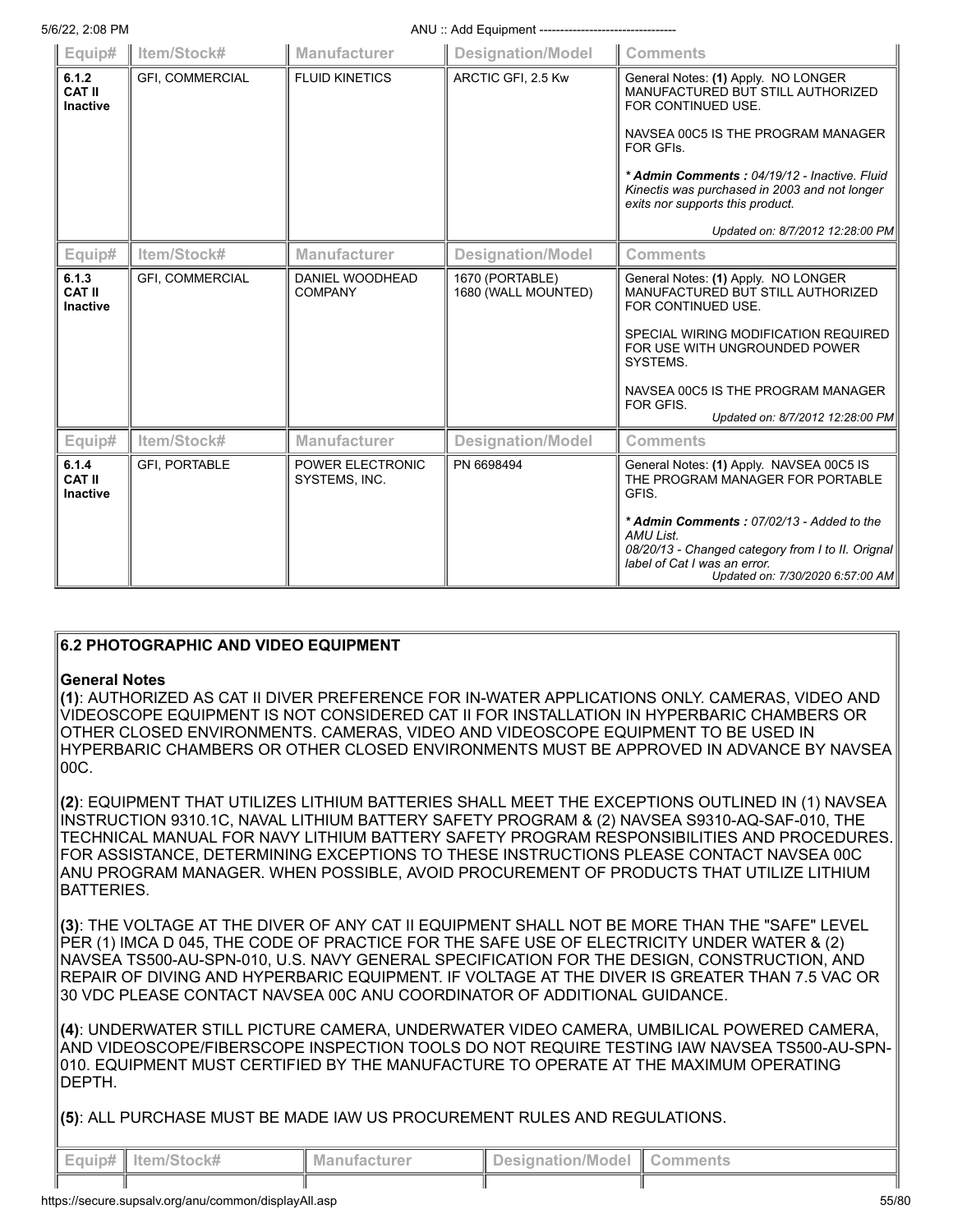| 6.2.1<br><b>CAT II</b>                    | <b>UNDERWATER STILL</b>                       | <b>VARIOUS</b>                                                   | <b>DIVER PREFERENCE</b>          | General Notes: (1) (2) (3) (4) (5) Apply.                                                                                                                                                                                      |
|-------------------------------------------|-----------------------------------------------|------------------------------------------------------------------|----------------------------------|--------------------------------------------------------------------------------------------------------------------------------------------------------------------------------------------------------------------------------|
| <b>Active</b>                             | PICTURE CAMERA,<br><b>BATTERY POWER</b>       |                                                                  |                                  | * Admin Comments : UPDATE FOR<br>ADDITION OF GENERAL NOTE 5<br>Updated on: 3/26/2021 12:05:00 AM                                                                                                                               |
| Equip#                                    | Item/Stock#                                   | <b>Manufacturer</b>                                              | <b>Designation/Model</b>         | <b>Comments</b>                                                                                                                                                                                                                |
| 6.2.2<br><b>CAT II</b><br><b>Active</b>   | UNDERWATER VIDEO<br>CAMERA, BATTERY POWER     | <b>VARIOUS</b>                                                   | <b>DIVER PREFERENCE</b>          | General Notes: (1) (2) (3) (4) (5) Apply.<br>* Admin Comments: UPDATE FOR<br><b>ADDITION OF GENERAL NOTE 5</b><br>Updated on: 3/26/2021 12:06:00 AM                                                                            |
| Equip#                                    | Item/Stock#                                   | Manufacturer                                                     | <b>Designation/Model</b>         | <b>Comments</b>                                                                                                                                                                                                                |
| 6.2.3                                     | UNDERWATER VIDEO                              | <b>DIVER PREFERENCE</b>                                          | <b>DIVER PREFERENCE</b>          | General Notes: (1) (3) (4) (5) Apply.                                                                                                                                                                                          |
| <b>CAT II</b><br>Active                   | CAMERA, UMBILICAL<br><b>POWER</b>             |                                                                  |                                  | * Admin Comments: UPDATE FOR<br>ADDITION OF GENERAL NOTE 5<br>Updated on: 3/26/2021 12:07:00 AM                                                                                                                                |
| Equip#                                    | Item/Stock#                                   | <b>Manufacturer</b>                                              | <b>Designation/Model</b>         | <b>Comments</b>                                                                                                                                                                                                                |
| 6.2.4<br><b>CAT II</b><br><b>Inactive</b> | STROBE LIGHT, BATTERY<br><b>POWER</b>         | <b>SUBSEA</b>                                                    | MK 150                           | General Notes: (1) (2) (3) Apply. NO<br>LONGER MANUFACTURERD BUT STILL<br>AUTHORIZED FOR CONTINUED USE.<br>Updated on: 8/14/2012 9:03:00 AM                                                                                    |
| Equip#                                    | Item/Stock#                                   | <b>Manufacturer</b>                                              | <b>Designation/Model</b>         | <b>Comments</b>                                                                                                                                                                                                                |
| 6.2.5<br><b>CAT II</b><br>Inactive        | ELECTRONIC FLASH,<br><b>BATTERY POWER</b>     | NIKON INC.                                                       | <b>NIKONOS</b><br>SB 102, SB 105 | General Notes: (1) (2) (3) Apply. NO<br>LONGER MANUFACTURED BUT STILL<br>AUTHORIZED FOR CONTINUED USE.                                                                                                                         |
|                                           |                                               |                                                                  |                                  | SB 103 UNITS RECALLED BY NIKON<br>(1994) AND NO LONGER AUTHORIZED<br>FOR USE. CONTACT MANUFACTURER<br>FOR DETAILS.<br>Updated on: 8/14/2012 9:05:00 AM                                                                         |
| Equip#                                    | Item/Stock#                                   | <b>Manufacturer</b>                                              | <b>Designation/Model</b>         | <b>Comments</b>                                                                                                                                                                                                                |
| 6.2.7<br><b>CAT II</b><br>Inactive        | <b>UNDERWATER</b><br><b>TELEVISION SYSTEM</b> | KONGSBERG MARITIME                                               | <b>HYDRO COLOR TC-181</b>        | NO LONGER MANUFACTURED BUT<br>STILL AUTHORIZED FOR CONTINUED<br>USE.                                                                                                                                                           |
|                                           |                                               |                                                                  |                                  | * Admin Comments: 02/22/00 - Inactive<br>(2000).<br>08/14/12 - Formerly Hydro Products.<br>Updated on: 8/14/2012 11:53:00 AM                                                                                                   |
| Equip# $\vert$                            | Item/Stock#                                   | <b>Manufacturer</b>                                              | <b>Designation/Model</b>         | <b>Comments</b>                                                                                                                                                                                                                |
| 6.2.8<br><b>CAT II</b><br><b>Inactive</b> | <b>CAMERA ASSEMBLY</b>                        | KONGSBERG MARITIME<br>Name: KARL LUTTRELL<br>Phone: 734-223-0977 | KONGSBERG SIMRAD<br>DWG 082-0534 | General Notes: (5) Apply. THIS ITEM<br>REPLACES THE CAMERA/LIGHT<br>ASSEMBLY ON THE DUCTS (DIVER<br>UNDERWATER COLOR TV SYSTEM).<br>USED IN CONJUNCTION WITH THE<br>DUCTS SCU. REQUIRES AN ADAPTER<br>FOR THE DUCTS UMBILICAL. |
|                                           |                                               |                                                                  |                                  | SMALL ENOUGH TO BE HELMET<br>MOUNTED.                                                                                                                                                                                          |
|                                           |                                               |                                                                  |                                  | THE SYSTEM INCLUDES A LIGHT (DWG<br>998-2002 REV D, -1 VERSION) AND<br>CABLE ADAPTER (DWG 082-0530 REV<br>A).                                                                                                                  |
|                                           |                                               |                                                                  |                                  | REPLACES OSPREY ELECTRONICS<br>VIDEO CAMERA PN OE 1365 (DWG 1365-<br>9999 REV 0).                                                                                                                                              |
|                                           |                                               |                                                                  |                                  | * Admin Comments: 4/26/12 - Kongsberg<br>Simrad became Kongsberg Maritime.<br>6/10/2020 - Added POC info.<br>Updated on: 12/11/2020 10:07:00 AM                                                                                |
| Equip#                                    | Item/Stock#                                   | <b>Manufacturer</b>                                              | <b>Designation/Model</b>         | <b>Comments</b>                                                                                                                                                                                                                |
| 6.2.9<br><b>CAT II</b><br><b>Inactive</b> | UNDERWATER TELEVISION<br><b>SYSTEM</b>        | KONGSBERG MARITIME<br>Name: KARL LUTTRELL<br>Phone: 734-223-0977 | DUCT II<br>DWG 082-0500          | General Notes: (5) Apply. FOLLOW ON TO<br>DUCT I SYSTEM (ANU #9.2.11).                                                                                                                                                         |
|                                           |                                               |                                                                  |                                  | * Admin Comments: 4/26/12 - Kongsberg                                                                                                                                                                                          |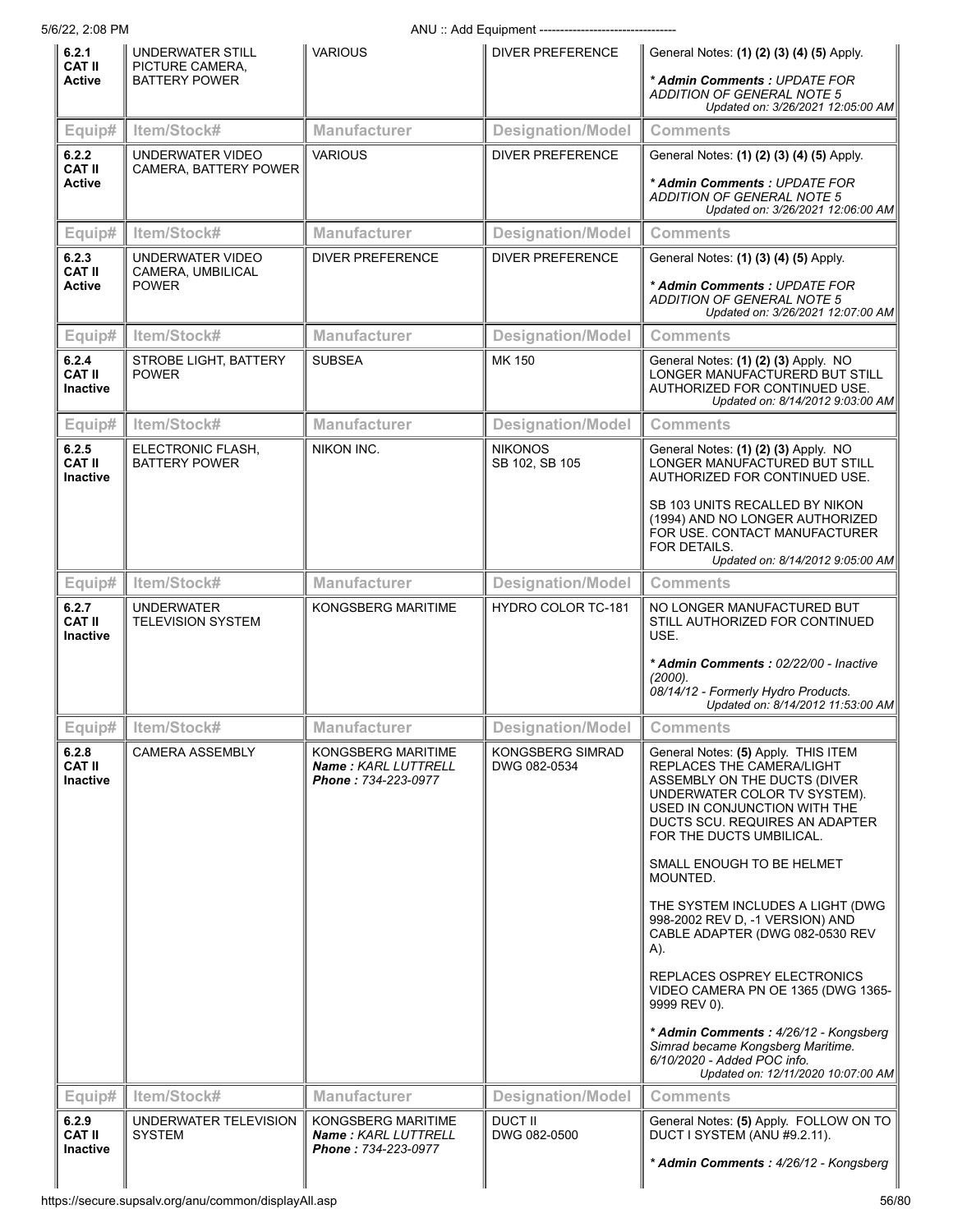|                                            |                                                                  |                                                                  |                                                                  | Simrad became Kongsberg Maritime.<br>6/10/2020 - Added POC info.<br>Updated on: 12/11/2020 10:10:00 AM                                                                                                                                                                                                                                                                                                                                                                       |
|--------------------------------------------|------------------------------------------------------------------|------------------------------------------------------------------|------------------------------------------------------------------|------------------------------------------------------------------------------------------------------------------------------------------------------------------------------------------------------------------------------------------------------------------------------------------------------------------------------------------------------------------------------------------------------------------------------------------------------------------------------|
| Equip#                                     | Item/Stock#                                                      | Manufacturer                                                     | <b>Designation/Model</b>                                         | <b>Comments</b>                                                                                                                                                                                                                                                                                                                                                                                                                                                              |
| 6.2.11<br><b>CAT II</b><br><b>Inactive</b> | UNDERWATER TELEVISION<br><b>SYSTEM</b>                           | S-TRON                                                           | DUCTS I<br>S-TRON DWG 110000<br><b>REV A</b>                     | NO LONGER MANUFACTURED BUT<br>STILL AUTHORIZED FOR CONTINUED<br>USE.<br><b>SYSTEM INCLUDES SURFACE</b><br>CONTROL UNIT (SCU), CAMERA, LIGHT                                                                                                                                                                                                                                                                                                                                  |
|                                            |                                                                  |                                                                  |                                                                  | AND UMBILICAL.<br>Updated on: 8/14/2012 8:38:00 AM                                                                                                                                                                                                                                                                                                                                                                                                                           |
| Equip#                                     | Item/Stock#                                                      | <b>Manufacturer</b>                                              | <b>Designation/Model</b>                                         | <b>Comments</b>                                                                                                                                                                                                                                                                                                                                                                                                                                                              |
| 6.2.12<br><b>CAT II</b><br><b>Inactive</b> | UNDERWATER TELEVISION<br><b>SYSTEM</b>                           | KONGSBERG MARITIME                                               | SEA BEE II, 2D, CM-55                                            | NO LONGER MANUFACTURED BUT<br>AUTHORIZED FOR CONTINUED USE.<br>* Admin Comments: 4/26/12 - Kongsberg<br>Simrad became Kongsberg Maritime.                                                                                                                                                                                                                                                                                                                                    |
| Equip#                                     | Item/Stock#                                                      | <b>Manufacturer</b>                                              | <b>Designation/Model</b>                                         | Updated on: 8/14/2012 11:53:00 AM<br><b>Comments</b>                                                                                                                                                                                                                                                                                                                                                                                                                         |
| 6.2.13                                     | <b>LIGHT METER</b>                                               | <b>SEKONIC</b>                                                   | N/A                                                              | General Notes: (1) (2) (5) Apply. BATTERY                                                                                                                                                                                                                                                                                                                                                                                                                                    |
| <b>CAT II</b><br><b>Active</b>             |                                                                  |                                                                  |                                                                  | <b>POWERED</b><br>* Admin Comments: UPDATE FOR<br>ADDITION OF GENERAL NOTE 5<br>Updated on: 3/26/2021 12:07:00 AM                                                                                                                                                                                                                                                                                                                                                            |
| Equip#                                     | Item/Stock#                                                      | Manufacturer                                                     | <b>Designation/Model</b>                                         | <b>Comments</b>                                                                                                                                                                                                                                                                                                                                                                                                                                                              |
| 6.2.14<br><b>CAT II</b><br><b>Inactive</b> | UNDERWATER TELEVISION<br><b>SYSYEM</b>                           | <b>MPK-60</b>                                                    | <b>UNDERWATER TV</b><br><b>SYSTEM SELF</b><br><b>CONTAINED</b>   | General Notes: (3) Apply. No longer made<br>and supported by Sony<br>Updated on: 12/11/2020 11:11:00 AM                                                                                                                                                                                                                                                                                                                                                                      |
| Equip#                                     | Item/Stock#                                                      | <b>Manufacturer</b>                                              | <b>Designation/Model</b>                                         | <b>Comments</b>                                                                                                                                                                                                                                                                                                                                                                                                                                                              |
| 6.2.15<br><b>CAT II</b><br><b>Active</b>   | DC POWER SUPPLY<br><b>COMMERCIALLY AVAILABLE</b>                 | <b>SONNICHIEN</b>                                                | A-200                                                            | N/A<br>Updated on: 3/18/2004 12:21:00 PM                                                                                                                                                                                                                                                                                                                                                                                                                                     |
| Equip#                                     | Item/Stock#                                                      | <b>Manufacturer</b>                                              | <b>Designation/Model</b>                                         | <b>Comments</b>                                                                                                                                                                                                                                                                                                                                                                                                                                                              |
| 6.2.16<br><b>CAT II</b><br>Active          | DC POWER SUPPLY,<br><b>COMMERCIAL</b>                            | <b>ACOPIAN &amp; ADVANCED</b><br><b>TECHNOLOGY RESEARCH</b>      | <b>ACOPIAN PN</b><br>W184Y1500, U28Y1500<br>ATR PN IS PS-28-15-M | N/A<br>Updated on: 9/24/2010 12:26:00 PM                                                                                                                                                                                                                                                                                                                                                                                                                                     |
| Equip#                                     | Item/Stock#                                                      | <b>Manufacturer</b>                                              | <b>Designation/Model</b>                                         | <b>Comments</b>                                                                                                                                                                                                                                                                                                                                                                                                                                                              |
| 6.2.17<br><b>CAT II</b><br>Inactive        | <b>UNDERWATER</b><br>BORESCOPE, NAVSEA<br><b>CONTROLLED ITEM</b> | <b>NAVSEA</b>                                                    | NAVSEA DWG 6697610<br><b>ESSM #UW 0324</b><br>ESSM #UW 0324A     | General Notes: (1) (3) (4) (5) Apply. THIS<br><b>ITEM MUST BE POWERED AND</b><br>RECEIVE GFI PROTECTION FROM THE<br>DUCTS SURFACE CONTROL UNIT AND<br>UMBILICAL.<br>ESSM #UW 0324A AUTHORIZED FOR<br>USE WITH ANU ITEM 6.2.24 ONLY (ESSM                                                                                                                                                                                                                                     |
|                                            |                                                                  |                                                                  |                                                                  | #UW 2235).<br>Updated on: 12/11/2020 1:27:00 PM                                                                                                                                                                                                                                                                                                                                                                                                                              |
| Equip#                                     | Item/Stock#                                                      | <b>Manufacturer</b>                                              | <b>Designation/Model</b>                                         | <b>Comments</b>                                                                                                                                                                                                                                                                                                                                                                                                                                                              |
| 6.2.18<br><b>CAT II</b><br><b>Inactive</b> | PIPE INSPECTION<br>EQUIPMENT, COMMERCIAL                         | DEEPSEA POWER AND<br><b>LIGHT SEESNAKE</b>                       | <b>KD-VARIOUS</b><br>DEPENDENT ON REEL<br><b>LENGTH</b>          | General Notes: (1) (4) (5) Apply. FOUR<br><b>INTERCHANGEABLE REELS AND</b><br>CONTROLLERS. REELS<br>200' SEESNAKE, PN 744-00301-08 325'<br>SEESNAKE, PN 744-00301-09 100' MINI<br>SEESNAKE, PN 744-01201-01 200' MINI<br>SEESNAKE, PN 744-01201-02<br><b>CONTROLLERS</b><br>POWER SUPPLY ONLY, PN 742-00901-01<br>MONITOR NO VCR, PN 742-010-001-01<br>MONITOR W/ VCR, PN 742-013-001-01<br>VIDEO SYSTEM MANAGER, PN 742-008-<br>001-01<br>Updated on: 12/11/2020 1:27:00 PM |
| Equip#                                     | Item/Stock#                                                      | <b>Manufacturer</b>                                              | <b>Designation/Model</b>                                         | <b>Comments</b>                                                                                                                                                                                                                                                                                                                                                                                                                                                              |
| 6.2.19<br><b>CAT II</b><br><b>Active</b>   | UNDERWATER TELEVISION<br>SYSTEM, COMMERCIAL                      | KONGSBERG MARITIME<br>Name: KARL LUTTRELL<br>Phone: 734-223-0977 | MODEL OE 9021                                                    | CONTROL UNIT MODEL OE 1261 MUST<br>BE ORDERED WITH DUCTS II LINE<br>INSULATION MONITOR (PART NUMBER                                                                                                                                                                                                                                                                                                                                                                          |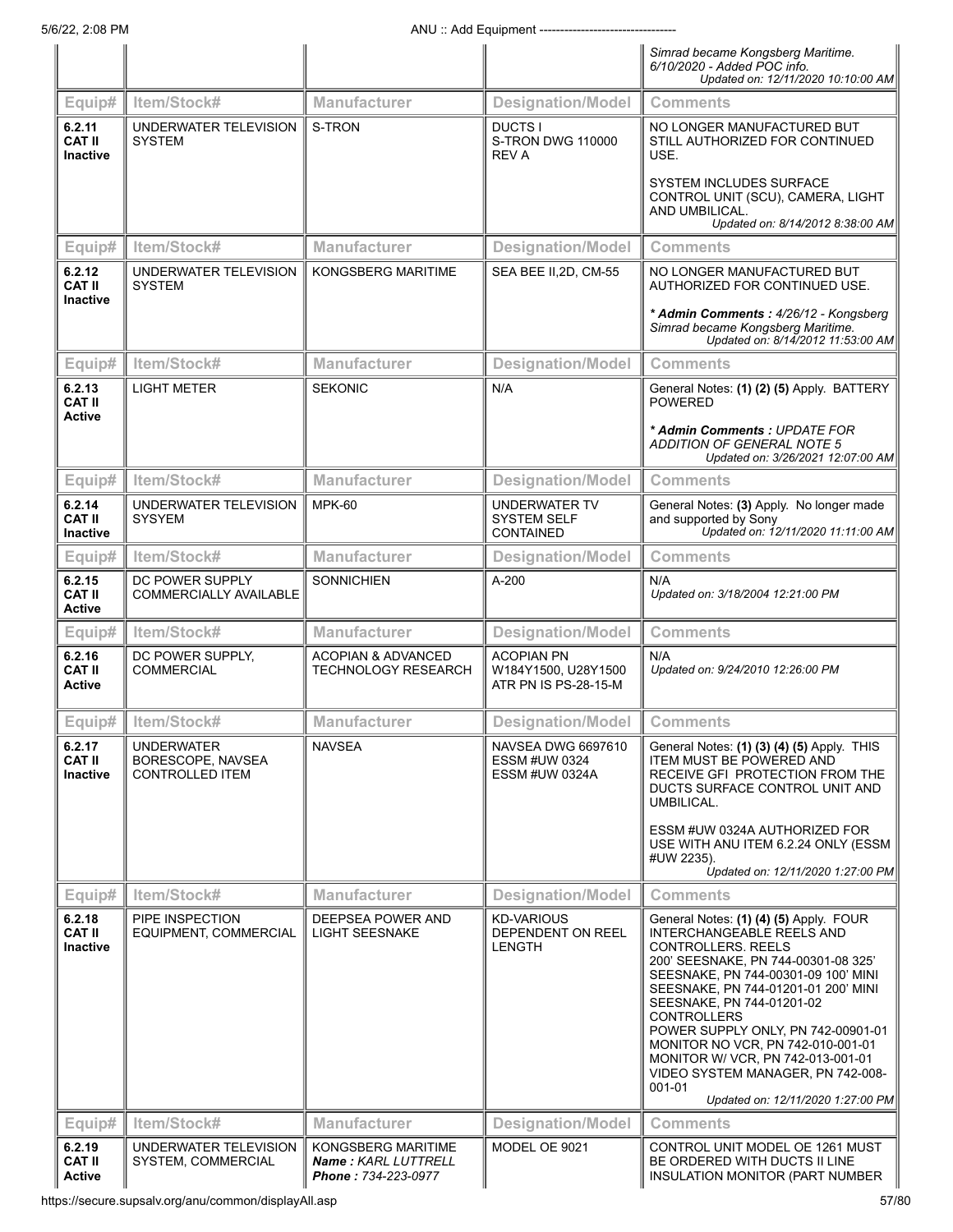|                                            |                                             |                                                                                                                             |                                     | 1263-6011) WITH TRIP CURRENT<br>SETTINGS IAW ANU STANDARDS FOR<br>DUCTS II. THE CONTROL UNIT MUST<br>ALSO BE ORDERED WITH A MODIFIED<br>POWER INPUT CORD FITTED WITH GFCI<br>PROTECTOR (PART NUMBER 302-0053-<br>00)<br>* Admin Comments: 4/26/12 - Kongsberg<br>Simrad became Kongsberg Maritime.<br>6/10/2020 - Added POC info.                                                                                                 |
|--------------------------------------------|---------------------------------------------|-----------------------------------------------------------------------------------------------------------------------------|-------------------------------------|-----------------------------------------------------------------------------------------------------------------------------------------------------------------------------------------------------------------------------------------------------------------------------------------------------------------------------------------------------------------------------------------------------------------------------------|
| Equip#                                     | Item/Stock#                                 | <b>Manufacturer</b>                                                                                                         | <b>Designation/Model</b>            | Updated on: 6/10/2020 10:38:00 AM<br><b>Comments</b>                                                                                                                                                                                                                                                                                                                                                                              |
| 6.2.20<br><b>CAT II</b><br><b>Inactive</b> | UNDERWATER TELEVISION<br>SYSTEM, COMMERCIAL | OUTLAND TECHNOLOGY,<br>INC.<br><b>Name: Buddy Mayfield</b><br>Phone: 985.847.1104                                           | <b>UWS-3010</b><br><b>UWS-3010D</b> | UWS-3010 PROVIDES CAMERA AND<br>LIGHT VIA UMBILICAL FOR ONE DIVER.<br>UWS-3010D PROVIDES CAMERA AND<br>LIGHT VIA UMBILICALS FOR TWO<br>DIVERS. AC POWERED, INTERNAL<br>ELECTRICAL PROTECTION.                                                                                                                                                                                                                                     |
|                                            |                                             |                                                                                                                             |                                     | * Admin Comments: 08/20/09 - This item<br>is no longer manufactured. See AMU item<br>9.2.23.<br>Updated on: 8/20/2009 10:48:00 AM                                                                                                                                                                                                                                                                                                 |
| Equip#                                     | Item/Stock#                                 | <b>Manufacturer</b>                                                                                                         | <b>Designation/Model</b>            | <b>Comments</b>                                                                                                                                                                                                                                                                                                                                                                                                                   |
| 6.2.21<br><b>CAT II</b><br><b>Active</b>   | UNDERWATER TELEVISION<br>SYSTEM, COMMERCIAL | OUTLAND TECHNOLOGY,<br>INC.<br><b>Name: Buddy Mayfield</b><br>Phone: (985) 847-1104<br>Email :<br>bmayfield@outlandtech.com | <b>UWS-7010</b>                     | General Notes: (1) (3) (4) (5) Apply. UWS-<br>7010 PROVIDES CAMERA AND LIGHT<br>VIA UMBILICAL FOR ONE DIVER. HIGHLY<br>PORTABLE PELICAN CASE<br>CONFIGURATION. AC POWERED,<br>INTERNAL ELECTRICAL PROTECTION.                                                                                                                                                                                                                     |
|                                            |                                             |                                                                                                                             |                                     | * Admin Comments : UPDATE FOR<br>ADDITION OF GENERAL NOTE 5<br>Updated on: 3/26/2021 12:08:00 AM                                                                                                                                                                                                                                                                                                                                  |
| Equip#                                     | Item/Stock#                                 | <b>Manufacturer</b>                                                                                                         | <b>Designation/Model</b>            | <b>Comments</b>                                                                                                                                                                                                                                                                                                                                                                                                                   |
| 6.2.22<br><b>CAT II</b><br><b>Active</b>   | UNDERWATER TELEVISION<br>SYSTEM, COMMERCIAL | OUTLAND TECHNOLOGY,<br>INC.<br>Name: Buddy Mayfield<br>Phone: (985) 847-1104<br>Email :<br>bmayfield@outlandtech.com        | <b>UWS-7550</b>                     | General Notes: (1) (3) (4) (5) Apply. UWS-<br>7550 PROVIDES CAMERA AND LIGHT<br>VIA UMBILICAL FOR ONE DIVER. HIGHLY<br>PORTABLE PELICAN CASE<br>CONFIGURATION. DC POWERED,<br>INTERNAL ELECTRICAL PROTECTION.<br>THE LIGHT USED WITH THIS SYSTEM IS<br>LOW WATTAGE (TO CONSERVE<br>BATTERIES), THEREFORE THE<br>COVERAGE IS SLIGHTLY LESS THAN<br>THE LIGHT PROVIDED WITH THE UWS-<br>7010.<br>Updated on: 12/11/2020 11:34:00 AM |
| Equip#                                     | Item/Stock#                                 | <b>Manufacturer</b>                                                                                                         | <b>Designation/Model</b>            | <b>Comments</b>                                                                                                                                                                                                                                                                                                                                                                                                                   |
| 6.2.23<br><b>CAT II</b><br><b>Inactive</b> | UNDERWATER TELEVISION<br>SYSTEM, COMMERCIAL | <b>OUTLAND TECHNOLOGY.</b><br>INC.<br>Name: Buddy Mayfield<br>Phone: 985.847.1104                                           | <b>UWS-3210</b><br><b>UWS-3210D</b> | General Notes: (1) (3) (4) (5) Apply. UWS-<br>3210 PROVIDES CAMERA AND LIGHT<br>VIA UMBILICAL FOR ONE DIVER. USW-<br>3210D PROVIDES CAMERA AND LIGHT<br>VIA UMBILICALS FOR TWO DIVERS. AC<br>POWERED, INTERNAL ELECTRICAL<br>PROTECTION.<br>* Admin Comments: Added to the AMU<br>list 08/20/09. This item is an upgrade to                                                                                                       |
|                                            |                                             |                                                                                                                             |                                     | AMU item 9.2.20 (UWS-3010 & UWS<br>3010D).                                                                                                                                                                                                                                                                                                                                                                                        |
|                                            |                                             |                                                                                                                             |                                     | UPDATE FOR ADDITION OF GENERAL<br>NOTE <sub>5</sub><br>- Inactivated 25JAN22 - LCDR Irwin<br>Updated on: 1/25/2022 1:26:00 PM                                                                                                                                                                                                                                                                                                     |
| Equip#                                     | Item/Stock#                                 | <b>Manufacturer</b>                                                                                                         | <b>Designation/Model</b>            | <b>Comments</b>                                                                                                                                                                                                                                                                                                                                                                                                                   |
| 6.2.24<br><b>CAT II</b>                    | UNDERWATER VIDEO<br>SYSTEM, ESSM            | <b>ESSM</b>                                                                                                                 | <b>ESSM # UW 2235</b>               | N/A                                                                                                                                                                                                                                                                                                                                                                                                                               |
| <b>Active</b>                              | CONTROLLED ITEM                             |                                                                                                                             |                                     | * Admin Comments: 7/12/10 - Added to<br>the AMU List.<br>Updated on: 9/24/2010 12:31:00 PM                                                                                                                                                                                                                                                                                                                                        |
| Equip#                                     | Item/Stock#                                 | <b>Manufacturer</b>                                                                                                         | <b>Designation/Model</b>            | <b>Comments</b>                                                                                                                                                                                                                                                                                                                                                                                                                   |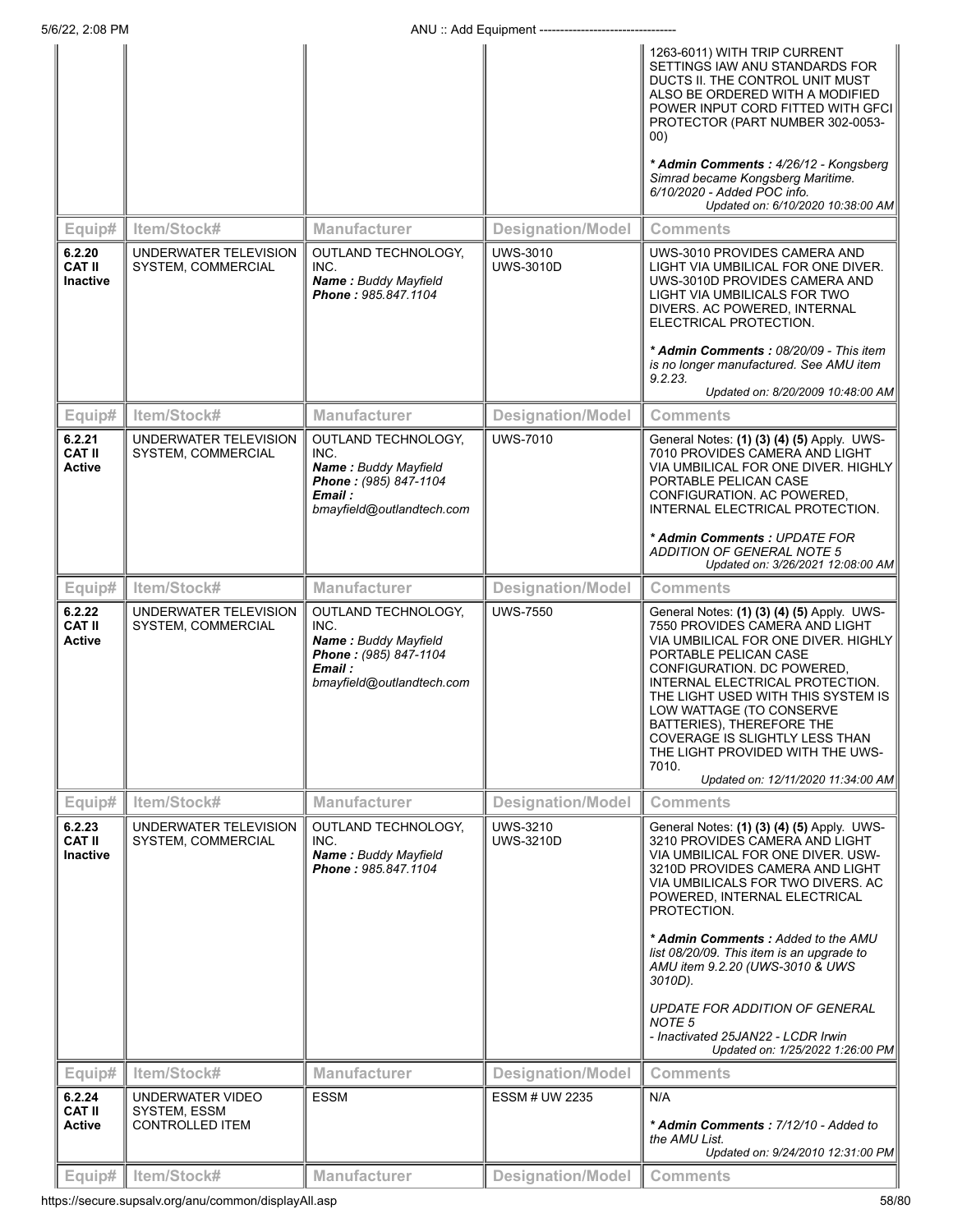| 6.2.25<br><b>CAT II</b><br><b>Inactive</b> | FIBERSCOPE.<br><b>COMMERCIAL</b>                              | <b>GENERAL ELECTRIC</b><br><b>Name: John Percival</b><br>Phone: 315.554.2069                                              | EVEREST XLG3<br><b>EVEREST XL PRO</b><br>MENTOR VISUAL IQ<br>MVIQAP61300-9162 (66<br>FSW Probe)        | General Notes: (1) (2) (3) (4) (5)<br>Apply. APPROVED WITH A DEPTH<br>LIMITATION OF 33 FSW (2 ATA) AS<br>STATED IN THE SPECIFICATIONS.<br>The MVIQAP61300-9162 probe is approved<br>to 66 FSW (3 ATA)<br>* Admin Comments: 7/13/10 - Added to<br>the AMU List.<br>2/27/2015 - Combined XLG3 and XL Pro<br>into one item. Added MViQ.<br>10/31/2019 - Added MVIQAP61300-9162<br>Probe for up to 66 FSW<br>Updated on: 12/11/2020 1:30:00 PM                                                    |
|--------------------------------------------|---------------------------------------------------------------|---------------------------------------------------------------------------------------------------------------------------|--------------------------------------------------------------------------------------------------------|-----------------------------------------------------------------------------------------------------------------------------------------------------------------------------------------------------------------------------------------------------------------------------------------------------------------------------------------------------------------------------------------------------------------------------------------------------------------------------------------------|
| Equip#                                     | Item/Stock#                                                   | <b>Manufacturer</b>                                                                                                       | <b>Designation/Model</b>                                                                               | <b>Comments</b>                                                                                                                                                                                                                                                                                                                                                                                                                                                                               |
| 6.2.27<br><b>CAT II</b><br><b>Inactive</b> | UNDERWATER ELECTRICAL<br>FIELD DETECTOR,<br><b>COMMERCIAL</b> | <b>FLUID KINETICS</b>                                                                                                     | <b>UEFD-001</b>                                                                                        | <b>FORMERLY "WESTERN INSTRUMENTS"</b><br>Updated on: 12/15/2020 10:42:00 AM                                                                                                                                                                                                                                                                                                                                                                                                                   |
| Equip#                                     | Item/Stock#                                                   | Manufacturer                                                                                                              | <b>Designation/Model</b>                                                                               | <b>Comments</b>                                                                                                                                                                                                                                                                                                                                                                                                                                                                               |
| 6.2.28<br>CAT II<br>Inactive               | UNDERWATER CONCRETE<br><b>INSPECTION SYSTEM</b>               | <b>NFESC</b>                                                                                                              | <b>REBAR LOCATOR</b><br><b>REBOUND HAMMER</b><br>ULTRASONIC TEST<br><b>SYSTEM</b><br>IAW NFESC 93-8-1F | PORTABLE GROUND FAULT<br><b>INTERRUPTER REQUIRED.</b><br>* Admin Comments : no longer used<br>Updated on: 12/28/2020 9:09:00 AM                                                                                                                                                                                                                                                                                                                                                               |
| Equip#                                     | Item/Stock#                                                   | Manufacturer                                                                                                              | <b>Designation/Model</b>                                                                               | <b>Comments</b>                                                                                                                                                                                                                                                                                                                                                                                                                                                                               |
| 6.2.29<br><b>CAT II</b><br>Active          | DIVER VIDEO DISPLAY,<br>NAVSEA CONTROLLED<br><b>ITEM</b>      | <b>SOUND METRICS</b><br><b>CORPORATION</b>                                                                                | <b>ADVANCED HEAD</b><br><b>MOUNTED DISPLAY</b><br>S3D-MA-023                                           | <b>CONTROLLED ITEM UNDER</b><br>COMNAVSEASYSCOM PMS NSW<br>COGNIZANCE.<br>FOR SDV SOF USE ONLY.<br>* Admin Comments: 08/08/12 - Added to<br>the AMU List.<br>Updated on: 8/17/2012 7:00:00 AM                                                                                                                                                                                                                                                                                                 |
| Equip#                                     | Item/Stock#                                                   | <b>Manufacturer</b>                                                                                                       | <b>Designation/Model</b>                                                                               | <b>Comments</b>                                                                                                                                                                                                                                                                                                                                                                                                                                                                               |
| 6.2.30<br>CAT II<br><b>Inactive</b>        | <b>UNDERWATER</b><br>FIBERSCOPE,<br><b>COMMERCIAL</b>         | ZIBRA CORPORATION<br><b>Name: Jesse Plouffe</b><br>jesse@zibracorp.com<br>Phone: 508-636-6606                             | ZX4.4500.00FX6KIT                                                                                      | APPROVED FOR USE TO A DEPTH OF 50<br><b>FSW</b><br>* Admin Comments: 1/28/2014 - Updated<br>model number to include 'KIT'<br>Updated on: 12/15/2020 10:51:00 AM                                                                                                                                                                                                                                                                                                                               |
| Equip#                                     | Item/Stock#                                                   | <b>Manufacturer</b>                                                                                                       | <b>Designation/Model</b>                                                                               | <b>Comments</b>                                                                                                                                                                                                                                                                                                                                                                                                                                                                               |
| 6.2.31<br><b>CAT II</b><br>Inactive        | UNDERWATER VIDEO<br>SYSTEM, COMMERCIAL                        | OUTLAND TECHNOLOGY,<br>INC.<br><b>Name: Buddy Mayfield</b><br>Phone: 985-847-1104<br>Email :<br>bmayfield@outlandtech.com | <b>UWS-3310</b><br><b>UWS-3310/D</b><br><b>UWS 3310/dc</b>                                             | General Notes: (1) (3) (4) (5) Apply. UWS-<br>3310 PROVIDES CAMERA AND LIGHT<br>VIA UMBILICAL FOR ONE DIVER. USW-<br>3310/D PROVIDES CAMERA AND LIGHT<br>VIA UMBILICALS FOR TWO DIVERS. AC<br>POWERED, INTERNAL ELECTRICAL<br>PROTECTION. UWS 3310/dc PROVICES<br>CANERA AND LIGHT VIA UMBILICAL<br>FOR ONE DIVER AND IS AC AND DC<br>POWERED.<br>* Admin Comments: UPDATE FOR<br><b>ADDITION OF GENERAL NOTE 5</b><br>- Inactivated 25JAN22 - LCDR Irwin<br>Updated on: 1/25/2022 1:28:00 PM |
| Equip#                                     | Item/Stock#                                                   | <b>Manufacturer</b>                                                                                                       | <b>Designation/Model</b>                                                                               | <b>Comments</b>                                                                                                                                                                                                                                                                                                                                                                                                                                                                               |
| 6.2.32<br><b>CAT II</b><br><b>Active</b>   | UNDERWATER VIDEO<br>SYSTEM, COMMERCIAL                        | OUTLAND TECHNOLOGY,<br>INC.<br><b>Name: Buddy Mayfield</b><br>Phone: 985-847-1104<br>Email :<br>bmayfield@outlandtech.com | UWS-3410<br><b>UWS 3410/dc</b>                                                                         | General Notes: (1) (3) (4) (5) Apply. UWS-<br>3410 PROVIDES CAMERA AND LIGHT<br>VIA UMBILICAL FOR ONE DIVER. USW-<br>3410/D PROVIDES CAMERA AND LIGHT<br>VIA UMBILICALS FOR TWO DIVERS. AC<br>POWERED, INTERNAL ELECTRICAL<br>PROTECTION. UWS 3410/dc PROVICES<br>CAMERA AND LIGHT VIA UMBILICAL<br>FOR ONE DIVER AND IS AC AND DC<br>POWERED.<br>* Admin Comments: UPDATE FOR                                                                                                                |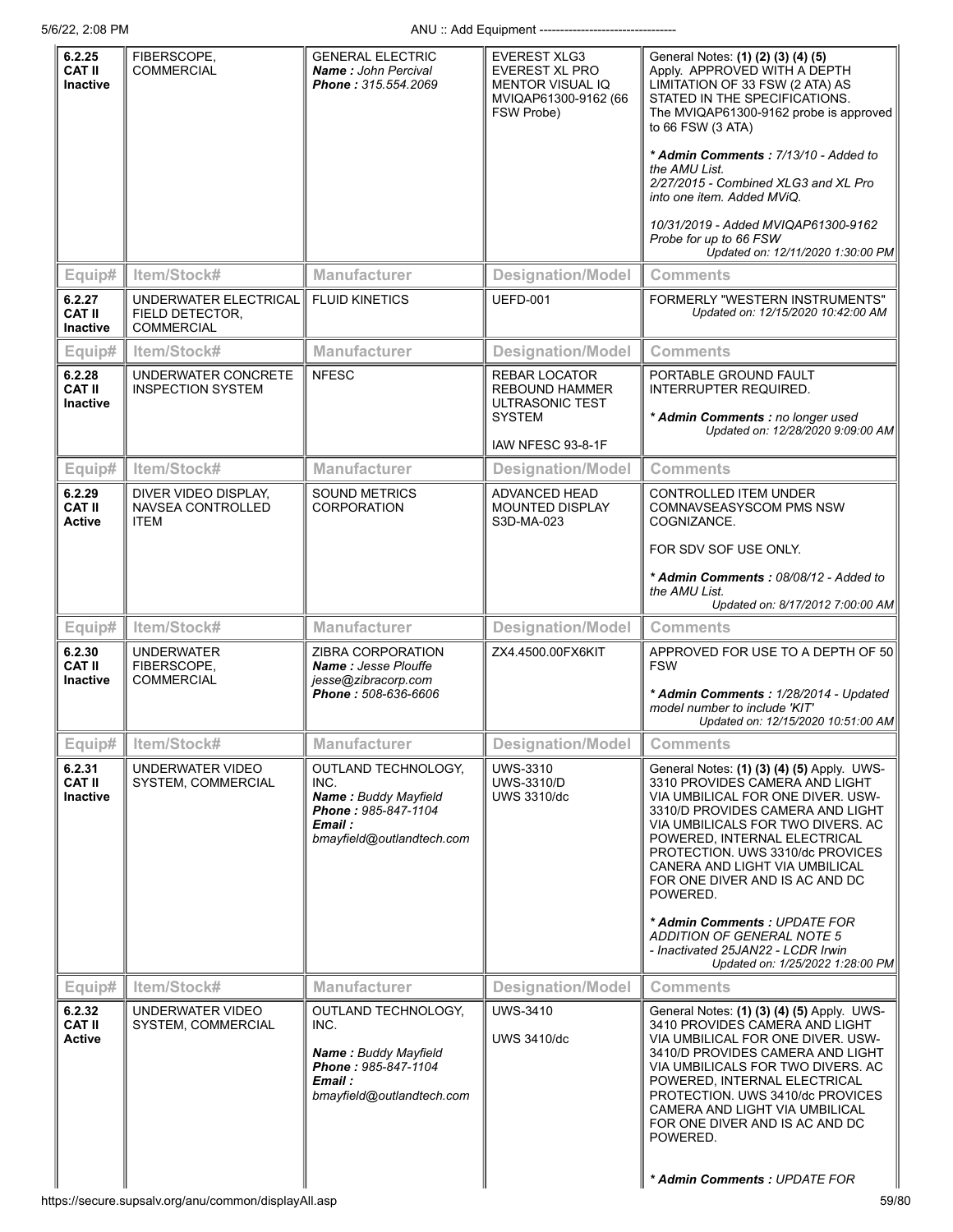5/6/22, 2:08 PM **ANU** :: Add Equipment --------

|                                         |                                                          |                                                                                   | <b>ADDITION OF GENERAL NOTE 5</b><br>- Inactivated UWS-3410/D 22JAN22 -<br><b>LCDR Irwin</b><br>Updated on: 1/25/2022 1:35:00 PM               |
|-----------------------------------------|----------------------------------------------------------|-----------------------------------------------------------------------------------|------------------------------------------------------------------------------------------------------------------------------------------------|
| Item/Stock#                             | <b>Manufacturer</b>                                      | <b>Designation/Model</b>                                                          | <b>Comments</b>                                                                                                                                |
| UNDERWATER VIDEO                        | ROVSCO. INC.                                             | 2-Diver Video System w/                                                           | General Notes: (1) (3) (4) (5) Apply.                                                                                                          |
|                                         | Phone: 281-858-6333                                      | RVS-400-17                                                                        | * Admin Comments: UPDATE FOR<br><b>ADDITION OF GENERAL NOTE 5</b><br>Updated on: 3/26/2021 12:11:00 AM                                         |
| Item/Stock#                             | <b>Manufacturer</b>                                      | <b>Designation/Model</b>                                                          | <b>Comments</b>                                                                                                                                |
| UNDERWATER VIDEO                        | <b>OCEAN SYSTEMS INC.</b>                                | Delta Diver U.V.C.                                                                | General Notes: (1) (3) (4) (5) Apply.                                                                                                          |
|                                         | Phone: 425-258-0778 x204<br>Email :                      |                                                                                   | * Admin Comments: Added to ANU<br>3/24/17                                                                                                      |
|                                         |                                                          |                                                                                   | UPDATE FOR ADDITION OF GENERAL<br>NOTE <sub>5</sub><br>Updated on: 3/26/2021 12:11:00 AM                                                       |
| Item/Stock#                             | <b>Manufacturer</b>                                      | <b>Designation/Model</b>                                                          | <b>Comments</b>                                                                                                                                |
| VIDEOSCOPE/FIBERSCOPE<br><b>GENERAL</b> | <b>VARIOUS</b><br>Name: ANU Program<br>Manager<br>Phone: | DIVER/COMMAND<br><b>PREFERENCE</b>                                                | General Notes: (1) (2) (3) (4) (5)<br>Apply. CONTACT NAVSEA 00C<br>PROGRAM MANAGER IF YOU HAVE<br>QUESTIONS RELATED TO GENERAL<br><b>NOTES</b> |
|                                         |                                                          |                                                                                   | * Admin Comments: 11 Dec 2020 - Added<br>by LCDR Hyatt                                                                                         |
|                                         |                                                          |                                                                                   | UPDATE FOR ADDITION OF GENERAL<br>NOTE <sub>5</sub><br>Updated on: 3/26/2021 12:12:00 AM                                                       |
|                                         | SYSTEM, COMMERCIAL<br><b>CAMERA</b>                      | Name: Jessica Mckenney<br><b>Name: JASON WHITTLE</b><br>jason@oceansystemsinc.com | <b>SSD DVR</b>                                                                                                                                 |

## **6.3 NAVIGATION & LOCATION EQUIPMENT**

## **General Notes**

**(1)**: EQUIPMENT THAT UTILIZES LITHIUM BATTERIES SHALL MEET THE REQUIREMENTS PER (1) NAVESEA INSTRUCTION 9310.1B, NAVAL LITHIUM BATTERY SAFETY PROGRAM & (2) NAVEA S9310-AQ-SAF-010, THE TECHNICAL MANUAL FOR NAVY LITHIUM BATTERY SAFETY PROGRAM RESPONSIBILITIES AND PROCEDURES.

| Equip#                                  | Item/Stock#                                                     | <b>Manufacturer</b>                                 | <b>Designation/Model</b>                                                                                               | <b>Comments</b>                                                                                                                                                                                                                                                                                                                                                                |
|-----------------------------------------|-----------------------------------------------------------------|-----------------------------------------------------|------------------------------------------------------------------------------------------------------------------------|--------------------------------------------------------------------------------------------------------------------------------------------------------------------------------------------------------------------------------------------------------------------------------------------------------------------------------------------------------------------------------|
| 6.3.1<br><b>CAT II</b><br><b>Active</b> | <b>DIVER OPERATED</b><br><b>CABLE TRACKING</b><br><b>SYSTEM</b> | <b>FLUID KINETICS</b>                               | CTP 250 UNDERWATER<br><b>TRACKING PROBE FBSI</b><br>- 0.5 SHORE BASED<br><b>SIGNAL INJECTOR</b>                        | * Admin Comments: 09/24/10 - Fluid<br>Kinetics formerly Western Instruments".<br>Updated on: 7/5/2012 2:54:00 PM                                                                                                                                                                                                                                                               |
| Equip#                                  | Item/Stock#                                                     | <b>Manufacturer</b>                                 | <b>Designation/Model</b>                                                                                               | <b>Comments</b>                                                                                                                                                                                                                                                                                                                                                                |
| 6.3.2<br><b>CAT II</b><br><b>Active</b> | LOCATOR, BURIED<br>PIPE AND CHAIN                               | NAVAL CIVIL ENGINEERING LAB<br>(NCEL) OR COMMERCIAL | NFESC DWG 93-10-1F                                                                                                     | Updated on: 7/5/2012 2:53:00 PM                                                                                                                                                                                                                                                                                                                                                |
| Equip#                                  | Item/Stock#                                                     | <b>Manufacturer</b>                                 | <b>Designation/Model</b>                                                                                               | <b>Comments</b>                                                                                                                                                                                                                                                                                                                                                                |
| 6.3.3<br><b>CAT II</b><br><b>Active</b> | <b>NAVIGATION SYSTEM</b>                                        | NFSEC OR COMMERCIAL                                 | <b>NAVAL CIVIL</b><br><b>ENGINEERING LAB</b><br>(NCEL) DWG 91-29-1F<br>THRU 15F OR<br><b>COMMERCIALLY</b><br>AVAILABLE | General Notes: (1) Apply. ELECTRICAL<br>POWER IN WATER COMPONENTS NOT<br>TO EXCEED 30 VDC.<br>SAFE DIVING DISTANCES FROM<br><b>TRANSMITTING SONAR ARE</b><br>ADDRESSED IN US NAVY DIVING<br>MANUAL APPENDIX 1A.<br>* Admin Comments: 6/9/2015 - Add<br>general note 1 for quidance on the use of<br>equipment containing lithium batteries.<br>Updated on: 6/9/2015 7:22:00 AM |
| Equip#                                  | Item/Stock#                                                     | <b>Manufacturer</b>                                 | <b>Designation/Model</b>                                                                                               | <b>Comments</b>                                                                                                                                                                                                                                                                                                                                                                |
| 6.3.4                                   | UW PINGER/MARKER                                                | <b>VARIOUS</b>                                      | <b>VARIOUS</b>                                                                                                         | General Notes: (1) Apply. BATTERY                                                                                                                                                                                                                                                                                                                                              |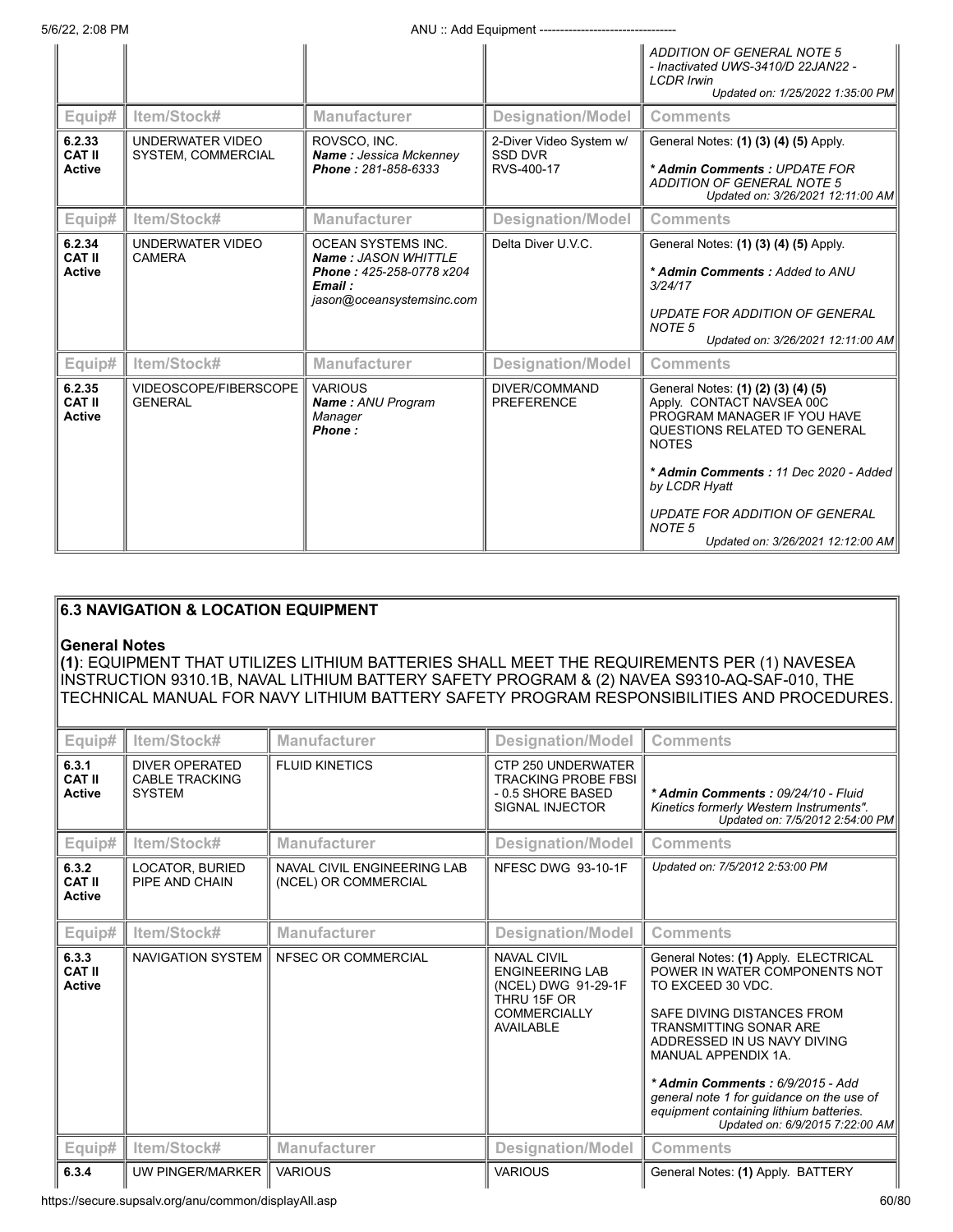| <b>CAT II</b><br><b>Active</b>           |                                                                                   |                                                                                                            |                                                            | POWERED.<br>Updated on: 6/1/2015 11:59:00 AM                                                                                                                                                                                                                                                                                                                                                                                                                 |
|------------------------------------------|-----------------------------------------------------------------------------------|------------------------------------------------------------------------------------------------------------|------------------------------------------------------------|--------------------------------------------------------------------------------------------------------------------------------------------------------------------------------------------------------------------------------------------------------------------------------------------------------------------------------------------------------------------------------------------------------------------------------------------------------------|
| Equip#                                   | Item/Stock#                                                                       | <b>Manufacturer</b>                                                                                        | <b>Designation/Model</b>                                   | <b>Comments</b>                                                                                                                                                                                                                                                                                                                                                                                                                                              |
| 6.3.5<br><b>CAT II</b><br><b>Active</b>  | <b>HAND HELD SONAR</b>                                                            | <b>FUTURONICS CORP.</b>                                                                                    | <b>JOINT ELECTRONICS</b><br>TYPE DESIGNATION:<br>AN/PQS-1D | SAFE DIVING DISTANCES FROM<br><b>TRANSMITTING SONAR ARE</b><br>ADDRESSED IN US NAVY DIVING<br>MANUAL APPENDIX 1A.<br>Updated on: 7/5/2012 2:55:00 PM                                                                                                                                                                                                                                                                                                         |
| Equip#                                   | Item/Stock#                                                                       | <b>Manufacturer</b>                                                                                        | <b>Designation/Model</b>                                   | <b>Comments</b>                                                                                                                                                                                                                                                                                                                                                                                                                                              |
| 6.3.6<br><b>CAT II</b><br><b>Active</b>  | HAND HELD SONAR                                                                   | <b>RJE INTERNATIONAL</b><br>(FORMERLY EFCOM)                                                               | DATASONIC DHS - 100                                        | COMMERCIAL HAND HELD SONAR WITH<br>OPERATING PARAMETERS AND<br>CAPABILITIES AS AN/PQS-2A.<br>DHS-100 NOT AUTHORIZED FOR EOD<br>LOW MAGNETIC DIVING OPERATIONS.<br>SAFE DIVING DISTANCES FROM<br><b>TRANSMITTING SONAR ARE</b><br>ADDRESSED IN US NAVY DIVING<br>MANUAL APPENDIX 1A.<br>Updated on: 7/5/2012 2:55:00 PM                                                                                                                                       |
| Equip#                                   | Item/Stock#                                                                       | <b>Manufacturer</b>                                                                                        | <b>Designation/Model</b>                                   | Comments                                                                                                                                                                                                                                                                                                                                                                                                                                                     |
| 6.3.7<br><b>CAT II</b><br><b>Active</b>  | HAND HELD SONAR                                                                   | <b>GENERAL INSTRUMENTS</b>                                                                                 | 1100/5001 NON-MAG<br>0R<br>AN/PQS-2A                       | SAFE DIVING DISTANCES FROM<br><b>TRANSMITTING SONAR ARE</b><br>ADDRESSED IN US NAVY DIVING<br>MANUAL APPENDIX 1A.<br>Updated on: 7/5/2012 2:55:00 PM                                                                                                                                                                                                                                                                                                         |
| Equip#                                   | Item/Stock#                                                                       | <b>Manufacturer</b>                                                                                        | <b>Designation/Model</b>                                   | <b>Comments</b>                                                                                                                                                                                                                                                                                                                                                                                                                                              |
| 6.3.8<br><b>CAT II</b><br><b>Active</b>  | DIVER HULL IMAGING<br>AND NAVIGATION<br>SYSTEM (DHINS),<br><b>CONTROLLED ITEM</b> | APPLIED REASEARCH<br>LABORATORY, UNIVERSITY OF<br><b>TEXAS</b><br>Name: Jeff Ruckel<br>Phone: 512.835.3964 | <b>DHINS</b>                                               | <b>CONTROLLED ITEM UNDER</b><br>COMNAVSEASYSCOM PMS EOD<br>COGNIZANCE.<br><b>BASIC LEVEL OPERATOR TRAINING</b><br>REQUIRED. DHINS TRAINING FOR A<br>BASIC LEVEL OPERATOR IS A FOUR<br>DAY COURSE THAT INCLUDES IN-<br>CLASS INSTRUCTION AND HANDS ON<br>IN-WATER TRAINING. TRAINING<br>INCLUDES SETUP, USE, SYSTEM<br>OPERATION, AND MAINTENANCE<br>PROCEDURES.<br>* Admin Comments: 12/10/09 - Added to<br>the AMU list.<br>Updated on: 7/5/2012 2:28:00 PM |
| Equip#                                   | Item/Stock#                                                                       | <b>Manufacturer</b>                                                                                        | <b>Designation/Model</b>                                   | <b>Comments</b>                                                                                                                                                                                                                                                                                                                                                                                                                                              |
| 6.3.9<br><b>CAT II</b><br><b>Active</b>  | DIVER HELD<br>NAVIGATION UNIT,<br><b>CONTROLLED ITEM</b>                          | <b>NAVSEA</b><br>Name: Dominic Gabreleski<br>Phone: 850.628.6626                                           | <b>HYDROGRAPHIC</b><br>MAPPING UNIT (HMU)<br>MK 107, MOD 0 | <b>CONTROLLED ITEM UNDER</b><br><b>COMNAVSEASYSCOM PMS NSW</b><br>COGNIZANCE.<br>ALSO KNOWN AS "DHU". APPROVED<br>FOR USE WITH SKC POWERTECH<br>LITHIUM ION BATTERY, PN UISLMSKP.<br>* Admin Comments: 09/08/10 - Added to<br>the AMU List.<br>Updated on: 7/5/2012 2:26:00 PM                                                                                                                                                                               |
| Equip#                                   | Item/Stock#                                                                       | <b>Manufacturer</b>                                                                                        | <b>Designation/Model</b>                                   | <b>Comments</b>                                                                                                                                                                                                                                                                                                                                                                                                                                              |
| 6.3.10<br><b>CAT II</b><br><b>Active</b> | <b>HAND HELD SONAR</b>                                                            | SOUND METRICS CORPORATION                                                                                  | <b>DIDSON DIVER HELD</b><br>(DH)                           | General Notes: (1) Apply. NOT FOR USE<br>IN A HYPERBARIC ENVIRONMENT.<br>SCOPE OF SUPPLIES INCLUDE<br>UNDERWATER HEAD MASK DISPLAY<br>(UHMD).<br>COMMANDS ARE REQUIRED TO<br>SUBMIT AN INITIAL PROCUREMENT<br>REPORT FOR THE LITHIUM ION<br>BATTERIES IAW NAVSEA S9310-AQ-SAF-<br>010, APPENDIX E. PROCUREMENT<br>REPORTS CAN BE SENT TO LI-<br>BATTS@NAVY.MIL.                                                                                              |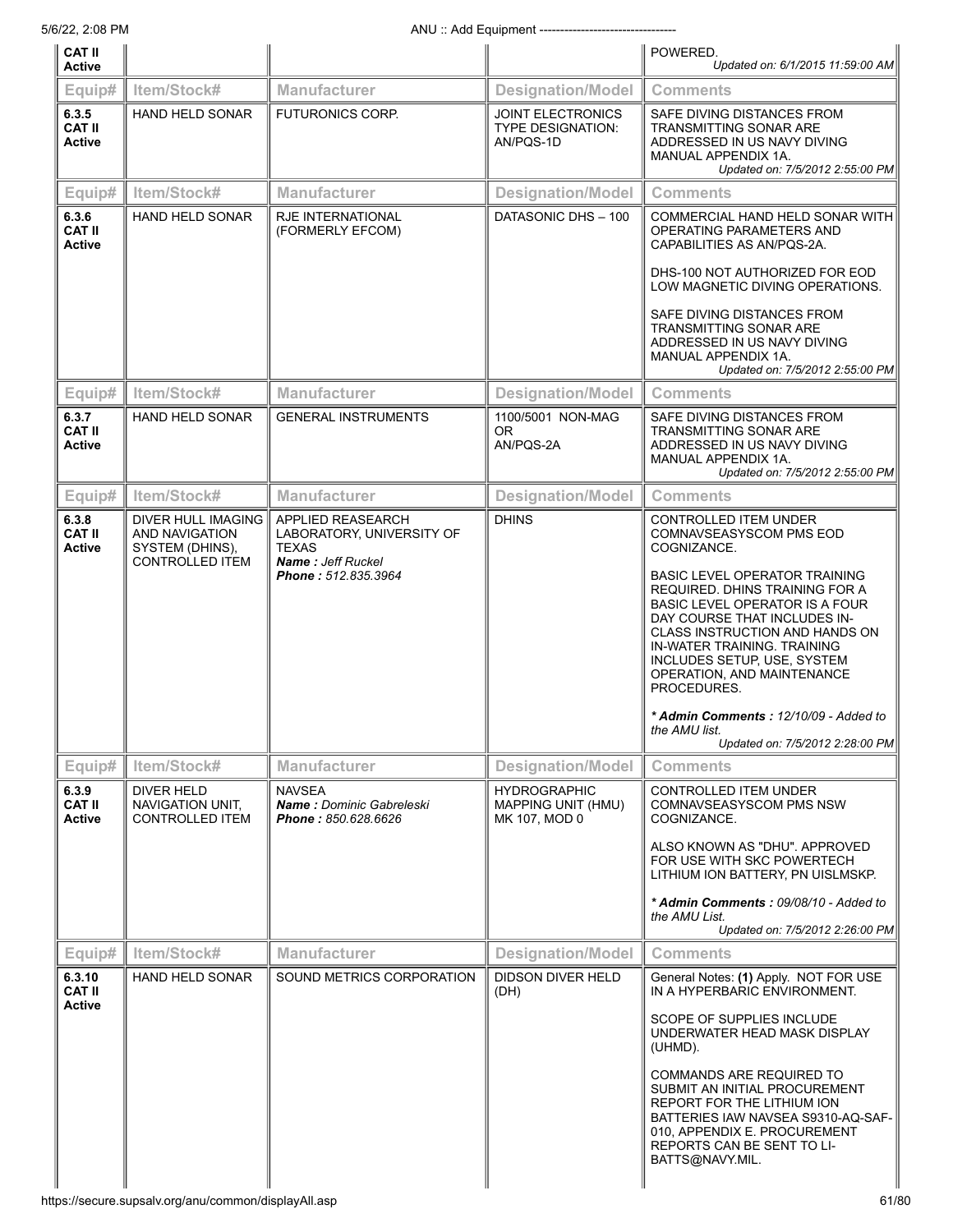#### 5/6/22, 2:08 PM **ANU** :: Add Equipment --

| 0122, 2.00 L IV                          |                                                                                                            | AIVU AUU LYUIPIIIGIIL                                                             |                                                                                                        | SAFE DIVING DISTANCES FROM<br>TRANSMITTING SONAR ARE<br>ADDRESSED IN US NAVY DIVING<br>MANUAL APPENDIX 1A.<br>* Admin Comments: 10/05/11 - Added to<br>the AMU List.<br>04/04/12 - Added UHMD note.<br>Updated on: 6/11/2020 11:08:00 AM                                                                                                                        |
|------------------------------------------|------------------------------------------------------------------------------------------------------------|-----------------------------------------------------------------------------------|--------------------------------------------------------------------------------------------------------|-----------------------------------------------------------------------------------------------------------------------------------------------------------------------------------------------------------------------------------------------------------------------------------------------------------------------------------------------------------------|
| Equip#                                   | Item/Stock#                                                                                                | Manufacturer                                                                      | <b>Designation/Model</b>                                                                               | <b>Comments</b>                                                                                                                                                                                                                                                                                                                                                 |
| 6.3.11<br><b>CAT II</b><br><b>Active</b> | <b>EMERGENCY</b><br>TRANSPONDER,<br><b>CONTROLLED ITEM</b>                                                 | UCSD-SIO                                                                          | POPUP CASE<br>MK1/CRUMB MK1                                                                            | General Notes: (1) Apply. CONTROLLED<br><b>ITEM UNDER COMNAVSEASYSCOM</b><br>PMS NSW COGNIZANCE. FOR SOF USE<br>ONLY.<br>* Admin Comments: 05/01/12 - Added to<br>the AMU List.<br>Updated on: 7/5/2012 2:24:00 PM                                                                                                                                              |
| Equip#                                   | Item/Stock#                                                                                                | Manufacturer                                                                      | <b>Designation/Model</b>                                                                               | <b>Comments</b>                                                                                                                                                                                                                                                                                                                                                 |
| 6.3.12<br><b>CAT II</b><br><b>Active</b> | HAND HELD SONAR,<br><b>CONTROLLED ITEM</b>                                                                 | <b>SHARK MARINE TECHNOLOGIES</b><br>INC.                                          | NAVIGATOR HAND<br><b>HELD SONAR (HHS)</b><br><b>AND GUIDANCE</b><br><b>SYSTEM</b><br><b>PN NVD9090</b> | General Notes: (1) Apply. CONTROLLED<br><b>ITEM UNDER COMNAVSEASYSCOM</b><br>PMS NSW COGNIZANCE. FOR SOF USE<br>ONLY.<br>AUTHORZED FOR USE WITH THE<br>FOLLOWING ACCESSORIES: SM<br>DOPPLER NAVIGATOR SYSTEM, SM<br>EXTERNAL BATTERY PACKS, DNS<br>CABLE ASSY, SM FLOATING GPS AND<br>EXTENSION KIT, AND PRO-MAG<br>MAGNETOMETER.<br>SAFE DIVING DISTANCES FROM |
|                                          |                                                                                                            |                                                                                   |                                                                                                        | MANUAL APPENDIX 1A.<br>* Admin Comments: 02/28/12 - Approved<br>for use.<br>12/11/13 - Added use of floating GPS and<br>extension kit.<br>Updated on: 6/19/2015 12:37:00 PM                                                                                                                                                                                     |
| Equip#                                   | Item/Stock#                                                                                                | Manufacturer                                                                      | <b>Designation/Model</b>                                                                               | <b>Comments</b>                                                                                                                                                                                                                                                                                                                                                 |
| 6.3.13<br><b>CAT II</b><br><b>Active</b> | <b>DIVER DATA</b><br><b>ACQUISITION</b><br><b>COMMUNICATION</b><br>AND<br>DISPLAY (DACAD)<br><b>SYSTEM</b> | Monitoring Technologies<br>(MonTech) New Zealand<br>Limited<br>Distributed by ADS | DACAD-USN01-K-6DCS                                                                                     | General Notes: (1) Apply. THIS<br>EQUIPMENT HAS BEEN EVALUATED BY<br>NAVSEA 00C TO DETERMINE ITS SAFE<br>USE BY MILITARY TRAINED DIVERS<br>ONLY AND NOT FOR ITS<br>PERFORMANCE (I.E. NO TESTING OF<br>LOCATION CAPABILITIES OR BOTTLE<br>PRESSURE ACCURACY). SOME<br>MANUFACTURER'S PERFORMANCE<br>DATA IS<br>AVAILABLE.                                        |
|                                          |                                                                                                            |                                                                                   |                                                                                                        | AUTHORIZED FOR USE FOR NO-<br>DECOMPRESSION DIVES AS A<br>SUPPLEMENTAL TOOL FOR<br><b>MONITORING</b><br>DIVERS LOCATION, DEPTH AND<br><b>BOTTLE</b><br>PRESSURE ONLY. USE OF ANY DIVE<br>COMPUTER FUNCTION ASSOCIATED<br>WITH THIS EQUIPMENT FOR THE<br>PURPOSES OF MONTIRING A DIVERS<br>DECOMPRESSION OBLIGATION IS<br>STRICTLY PROHIBITED.                   |
|                                          |                                                                                                            |                                                                                   |                                                                                                        | PEOPLE CAN HEAR MUCH HIGHER<br>FREQUENCY SOUNDS UNDERWATER<br>THAN<br>THEY CAN IN AIR. FOR SAFETY<br>REASONS, DO NOT TURN THE DIVER-<br>WORN DIVERSIDE MODEM ABOVE<br>LEVEL 6. KEEP AT LEAST ONE YARD                                                                                                                                                           |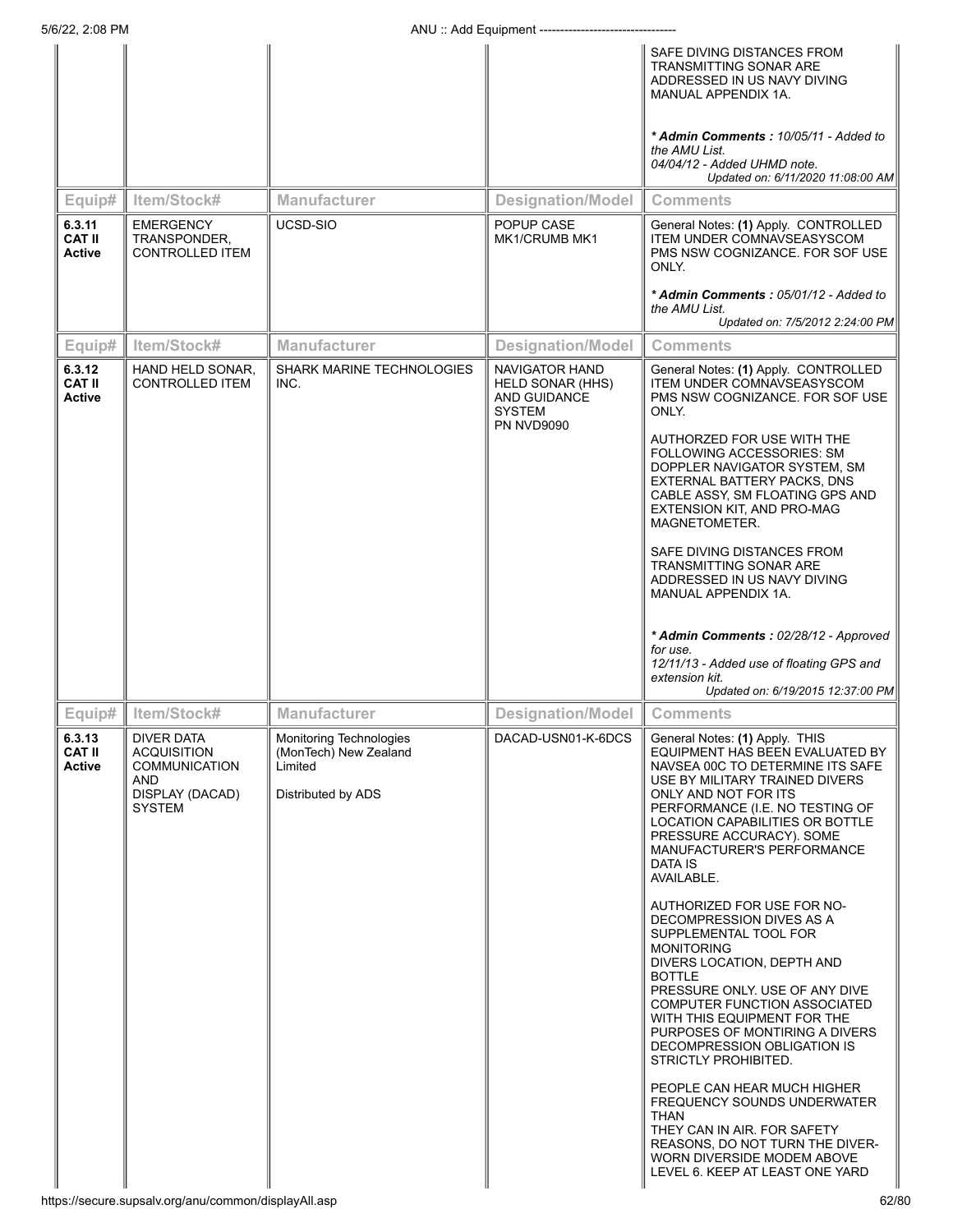| 5/6/22, 2:08 PM                          |                                                                                                                       |                                                                                                   | ANU: Add Equipment ------------------           |                                                                                                                                                                                                                                                                                                                                                                                                                                                                                                                                                                                                                                                                                                                                                                                                                                                                                                                                                                                                                                                                                                              |
|------------------------------------------|-----------------------------------------------------------------------------------------------------------------------|---------------------------------------------------------------------------------------------------|-------------------------------------------------|--------------------------------------------------------------------------------------------------------------------------------------------------------------------------------------------------------------------------------------------------------------------------------------------------------------------------------------------------------------------------------------------------------------------------------------------------------------------------------------------------------------------------------------------------------------------------------------------------------------------------------------------------------------------------------------------------------------------------------------------------------------------------------------------------------------------------------------------------------------------------------------------------------------------------------------------------------------------------------------------------------------------------------------------------------------------------------------------------------------|
|                                          |                                                                                                                       |                                                                                                   |                                                 | AWAY FROM THE DUNKING<br>TRANSDUCER, AND PREFERABLY FAR<br>ENOUGH SO THAT IT IS NOT LOUDER<br>THAN THE DIVERSIDE MODEM. IF THE<br>SOUNDS FROM<br>EITHER DEVICE ARE UNCOMFORTABLY<br>LOUD, THEN CEASE USE OF THE<br><b>SYSTEM</b><br>IMMEDIATELY.<br>* Admin Comments: 12/1/2014 - Re-<br>activated on AMU list.<br>12/12/2014 - Added ADS as distributor.<br>2/18/2015 - Updated note for clarification on<br>prohibiting use as a dive computer.<br>Updated on: 2/18/2015 9:45:00 AM                                                                                                                                                                                                                                                                                                                                                                                                                                                                                                                                                                                                                        |
| Equip#                                   | Item/Stock#                                                                                                           | <b>Manufacturer</b>                                                                               | <b>Designation/Model</b>                        | <b>Comments</b>                                                                                                                                                                                                                                                                                                                                                                                                                                                                                                                                                                                                                                                                                                                                                                                                                                                                                                                                                                                                                                                                                              |
| 6.3.14<br><b>CAT II</b><br>Active        | <b>DIVER TRACKING</b><br><b>SYSTEM</b>                                                                                | Azimuth, Inc.                                                                                     | DIVER <sub>6</sub>                              | General Notes: (1) Apply. THIS<br>EQUIPMENT HAS BEEN EVALUATED BY<br>NAVSEA 00C TO DETERMINE ITS SAFE<br>USE BY MILITARY TRAINED<br>DIVERS ONLY AND NOT FOR ITS<br>PERFORMANCE (I.E. NO TESTING OF<br>LOCATION CAPABILITIES). SOME<br>MANUFACTURER'S PERFORMANCE<br>DATA IS AVAILABLE.<br>AUTHORIZED FOR USE FOR NO-<br>DECOMPRESSION DIVES AS A<br>SUPPLEMENTAL TOOL FOR<br>MONITORING DIVERS LOCATION,<br>DEPTH AND WATER TEMPERATURE<br>ONLY. USE OF ANY DIVE COMPUTER<br>FUNCTION ASSOCIATED WITH THIS<br>EQUIPMENT FOR THE PURPOSES OF<br><b>MONTIRING A DIVERS</b><br>DECOMPRESSION OBLIGATION IS<br>STRICTLY PROHIBITED.<br>PEOPLE CAN HEAR MUCH HIGHER<br><b>FREQUENCY SOUNDS UNDERWATER</b><br>THAN THEY CAN IN AIR. FOR SAFETY<br>REASONS, KEEP AT LEAST ONE YARD<br>AWAY FROM THE DUNKING<br>TRANSDUCER, AND PREFERABLY FAR<br>ENOUGH SO THAT IT IS NOT LOUDER<br>THAN THE DIVERSIDE MODEM. IF THE<br>SOUNDS FROM EITHER DEVICE ARE<br>UNCOMFORTABLY LOUD, THEN CEASE<br>USE OF THE SYSTEM IMMEDIATELY.<br>* Admin Comments: 2/18/2015 - Added to<br>AMU List<br>Updated on: 2/21/2020 2:45:00 PM |
| Equip#                                   | Item/Stock#                                                                                                           | <b>Manufacturer</b>                                                                               | <b>Designation/Model</b>                        | <b>Comments</b>                                                                                                                                                                                                                                                                                                                                                                                                                                                                                                                                                                                                                                                                                                                                                                                                                                                                                                                                                                                                                                                                                              |
| 6.3.15<br><b>CAT II</b><br><b>Active</b> | <b>EVOLOGICS SWEEP-</b><br><b>SPREAD CARRIER</b><br>(S2C) M & R SERIES<br><b>UNDERWATER</b><br><b>ACOUSTIC MODEMS</b> | <b>EVOLOGICS</b><br><b>Name:</b> Eric Munday<br>Phone: 206-963-6369<br>Email: eric@subsea2020.com | S2C M 18/34 SERIES<br><b>S2C R 18/34 SERIES</b> | DIVERS SHOULD KEEP PINGER AS FAR<br>AWAY AS POSSIBLE FROM THE DIVERS<br>HEAD.<br>PINGERS POWER SHOULD BE<br>REDUCED AS MUCH AS POSSIBLE<br>WHILE STILL MEETING MISSION<br>REQUIREMENTS.<br><b>3MM MINIMUM HOOD REQUIRED IF</b><br>PINGER IS ATTACHED TO THE DIVER/S.<br>IF THE SOUNDS FROM DEVICE IS<br>UNCOMFORTABLY LOUD, THEN CEASE<br>USE OF THE SYSTEM IMMEDIATELY.<br>* Admin Comments: 10/31/2019 - Added<br>to ANU<br>Updated on: 2/21/2020 2:44:00 PM                                                                                                                                                                                                                                                                                                                                                                                                                                                                                                                                                                                                                                               |
| Equip#                                   | Item/Stock#                                                                                                           | <b>Manufacturer</b>                                                                               | <b>Designation/Model</b>                        | <b>Comments</b>                                                                                                                                                                                                                                                                                                                                                                                                                                                                                                                                                                                                                                                                                                                                                                                                                                                                                                                                                                                                                                                                                              |
| 6.3.16<br><b>CAT II</b>                  | MS-1000                                                                                                               | <b>KONGSBURG MARITIME</b><br>Name: KARL LUTTRELL                                                  | MS-1000 SIDE SCAN<br><b>SONAR</b>               | General Notes: (1) Apply. DIVERS<br>SHOULD MAINTAIN A ONE METER (3 FT)                                                                                                                                                                                                                                                                                                                                                                                                                                                                                                                                                                                                                                                                                                                                                                                                                                                                                                                                                                                                                                       |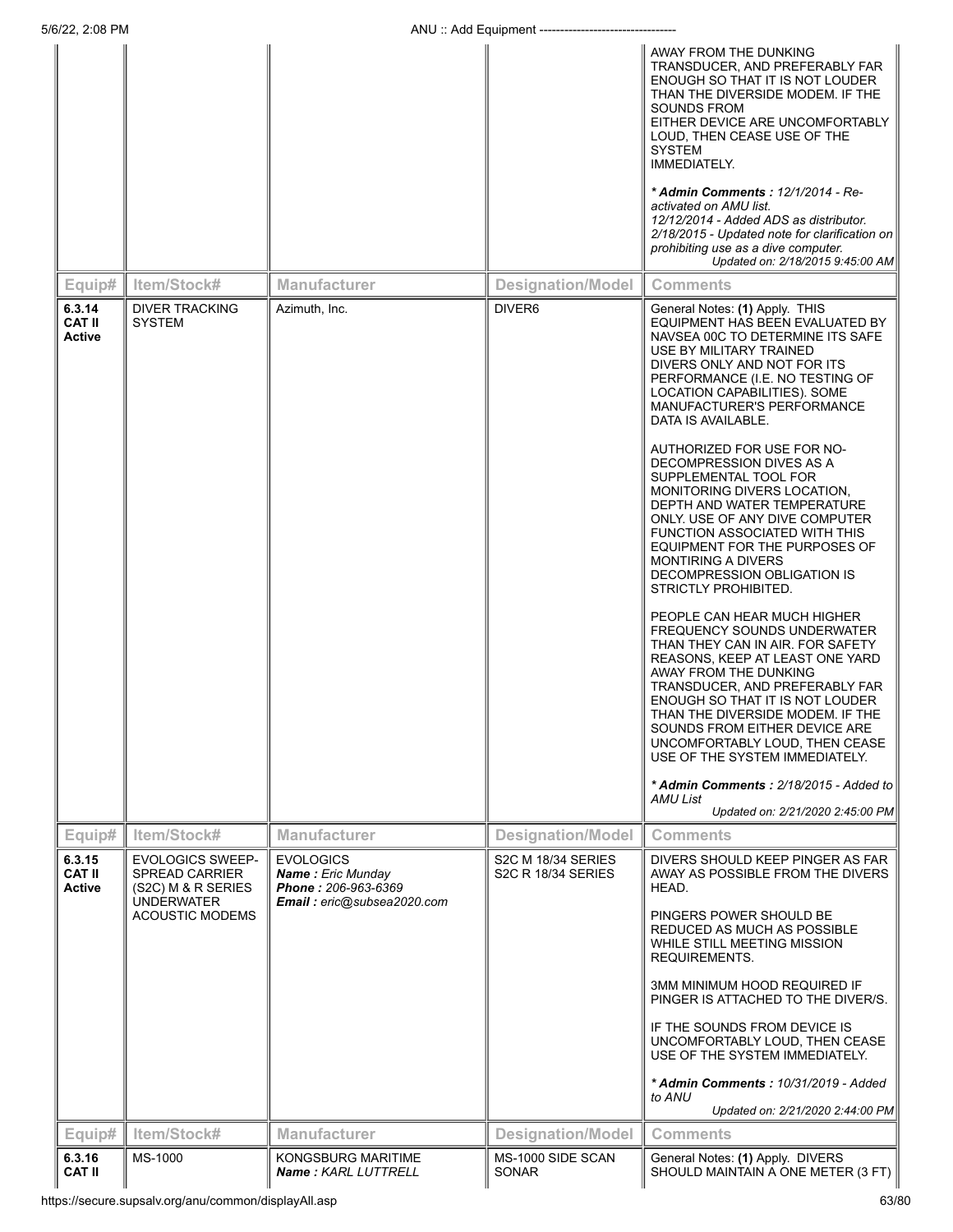| Active                                   |                                                                                                                | Phone: 734-223-0977                                                                                                             |                                                                                                                                                 | STANDOFF FROM THE MS-1000 WHILE<br>ACTIVE.<br>WHEN NOT IN A HARD HAT DIVING.<br>DIVERS ARE REQUIRED TO WEAR A<br>HOOD (2 MM MINIMUM) WHEN MS-1000<br><b>IS ACTIVE</b><br>* Admin Comments: 02/21/2020 - ADDED<br>BY LCDR HYATT                                                                                                        |
|------------------------------------------|----------------------------------------------------------------------------------------------------------------|---------------------------------------------------------------------------------------------------------------------------------|-------------------------------------------------------------------------------------------------------------------------------------------------|---------------------------------------------------------------------------------------------------------------------------------------------------------------------------------------------------------------------------------------------------------------------------------------------------------------------------------------|
|                                          |                                                                                                                |                                                                                                                                 |                                                                                                                                                 | Updated on: 6/10/2020 10:35:00 AM                                                                                                                                                                                                                                                                                                     |
| Equip#                                   | Item/Stock#                                                                                                    | <b>Manufacturer</b>                                                                                                             | <b>Designation/Model</b>                                                                                                                        | <b>Comments</b>                                                                                                                                                                                                                                                                                                                       |
| 6.3.17<br><b>CAT II</b><br><b>Active</b> | <b>DIVERS AUGMENTED</b><br><b>VISION DISPLAY</b><br>(DAVD)                                                     | <b>CODA OCTOPUS</b><br><b>Name: Blair Cunningham</b><br>Phone: 407-735-2402<br>Email :<br>blair.cunningham@codaoctopus.com      | GEN <sub>1</sub><br>GEN <sub>2</sub>                                                                                                            | General Notes: (1) Apply. - APPROVED<br><b>TO 165 FSW.</b><br>- DIVERS SHOULD MAINTAIN A ONE<br>METER (3 FT) STANDOFF FROM THE<br>CODA, WHILE IT IS ACTIVE<br>- REPLACING THE KM37 FACEPLATE,<br>COMMS PENETRATOR AND AIR BAR<br>WITH THE DAVD FACEPLATE,<br>PENETRATOR AND AIR BAR IS<br>AUTHORIZED.                                 |
|                                          |                                                                                                                |                                                                                                                                 |                                                                                                                                                 | GEN 2<br>- APPROVED FOR ALL AIR DIVING<br>OPERATIONS IN ACCORDANCE WITH<br>THE US NAVY DIVE MANUAL<br>- APPROVED FOR USE IN OPEN<br><b>CIRCUIT</b>                                                                                                                                                                                    |
|                                          |                                                                                                                |                                                                                                                                 |                                                                                                                                                 | * Admin Comments : 02/24/2020 - ADDED<br><b>BY LCDR HYATT</b><br>03/10/2020 - ADDED KM37 FACEPLATE,<br>COMMS PENETRATOR AND AIR BAR<br>SWAP - LCDR HYATT<br>02/19/2020 - ADDED GEN 2 - MATT P<br>Updated on: 2/19/2021 3:04:00 PM                                                                                                     |
| Equip#                                   | Item/Stock#                                                                                                    | <b>Manufacturer</b>                                                                                                             | <b>Designation/Model</b>                                                                                                                        | <b>Comments</b>                                                                                                                                                                                                                                                                                                                       |
| 6.3.18<br><b>CAT II</b><br>Active        | ECHOSCOPE 4G<br>C500, ECHOSCOPE<br>4G C500 SURFACE,<br>UIS RAPID<br><b>DEPLOYMENT</b>                          | <b>CODA OCTOPUS</b><br>Name: Blair Cunningham<br>Phone: 407-735-2402<br>Email :<br>blair.cunningham@codaoctopus.com             | ECHOSCOPE 4G C500<br>(DUAL AND XD),<br>ECHOSCOPE 4G C500<br>SURFACE (DUAL AND<br>XD), UIS RAPID<br>DEPLOYMENT 3D, UIS<br>RAPID DEPLOYMENT<br>4G | General Notes: (1) Apply. DIVERS<br>SHOULD MAINTAIN A ONE METER (3 FT)<br>STANDOFF FROM ACTIVE CODA<br>DEVICES. ALSO, WHEN NOT HARD HAT<br>DIVING, DIVERS ARE REQUIRED TO<br>WEAR A HOOD (2 MM MINIMUM) WHILE<br>WORKING AROUND ACTIVE CODA<br>DEVICES.                                                                               |
|                                          |                                                                                                                |                                                                                                                                 |                                                                                                                                                 | * Admin Comments: 02/21/2020 - ADDED<br><b>BY LCDR HYATT</b>                                                                                                                                                                                                                                                                          |
| Equip#                                   | Item/Stock#                                                                                                    | Manufacturer                                                                                                                    | <b>Designation/Model</b>                                                                                                                        | <b>Comments</b>                                                                                                                                                                                                                                                                                                                       |
| 6.3.19<br><b>CAT II</b><br><b>Active</b> | RNAV2-4600-101; AP2<br>Diver ASSIST-4600-<br>122; S2 (SINGLE<br>FREQ)-4600-104; S2<br>(DUEL FREQ)-4600-<br>102 | STIDD Systems Inc.<br>Name: Dave Wilberding<br>Phone: 631-477-2400 ext. 158<br>Email: dwilberding@stidd.com                     | RNAV2 NAVIGATION<br><b>SYSTEM</b>                                                                                                               | General Notes: (1) Apply. RNAV2 & S2<br>CAN BE USED IN CONJUNCTION WITH<br>OR INDEPENDENT OF READY STIDD<br>DPDs. See ANU ITEM 1.8.8.<br><b>HOODS ARE REQUIRED FOR USE OF</b><br>THE RNAV2 AND S2 SONARS. DO NOT<br>POINT THE BOTTOM OF THE RNAV2<br>(DVL) OR THE FRONT OF THE S2<br>SONAR WITHIN ONE METER OF OTHER<br><b>DIVERS</b> |
|                                          |                                                                                                                |                                                                                                                                 |                                                                                                                                                 | * Admin Comments: 19 Mar 2020 - Added<br>by LCDR Hyatt<br>Updated on: 3/25/2020 4:37:00 PM                                                                                                                                                                                                                                            |
| Equip#                                   | Item/Stock#                                                                                                    | <b>Manufacturer</b>                                                                                                             | <b>Designation/Model</b>                                                                                                                        | <b>Comments</b>                                                                                                                                                                                                                                                                                                                       |
| 6.3.20<br><b>CAT II</b><br><b>Active</b> | BP01068 (ARTEMIS<br>PRO), BP01032<br>(M750D DUEL<br>FREQUENCY),<br>BP01042 (M1200D                             | <b>BLUEPRINT SUBSEA</b><br><b>Name: James Barratt</b><br>Phone: +44 (0) 1539 531536<br>Email :<br>enquiries@blueprintsubsea.com | ARTEMISPRO                                                                                                                                      | APPROVED TO A MAX DEPTH OF 130<br><b>FSW</b><br>HOODS ARE SUGGESTED (NOT<br>REQUIRED) WHILE USING THIS DEVICE.<br>DO NOT POINT ACTIVE SONAR                                                                                                                                                                                           |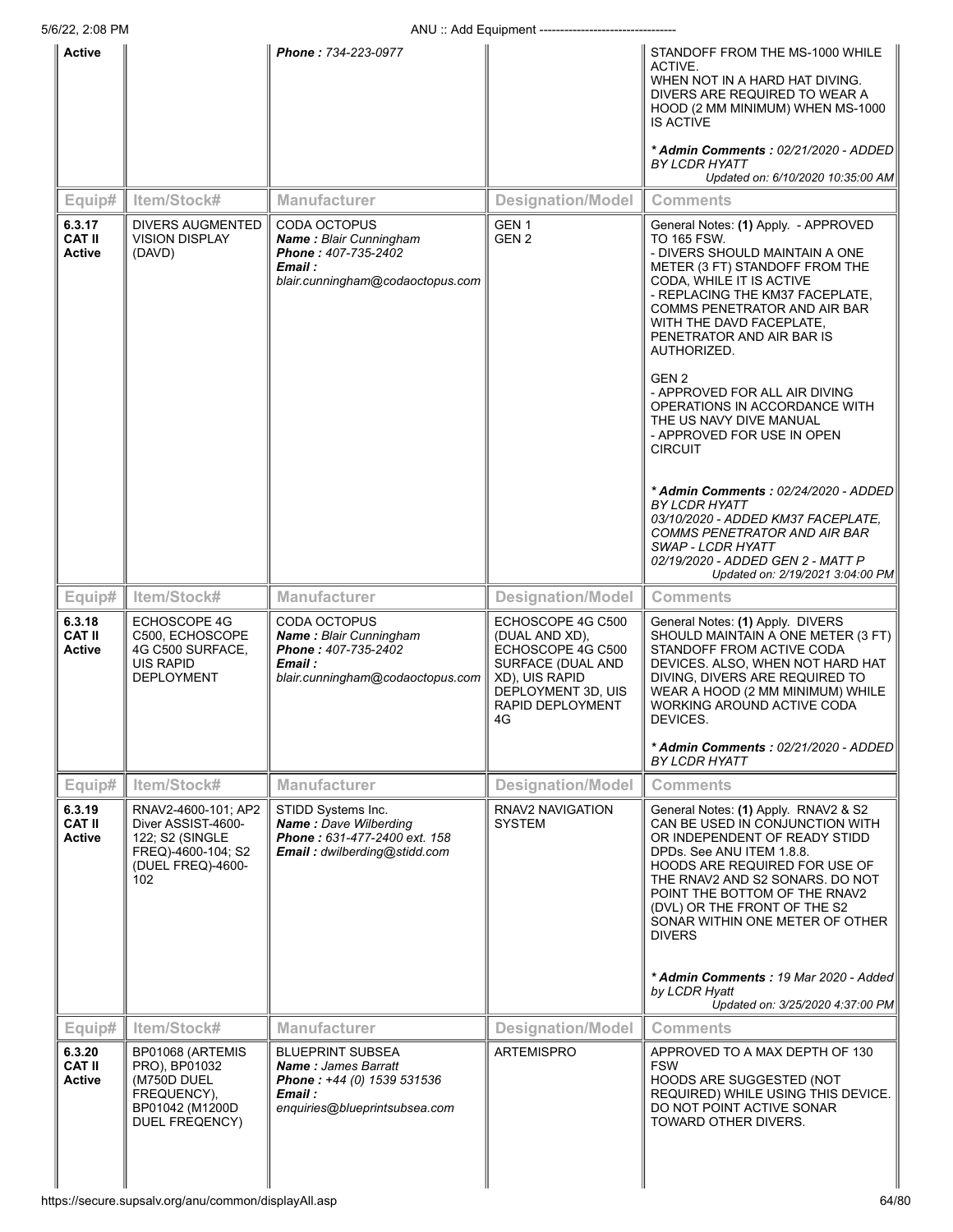*\* Admin Comments : 08 JUN 2020 - LCDR HYATT item added.*

## **6.4 WATER JET EQUIPMENT**

## **General Notes**

**(1)**: IF SPECIALIZED TRAINING IS NOT OTHERWISE NOTED, LOCAL COMMAND LEVEL TRAINING AND FAMILIARIZATION IS REQUIRED PRIOR TO USE. THE APPLICABLE TECHNICAL AND EQUIPMENT MANUALS SHOULD BE REVIEWED PRIOR TO JOB PLANNING OR THE USE OF ANY HYDROBLAST EQUIPMENT. DIVERS SHALL NOT BE EXPOSED TO A DIRECT STREAM OF HIGH PRESSURE WATER FLOW.

**(2)**: AUTHORIZED FOR HYDROBLASTING OPERATIONS IAW CHAPTER 27 OF THE UWSH MANUAL, S0600-AA-PRO-270.

**(3)**: DIVERS SHALL NOT OPERATE LANCES OR ZERO THRUST GUN FOR EXTENDED PERIODS OF TIME. OPERATORS SHALL ENSURE LANCES HAVE THE CORRECT FITTINGS AND ARE PROPERLY RATED FOR THE PRESSURE & FLOW OF THE HYDROBLAST EQUIPMENT BEING UTILIZED.

| Equip#                                  | Item/Stock#                                                          | <b>Manufacturer</b>                                             | <b>Designation/Model</b>                             | <b>Comments</b>                                                                                                                                                                                                                                                                                                            |
|-----------------------------------------|----------------------------------------------------------------------|-----------------------------------------------------------------|------------------------------------------------------|----------------------------------------------------------------------------------------------------------------------------------------------------------------------------------------------------------------------------------------------------------------------------------------------------------------------------|
| 6.4.1<br><b>CAT II</b><br><b>Active</b> | WATER JET CLEANING,<br><b>HIGH PRESSURE PUMP</b>                     | <b>GARDNER DENVER</b><br>(BUTTERWORTH OR<br><b>WEATHERFORD)</b> | <b>WBD-150N</b><br><b>IAW NAVSEA DWG</b><br>6699567. | General Notes: (1) (2) (3) Apply. HEARING<br>PROTECTION REQUIRED WHILE<br>OPERATING.                                                                                                                                                                                                                                       |
|                                         |                                                                      |                                                                 |                                                      | FOR HIGH PRESSURE, HIGH FLOW<br>OPERATIONS (5,000-10,000 PSI & UP TO 20<br>GPM). DO NOT EXCEED 11,000 PSI WHILE<br>OPERATING. DO NOT ALLOW ENGINE TO<br>EXCEED 2150 RPM.<br>Updated on: 3/10/2017 1:48:00 PM                                                                                                               |
| Equip#                                  | Item/Stock#                                                          | Manufacturer                                                    | <b>Designation/Model</b>                             | <b>Comments</b>                                                                                                                                                                                                                                                                                                            |
| 6.4.2<br><b>CAT II</b><br><b>Active</b> | WATER JET CLEANING,<br>PRESSURE WASHER                               | MI-T-M CORPORATION                                              | <b>HS-3006-DMKO</b>                                  | General Notes: (1) (2) (3) Apply. HEARING<br>PROTECTION REQUIRED WHILE<br>OPERATING.                                                                                                                                                                                                                                       |
|                                         |                                                                      |                                                                 |                                                      | FOR LOW PRESSURE, LOW FLOW<br>OPERATIONS (3,000 PSI & 4.76 GPM).                                                                                                                                                                                                                                                           |
|                                         |                                                                      |                                                                 |                                                      | * Admin Comments: 10/27/10 - Added to the<br>AMU List.<br>Updated on: 8/17/2012 8:58:00 AM                                                                                                                                                                                                                                 |
| Equip#                                  | Item/Stock#                                                          | <b>Manufacturer</b>                                             | <b>Designation/Model</b>                             | <b>Comments</b>                                                                                                                                                                                                                                                                                                            |
| 6.4.3<br><b>CAT II</b>                  | WATER JET CLEANING,<br><b>HIGH PRESSURE ZERO</b>                     | <b>GARDNER DENVER</b><br>(BUTTERWORTH)                          | 31-09300-524<br><b>IAW NAVSEA DWG</b>                | General Notes: (1) (2) (3) Apply. AUTHORIZED<br>FOR USE WITH ANU #6.4.1 ONLY. RATED AT                                                                                                                                                                                                                                     |
| <b>Active</b>                           | <b>THRUST GUN</b>                                                    |                                                                 | 6699567                                              | PRESSURE & FLOW HIGHER (10 GPM AT<br>10,000 PSI) THAN ANU #6.4.2.                                                                                                                                                                                                                                                          |
|                                         |                                                                      |                                                                 |                                                      | DIVER REQUIRED TO WEAR KM-37 OR KM-<br>97 FOR HYDROBLASTING OPERATIONS.<br>MAX PERMISSIBLE OPERATING TIME PER<br>DIVER PER 24 HRS IS 85 MIN.                                                                                                                                                                               |
|                                         |                                                                      |                                                                 |                                                      | * Admin Comments: 05/05/2020 - LCDR Hyatt<br>updated authorized diving helmets.<br>Updated on: 4/28/2020 2:39:00 PM                                                                                                                                                                                                        |
| Equip#                                  | Item/Stock#                                                          | <b>Manufacturer</b>                                             | <b>Designation/Model</b>                             | <b>Comments</b>                                                                                                                                                                                                                                                                                                            |
| 6.4.4<br><b>CAT II</b><br><b>Active</b> | WATER JET CLEANING,<br><b>HIGH PRESSURE</b><br><b>FLEXIBLE LANCE</b> | <b>GARDNER DENVER</b><br>(BUTTERWORTH)                          | 431516-037<br><b>IAW NAVSEA DWG</b><br>6699567       | General Notes: (1) (2) (3) Apply. AUTHORIZED<br>FOR USE WITH ANU #6.4.1 ONLY. RATED AT<br>PRESSURE & FLOW HIGHER THAN ANU<br>#6.4.2.<br>DIVER REQUIRED TO WEAR KM-37 OR KM-<br>97 FOR HYDROBLASTING OPERATIONS.<br>1/2" OD, 37' LENGTH.<br>* Admin Comments: 05/05/2020 - LCDR Hyatt<br>updated authorized diving helmets. |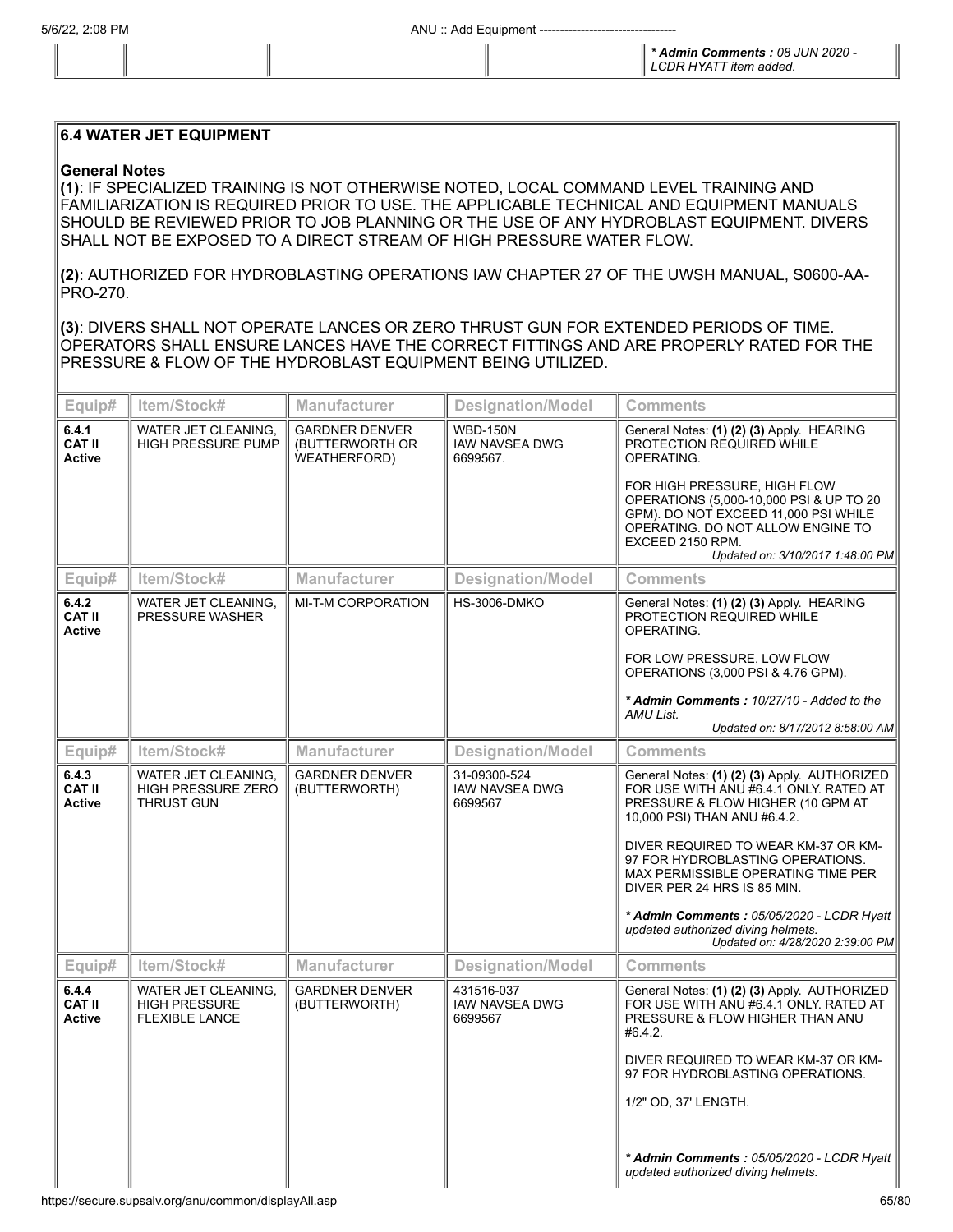| Equip#<br>6.4.11                           | WATER JET CLEANING.                                                  | <b>SIMPSON</b>                      | <b>Designation/Model</b><br>2245 C                    | Comments<br>General Notes: (1) Apply. NO LONGER                                                                                                                                                                                                |
|--------------------------------------------|----------------------------------------------------------------------|-------------------------------------|-------------------------------------------------------|------------------------------------------------------------------------------------------------------------------------------------------------------------------------------------------------------------------------------------------------|
|                                            | Item/Stock#                                                          | Manufacturer                        |                                                       | RECOMMENDED, DEPENDING ON<br>OPERATING CONDITIONS.<br>Updated on: 8/16/2012 12:44:00 PM                                                                                                                                                        |
|                                            |                                                                      |                                     |                                                       | USE TOOL WITH EATON SYNFLEX HOSE PN<br>3V10-04 WITH FACTORY INSTALLED SURLIN<br>OVER JACKET. USE WITH DAEDALEAN<br>NOZZLES (DAI #) 4010 FAN, 3510 FAN, TWIN<br>025, F118 (40 DEGREE FAN), OR F149 (40<br>DEGREE FAN).<br>PROTECTIVE GLOVES ARE |
|                                            |                                                                      |                                     |                                                       | DIVER REQUIRED TO WEAR 1/4" NEOPRENE<br>WET HOOD. MAX PERMISSIBLE OPERATING<br>TIME PER DIVER PER 24 HRS IS 1 HR 50<br>MIN.                                                                                                                    |
| 6.4.10<br><b>CAT II</b><br><b>Inactive</b> | WATER JET CLEANING.<br>CAVITATING TOOL                               | DAEDALEAN                           | <b>CONCAVER</b><br>DAI-800-D-100A                     | General Notes: (1) Apply. NO LONGER<br>MANUFACTURED BUT AUTHORIZED FOR<br>CONTINUED USE.                                                                                                                                                       |
| Equip#                                     | Item/Stock#                                                          | <b>Manufacturer</b>                 | <b>Designation/Model</b>                              | <b>Comments</b>                                                                                                                                                                                                                                |
| 6.4.9<br><b>CAT II</b><br>Active           | WATER JET CLEANING,<br>CAVITATING TOOL                               | SEACO, INC.                         | <b>CAVIJET</b><br>1-B MOD 1                           | General Notes: (1) Apply. DIVER REQUIRED<br>TO WEAR 1/4" NEOPRENE WET HOOD. MAX<br>PERMISSIBLE OPERATING TIME PER DIVER<br>PER 24 HOURS IS 1 HR 40 MIN.<br>Updated on: 8/16/2012 12:47:00 PM                                                   |
| Equip#                                     | Item/Stock#                                                          | <b>Manufacturer</b>                 | <b>Designation/Model</b>                              | <b>Comments</b>                                                                                                                                                                                                                                |
| 6.4.8<br><b>CAT II</b><br><b>Active</b>    | WATER JET CLEANING.<br><b>CAVITATING TOOL</b>                        | SEACO, INC.                         | <b>CAVIJET</b><br>1-A & 1-B                           | General Notes: (1) Apply. DIVER REQUIRED<br>TO WEAR 1/4" NEOPRENE WET HOOD, MAX<br>PERMISSIBLE OPERATING TIME PER DIVER<br>PER 24 HOURS IS 1 HR.<br>Updated on: 8/16/2012 12:44:00 PM                                                          |
| Equip#                                     | Item/Stock#                                                          | Manufacturer                        | <b>Designation/Model</b>                              | <b>Comments</b>                                                                                                                                                                                                                                |
| 6.4.7<br><b>CAT II</b><br><b>Active</b>    | WATER JET CLEANING.<br><b>HIGH PRESSURE TOOL</b>                     | <b>DS-JETPAC</b><br>(NCEL-MODIFIED) | N/A                                                   | General Notes: (1) Apply. DIVER REQUIRED<br>TO WEAR 1/4" NEOPRENE WET HOOD. MAX<br>PERMISSIBLE OPERATING TIME PER DIVER<br>PER 24 HOURS IS 2 HOURS 45 MINUTES.<br>Updated on: 8/16/2012 12:30:00 PM                                            |
| Equip#                                     | Item/Stock#                                                          | <b>Manufacturer</b>                 | <b>Designation/Model</b>                              | <b>Comments</b>                                                                                                                                                                                                                                |
|                                            |                                                                      |                                     |                                                       | 05/05/2020 - LCDR Hyatt updated authorized<br>diving helmets.<br>Updated on: 4/28/2020 2:42:00 PM                                                                                                                                              |
|                                            |                                                                      |                                     |                                                       | DIVER REQUIRED TO WEAR KM-37 OR KM-<br>97 FOR HYDROBLASTING OPERATIONS.<br>* Admin Comments: 10/27/10 - Added to the<br>AMU List.                                                                                                              |
| <b>CAT II</b><br><b>Active</b>             | <b>HIGH PRESSURE</b><br><b>FLEXIBLE LANCE</b>                        |                                     | *XX DENOTES LENGTH                                    | FOR USE WITH AMU #9.4.2.                                                                                                                                                                                                                       |
| 6.4.6                                      | WATER JET CLEANING,                                                  | <b>JETSTREAM</b>                    | PN 51020-XX                                           | General Notes: (1) (2) (3) Apply. AUTHORIZED                                                                                                                                                                                                   |
| Equip#                                     | Item/Stock#                                                          | <b>Manufacturer</b>                 | <b>Designation/Model</b>                              | Comments                                                                                                                                                                                                                                       |
|                                            |                                                                      |                                     |                                                       | 05/05/2020 - LCDR Hyatt updated authorized<br>diving helmets.<br>Updated on: 4/28/2020 2:41:00 PM                                                                                                                                              |
|                                            |                                                                      |                                     | *XX DENOTES LENGTH                                    | * Admin Comments: 10/27/10 - Verified<br>available from Jetstream.                                                                                                                                                                             |
|                                            |                                                                      |                                     | 6699567                                               | DIVER REQUIRED TO WEAR KM-37 OR KM-<br>97 FOR HYDROBLASTING OPERATIONS.                                                                                                                                                                        |
| 6.4.5<br><b>CAT II</b><br><b>Active</b>    | WATER JET CLEANING.<br><b>HIGH PRESSURE</b><br><b>FLEXIBLE LANCE</b> | <b>JETSTREAM</b>                    | <b>MINI MOLE</b><br>51498-XX<br><b>IAW NAVSEA DWG</b> | General Notes: (1) (2) (3) Apply. AUTHORIZED<br>FOR USE WITH ANU #6.4.1 & 6.4.2.                                                                                                                                                               |
|                                            |                                                                      |                                     |                                                       |                                                                                                                                                                                                                                                |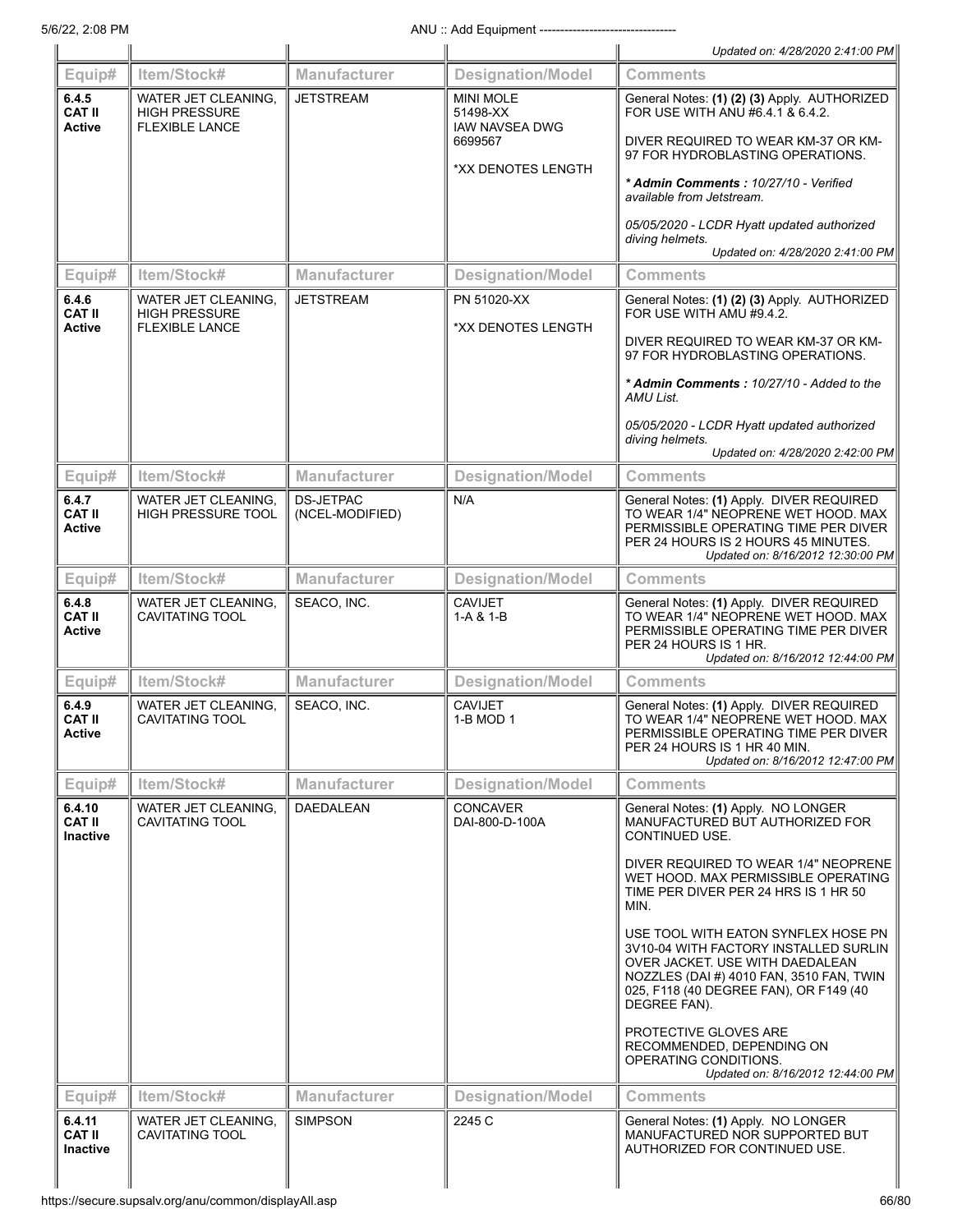|                                            |                                                                  |                                                                                                                        |                                                    | PORTABLE, GASOLINE-POWERED FOR                                                                                                                                                                                                                                                                                                                                                                                                                                                                                          |
|--------------------------------------------|------------------------------------------------------------------|------------------------------------------------------------------------------------------------------------------------|----------------------------------------------------|-------------------------------------------------------------------------------------------------------------------------------------------------------------------------------------------------------------------------------------------------------------------------------------------------------------------------------------------------------------------------------------------------------------------------------------------------------------------------------------------------------------------------|
|                                            |                                                                  |                                                                                                                        |                                                    | LIGHT CLEANING.<br>Updated on: 7/5/2012 2:17:00 PM                                                                                                                                                                                                                                                                                                                                                                                                                                                                      |
| Equip#                                     | Item/Stock#                                                      | Manufacturer                                                                                                           | <b>Designation/Model</b>                           | <b>Comments</b>                                                                                                                                                                                                                                                                                                                                                                                                                                                                                                         |
| 6.4.12<br><b>CAT II</b><br><b>Active</b>   | WATER JET CLEANING.<br>CAVITATING TOOL                           | CAVIDYNE, LLC                                                                                                          | CAVIBLASTER LG 1620                                | General Notes: (1) Apply. AUTHORIZED FOR<br>USE IN-WATER WITH THE FOLLOWING<br>PERMISSIBLE EXPOSURE LIMITS: 101<br>MINUTES WHILE HOODED & 26 MINUTES<br>(KM-37 OR KM-97 HELMETED). NOT<br>AUTHORIZED FOR USE WHILE UNHOODED.<br>NOT AUTHORIZED FOR IN-AIR USE<br>WITHOUT HEARING PROTECTION. IN-AIR<br>PERMISSIBLE EXPOSURE LIMITS ARE<br>DEPENDENT ON THE NOISE REDUCTION<br>RATING OF THE HEARING PROTECTION.<br>* Admin Comments: 10/15/10 - Added to the<br>AMU List.<br>05/05/2020 - LCDR Hyatt updated authorized |
|                                            |                                                                  |                                                                                                                        |                                                    | diving helmets.<br>Updated on: 4/28/2020 2:44:00 PM                                                                                                                                                                                                                                                                                                                                                                                                                                                                     |
| Equip#                                     | Item/Stock#                                                      | <b>Manufacturer</b>                                                                                                    | <b>Designation/Model</b>                           | Comments                                                                                                                                                                                                                                                                                                                                                                                                                                                                                                                |
| 6.4.13<br><b>CAT II</b><br><b>Active</b>   | WATER JET CLEANING.<br>HIGH PRESSURE TOOL                        | <b>HIGH PRESSURE</b><br><b>PARTEK</b>                                                                                  | 3109300524<br>IAW NCSC DWG 5368233                 | General Notes: (1) (2) Apply. DIVER<br>REQUIRED TO WEAR A 1/4" NEOPRENE WET<br>HOOD. 0 DEGREE NOZZLE MAX<br>PERMISSIBLE OPERATING TIME PER DIVER<br>PER 24 HRS IS 50 MIN. 15 DEGREE NOZZLE<br>MAX PERMISSIBLE OPERATING TIME IS 2<br>HRS 50 MIN.<br>Updated on: 8/15/2012 11:51:00 AM                                                                                                                                                                                                                                   |
| Equip#                                     | Item/Stock#                                                      | <b>Manufacturer</b>                                                                                                    | <b>Designation/Model</b>                           | <b>Comments</b>                                                                                                                                                                                                                                                                                                                                                                                                                                                                                                         |
| 6.4.14<br><b>CAT II</b><br><b>Inactive</b> | WATER JET CLEANING.<br><b>HIGH PRESSURE TOOL</b>                 | <b>FLOW INDUSTRIES</b>                                                                                                 | MODEL 12<br>(NCEL MODIFIED)<br>* XX DENOTES LENGTH | General Notes: (1) Apply. NO LONGER<br>MANUFACTURED BUT STILL AUTHORIZED<br>FOR CONTINUED USE.                                                                                                                                                                                                                                                                                                                                                                                                                          |
|                                            |                                                                  |                                                                                                                        |                                                    | DIVER REQUIRED TO WEAR 1/4" NEOPRENE<br>WET HOOD. MAX PERMISSIBLE OPERATING<br>TIMES PER DIVER PER 24 HRS IS 2 HRS 45<br>MIN.<br>Updated on: 8/16/2012 12:29:00 PM                                                                                                                                                                                                                                                                                                                                                      |
| Equip#                                     | Item/Stock#                                                      | <b>Manufacturer</b>                                                                                                    | <b>Designation/Model</b>                           | Comments                                                                                                                                                                                                                                                                                                                                                                                                                                                                                                                |
| 6.4.15<br><b>CAT II</b><br><b>Active</b>   | WATER JET CLEANING.<br>CAVITATING TOOL                           | CAVIDYNE, LLC                                                                                                          | CAVIBLASTER HG 1222                                | General Notes: (1) Apply. AUTHORIZED FOR<br>USE IN-WATER WITH THE FOLLOWING<br>PERMISSIBLE EXPOSURE LIMITS: 85<br>MINUTES WHILE HOODED & 22 MINUTES<br>(KM-37 OR KM-97 HELMETED). NOT<br>AUTHORIZED FOR USE WHILE UNHOODED.<br>NOT AUTHORIZED FOR IN-AIR USE<br>WITHOUT HEARING PROTECTION. IN-AIR<br>PERMISSIBLE EXPOSURE LIMITS ARE                                                                                                                                                                                   |
|                                            |                                                                  |                                                                                                                        |                                                    | DEPENDENT ON THE NOISE REDUCTION<br>RATING OF THE HEARING PROTECTION.<br>* Admin Comments: 07/17/12 - Added to the<br>AMU List.<br>05/05/2020 - LCDR Hyatt updated authorized<br>diving helmets.<br>Updated on: 4/28/2020 2:46:00 PM                                                                                                                                                                                                                                                                                    |
| Equip#                                     | Item/Stock#                                                      | <b>Manufacturer</b>                                                                                                    | <b>Designation/Model</b>                           | <b>Comments</b>                                                                                                                                                                                                                                                                                                                                                                                                                                                                                                         |
| 6.4.16<br><b>CAT I</b><br><b>Active</b>    | WATER JET CLEANING,<br>HIGH PRESSURE NON-<br>ABRASIVE CAVITATING | <b>DYNAFLOW</b><br>Name: Dr. Georges L.<br>Chahine<br>Phone: 301-604-3688<br>Email :<br>glchahine@dynaflow-<br>inc.com | <b>DYNAJETS</b>                                    | General Notes: (1) (3) Apply. OBSERVE 50<br>MINUTE PERMISSIBLE EXPOSURE LIMIT<br>(PEL) IN A HELMETED DIVER AT AN<br>OPERATING PRESSURE OF 9,000 PSI.<br>ADDITIONAL PELS, FOR VARIOUS<br>OPERATING PRESSURES PENDING<br>APPROVAL.<br>INSPECT SILENCER/SHROUD PRIOR TO<br>EACH USE AND REPLACE IF DAMAGED OR<br><b>WORN</b>                                                                                                                                                                                               |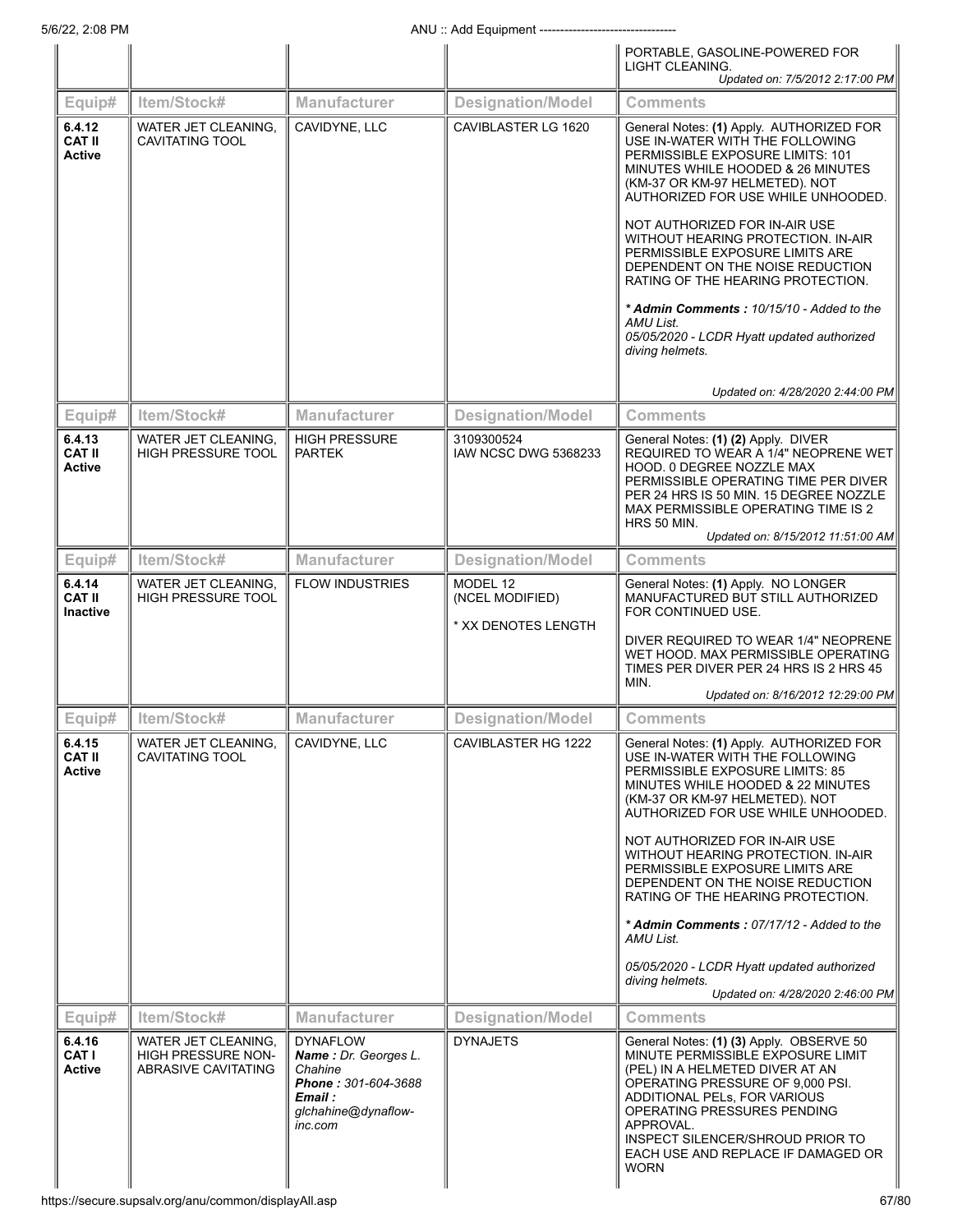## **6.5 HYDRAULIC EQUIPMENT**

## **General Notes**

**(1)**: THERE ARE SOME MANUFACTURERS OF HYDRAULIC POWERED HAND TOOLS THAT PRODUCE SPECIFC MODELS DESIGNED FOR USE UNDERWATER. THESE DESIGN CHANGES ARE IMPLEMENTED MAINLY TO ACHIEVE THE SAME LEVEL OF TOOL PERFORMANCE UNDERWATER AS IS ACHIEVED IN AIR. THESE MODIFICATIONS TO MAKE TOOLS RUGGEDIZED FOR USE UNDERWATER ARE: a. COMPONENTS THAT ARE DIRECTLY EXPOSED TO WATER ARE MADE OF CORROSION RESISTANT

MATERIAL OR COVERED WITH A CORROSION RESISTANT COATING WHERE PRACTICAL. b. FOR MOTORIZED TOOLS, SOME ARE MODIFIED TO HAVE LARGER DISPLACEMENT MOTORS TO ALLOW THE TOOL TO OPERATE AT HIGHER FLOW RATES TO COMPENSATE FOR THE INCREASED RESISTANCE CREATED BY OPERATION IN WATER.

c. COMPONENTS THAT WILL NOT TOLERATE WATER CONTAMINATION ARE SEALED (E.G. BALL BEARINGS ATTACHED TO MOTOR SHAFTS, OR O-RING SEALS IN THE HAMMER CASE BUSHING OF AN IMPACT MECHANISM).

d. FOR PERCUSIVE TOOLS, THE IMPACT AREA IS VENTED TO ALLOW WATER TO MOVE IN AND OUT OF THE IMPACT ZONE.

e. WHEN WORKING AT DEPTHS GREATER THAN 100 FSW, ¾" I.D. SUPPLY AND RETURN HOSES ARE UTILIZED TO ENSURE THE TOOL RECEIVES ADEQUATE FLOW TO OPERATE UNDER THE INCREASED HYDROSTATIC PRESSURES.

**(2)**: WHEN WORKING IN AN UNDEWRATER DRY CHAMBER, HYDRAULICALLY POWERED HAND TOOLS ARE AUTHORIZED FOR USE AS APPLICABLE TO SUPPORT UWSH OPERATIONS IN ACCORDANCE WITH NAVSEA S0600-AA-PRO-010 (SERIRES), UNDERWATER SHIP HUSBANDRY MANUAL.

**(3)**: HYDRAULIC MANUALLY OPERATED HAND TOOLS ARE CAPAPBLE OF WORKING UNDERWATER INHERENT TO THEIR DESIGN. THESE TOOLS ARE TYPICALLY HIGH PRESSURE HYDRAULIC CYLINDERS THAT TRANSMIT FORCE FOR LIFTING, PULLING, CUTTING OR SPREADING. IN ORDER FOR THE HYDRAULIC CYLINDERS TO DEVELOP THESE HIGH PRESSURES THEY HAVE TO BE PROPERLY SEALED, WHICH ALSO ALLOWS THEM TO MAINTAIN THEIR PERFORMANCE UNDERWATER. HOWEVER, SOME HYDRAULIC HAND PUMPS HAVE HYDRAULIC FLUID RESERVOIRS THAT ARE NOT SEALED PROPERLY AND WILL LEAK IF USED UNDERWATER. THIS IS NOT A SAFETY RISK, BUT IT DOES DEGRADE THE PERFORMANCE OF THE PUMP AND CYLINDER. THIS PROBLEM CAN BE NEGATED BY HAVING TOPSIDE PERSONELL OPERATE THE PUMP WITH THE DIVER MONITORING THE TOOL AND PROVIDING DIRECTION.

**(4)**: FAMILIARIZATION TRAINING IS REQUIRED ON THE SURFACE FOR EVERY DIVER THAT WILL BE OPERATING THE EXACT TOOL TO BE USED PRIOR TO GETTING IN THE WATER. FAMILIRIZATION TRAINING IS ALSO REQUIRED FOR TOPSIDE PERSONNEL WHO WILL BE OPERATING AND MONITORING THE HYDRAULIC POWER UNIT AND CONSOLE FOR POWERED TOOLS, AND HAND HYDARULIC PUMPS FOR MANUAL TOOLS.

**(5)**: A DEAD MAN SWITCH IS REQUIRED ON ALL HYDRAULIC TOOLS. A DEAD MAN SWITCH IS A NORMALLY "OPEN" SWITCH (TYPICALLY A TRIGGER ON THE TOOL) PLACED DIRECTLY IN THE FLOW PATH ON THE TOOL AND REQUIRES A FORCE TO CLOSE THE HYDRAULIC CIRCUIT TO SEND POWER TO THE TOOL. THE DEAD MAN SWITCH ACTS AS A FAIL SAFE TO STOP THE TOOL IF THE OPERATOR BECOMES INCAPACITATED WHILE UNDERWATER. AT NO TIME SHALL A DEAD MAN SWITCH BE MECHANICALLY HELD IN THE CLOSED (TOOL RUNNING) POSITION. WHILE A DEAD MAN SWITCH DOES MITIGATE THE RISK OF INJURY TO THE DIVER IN THE EVENT OF LOSS OF CONTROL OF THE TOOL, TOPSIDE PERSONNEL SHALL ALSO BE STANDING BY TO OPERATE THE HYDRAULIC CONSOLE AND/OR HYDRAULIC POWER UNIT TO SECURE FLOW.

A SECONDARY ON/OFF SWITCH IS REQUIRED FOR THE HYDRAULIC HAMMER DRILL (STANLEY HD45310 OR SIMILAR) AND CHAINSAW (STANLEY CS11340 OR SIMILAR) AND IS CONSIDERED OPTIONAL FOR ALL OTHER ANU HYDRAULIC TOOLS. THE SECONDARY SWITCH SHALL BE OPERATED BY THE SECOND DIVER IN THE WATER AS ANOTHER MEANS TO QUICKLY SECURE FLOW IF THE DIVER OPERATING THE TOOL LOSES CONTROL AND IS UNABLE TO TURN OFF THE TOOL. USE SWITCH IN ACCORDANCE WITH NAVSEA UNDERWATER SHIPS HUSBANDRY MANUAL (S00600-AA-PRO-290) OR WITH OEM RECOMMENDED TOOL EXCHANGE VALVE (STANLEY PN 67005).

**(6)**: USE OEM RECOMMENDED HYDRAULIC FLUID. WHEN POSSIBLE IT IS RECOMMENDED TO USE TOOLS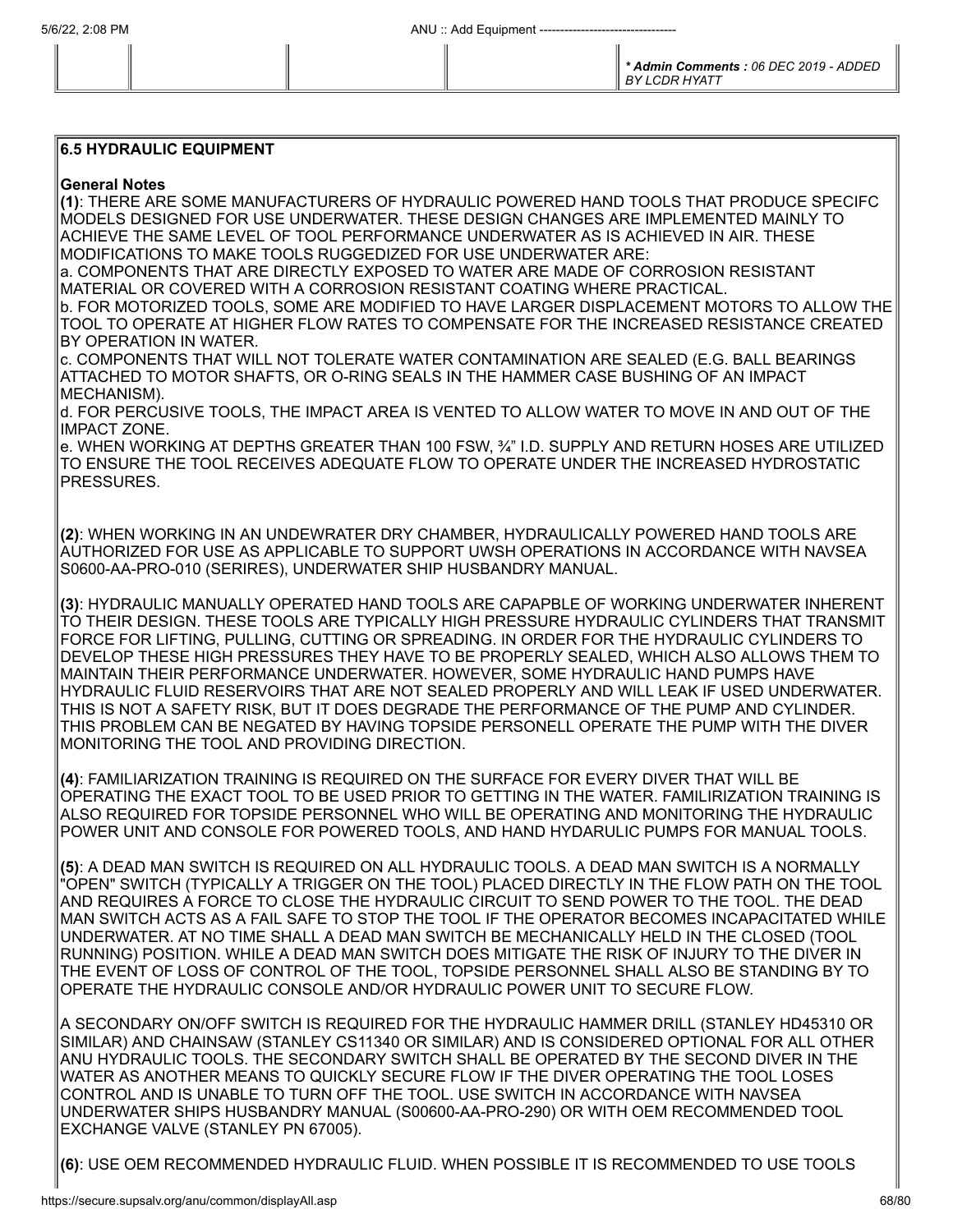THAT ARE CAPABLE OF USING VEGETEBLE BASED OILS. USE IN ACCORDANCE WITH NAVSEA UNDERWATER SHIP HUSBANDRY MANUAL CHAPTER 28, S0600-AA-PRO-290, APPENDIX B, BEST MANAGEMENT PRACTICES FOR DIVER OPERATED TOOLS.

## **(7)**: ALL HYDRAULIC TOOLS SHALL BE MAINTAINED IAW NAVY PMS.

## **(8)**: FOR ADDITIONAL INFORMATION ON UNDERWATER HYDRAULIC TOOLS CONTACT NAVSEA 00C39.

| Equip#                                   | Item/Stock#                                   | <b>Manufacturer</b> | <b>Designation/Model</b> | <b>Comments</b>                                                                                                                                                                                                                                                                                                                                                                                                                                                                                                                                                                                                                                                                                                                                                                                                                                                                                      |
|------------------------------------------|-----------------------------------------------|---------------------|--------------------------|------------------------------------------------------------------------------------------------------------------------------------------------------------------------------------------------------------------------------------------------------------------------------------------------------------------------------------------------------------------------------------------------------------------------------------------------------------------------------------------------------------------------------------------------------------------------------------------------------------------------------------------------------------------------------------------------------------------------------------------------------------------------------------------------------------------------------------------------------------------------------------------------------|
| 6.5.43<br><b>CAT II</b><br><b>Active</b> | <b>HYDRAULIC POWERED</b><br>ROTARY HAND TOOLS | <b>VARIOUS</b>      | <b>VARIOUS</b>           | General Notes: (1) (2) (4) (5) (6) (7) (8)<br>Apply. ROTARY HAND TOOLS INCLUDE:<br>DRILLS (EXCEPT IMPACT TYPE), GRINDERS<br>AND SAWS. ANY COMMERCIALLY<br>AVAILABLE UNDERWATER HYDRAULIC<br>POWERED ROTARY HAND TOOL THAT<br>MEETS THE REQUIREMENTS PROVIDED IN<br>THE APPLICABLE GENERAL NOTES IS<br>AUTHORIZED FOR MILITARY USE.<br>ADDITIONAL RESTRICTIONS PROVIDED<br>HEREIN AS APPLICABLE.<br>ALL SIMILAR HYDRAULIC POWERED TOOLS<br>PREVIOUSLY LISTED ON THE AMU ARE<br>STILL AUTHORIZED FOR USE UNDER THIS<br>CATEGORY CONTROL NUMBER.<br>FOR GRIDNERS, THE MAXIMUM<br>CUMULATIVE OPERATING TIMES PER DIVER<br>PER 24 HOURS IS: MK 20, 30 MINUTES; KM-<br>97 and KM 37 NS, 3 HOUR AND 22 MINUTES.<br>* Admin Comments: 8/20/2014 - added to<br>AMU List<br>05/05/2020 - LCDR Hyatt updated authorized<br>diving helmets.<br>Updated on: 4/28/2020 2:52:00 PM                                  |
| Equip#                                   | Item/Stock#                                   | <b>Manufacturer</b> | <b>Designation/Model</b> | <b>Comments</b>                                                                                                                                                                                                                                                                                                                                                                                                                                                                                                                                                                                                                                                                                                                                                                                                                                                                                      |
| 6.5.44                                   | <b>HYDRAULIC POWERED</b>                      | <b>VARIOUS</b>      | <b>VARIOUS</b>           | General Notes: (1) (2) (4) (5) (6) (7) (8) Apply.                                                                                                                                                                                                                                                                                                                                                                                                                                                                                                                                                                                                                                                                                                                                                                                                                                                    |
| CAT I<br><b>Active</b>                   | RECIPROCATING HAND<br><b>TOOLS</b>            |                     |                          | * Admin Comments: 9/3/2014 - Added to AMU<br>List<br>Updated on: 9/3/2014 4:06:00 PM                                                                                                                                                                                                                                                                                                                                                                                                                                                                                                                                                                                                                                                                                                                                                                                                                 |
| Equip#                                   | Item/Stock#                                   | <b>Manufacturer</b> | <b>Designation/Model</b> | <b>Comments</b>                                                                                                                                                                                                                                                                                                                                                                                                                                                                                                                                                                                                                                                                                                                                                                                                                                                                                      |
| 6.5.45                                   | <b>HYDRAULIC POWERED</b>                      | <b>VARIOUS</b>      | <b>VARIOUS</b>           | General Notes: (1) (2) (4) (5) (6) (7) (8)                                                                                                                                                                                                                                                                                                                                                                                                                                                                                                                                                                                                                                                                                                                                                                                                                                                           |
| <b>CAT II</b><br><b>Active</b>           | <b>IMPACT HAND TOOLS</b>                      |                     |                          | Apply. IMPACT HAND TOOLS INCLUDE:<br>IMPACT DRILLS, HAMMER DRILLS, SINKER<br>DRILLS, IMPACT WRENCHES, BREAKERS,<br>CHIPPING HAMMERS, GRINDERS AND<br>SAWS. ANY COMMERCIALLY AVAILABLE<br>UNDERWATER HYDRAULIC POWERED<br>IMPACT HAND TOOL THAT MEETS THE<br>REQUIREMENTS PROVIDED IN THE<br>APPLICABLE GENERAL NOTES IS<br>AUTHORIZED FOR MILITARY USE.<br>ADDITIONAL RESTRICTIONS PROVIDED<br>HEREIN AS APPLICABLE.<br>ALL SIMILAR HYDRAULIC POWERED TOOLS<br>PREVIOUSLY LISTED ON THE AMU ARE<br>STILL AUTHORIZED FOR USE UNDER THIS<br>CATEGORY CONTROL NUMBER.<br>FOR CHIPING HAMMERS, DIVER REQUIRED<br>TO WEAR 1/4 INCH NEOPRENE HOOD.<br>MAXIMUM PERMISIBLE OPERATING TIME<br>PER DIVER PER 24 HOUR, 3 HOURS 40<br>MINUTES.<br>FOR IMPACT WRENCHES, THE MAXIMUM<br>CUMULATIVE OPERATING TIMES PER DIVER<br>PER 24 HOURS IS: MK 20, 40 MINUTES; KM-<br>97 and KM 37 NS, 1 HOUR AND 25 MINUTES. |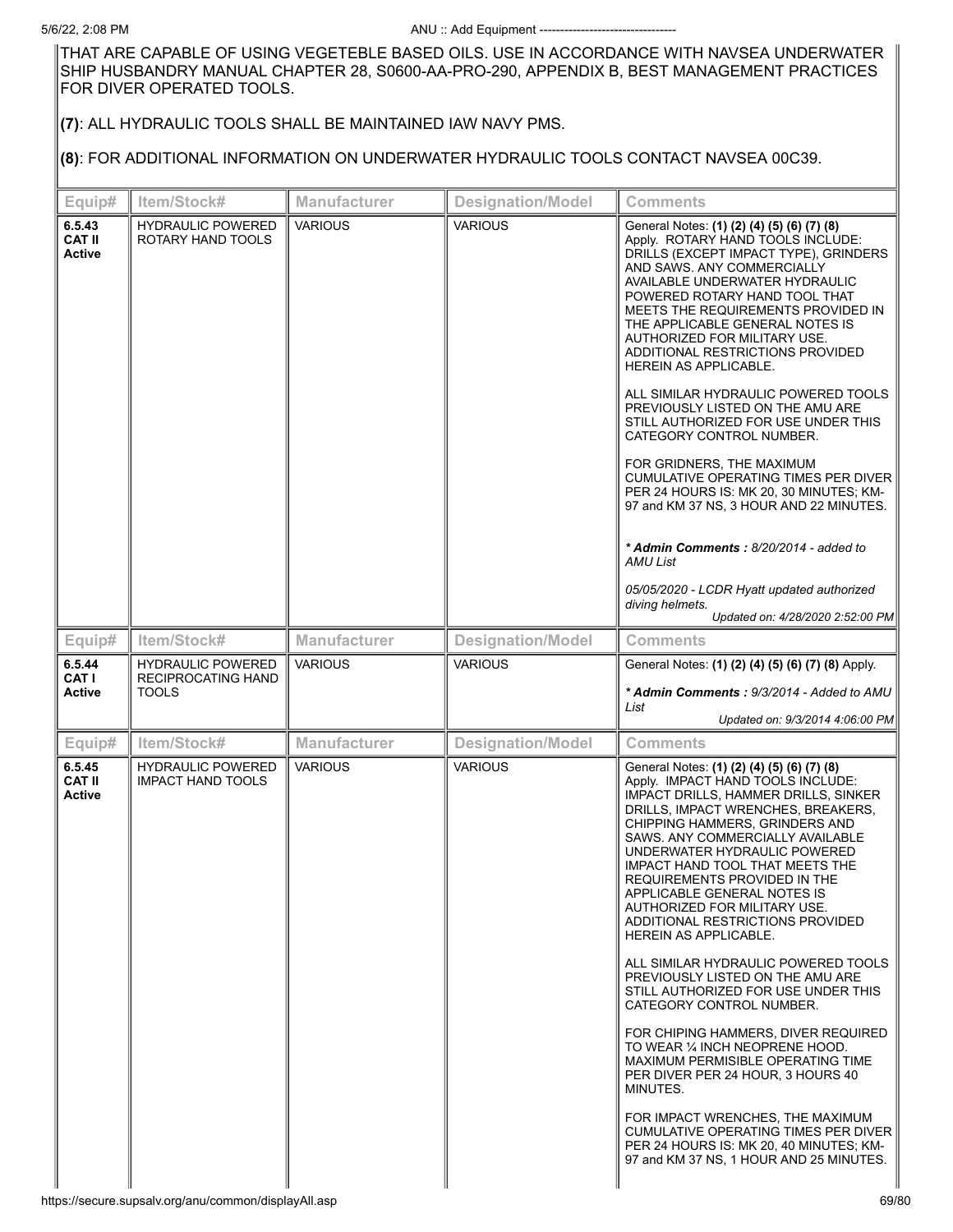|                                          |                                                            |                          |                          | FOR HAMMER DRILLS, THE MAXIMUM<br><b>CUMULATIVE OPERATING TIMES PER DIVER</b><br>PER 24 HOURS IS: MK 20, 2 HOURS AND 9<br>MINUTES; KM-97 and KM 37 NS, 2 HOURS<br>AND 20 MINUTES<br>FOR SINKER DRILLS, THE MAXIMUM<br>CUMULATIVE OPERATING TIMES PER DIVER<br>PER 24 HOURS IS: MK 20, 21 MINUTES; KM-<br>97 and KM 37 NS, 2 HOURS AND 49 MINUTES<br>FOR BREAKERS, THE MAXIMUM<br>CUMULATIVE OPERATING TIMES PER DIVER<br>PER 24 HOURS IS: MK 20, 30 MINUTES; KM-<br>97 and KM 37 NS, 1 HOUR<br>* Admin Comments: 8/20/2014 - added to<br>AMU List<br>05/05/2020 - LCDR Hyatt updated authorized<br>diving helmets.<br>Updated on: 4/28/2020 2:54:00 PM |
|------------------------------------------|------------------------------------------------------------|--------------------------|--------------------------|--------------------------------------------------------------------------------------------------------------------------------------------------------------------------------------------------------------------------------------------------------------------------------------------------------------------------------------------------------------------------------------------------------------------------------------------------------------------------------------------------------------------------------------------------------------------------------------------------------------------------------------------------------|
| Equip#                                   | Item/Stock#                                                | <b>Manufacturer</b>      | <b>Designation/Model</b> | <b>Comments</b>                                                                                                                                                                                                                                                                                                                                                                                                                                                                                                                                                                                                                                        |
| 6.5.46<br><b>CAT II</b><br>Active        | <b>HYDRAULIC POWERED</b><br><b>HOISTS</b>                  | <b>NAVSEA CONTROLLED</b> | <b>NAVSEA CONTROLLED</b> | General Notes: (4) (6) (7) (8)<br>Apply. HYDRAULIC POWERED HOISTS ARE<br>A NAVSEA ESSM CONTROLLED ITEM.<br>CONTACT NAVSEA 00C5 FOR FURTHER<br><b>INFORMATION.</b><br>* Admin Comments: 8/20/2014 - Added to<br>AMU List                                                                                                                                                                                                                                                                                                                                                                                                                                |
| Equip#                                   | Item/Stock#                                                | <b>Manufacturer</b>      | <b>Designation/Model</b> | <b>Comments</b>                                                                                                                                                                                                                                                                                                                                                                                                                                                                                                                                                                                                                                        |
| 6.5.47                                   | <b>HYDRAULIC POWERED</b>                                   | <b>VARIOUS</b>           | <b>VARIOUS</b>           | General Notes: (1) (2) (4) (6) (7) (8) Apply.                                                                                                                                                                                                                                                                                                                                                                                                                                                                                                                                                                                                          |
| <b>CAT II</b><br><b>Active</b>           | <b>SUBMERSIBLE PUMPS</b>                                   |                          |                          | * Admin Comments : 8/20/2014 - Added to<br>AMU List<br>Updated on: 8/20/2014 2:02:00 PM                                                                                                                                                                                                                                                                                                                                                                                                                                                                                                                                                                |
| Equip#                                   | Item/Stock#                                                | <b>Manufacturer</b>      | <b>Designation/Model</b> | <b>Comments</b>                                                                                                                                                                                                                                                                                                                                                                                                                                                                                                                                                                                                                                        |
| 6.5.48<br><b>CAT II</b><br><b>Active</b> | <b>HYDRAULIC POWERED</b><br><b>CYLINDERS</b>               | <b>VARIOUS</b>           | <b>VARIOUS</b>           | General Notes: (1) (2) (4) (6) (7) (8)<br>Apply. HYDRAULIC POWERED CYLINDERS<br>INCLUDE: TORQUE WRENCHES,<br>SPREADERS AND CUTTERS. ANY<br>COMMERCIALLY AVAILABLE UNDERWATER<br><b>HYDRAULIC POWERED CYLINDER THAT</b><br>MEET THE REQUIREMENTS PROVIDED IN<br>THE APPLICABLE GENERAL NOTES IS<br>AUTHORIZED FOR MILITARY USE.<br>ALL SIMILAR HYDRAULIC POWERED TOOLS<br>PREVIOUSLY LISTED ON THE AMU ARE<br>STILL AUTHORIZED FOR USE UNDER THIS<br>CATEGORY CONTROL NUMBER.<br>* Admin Comments: 8/20/2014 - Added to<br><b>AMU List</b>                                                                                                              |
| Equip#                                   | Item/Stock#                                                | <b>Manufacturer</b>      | <b>Designation/Model</b> | <b>Comments</b>                                                                                                                                                                                                                                                                                                                                                                                                                                                                                                                                                                                                                                        |
| 6.5.49<br><b>CAT II</b><br>Active        | <b>HYDRAULIC MANUALLY</b><br>OPERATED HAND<br><b>TOOLS</b> | <b>VARIOUS</b>           | <b>VARIOUS</b>           | General Notes: (3) (4) (6) (7) (8) Apply. ANY<br>COMMERCIALLY AVAILABLE HYDRAULIC<br>MANUALLY OPERATED HAND TOOL THAT<br>MEETS THE REQUIREMENTS PROVIDED IN<br>THE APPLICABLE GENERAL NOTES IS<br>AUTHORIZED FOR MILITARY USE EXCEPT<br>AS OTHERWISE NOTED HEREIN.<br>ALL OTHER HYDRAULIC MANUALLY<br>OPERATED TOOLS PREVIOUSLY LISTED ON<br>THE AMU ARE STILL AUTHORIZED FOR USE<br>UNDER THIS CATEGORY CONTROL<br>NUMBER.<br>* Admin Comments: 8/20/2014 - Added to<br>AMU List                                                                                                                                                                      |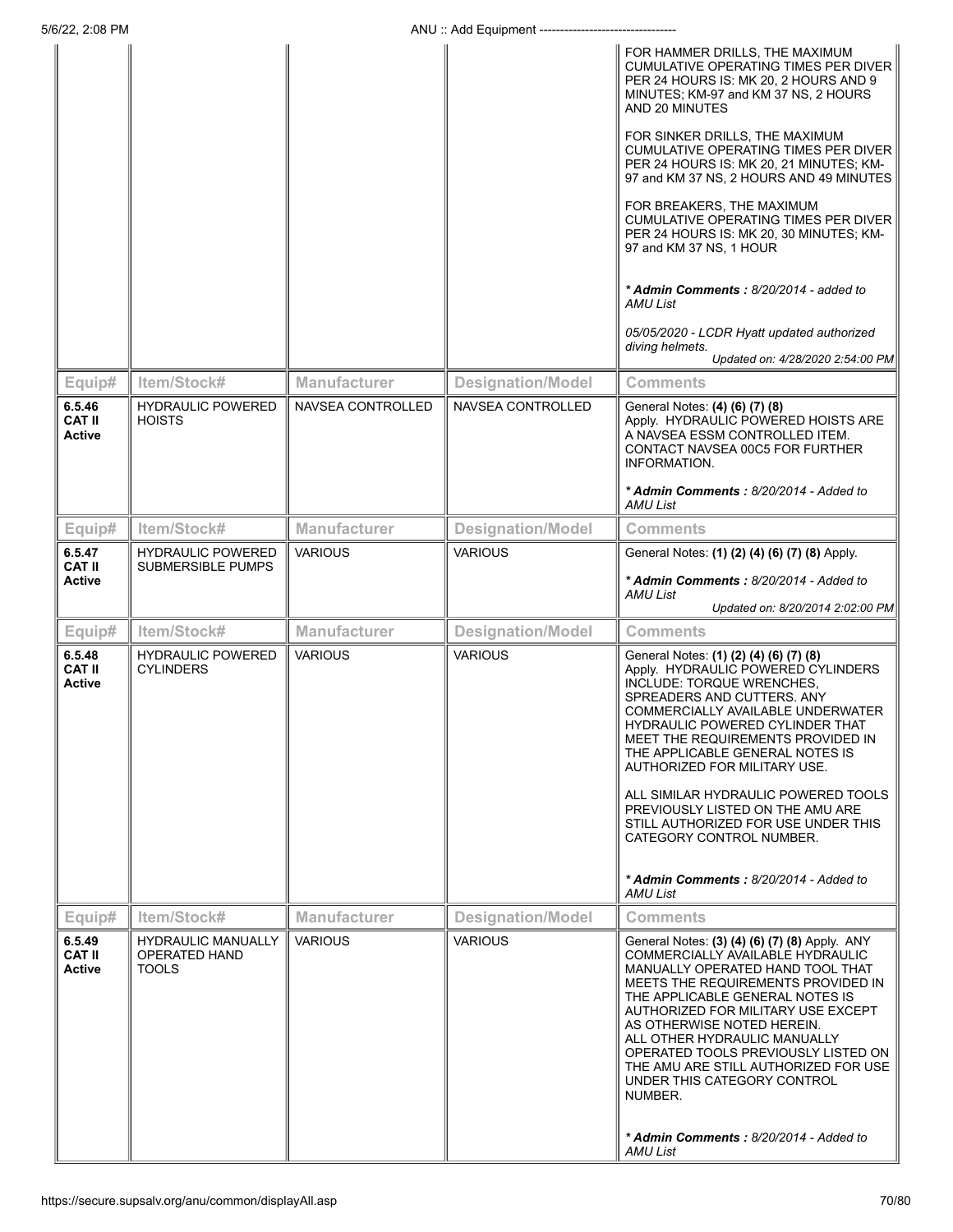## **6.6 PNEUMATIC TOOLS**

## **General Notes**

**(1)**: PNEUMATIC HAND TOOLS INHERENT TO THEIR DESIGN WILL FUNCITON UNDERWATER, BUT THEIR PERFORMANCE IS DEGRADED DUE TO THE CORROSIVE ENVIRONMENT AND ADDITIONAL RESISTANCE IMPOSED BY THE WATER. DESPITE THEIR LACK OF RELIABILITY OVER HYDRAULIC TOOLS, THEY ARE STILL USEFUL AND SOMETIMES JUST AS GOOD AS HYDRAULIC TOOLS FOR CERTAIN APPLICATIONS. WHEN SELECTING A PNUEMATIC TOOL FOR USE UNDERWATER IT IS RECOMMENDED TO LOOK FOR ONES MADE OF MORE CORROSION RESISTENT MATERIAL.

**(2)**: FAMILIARIZATION TRAINING IS REQUIRED ON THE SURFACE FOR DIVERS OPERATING THE TOOL AND TOPSIDE PERSONNEL FOR THE SPECIFIC TOOLS TO BE USED.

**(3)**: IT IS POSSIBLE FOR PNUEMATIC TOOLS TO FAIL ON, MEANING AFTER RELEASING THE DEAD MAN SWITCH THE TOOL CONTINUES TO RUN. FOR THIS REASON, AT A MINIMUM, A BALL VALVE SHALL BE PLACED IN THE PATH OF FLOW BETWEEN THE AIR SUPPLY AND THE TOOL, READILY ACCESSIBLE TO TOPSIDE PERSONNEL. TOPSIDE PERSONNEL SHALL BE STANDING BY READY AND ABLE TO SECURE AIR AT ALL TIMES WHILE THE DIVER IS OPERATING A PNUEMATIC TOOL UNDERWATER.

**(4)**: ALL PNUEMATIC TOOLS SHALL BE MAINTAINED IAW NAVY PMS.

**(5)**: FOR ADDITIONAL INFORMATION ON UNDERWATER PNEUMATIC TOOLS CONTACT NAVSEA 00C39.

| Equip#                                  | ltem/Stock#                            | <b>Manufacturer</b> | <b>Designation/Model</b> | <b>Comments</b>                                                                                                                                                                                                                                                                                                                                                                                                                                                                                                                                                                                                                                   |
|-----------------------------------------|----------------------------------------|---------------------|--------------------------|---------------------------------------------------------------------------------------------------------------------------------------------------------------------------------------------------------------------------------------------------------------------------------------------------------------------------------------------------------------------------------------------------------------------------------------------------------------------------------------------------------------------------------------------------------------------------------------------------------------------------------------------------|
| 6.6.4<br><b>CAT II</b><br><b>Active</b> | PNUEMATIC POWERED<br><b>HAND TOOLS</b> | <b>VARIOUS</b>      | <b>VARIOUS</b>           | General Notes: (1) (2) (3) (4) (5) Apply. ANY<br>COMMERCIALLY AVAILABLE UNDERWATER<br>PNEUMATIC HAND TOOL THAT MEETS THE<br>REQUIREMENTS PROVIDED IN THE<br>APPLICABLE GENERAL NOTES IS<br>AUTHORIZED FOR MILITARY USE EXCEPT<br>AS OTHERWISE NOTED HEREIN.<br>ALL OTHER PNEUMATIC HAND TOOLS<br>PREVIOUSLY LISTED ON THE AMU ARE<br>STILL AUTHORIZED FOR USE UNDER THIS<br>CATEGORY CONTROL NUMBER.<br>WHEN WORKING IN AN UNDEWRATER DRY<br>CHAMBER, PNEUMATIC HAND TOOLS ARE<br>AUTHORIZED FOR USE AS APPLICABLE TO<br>SUPPORT UWSH OPERATIONS IN<br>ACCORDANCE WITH NAVSEA S0600-AA-<br>PRO-010 (SERIRES), UNDERWATER SHIP<br>HUSBANDRY MANUAL |
|                                         |                                        |                     |                          | * Admin Comments: 8/21/2014 - Added to<br>AMU List<br>Updated on: 8/21/2014 1:03:00 PM                                                                                                                                                                                                                                                                                                                                                                                                                                                                                                                                                            |

| $\parallel$ 6.7 OTHER TOOLS & ACCESSORIES<br>∣General Notes<br>∥(1): IF SPECIALIZED TRAINING IS NOT OTHERWISE NOTED, LOCAL COMMAND LEVEL TRAINING AND<br>  FAMILIARIZATION IS REQUIRED PRIOR TO USE. |                                                                                     |                     |                          |                                                                                                                                                                                                                                       |  |
|------------------------------------------------------------------------------------------------------------------------------------------------------------------------------------------------------|-------------------------------------------------------------------------------------|---------------------|--------------------------|---------------------------------------------------------------------------------------------------------------------------------------------------------------------------------------------------------------------------------------|--|
| Equip#                                                                                                                                                                                               | Item/Stock#                                                                         | <b>Manufacturer</b> | <b>Designation/Model</b> | <b>Comments</b>                                                                                                                                                                                                                       |  |
| 6.7.1<br><b>CAT II</b><br><b>Active</b>                                                                                                                                                              | <b>EXOTHERMIC</b><br><b>CUTTING AND</b><br>ELECTRIC ARC<br><b>WELDING EQUIPMENT</b> | <b>VARIOUS</b>      | <b>VARIOUS</b>           | General Notes: (1) Apply. TOOLS AND<br>EQUIPMENT FOR UNDERWATER<br>CUTTING AND WELDING SHALL BE IN<br>ACCORDANCE WITH THE USN<br>UNDERWATER CUTTING AND WELDING<br>MANUAL, S0300-BB-MAN-010.<br>* Admin Comments: 8/20/2014 - removed |  |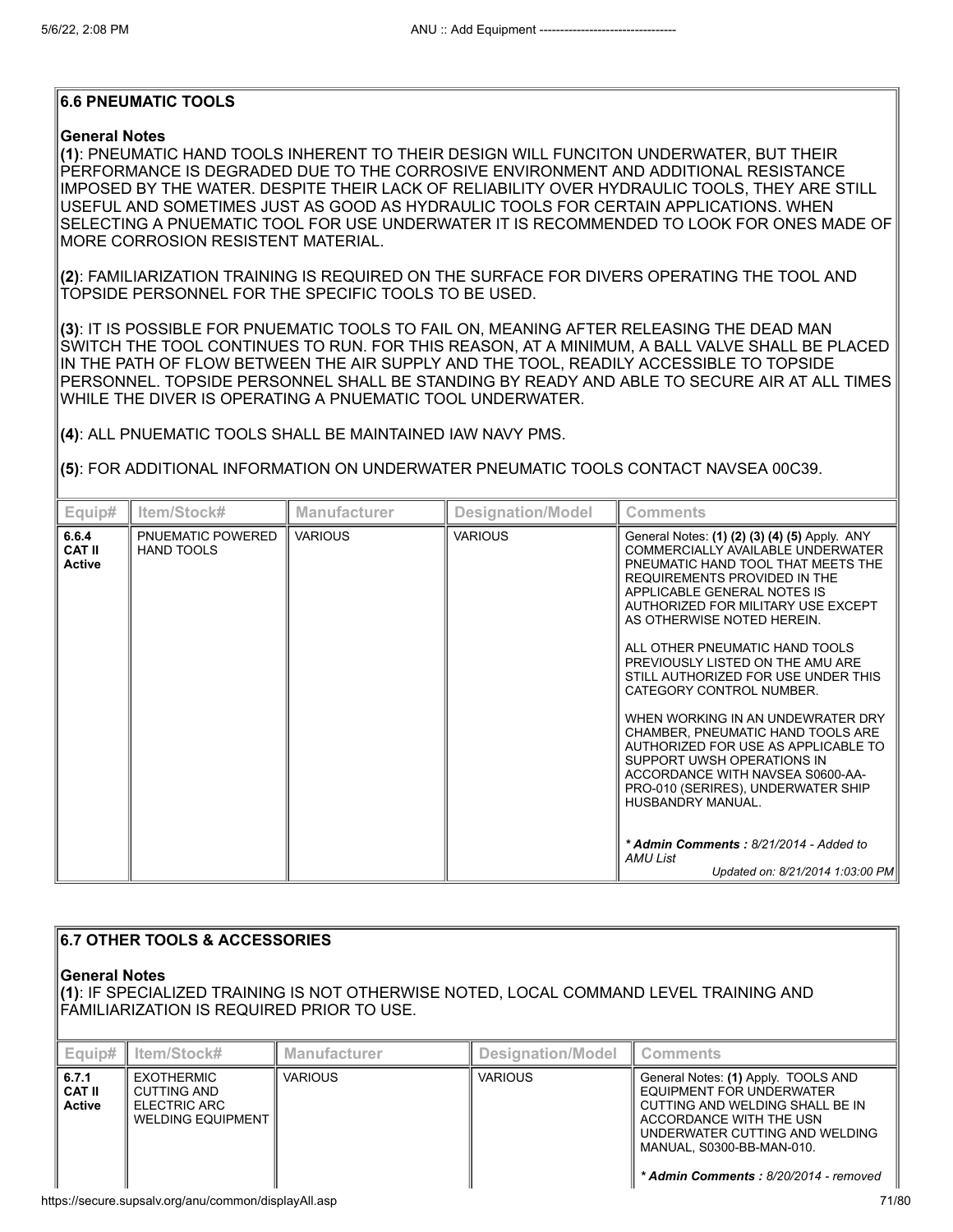|                                           |                                                                            |                                                                     |                                                                                        | Kerie Cable, generalized category for<br>cutting/welding iaw USN U/W Cutting &<br><b>Welding Manual</b><br>4/12/05 - Confirmation that CLUCAS is still<br>manufacturing.<br>Updated on: 8/20/2014 11:14:00 AM                                                                                                                                                 |
|-------------------------------------------|----------------------------------------------------------------------------|---------------------------------------------------------------------|----------------------------------------------------------------------------------------|---------------------------------------------------------------------------------------------------------------------------------------------------------------------------------------------------------------------------------------------------------------------------------------------------------------------------------------------------------------|
| Equip#                                    | Item/Stock#                                                                | <b>Manufacturer</b>                                                 | <b>Designation/Model</b>                                                               | <b>Comments</b>                                                                                                                                                                                                                                                                                                                                               |
| 6.7.2<br><b>CAT II</b><br><b>Active</b>   | <b>DIVER LIFT SYSTEM</b>                                                   | NAVAL CIVIL ENGINEERING<br>LAB (NCEL) OR DIVER<br><b>PREFERENCE</b> | DWG 93-6-1F OR<br><b>COMMERCIAL</b><br><b>EQUIVALENT</b><br>IAW NFESC DWG #93-6-<br>1F | General Notes: (1) Apply.<br>Updated on: 7/5/2012 11:43:00 AM                                                                                                                                                                                                                                                                                                 |
| Equip#                                    | Item/Stock#                                                                | <b>Manufacturer</b>                                                 | <b>Designation/Model</b>                                                               | <b>Comments</b>                                                                                                                                                                                                                                                                                                                                               |
| 6.7.3<br><b>CAT II</b><br><b>Active</b>   | <b>MULTI FUNCTION</b><br><b>TOOL SYSTEM (SEA</b><br><b>WATER ACTUATED)</b> | NAVAL CIVIL ENGINEERING<br>LAB (NCEL)                               | <b>MFTS</b>                                                                            | General Notes: (1) Apply. THE MULTI<br>FUNCTION TOOL SYSTEM IS SEA WATER<br>ACTUATED AND CONSISTS OF A POWER<br>UNIT, A BAND SAW, A ROCK DRILL, A<br>ROTARY IMPACT TOOL, AND A ROTARY<br>DISK TOOL.                                                                                                                                                           |
|                                           |                                                                            |                                                                     |                                                                                        | MAX OPERATING TIME PER DIVER PER 24<br>HOURS: ROTARY: UNLIMITED IMPACT<br>TOOL: 14 MIN IN METAL TANK ROCK<br>DRILL: 1 HOUR FOR DIVER ASSISTING TO<br>START A BIT.<br>Updated on: 7/5/2012 11:53:00 AM                                                                                                                                                         |
| Equip#                                    | Item/Stock#                                                                | <b>Manufacturer</b>                                                 | <b>Designation/Model</b>                                                               | <b>Comments</b>                                                                                                                                                                                                                                                                                                                                               |
| 6.7.4<br><b>CAT II</b><br><b>Inactive</b> | <b>STUD GUN</b><br>(CARTRIDGE)<br><b>ACTUATED)</b>                         | <b>RAMSET</b>                                                       | <b>HD 200</b>                                                                          | General Notes: (1) Apply. NO LONGER<br>MANUFACTURED BUT AUTHORIZED FOR<br>CONTINUED USE.                                                                                                                                                                                                                                                                      |
|                                           |                                                                            |                                                                     |                                                                                        | USED AS PART OF ESSM'S LIGHTWEIGHT<br>HOT TAP SYSTEM, ESSM #HT-0006.<br>REQUIRES ADDITIONAL TRAINING BY<br>ESSM/NAVSEA 00C PRIOR TO USE.                                                                                                                                                                                                                      |
|                                           |                                                                            |                                                                     |                                                                                        | USE OF THE STUD GUN IS LIMITED TO 40<br>SHOTS PER 24 HOUR PERIOD FOR EACH<br>DIVER. ALL OTHER SOUND SOURCES<br>THAT MAY IMPACT THE DIVER SHALL BE<br>SECURED DURING USE.                                                                                                                                                                                      |
|                                           |                                                                            |                                                                     |                                                                                        | SECURE STORAGE IS REQUIRED FOR<br>THE STUD GUN AND THE .38 CAL<br>ACTUATING CARTRIDGES.<br>Updated on: 7/5/2012 12:08:00 PM                                                                                                                                                                                                                                   |
| Equip#                                    | Item/Stock#                                                                | <b>Manufacturer</b>                                                 | <b>Designation/Model</b>                                                               | <b>Comments</b>                                                                                                                                                                                                                                                                                                                                               |
| 6.7.5<br><b>CAT II</b><br><b>Active</b>   | <b>HIGH-PRESSURE</b><br><b>UMBILICAL</b>                                   | <b>VARIOUS</b>                                                      | 3VIV-04-106-106-120(1/4",<br>10' SYNFLEX)<br>3VIV-04-106-1200 (1/4",<br>100' SYNFLEX)  | General Notes: (1) Apply. 10,000 PSIG.<br>Updated on: 7/5/2012 12:06:00 PM                                                                                                                                                                                                                                                                                    |
| Equip#                                    | Item/Stock#                                                                | Manufacturer                                                        | <b>Designation/Model</b>                                                               | <b>Comments</b>                                                                                                                                                                                                                                                                                                                                               |
| 6.7.6<br><b>CAT II</b><br><b>Active</b>   | <b>NON METALLIC HOSE</b>                                                   | <b>VARIOUS</b>                                                      | <b>WIRE RE-INFORCED</b><br>IAW MIL-H-24135                                             | General Notes: (1) Apply. 3/4" DIAMETER,<br>15' LENGTH, 2,000 PSIG.                                                                                                                                                                                                                                                                                           |
|                                           |                                                                            |                                                                     |                                                                                        | HOSES OF LONGER LENGTHS ARE<br>PERMISSIBLE. INCREASING HOSE<br>LENGTHS WILL RESULT IN ADDITIONAL<br>HYDRAULIC PRESSURE LOSS AND MAY<br><b>IMPEDE HYDRAULIC TOOL</b><br>PERFORMANCE. DRAWING CALLS FOR<br>15 FOOT INCREASING THE LENGTH OF<br>ANY DIA. HOSE WILL AFFECT<br>PERFORMANCE RELATIVE TO THE<br>ORIGINAL LENGTH.<br>Updated on: 7/5/2012 12:05:00 PM |
| Equip#                                    | Item/Stock#                                                                | <b>Manufacturer</b>                                                 | <b>Designation/Model</b>                                                               | <b>Comments</b>                                                                                                                                                                                                                                                                                                                                               |
| 6.7.7<br><b>CAT II</b><br><b>Active</b>   | PRIMARY UMBILICAL,<br><b>TWIN LINED</b>                                    | <b>AEROQUIP</b>                                                     | <b>KEVLAR POLYESTER</b><br>FC375-12                                                    | General Notes: (1) Apply. 3/4" DIAMETER,<br>LENGTH TO SUIT, 2000 PSIG                                                                                                                                                                                                                                                                                         |
|                                           |                                                                            |                                                                     |                                                                                        | QUICK DISCONNECT COUPLINGS MUST<br>BE COMPATIBLE WITH QUICK                                                                                                                                                                                                                                                                                                   |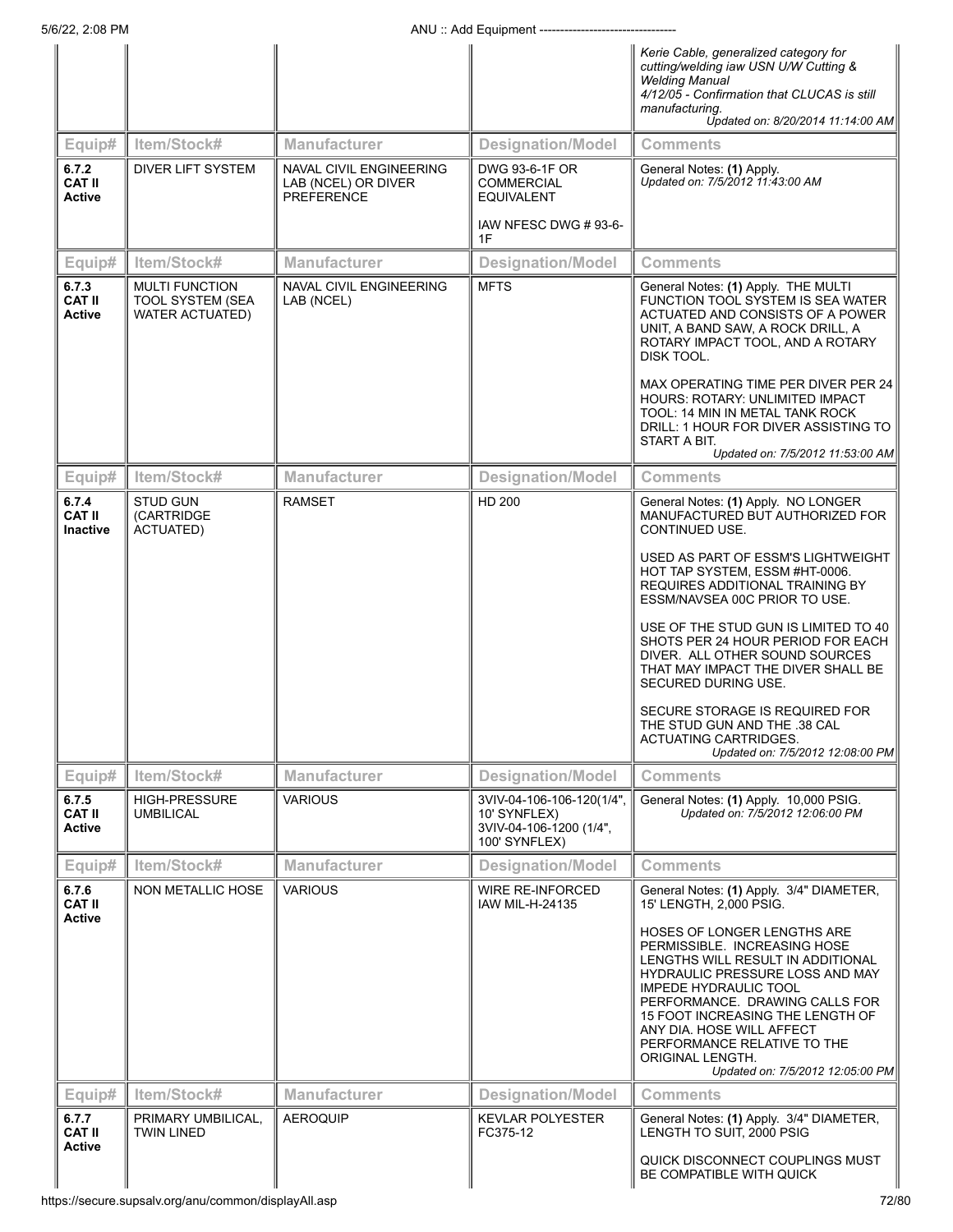|                                          |                                                                              |                                                      |                                                | DISCONNECT COUPLINGS LISTED IAW<br>NAVSEA DWG 5366582.                                                                                                                                                                                                                                                                                                                                                                                    |
|------------------------------------------|------------------------------------------------------------------------------|------------------------------------------------------|------------------------------------------------|-------------------------------------------------------------------------------------------------------------------------------------------------------------------------------------------------------------------------------------------------------------------------------------------------------------------------------------------------------------------------------------------------------------------------------------------|
|                                          |                                                                              |                                                      |                                                | ITEM MAY BE SUBSTITUTED WITH HOSES<br>MEETING SAE 100R8 SPECIFICATION.<br>Updated on: 7/5/2012 12:03:00 PM                                                                                                                                                                                                                                                                                                                                |
| Equip#                                   | Item/Stock#                                                                  | <b>Manufacturer</b>                                  | <b>Designation/Model</b>                       | <b>Comments</b>                                                                                                                                                                                                                                                                                                                                                                                                                           |
| 6.7.8<br><b>CAT II</b><br><b>Active</b>  | TOOL WHIP HOSE,<br>NON-METALLIC                                              | <b>AEROQUIP</b>                                      | AE369-8<br><b>IAW MIL-M-24135</b>              | General Notes: (1) Apply. 1/2" DIAMETER,<br>10' LENGTH, 2000 PSIG.                                                                                                                                                                                                                                                                                                                                                                        |
|                                          |                                                                              |                                                      |                                                | HOSES OF LONGER LENGTHS ARE<br>PERMISSIBLE. INCREASING HOSE<br>LENGTHS WILL RESULT IN ADDITIONAL<br>HYDRAULIC PRESSURE LOSS AND MAY<br><b>IMPEDE HYDRAULIC TOOL</b><br>PERFORMANCE.<br>Updated on: 7/5/2012 12:05:00 PM                                                                                                                                                                                                                   |
| Equip#                                   | Item/Stock#                                                                  | <b>Manufacturer</b>                                  | <b>Designation/Model</b>                       | <b>Comments</b>                                                                                                                                                                                                                                                                                                                                                                                                                           |
| 6.7.9<br><b>CAT II</b><br><b>Active</b>  | <b>TOOL WHIP HOSE.</b><br><b>THERMOPLASTIC</b>                               | <b>AEROQUIP</b>                                      | FC373-8                                        | General Notes: (1) Apply. 1/2" DIAMETER,<br>10' LENGTH, 2000 PSIG.                                                                                                                                                                                                                                                                                                                                                                        |
|                                          |                                                                              |                                                      |                                                | HOSES OF LONGER LENGTHS ARE<br>PERMISSIBLE. INCREASING HOSE<br>LENGTHS WILL RESULT IN ADDITIONAL<br><b>HYDRAULIC PRESSURE LOSS AND MAY</b><br><b>IMPEDE HYDRAULIC TOOL</b><br>PERFORMANCE.                                                                                                                                                                                                                                                |
|                                          |                                                                              |                                                      |                                                | <b>ITEM MAY BE SUBSTITUTED WITH HOSES</b><br>MEETING SAE 100R7 OR SAE 100R8<br>SPECIFICATION.<br>Updated on: 7/5/2012 12:05:00 PM                                                                                                                                                                                                                                                                                                         |
| Equip#                                   | Item/Stock#                                                                  | <b>Manufacturer</b>                                  | <b>Designation/Model</b>                       | <b>Comments</b>                                                                                                                                                                                                                                                                                                                                                                                                                           |
| 6.7.10<br><b>CAT II</b><br><b>Active</b> | <b>STUD GUN</b><br>(CARTRIDGE<br>ACTUATED)                                   | <b>HILTI</b>                                         | <b>UW10</b>                                    | General Notes: (1) Apply. USE OF THE<br>STUD GUN IS LIMITED TO 20 SHOTS PER<br>24 HOUR PERIOD FOR EACH USER. IN-<br>AIR GUIDANCE REQUIRES USERS TO<br>WEAR HEARING PROTECTION WITH A<br>MINIMUM NOISE REDUCTION RATING OF<br>25 dB. IN-WATER GUIDANCE REQUIRES<br>DIVERS TO WEAR A WETSUIT HOOD<br>WHEN OPERATING. ALL OTHER SOUND<br>SOURCES THAT MAY IMPACT THE DIVER<br>SHALL BE SECURED DURING USE.<br>SECURE STORAGE IS REQUIRED FOR |
|                                          |                                                                              |                                                      |                                                | THE STUD GUN AND THE ACTUATING<br>CARTRIDGES.<br>* Admin Comments: 11/03/09 - Added to<br>the AMU list                                                                                                                                                                                                                                                                                                                                    |
|                                          |                                                                              |                                                      |                                                | Updated on: 7/5/2012 12:31:00 PM                                                                                                                                                                                                                                                                                                                                                                                                          |
| Equip#                                   | Item/Stock#                                                                  | <b>Manufacturer</b>                                  | <b>Designation/Model</b>                       | <b>Comments</b>                                                                                                                                                                                                                                                                                                                                                                                                                           |
| 6.7.11<br><b>CAT II</b>                  | MK 20 WELDING<br><b>VISOR</b>                                                | <b>INTERSPIRO</b>                                    | PN 30580-01                                    | General Notes: (1) Apply.                                                                                                                                                                                                                                                                                                                                                                                                                 |
| Active                                   |                                                                              |                                                      |                                                | * Admin Comments: 2/16/2011 - Added to<br>the AMU List.<br>Updated on: 7/5/2012 12:12:00 PM                                                                                                                                                                                                                                                                                                                                               |
| Equip#                                   | Item/Stock#                                                                  | <b>Manufacturer</b>                                  | <b>Designation/Model</b>                       | <b>Comments</b>                                                                                                                                                                                                                                                                                                                                                                                                                           |
| 6.7.12                                   | <b>PAINT THICKNESS</b>                                                       | FISCHER TECHNOLOGY, INC.                             | <b>FISCHER DELTASCOPE</b>                      | General Notes: (1) Apply.                                                                                                                                                                                                                                                                                                                                                                                                                 |
| <b>CAT II</b><br>Active                  | <b>MEASURING SYSTEM</b>                                                      |                                                      | MP30                                           | * Admin Comments : 12/13/12 - Added to<br>the AMU List.                                                                                                                                                                                                                                                                                                                                                                                   |
| Equip#                                   | Item/Stock#                                                                  | Manufacturer                                         | <b>Designation/Model</b>                       | <b>Comments</b>                                                                                                                                                                                                                                                                                                                                                                                                                           |
| 6.7.13<br><b>CAT II</b><br>Active        | <b>MARITIME EOD</b><br>TRAINING, RANGING<br>AND EVALUATION<br>SYSTEM(METRES) | AIR AFFAIRS LIMITED                                  | MK 25 MOD 0 Trainer, Test<br>Set               | THIS IS A PMS-408 (EOD) CONTROLLED<br>ITEM, DEVELOPED FOR EVALUATING<br>DIVER PERFORMANCE WHEN<br>IDENTIFYING AND DEACTIVATING MINES.                                                                                                                                                                                                                                                                                                     |
|                                          |                                                                              |                                                      |                                                | * Admin Comments : Added 1/14/2014                                                                                                                                                                                                                                                                                                                                                                                                        |
| Equip#<br>6.7.14                         | Item/Stock#<br><b>UNDERWATER</b>                                             | <b>Manufacturer</b><br><b>CYGNUS INSTRUMENTS LTD</b> | <b>Designation/Model</b><br><b>CYGNUS DIVE</b> | <b>Comments</b>                                                                                                                                                                                                                                                                                                                                                                                                                           |
|                                          |                                                                              |                                                      |                                                |                                                                                                                                                                                                                                                                                                                                                                                                                                           |

https://secure.supsalv.org/anu/common/displayAll.asp 73/80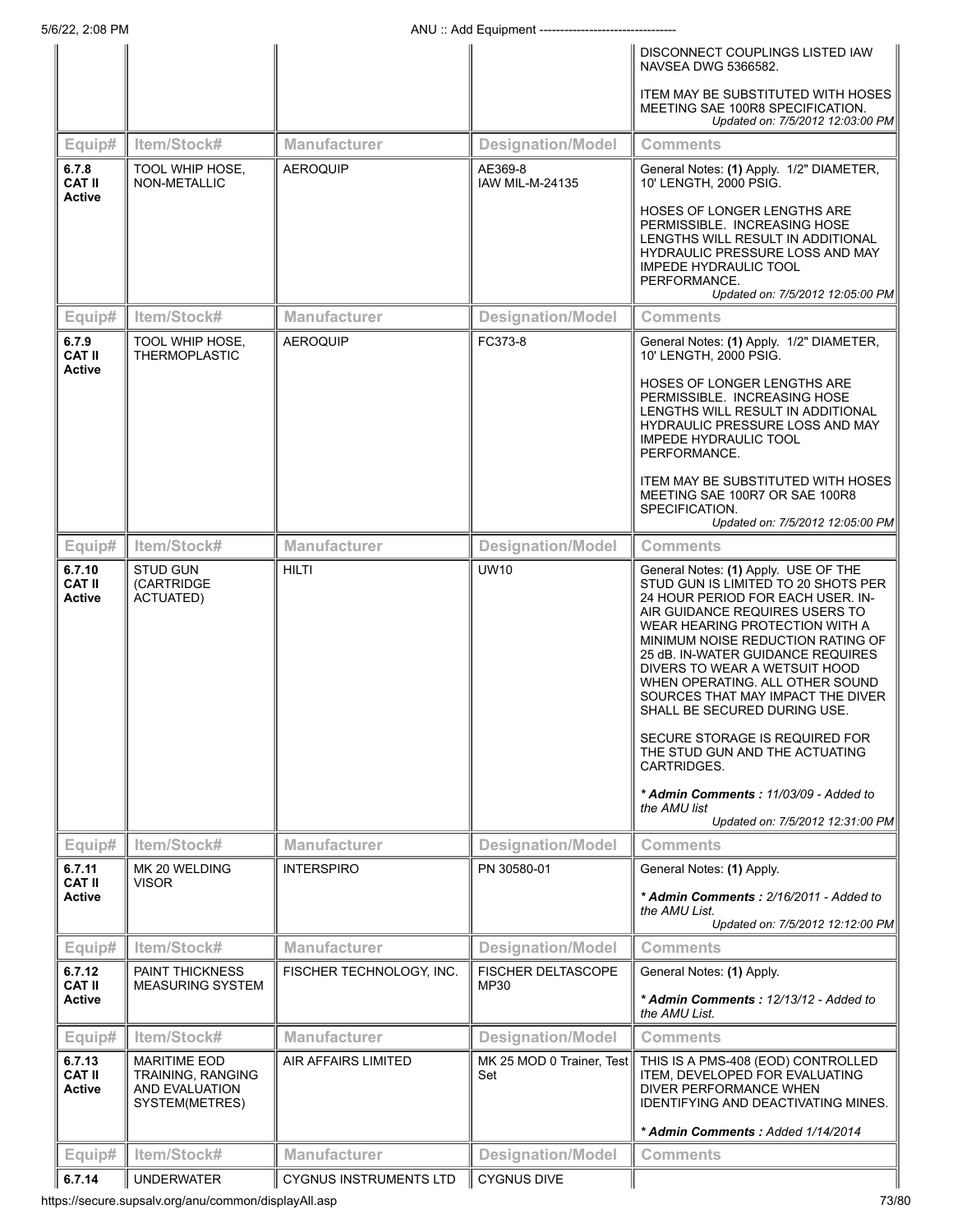|                                            | 5/6/22, 2:08 PM<br>ANU: Add Equipment -------------------------- |                                                                                                                          |                                           |                                                                                                                                                                                                                                                                                                                                                                                                                                                                                                                                                                                                                                                          |
|--------------------------------------------|------------------------------------------------------------------|--------------------------------------------------------------------------------------------------------------------------|-------------------------------------------|----------------------------------------------------------------------------------------------------------------------------------------------------------------------------------------------------------------------------------------------------------------------------------------------------------------------------------------------------------------------------------------------------------------------------------------------------------------------------------------------------------------------------------------------------------------------------------------------------------------------------------------------------------|
| <b>CAT II</b><br>Active                    | THICKNESS GAUGE                                                  | www.cygnusinstruments.com<br><b>Name: Kathy Sanders</b><br>Phone: 410-267-9771<br>Email :<br>Kathy@cygnusinstruments.com |                                           | * Admin Comments: 1/29/14 - Added                                                                                                                                                                                                                                                                                                                                                                                                                                                                                                                                                                                                                        |
| Equip#                                     | Item/Stock#                                                      | <b>Manufacturer</b>                                                                                                      | <b>Designation/Model</b>                  | <b>Comments</b>                                                                                                                                                                                                                                                                                                                                                                                                                                                                                                                                                                                                                                          |
| 6.7.15<br><b>CAT II</b><br>Active          | <b>STUD GUN</b><br>(CARTRIDGE<br>ACTUATED)                       | <b>SUPRAMECA</b><br>Name: Mark Benson<br>Phone: (855) 838-2246<br>Email :<br>mark.benson@tectacinc.com                   | SUPRAFIX FIXING TOOL<br>(PN 0150_001_000) | ALL USERS SHALL COMPLETE THE<br>MANUFACTURER'S MANDATORY<br>TRAINING IN ACCORDANCE WITH THE<br>MANUFACTURER'S INSTRUCTION<br>MANUAL PRIOR TO USE. RECORDS OF<br>TRAINING COMPLETION SHALL BE<br>MAINTAINED.<br>* Admin Comments: 8/20/2014 - Added to                                                                                                                                                                                                                                                                                                                                                                                                    |
|                                            |                                                                  |                                                                                                                          |                                           | AMU List                                                                                                                                                                                                                                                                                                                                                                                                                                                                                                                                                                                                                                                 |
| Equip#                                     | Item/Stock#                                                      | <b>Manufacturer</b>                                                                                                      | <b>Designation/Model</b>                  | <b>Comments</b>                                                                                                                                                                                                                                                                                                                                                                                                                                                                                                                                                                                                                                          |
| 6.7.16<br><b>CAT II</b><br><b>Inactive</b> | <b>PRESSURE TEST</b><br><b>CHAMBER</b>                           | NAVSEA CONTROLLED ITEM                                                                                                   | <b>NAVSEA DWG 8521185</b>                 | General Notes: (1) Apply. NO LONGER<br>MANUFACTURED BUT AUTHORIZED FOR<br>CONTINUED USE.<br>THIS ITEM IS AVAILABLE THROUGH<br>ESSM. CONTACT NAVSEA 00C3 FOR<br>GUIDANCE.<br>* Admin Comments: 9/29/2014 - Added to<br>AMU List<br>8/14/2015 - Changed status to Inactive. This<br>item has become too costly to build.<br>2/8/2022 - Deleted, "USE IN ACCORDANCE<br>WITH NAVSEA SS500-A4-OMI-010.<br>TECHNICAL MANUAL FOR U.S. NAVY<br>TEST CHAMBER" from item 6.7.16.                                                                                                                                                                                   |
|                                            |                                                                  |                                                                                                                          |                                           | Updated on: 2/8/2022 4:37:00 PM                                                                                                                                                                                                                                                                                                                                                                                                                                                                                                                                                                                                                          |
| Equip#                                     | Item/Stock#                                                      | <b>Manufacturer</b>                                                                                                      | <b>Designation/Model</b>                  | <b>Comments</b>                                                                                                                                                                                                                                                                                                                                                                                                                                                                                                                                                                                                                                          |
| 6.7.17<br><b>CAT II</b><br><b>Active</b>   | PRESSURE TEST<br><b>CHAMBER</b>                                  | NAVSEA CONTROLLED ITEM                                                                                                   | <b>NAVSEA DWG 8663388</b>                 | General Notes: (1) Apply. THIS ITEM IS<br>AVAILABLE THROUGH ESSM. CONTACT<br>NAVSEA 00C3 FOR GUIDANCE<br>* Admin Comments: 8/14/2015 - Added to<br>list.<br>2/8/2022 - Deleted "CONTACT NAVSEA<br>00C3 FOR ORDERING" from the Comments<br>block of 6.7.17 and replace with "THIS ITEM<br>IS AVAILABLE THROUGH ESSM. CONTACT<br>NAVSEA 00C3 FOR GUIDANCE" which<br>mirrors the note currently listed in item 6.7.16.<br>Updated on: 2/8/2022 4:39:00 PM                                                                                                                                                                                                   |
| Equip#                                     | Item/Stock#                                                      | <b>Manufacturer</b>                                                                                                      | <b>Designation/Model</b>                  | <b>Comments</b>                                                                                                                                                                                                                                                                                                                                                                                                                                                                                                                                                                                                                                          |
| 6.7.18<br>CAT I<br><b>Active</b>           | <b>PRESSURE TEST</b><br><b>CHAMBER</b>                           | <b>GLOBAL SCUBA</b><br>MANUFACTURING OF TEXAS<br><b>LLC</b>                                                              | MODEL 48310 (NAVY)                        | General Notes: (1) Apply. MODEL 48310<br>(NAVY) HAS A MODIFIED CHAMBER BODY<br>THAT IS SERIALIZED AND<br>INCORPORATES A DOUBLE FILLET WELD<br>AT THE BASE PLATE.<br>OPERATE PER MANUFACTURER'S<br><b>TECHNICAL MANUAL</b><br>* Admin Comments: 04/25/16 - ADDED TO<br>AMU IAW AIG<br>02/08/22 - Deleted "NAVSEA CONTROLLED<br>ITEM" from the Manufacturer block of item<br>6.7.18. Added "Operate per manufacturer's<br>technical manual." to the Comments block of<br>item 6.7.18. Deleted "COMMANDS SHALL<br>CONTACT NAVSEA 00C PRIOR TO<br>PROCUREMENT. REF AIG 16-10." from the<br>Comments block of item 6.7.18.<br>Updated on: 2/8/2022 4:43:00 PM |
| Equip#                                     | Item/Stock#                                                      | <b>Manufacturer</b>                                                                                                      | <b>Designation/Model</b>                  | Comments                                                                                                                                                                                                                                                                                                                                                                                                                                                                                                                                                                                                                                                 |
| 6.7.19                                     | <b>UNDERWATER</b>                                                | NEMO POWER TOOLS LTD                                                                                                     | Nemo V2 Divers Drill -                    | Authorization suspended. See Diving                                                                                                                                                                                                                                                                                                                                                                                                                                                                                                                                                                                                                      |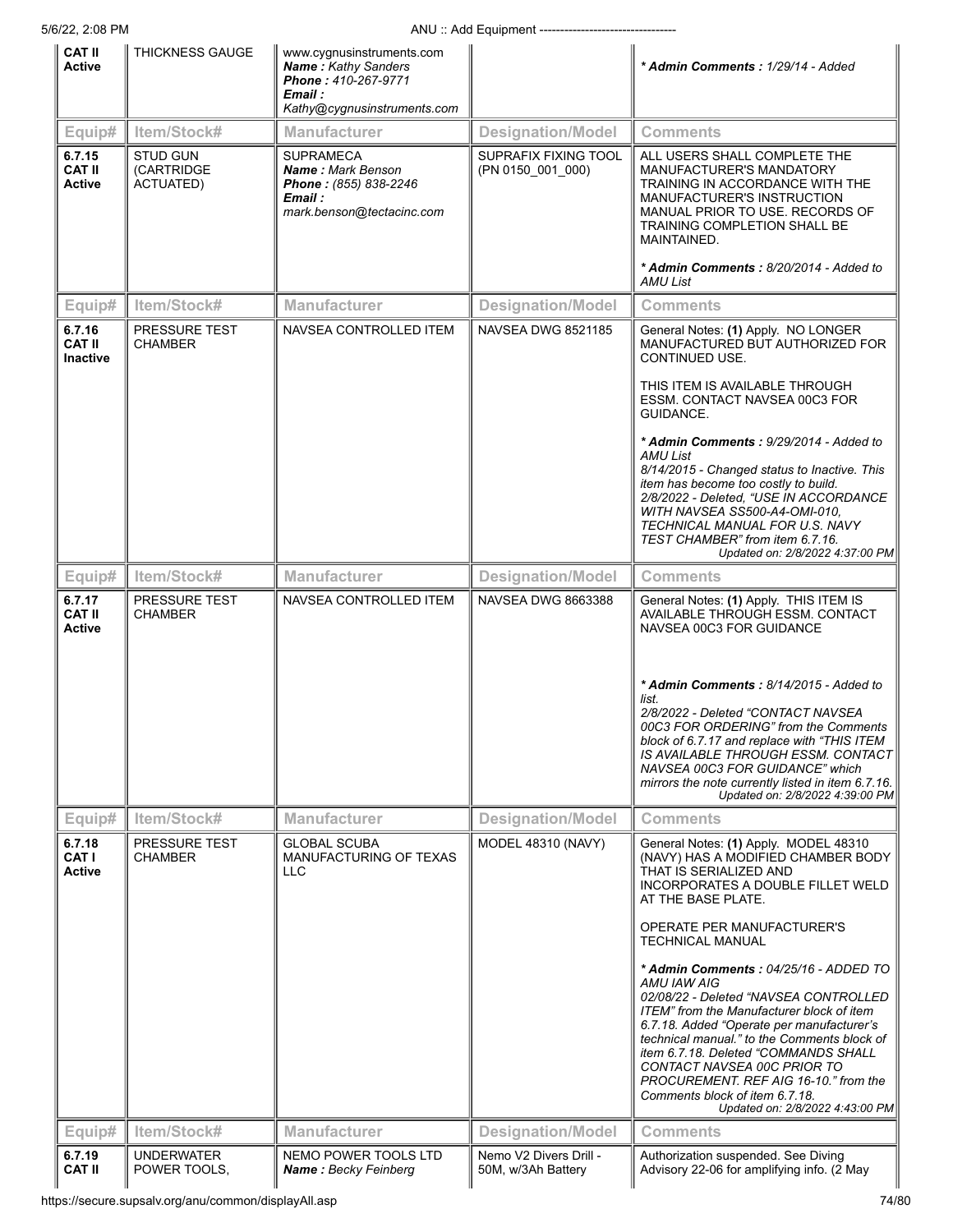5/6/22, 2:08 PM ANU :: Add Equipment ---------------------------------

|               |                        |                                | $1.10$ as Equipment                         |                                                                                          |
|---------------|------------------------|--------------------------------|---------------------------------------------|------------------------------------------------------------------------------------------|
| <b>Active</b> | <b>BATTERY POWERED</b> | Phone: 408-663-8514<br>Email : | (DDV2-18V-3Li-50)<br>Nemo V2 Divers Drill - | 2022, Dumke)                                                                             |
|               |                        | beckyfeinberg@gmail.com        | 50M, w/6Ah Battery<br>(DDV2-18V-6Li-50)     | Depth limited to 160 fsw for all NEMO tools.                                             |
|               |                        |                                | Nemo Hammer Drill - 50M,                    | Authorized for use only with approved                                                    |
|               |                        |                                | w/3Ah Battery (HD-18V-                      | batteries part numbers TB-18V-3A and TB-                                                 |
|               |                        |                                | 3Li-50)<br>Nemo Hammer Drill - 50M,         | 18V-6A.                                                                                  |
|               |                        |                                | w/6Ah Battery (HD-18V-                      | In accordance with NAVSEA Itr 9070, Ser                                                  |
|               |                        |                                | 6Li-50)                                     | 05Z/238 dtd 20 Apr 17, the Nemo 18 V 3 Ah                                                |
|               |                        |                                | Nemo Impact Driver - 50M,                   | (TB-18V-3A) and 18 V 6 Ah (TB-18V-6A)                                                    |
|               |                        |                                | w/3Ah Battery (ID-18V-3Li-                  | lithium-ion batteries used in the Nemo line of                                           |
|               |                        |                                | 50)<br>Nemo Impact Driver - 50M,            | underwater power tools are approved for use<br>in any of the Nemo underwater power tools |
|               |                        |                                | w/6Ah Battery (ID-18V-6Li-                  | listed in this ANU listing. Approval is limited to                                       |
|               |                        |                                | 50)                                         | use at all Naval shore facilities and                                                    |
|               |                        |                                | Nemo Impact Wrench -                        | underwater operations as well as the                                                     |
|               |                        |                                | 50M, w/3Ah Battery (IW-                     | transportation of the batteries and tools                                                |
|               |                        |                                | 18V-3Li-50)<br>Nemo Impact Wrench -         | onboard Naval LCM-8 class platforms.                                                     |
|               |                        |                                | 50M, w/6Ah Battery (IW-                     |                                                                                          |
|               |                        |                                | 18V-6Li-50)                                 | * Admin Comments: Added to ANU                                                           |
|               |                        |                                | Spare 18V 3Ah Li-ion                        | 1/2/2018                                                                                 |
|               |                        |                                | Battery (TB-18V-3A)                         | Updated on: 5/2/2022 10:58:00 AM                                                         |
|               |                        |                                | Spare 18V 6Ah Li-ion<br>Battery (TB-18V-6A) |                                                                                          |
|               |                        |                                |                                             |                                                                                          |

|                                 | 7.1 RECOMPRESSION CHAMBER EQUIPMENT    |                     |                                                                    |                                                                                                                                                                                                                                   |
|---------------------------------|----------------------------------------|---------------------|--------------------------------------------------------------------|-----------------------------------------------------------------------------------------------------------------------------------------------------------------------------------------------------------------------------------|
|                                 | <b>NO General Notes</b>                |                     |                                                                    |                                                                                                                                                                                                                                   |
| Equip#                          | Item/Stock#                            | <b>Manufacturer</b> | <b>Designation/Model</b>                                           | <b>Comments</b>                                                                                                                                                                                                                   |
| 7.1.1<br>CAT I<br><b>Active</b> | <b>BIBS MASK,</b><br><b>COMMERCIAL</b> | AVOX SYSTEMS INC.   | 803600-00/01/02/03/04                                              | FOR RECOMPRESSION CHAMBERS<br>WITHOUT BUILT-IN OVERBOARD DUMP<br>CAPABILITY. PART #803600 (SERIES)<br>REPLACES PREVIOUS PN 800931.<br>AMRON INTERNATIONAL IS THE                                                                  |
|                                 |                                        |                     |                                                                    | EXCLUSIVE DISTRIBUTOR FOR THIS ITEM.                                                                                                                                                                                              |
|                                 |                                        |                     |                                                                    | * Admin Comments: 9/16/10 - Manufacturer<br>Info updated. Amron only distributor.<br>Updated on: 9/16/2010 3:26:00 PM                                                                                                             |
| Equip#                          | Item/Stock#                            | Manufacturer        | <b>Designation/Model</b>                                           | Comments                                                                                                                                                                                                                          |
| 7.1.2<br>CAT I<br><b>Active</b> | <b>BIBS MASK,</b><br><b>COMMERCIAL</b> | AVOX SYSTEMS INC.   | 801238-00/01/02/03/04                                              | PN 801238-00 / 1H-4240-01-233-6639 IS A<br>BASIC ASSEMBLY. PN 801238-01 / 1H-1940-<br>01-219-6370 ASSEMBLY WITHOUT<br>PRESSURE REGULATOR. OTHER<br>COMBINATIONS 03/04 AUTHORIZED FOR<br>COMMERCIAL PURCHASE.                      |
|                                 |                                        |                     |                                                                    | AMRON INTERNATIONAL IS THE<br>EXCLUSIVE DISTRIBUTOR FOR THIS ITEM.                                                                                                                                                                |
|                                 |                                        |                     |                                                                    | * Admin Comments: 9/16/10 - Manufacturer<br>Info updated. Amron only distributor.<br>Updated on: 9/24/2010 11:32:00 AM                                                                                                            |
| Equip#                          | Item/Stock#                            | <b>Manufacturer</b> | <b>Designation/Model</b>                                           | <b>Comments</b>                                                                                                                                                                                                                   |
| 7.1.3<br>CAT I<br><b>Active</b> | <b>BIBS MASK,</b><br><b>COMMERCIAL</b> | AVOX SYSTEMS INC.   | VAK II, 803139-00-<br>01/02/03/04/05. 803139-01-<br>01/02/03/04/05 | PN 803139-01-02, 9E-4220-01-173-5384 IS<br><b>BASIC ASSEMBLY WITH MEDIUM FACE</b><br>SEAL. PN 803139-01-03, 9C-4220-01-173-<br>5385 IS ASSEMBLY WITH LONG FACE SEAL.<br>OTHER VERSIONS ARE AUTHORIZED FOR<br>COMMERCIAL PURCHASE. |
|                                 |                                        |                     |                                                                    | AMRON INTERNATIONAL IS THE<br>EXCLUSIVE DISTRIBUTOR FOR THIS ITEM.                                                                                                                                                                |
|                                 |                                        |                     |                                                                    | * Admin Comments: 9/16/10 - Manufactuer<br>Info updated. Amron only distributor.<br>Updated on: 9/24/2010 11:34:00 AM                                                                                                             |
| Equip#                          | Item/Stock#                            | <b>Manufacturer</b> | <b>Designation/Model</b>                                           | <b>Comments</b>                                                                                                                                                                                                                   |
| 7.1.4                           | DUAL POWERED TRC                       | <b>DIVEX</b>        | DPTRC-CS (SKID UNIT &                                              | N/A                                                                                                                                                                                                                               |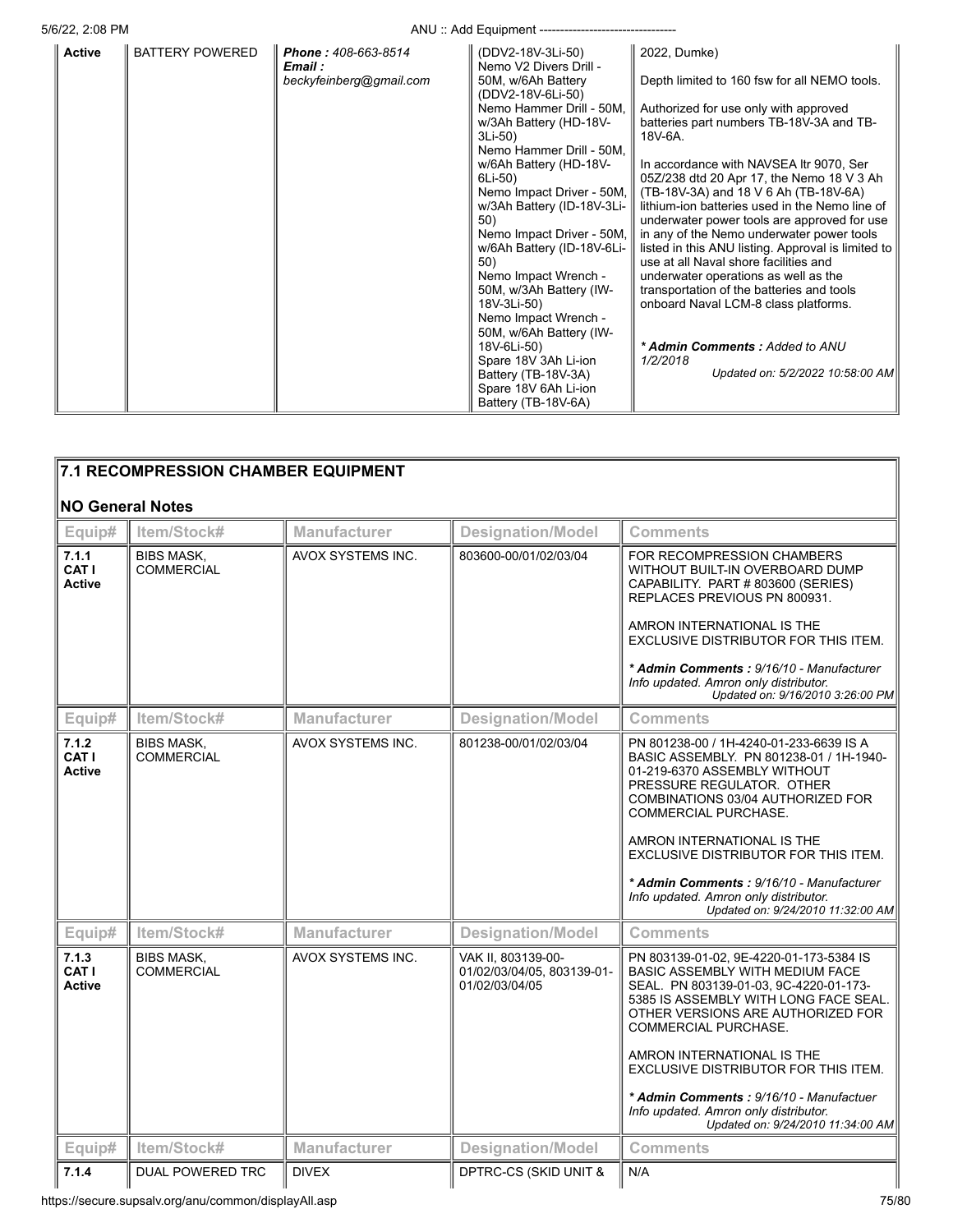| 5/6/22, 2:08 PM                           | ANU: Add Equipment -------------------------                      |                                                  |                                                                         |                                                                                                                                                                                                                                                                                                                                                                                                                                                                                                            |  |
|-------------------------------------------|-------------------------------------------------------------------|--------------------------------------------------|-------------------------------------------------------------------------|------------------------------------------------------------------------------------------------------------------------------------------------------------------------------------------------------------------------------------------------------------------------------------------------------------------------------------------------------------------------------------------------------------------------------------------------------------------------------------------------------------|--|
| <b>CAT II</b><br><b>Active</b>            | <b>COOLING SYSTEM</b>                                             | <b>Name: Graeme Clark</b><br>Phone: 01224 740145 | UMBILICAL)                                                              | Updated on: 6/17/2010 1:32:00 PM                                                                                                                                                                                                                                                                                                                                                                                                                                                                           |  |
| Equip#                                    | Item/Stock#                                                       | <b>Manufacturer</b>                              | <b>Designation/Model</b>                                                | <b>Comments</b>                                                                                                                                                                                                                                                                                                                                                                                                                                                                                            |  |
| 7.1.7<br><b>CAT II</b><br>Inactive        | FIRE EXTINGUISHER,<br><b>COMMERCIAL</b>                           | <b>AMRON INTERNATIONAL</b>                       | MODEL 240                                                               | AMRON MODEL 240 MANUFACTURED WITH<br>RELIEF VALVE AND PRESSURE GAUGE<br>SPECIFICALLY FOR HYPERBARIC SERVICE.<br>* Admin Comments: 7/15/2014 - Updated<br>manufacturer info.<br>6/16/2016 - Replaced by 7.1.17 AMEREX<br>Corporation Model 240H. AMRON<br>INTERNATIONAL Model 240 authorized for<br>continued use.<br>Updated on: 6/16/2016 9:11:00 AM                                                                                                                                                      |  |
| Equip#                                    | Item/Stock#                                                       | Manufacturer                                     | <b>Designation/Model</b>                                                | Comments                                                                                                                                                                                                                                                                                                                                                                                                                                                                                                   |  |
| 7.1.8<br><b>CAT II</b><br><b>Inactive</b> | <b>PRESSURE</b><br><b>COMPARISON DEVICE,</b><br><b>COMMERCIAL</b> | <b>3D INSTRUMENTS</b>                            | 8106-100/ VACUUM -60<br>PSI, 8103-100/0-150 PSI,<br>8105-300/0-3000 PSI | USE ONLY DISTILLED WATER AS<br><b>HYDRAULIC MEDIUM FOR GAUGE</b><br><b>COMPARISON TO PREVENT GAUGE</b><br>CONTAMINATION. FOR COMPARISON ONLY.<br>NOT SUITABLE FOR CALIBRATION. NO<br>LONGER MANUFACTURED NOR<br>SUPPORTED BUT AUTHORIZED FOR<br>CONTINUED USE.<br>Updated on: 3/18/2004 12:21:00 PM                                                                                                                                                                                                        |  |
| Equip#                                    | Item/Stock#                                                       | <b>Manufacturer</b>                              | <b>Designation/Model</b>                                                | Comments                                                                                                                                                                                                                                                                                                                                                                                                                                                                                                   |  |
| 7.1.9<br><b>CAT II</b><br><b>Active</b>   | <b>TEMP MONITOR,</b><br><b>COMMERCIAL</b>                         | <b>ANALOX</b>                                    | ANALOX 4000 SERIES<br>SA1A14B1P SA1A14A1P                               | SA1A14B1P READS IN DEGREES<br>FAHRENHEIT. SA1A14A1P READS IN<br>DEGREES CENTIGRADE.<br>Updated on: 3/18/2004 12:21:00 PM                                                                                                                                                                                                                                                                                                                                                                                   |  |
| Equip#                                    | Item/Stock#                                                       | Manufacturer                                     | <b>Designation/Model</b>                                                | Comments                                                                                                                                                                                                                                                                                                                                                                                                                                                                                                   |  |
| 7.1.10<br><b>CAT II</b><br>Inactive       | <b>TEMP MONITOR,</b><br><b>COMMERCIAL</b>                         | <b>COLE PARMER</b>                               | TYPE J-K8521-02                                                         | NO LONGER MANUFACTURED BUT<br>AUTHORIZED FOR CONTINUED USE.<br>Updated on: 3/18/2004 12:21:00 PM                                                                                                                                                                                                                                                                                                                                                                                                           |  |
| Equip#                                    | Item/Stock#                                                       | <b>Manufacturer</b>                              | <b>Designation/Model</b>                                                | Comments                                                                                                                                                                                                                                                                                                                                                                                                                                                                                                   |  |
| 7.1.11<br><b>CAT II</b><br><b>Active</b>  | <b>TEMP MONITOR.</b><br><b>COMMERCIAL</b>                         | ANALOGIC CORP.                                   | <b>MEASUROMETER II</b>                                                  | N/A<br>Updated on: 3/18/2004 12:21:00 PM                                                                                                                                                                                                                                                                                                                                                                                                                                                                   |  |
| Equip#                                    | Item/Stock#                                                       | <b>Manufacturer</b>                              | <b>Designation/Model</b>                                                | <b>Comments</b>                                                                                                                                                                                                                                                                                                                                                                                                                                                                                            |  |
| 7.1.12<br><b>CAT II</b><br>Inactive       | COOLING VEST,<br><b>COMMERCIAL</b>                                | STEELE, INC.                                     | <b>SA1140-FR</b>                                                        | COOLING VESTS SHOULD BE CONSIDERED<br>FOR CHAMBERS IN WHICH A HEAT<br>PROBLEM MIGHT REASONABLY OCCUR.<br><b>BASED ON THE OPERATIONAL</b><br>ENVIRONMENT AND LEVEL OF INTERNAL &<br>EXTERNAL CHAMBER TEMPERATURE<br>CONTROL AVAILABLE, i.e.,<br>HEATER/CHILLER SYSTEM, AIR<br>CONDITIONED SHELTER, EXTERNAL<br>WATER DELUGE, ETC. GEL STRIPS, PN:<br>SA1149 ARE ALSO REQUIRED FOR THIS<br>SYSTEM.<br>* Admin Comments: 2/10/11 - Specific PN no<br>longer manufactured.<br>Updated on: 2/10/2011 8:25:00 AM |  |
| Equip#                                    | Item/Stock#                                                       | <b>Manufacturer</b>                              | <b>Designation/Model</b>                                                | Comments                                                                                                                                                                                                                                                                                                                                                                                                                                                                                                   |  |
| 7.1.13<br><b>CAT I</b><br><b>Active</b>   | <b>OXYGEN TREATMENT</b><br>PANEL, COMMERCIAL                      | AMRON INTERNATIONAL<br>& DIVING SUPPLY INC.      | 8890                                                                    | AUTHORIZED FOR FITTED FACILITY<br>RECOMPRESSION CHAMBERS ONLY. NOT<br>AUTHORIZED FOR USE IN PORTABLE<br>RECOMPRESSION CHAMBERS.<br>AUTHORIZED FOR USE IN HYPERBARIC<br>CHAMBERS DURING TREATMENTS.<br>AUTHORIZED WITH FOLLOWING<br><b>ACCESSORIES:</b><br>1. LATEX OXYGEN THERAPY HOOD (SL-<br>1002)<br>2. LATEX NECK SEAL WITH MOUNT RING<br>$(SL-1001)$<br>3. COMPLETE O2 THERAPY HOOD WITH<br>LATEX NECKSEAL (8891)<br>4. HUMIDIFIER (8890-0063)                                                        |  |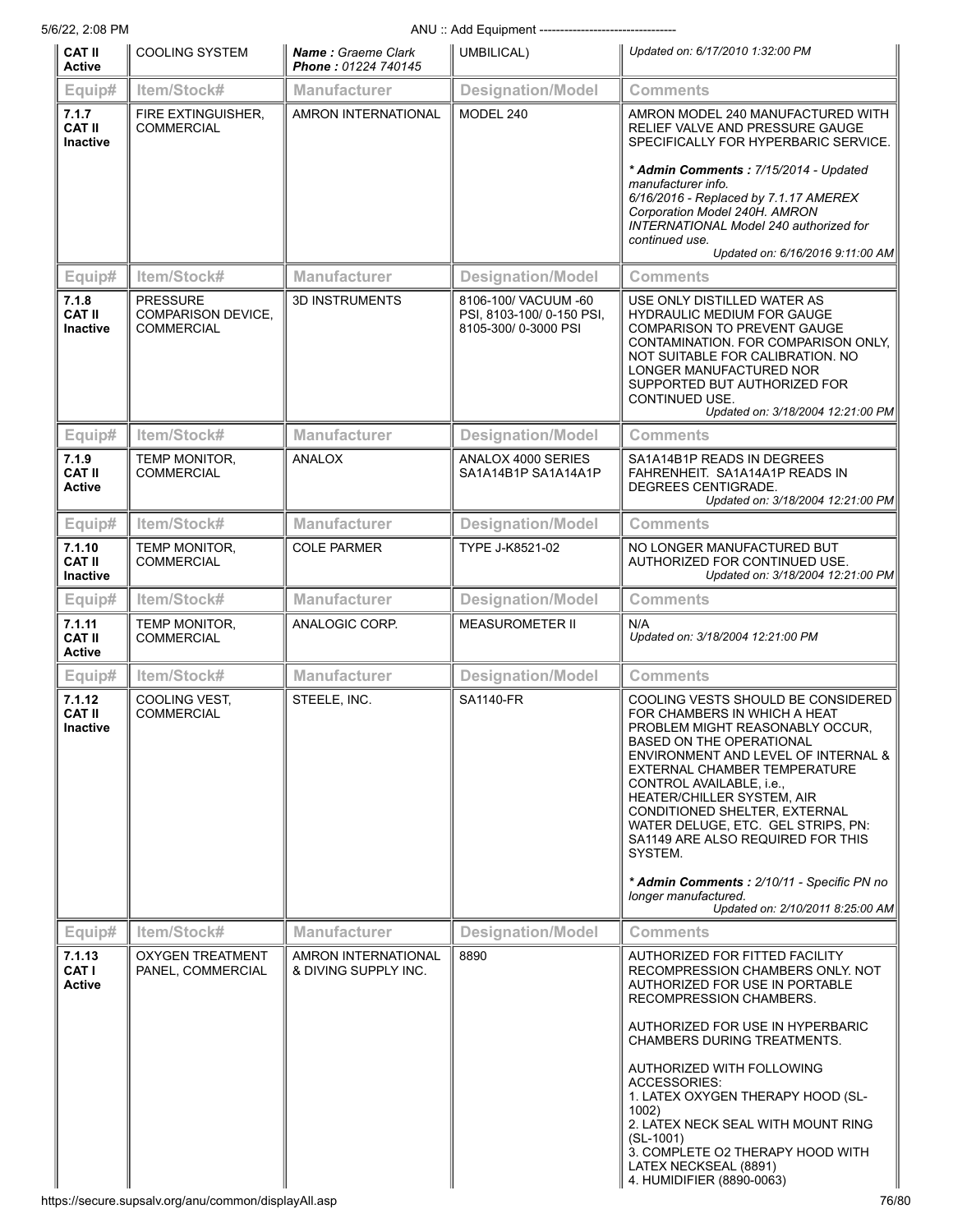$\parallel$ 

 $\parallel$ 

 $\parallel$ 

 $\parallel$ 

 $\parallel$ 

|                                          |                                                             |                                                                                                        |                                                     | * Admin Comments: 7/15/2014 - Updated<br>manufacturer info.<br>Updated on: 6/10/2020 11:47:00 AM                                                                                                                                                       |
|------------------------------------------|-------------------------------------------------------------|--------------------------------------------------------------------------------------------------------|-----------------------------------------------------|--------------------------------------------------------------------------------------------------------------------------------------------------------------------------------------------------------------------------------------------------------|
| Equip#                                   | Item/Stock#                                                 | <b>Manufacturer</b>                                                                                    | <b>Designation/Model</b>                            | <b>Comments</b>                                                                                                                                                                                                                                        |
| 7.1.14<br><b>CAT II</b><br><b>Active</b> | CHEM LIGHTS,<br><b>COMMERCIAL</b>                           | <b>CYALUME (FORMERLY</b><br><b>OMNIGLOW</b><br>CORPORATION)                                            | PN 9-27021<br><b>CYALUME NIGHT</b><br>STICKS(CHMLT) | CHMLTs AUTHORIZED AS AN EMERGENCY<br>LIGHTING SOURCE IN HYPERBARIC<br>CHAMBERS. DO NOT STORE CHMLTS IN<br>CHAMBERS; INSTEAD, THEY SHOULD BE<br>PLACED IN A TREATMENT CHAMBER ONLY<br>WHEN NEEDED TO PROVIDE ILLUMINATION<br><b>DURING A TREATMENT.</b> |
|                                          |                                                             |                                                                                                        |                                                     | * Admin Comments: 6/10/2020 - Updated to<br>reflect OmniGlow acquired by Cyalume.<br>Updated on: 6/10/2020 11:29:00 AM                                                                                                                                 |
| Equip#                                   | Item/Stock#                                                 | <b>Manufacturer</b>                                                                                    | <b>Designation/Model</b>                            | <b>Comments</b>                                                                                                                                                                                                                                        |
| 7.1.15<br><b>CAT II</b><br><b>Active</b> | <b>CHAMBER</b><br><b>CONDITIONING</b><br>SYSTEM, COMMERCIAL | <b>AMRON INTERNATIONAL</b><br>& DIVING SUPPLY INC.                                                     | 9100 ICS<br>9100 ICS2                               | PN 9100RMK IS THE AUTHORIZED<br>REPLACEMENT MOTOR KIT.                                                                                                                                                                                                 |
|                                          |                                                             |                                                                                                        |                                                     | * Admin Comments: 8/19/11 - PN corrected.<br>7/15/2014 - Updated manufacturer info.<br>Updated on: 6/10/2020 11:47:00 AM                                                                                                                               |
| Equip#                                   | Item/Stock#                                                 | <b>Manufacturer</b>                                                                                    | <b>Designation/Model</b>                            | <b>Comments</b>                                                                                                                                                                                                                                        |
| 7.1.16<br><b>CAT II</b>                  | LIGHT SYSTEM,<br><b>COMMERCIAL</b>                          | <b>HYDROTEC</b><br><b>ENTERPRISES</b>                                                                  | <b>TRCS ILLUMINATION</b><br><b>SYSTEM</b>           | AUTHORIZED FOR USE WITH THE TRCS.                                                                                                                                                                                                                      |
| <b>Active</b>                            |                                                             | Name: Gary Standefer<br>Phone: 805,985,1876                                                            | MDL 3000 GENERATION II                              | ONLY LED BULBS ARE AUTHORIZED FOR<br>USE.                                                                                                                                                                                                              |
|                                          |                                                             |                                                                                                        |                                                     | * Admin Comments: 4/21/11 - Moved from<br>section 3.5.                                                                                                                                                                                                 |
| Equip#                                   | Item/Stock#                                                 | Manufacturer                                                                                           | <b>Designation/Model</b>                            | <b>Comments</b>                                                                                                                                                                                                                                        |
| 7.1.17<br><b>CAT II</b><br><b>Active</b> | FIRE EXTINGUISHER.<br><b>COMMERCIAL</b>                     | AMEREX CORPORATION                                                                                     | MODEL 240H                                          | AUTHORIZED FOR USE WHEN FILLED TO A<br>CAPACITY OF 2 GALLONS OF WATER AND<br>CHARGED TO 200 PSIG.<br>Updated on: 6/16/2016 9:49:00 AM                                                                                                                  |
| Equip#                                   | Item/Stock#                                                 | Manufacturer                                                                                           | <b>Designation/Model</b>                            | <b>Comments</b>                                                                                                                                                                                                                                        |
| 7.1.18<br><b>CAT II</b><br><b>Active</b> | <b>TRCS EXTERNAL</b><br><b>VIEWPORT LIGHT</b>               | Cowan Manufacturing<br>Name: Craig White<br>Phone: +61 2 4954 6588<br>Email :<br>craig@cowanmfg.com.au | G-30-007                                            | Viewport flush mounted, rechargeable, Low<br>heat LED Light for the TRCS. Approval based<br>on test data, OEM Manual and additional<br>technical data to follow.<br>Updated on: 2/12/2019 1:19:00 PM                                                   |

## **7.2 MEDICAL INSTRUMENTS**

## **General Notes**

**(1)**: AUTHORIZATION OF SPECIALIZED MEDICAL EQUIPMENT FOR HYPERBARIC OPERATIONS (HBO) IS TYPICALLY GRANTED TO A SPECIFIC COMMAND OR MEDICAL PERSONNEL VIA A FORMAL LETTER FROM THE NAVSEA DIVING MEDICAL OFFICER (00CM). PERSONNEL SHALL PROVIDE PROOF OF THEIR AUTHORIZATION TO USE THE EQUIPMENT IDENTIFIED PRIOR TO PROCURING. IF YOU ARE UNSURE OF YOUR AUTHORIZATION CONTACT NAVSEA 00C3 FOR GUIDANCE.

**(2)**: REFER TO NEDU TR 03-21 FOR FURTHER DETAILS TO ASSIST WITH SELECTING THE APPROPRIATE INFUSION PUMP THAT WILL BEST SUIT THE SPACE AVAILABLE AND YOUR SPECIFIC FUNCTIONAL REQUIREMENTS.

**(3)**: REFER TO NEDU TR 03-18 FOR FURTHER DETAILS TO ASSIST WITH SELECTING THE APPROPRIATE VENTILATOR THAT WILL BEST SUIT THE SPACE AVAILABLE AND SPECIFIC FUNCTIONAL REQUIREMENTS. VENTILATION DURING HYPERBARIC TREATMENT REQUIRES ATTENTIVE MONITORING BY PERSONNEL TRAINED IN VENTILATOR USE AND RESPIRATORY ASSESMENT. TO ASSURE ADEQUATE SUPPORT, CLOSE MONITORING AND CONTROL ARE PARTICULARLY CRITICAL DURING DEPTH EXCURSIONS.

|                        | Ⅱ Item/Stock#  | <b>Manufacturer</b> | Designation/Model                       | Comments                                                                       |
|------------------------|----------------|---------------------|-----------------------------------------|--------------------------------------------------------------------------------|
| 7.2.1<br><b>CAT II</b> | PULSE OXIMETER | NONIN MEDICAL INC.  | I 8500 SERIES DIGITAL<br>HANDHELD PULSE | ONYX MODEL 9500 FINGERTIP PULSE <sup>1</sup><br>OXIMTER NO LONGER MANUFACTURED |

 $\parallel$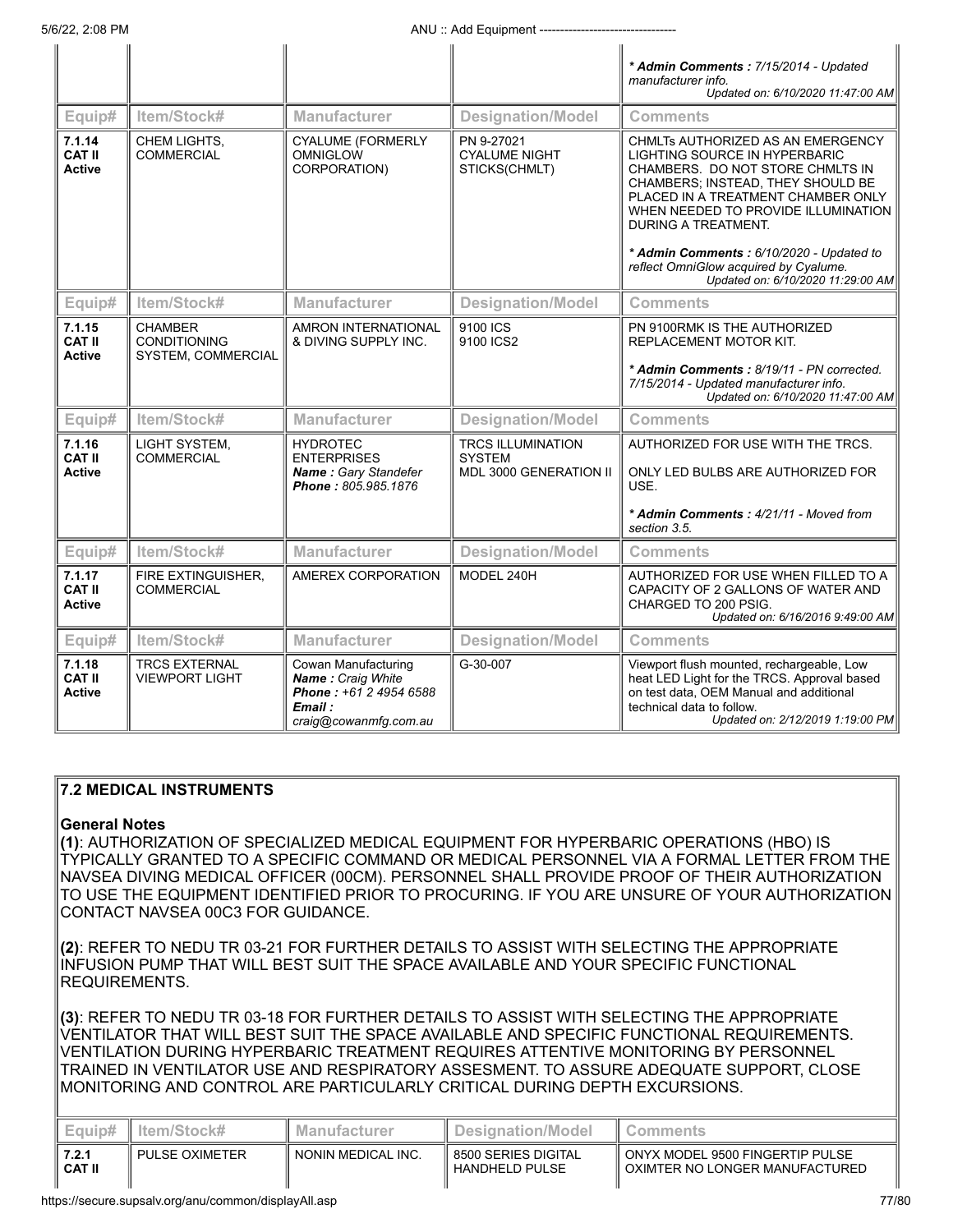|                                         |                                                               |                                                 | ANU: Add Equipment -------------------------                    |                                                                                                                                                                                                                                                                                                                                     |
|-----------------------------------------|---------------------------------------------------------------|-------------------------------------------------|-----------------------------------------------------------------|-------------------------------------------------------------------------------------------------------------------------------------------------------------------------------------------------------------------------------------------------------------------------------------------------------------------------------------|
| Inactive                                |                                                               |                                                 | <b>OXIMETER</b><br>ONYX 9500 FINGERTIP<br><b>PULSE OXIMETER</b> | BUT STILL AUTHORIZED USE<br>* Admin Comments : 05/29/08 - AMU REQ<br>00C Biomed<br>11/14/2013 - Changed status to inactive<br>Updated on: 11/14/2013 12:45:00 PM                                                                                                                                                                    |
| Equip#                                  | Item/Stock#                                                   | <b>Manufacturer</b>                             | <b>Designation/Model</b>                                        | <b>Comments</b>                                                                                                                                                                                                                                                                                                                     |
| 7.2.2<br><b>CAT II</b><br><b>Active</b> | PATIENT VITAL SIGNS<br><b>MONITOR</b>                         | <b>WELCH ALLYN</b>                              | PROPAQ ENCORE 202EL                                             | General Notes: (1) Apply. MODIFICATION<br>REQUIRED FOR USE IN A HYPERBARIC<br>CHAMBER IAW NEDU TR 02-03 TO REPLACE<br><b>BRUSH TYPE MOTOR WITH BRUSHLESS</b><br>MOTOR.<br>AUTHORIZED FOR USE TO A MAXIMUM                                                                                                                           |
|                                         |                                                               |                                                 |                                                                 | DEPTH OF 165 FSW<br>* Admin Comments: 9/29/2014- Added to<br>AMU List<br>Updated on: 9/29/2014 1:55:00 PM                                                                                                                                                                                                                           |
| Equip#                                  | Item/Stock#                                                   | Manufacturer                                    | <b>Designation/Model</b>                                        | <b>Comments</b>                                                                                                                                                                                                                                                                                                                     |
| 7.2.3<br><b>CAT II</b><br><b>Active</b> | <b>BLOOD GLUCOMETER</b>                                       | ACCU-CHECK                                      | <b>ACTIVE</b>                                                   | AUTHORIZED FOR USE TO A MAXIMUM<br>DEPTH OF 165 FSW                                                                                                                                                                                                                                                                                 |
|                                         |                                                               |                                                 |                                                                 | * Admin Comments: 9/29/2014 - Added to<br>AMU List<br>Updated on: 9/29/2014 1:49:00 PM                                                                                                                                                                                                                                              |
| Equip#                                  | Item/Stock#                                                   | <b>Manufacturer</b>                             | <b>Designation/Model</b>                                        | <b>Comments</b>                                                                                                                                                                                                                                                                                                                     |
| 7.2.4<br><b>CAT II</b><br><b>Active</b> | <b>BLOOD GLUCOMETER</b>                                       | ABBOTT DIABETES<br>CARE (FORMERLY<br>MEDISENSE) | <b>PRECISION XTRA</b>                                           | AUTHORIZED FOR USE TO A MAXIMUM<br>DEPTH OF 165 FSW.                                                                                                                                                                                                                                                                                |
|                                         |                                                               |                                                 |                                                                 | * <b>Admin Comments :</b> 9/29/2014 - Added to<br><b>AMU List</b>                                                                                                                                                                                                                                                                   |
| Equip#                                  | Item/Stock#                                                   | Manufacturer                                    | <b>Designation/Model</b>                                        | <b>Comments</b>                                                                                                                                                                                                                                                                                                                     |
| 7.2.5<br><b>CAT II</b><br>Active        | PORTABLE CLINICAL<br>ANALYZER & ANALYSIS<br><b>CARTRIDGES</b> | ABOTT POINT OF CARE                             | <b>I-STAT</b>                                                   | General Notes: (1) Apply. THE STOCK 9 VOLT<br>DC RECHARGEABLE LITHIUM BATTERY<br>THAT COMES WITH THE UNIT IS NOT<br>AUTHORIZED FOR USE IN THE HYPERBARIC<br>ENVIRONMENT. THIS SHALL BE REPLACED<br>WITH A 9 VOLT DC ALKALINE EQUIVALENT.<br>AUTHORIZED FOR USE TO A MAXIMUM<br>DEPTH OF 60 FSW.                                     |
|                                         |                                                               |                                                 |                                                                 | * Admin Comments: 9/29/2014 - Added to<br>AMU List                                                                                                                                                                                                                                                                                  |
|                                         |                                                               |                                                 |                                                                 | Updated on: 9/29/2014 1:54:00 PM                                                                                                                                                                                                                                                                                                    |
| Equip#                                  | Item/Stock#                                                   | <b>Manufacturer</b>                             | <b>Designation/Model</b>                                        | Comments                                                                                                                                                                                                                                                                                                                            |
| 7.2.6<br>CAT II<br><b>Active</b>        | HANDHELD<br>ULTRASOUND                                        | <b>TERASON</b>                                  | SMARTPROBE 2000                                                 | General Notes: (1) Apply. ONLY THE<br>EXTERNAL DIGITAL CONVERSION MODULE<br>(EDCM) AND THE SMARTPROBE<br>ULTRASOUND (US) TRANSDUCER HEAD<br>SHALL BE PLACED IN THE HYPERBARIC<br>ENVIRONMENT. IMAGING SIGNALS SHALL<br>BE PASSED THROUGH THE PRESSURE<br>HULL VIA A HIGH SPEED IEEE 1394 CABLE<br>WITH APPROPRIATE HULL-PENETRATOR. |
|                                         |                                                               |                                                 |                                                                 | AUTHORIZED FOR USE TO A MAXIMUM<br>DEPTH OF 165 FSW.<br>* Admin Comments: 9/29/2014 - Added to<br>AMU List<br>Updated on: 9/29/2014 1:55:00 PM                                                                                                                                                                                      |
| Equip#                                  | Item/Stock#                                                   | <b>Manufacturer</b>                             | <b>Designation/Model</b>                                        | <b>Comments</b>                                                                                                                                                                                                                                                                                                                     |
| 7.2.7<br><b>CAT II</b><br>Inactive      | <b>INFUSION PUMP</b>                                          | MEDICAL TECHNOLOGY<br><b>PRODUCTS</b>           | MILITARY TRANSPORT<br><b>INFUSION PUMP 1001AF</b>               | General Notes: (1) (2) Apply. NO LONGER<br>MANUFACTURERED BUT STILL<br>AUTHORIZED FOR USE.                                                                                                                                                                                                                                          |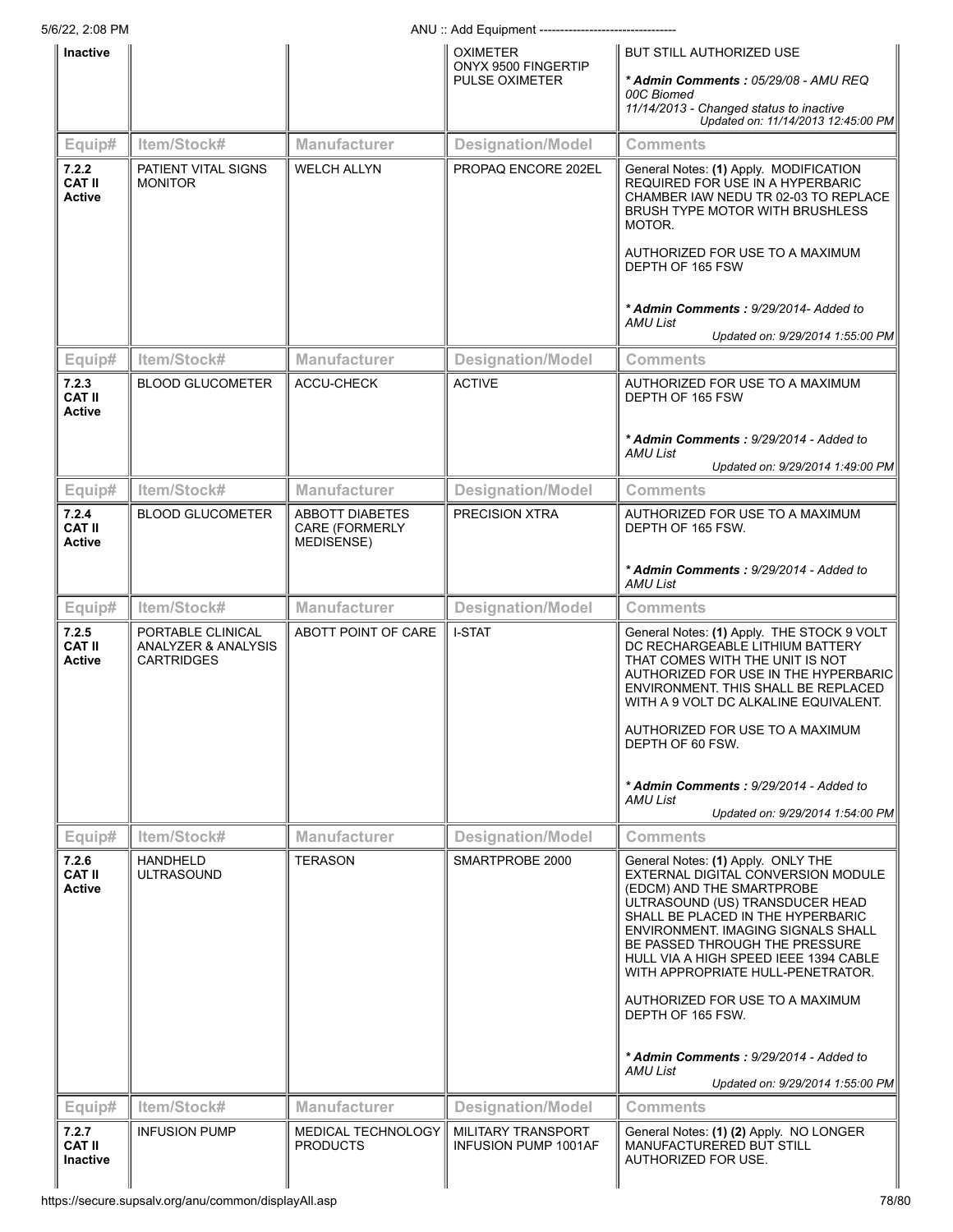|                                            |                      |                                     |                                    | AUTHORIZED FOR USE TO A MAXIMUM<br>DEPTH OF 165 FSW                                                                                                                                                                                                               |
|--------------------------------------------|----------------------|-------------------------------------|------------------------------------|-------------------------------------------------------------------------------------------------------------------------------------------------------------------------------------------------------------------------------------------------------------------|
|                                            |                      |                                     |                                    | * Admin Comments: 9/29/2014 - Added to<br><b>AMU List</b>                                                                                                                                                                                                         |
| Equip#                                     | Item/Stock#          | <b>Manufacturer</b>                 | <b>Designation/Model</b>           | <b>Comments</b>                                                                                                                                                                                                                                                   |
| 7.2.8<br><b>CAT II</b><br><b>Active</b>    | <b>INFUSION PUMP</b> | <b>ZOLL</b>                         | <b>POWER INFUSER</b>               | General Notes: (1) (2) Apply. FOR USE IN<br>DELIVERING IV SOLUTION ONLY, ANY<br>OTHER SUBSTANCE WILL CLOG THE FILTER<br>SYSTEM.<br>AUTHORIZED FOR USE TO A MAXIMUM<br>DEPTH OF 165 FSW<br>* Admin Comments: 9/29/2014 - Added to                                  |
|                                            |                      |                                     |                                    | AMU List                                                                                                                                                                                                                                                          |
| Equip#                                     | Item/Stock#          | <b>Manufacturer</b>                 | <b>Designation/Model</b>           | <b>Comments</b>                                                                                                                                                                                                                                                   |
| 7.2.9<br><b>CAT II</b><br><b>Active</b>    | <b>INFUSION PUMP</b> | <b>CARE FUSION</b>                  | ALARIS MEDSYSTEM III               | General Notes: (1) (2) Apply. AUTHORIZED<br>FOR USE TO A MAXIMUM DEPTH OF 165<br><b>FSW</b><br>* Admin Comments: 9/29/2014 - Added to<br>AMU List<br>6/10/2020 - Care Fusion acquired, now a<br>division of Becton Dickinson<br>Updated on: 6/10/2020 11:24:00 AM |
| Equip#                                     | Item/Stock#          | <b>Manufacturer</b>                 | <b>Designation/Model</b>           | <b>Comments</b>                                                                                                                                                                                                                                                   |
| 7.2.10<br><b>CAT II</b><br><b>Inactive</b> | <b>INFUSION PUMP</b> | <b>CARE FUSION</b>                  | <b>IMED GEMINI PC-1</b>            | General Notes: (1) (2) Apply. NO LONGER<br>MANUFACTURERED BUT STILL<br>AUTHORIZED FOR USE.<br>AUTHORIZED FOR USE TO A MAXIMUM<br>DEPTH OF 165 FSW<br>* Admin Comments: 9/29/2014 - Added to<br>AMU List                                                           |
| Equip#                                     | Item/Stock#          | <b>Manufacturer</b>                 | <b>Designation/Model</b>           | <b>Comments</b>                                                                                                                                                                                                                                                   |
| 7.2.11<br><b>CAT II</b><br><b>Active</b>   | <b>VENTILATOR</b>    | <b>IMPACT INSTRUMENTS</b><br>INC.   | <b>UNI-VENT EAGLE MODEL</b><br>754 | General Notes: (1) (3) Apply. AUTHORIZED<br>FOR USE TO A MAXIMUM DEPTH OF 165<br><b>FSW</b><br>* Admin Comments: 9/29/2014 - Added to<br><b>AMU List</b><br>6/10/2020 - Impact Instruments acquired by Zoll<br>Medical Corp.<br>Updated on: 6/10/2020 1:23:00 PM  |
| Equip#                                     | Item/Stock#          | <b>Manufacturer</b>                 | <b>Designation/Model</b>           | <b>Comments</b>                                                                                                                                                                                                                                                   |
| 7.2.12<br><b>CAT II</b><br><b>Inactive</b> | VENTILATOR           | <b>NEWPORT NMI</b>                  | E100M                              | General Notes: (1) (3) Apply. NO LONGER<br>MANUFACTURED BUT STILL AUTHORIZED<br>FOR USE TO A MAXIMUM DEPTH OF 165<br>FSW.<br>* Admin Comments: 9/29/2014 - Added to<br><b>AMU List</b>                                                                            |
| Equip#                                     | Item/Stock#          | <b>Manufacturer</b>                 | <b>Designation/Model</b>           | Comments                                                                                                                                                                                                                                                          |
| 7.2.13<br><b>CAT II</b><br><b>Active</b>   | <b>VENTILATOR</b>    | ALLIED HEALTH CARE<br>PRODUCT, INC. | <b>OMNI-VENT SERIES D</b>          | General Notes: (1) (3) Apply. AUTHORIZED<br>FOR USE TO A MAXIMUM DEPTH OF 165<br><b>FSW</b><br>* Admin Comments: 9/29/2014 - Added to<br><b>AMU List</b>                                                                                                          |
| Equip#                                     | Item/Stock#          | <b>Manufacturer</b>                 | <b>Designation/Model</b>           | <b>Comments</b>                                                                                                                                                                                                                                                   |
| 7.2.14                                     | VENTILATOR           | <b>PENLON</b>                       | <b>MULTIVENT</b>                   | General Notes: (1) (3) Apply. NO LONGER                                                                                                                                                                                                                           |
| <b>CAT II</b>                              |                      |                                     |                                    | MANUFACTURED BUT STILL AUTHORIZED                                                                                                                                                                                                                                 |